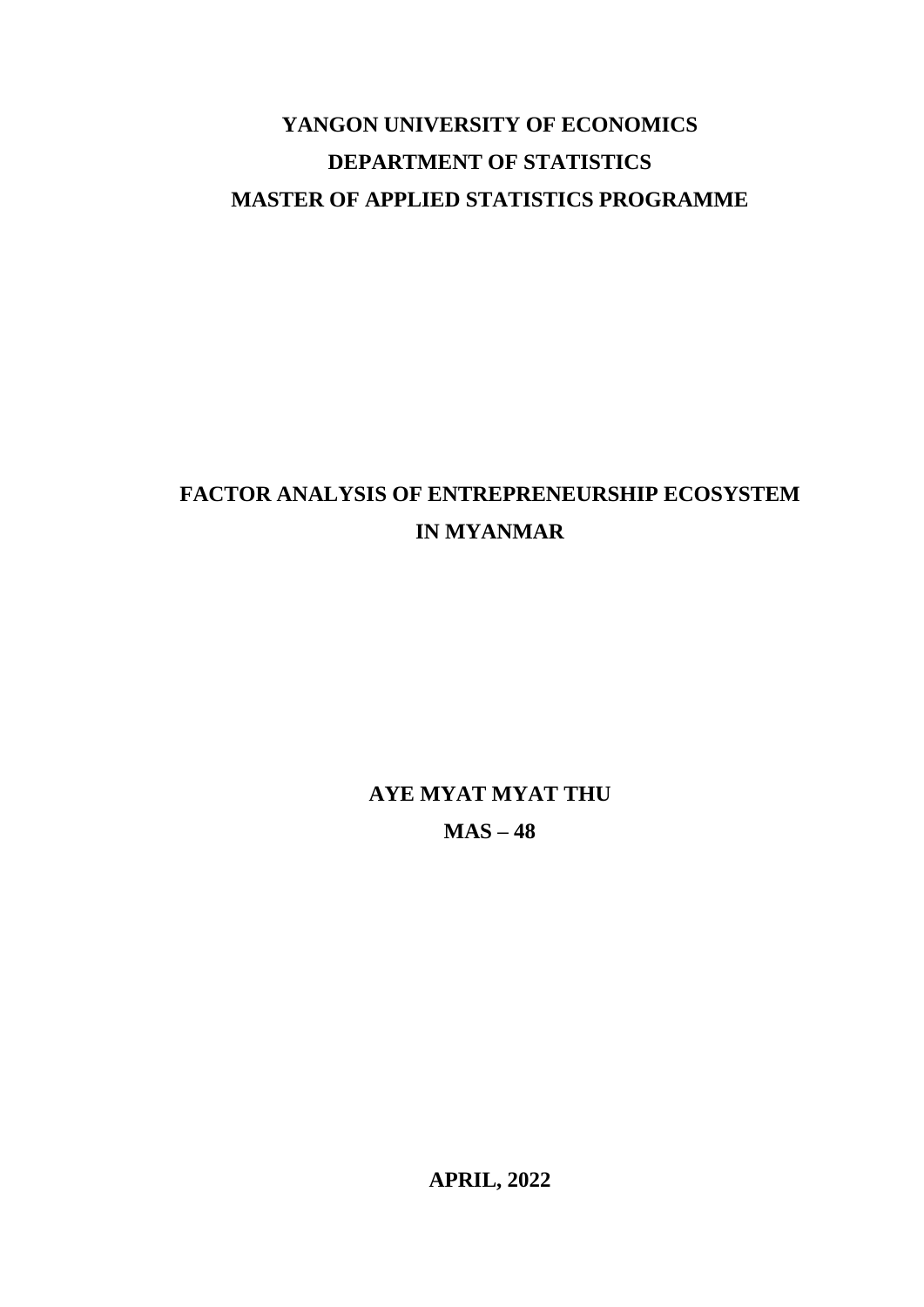# **YANGON UNIVERSITY OF ECONOMICS DEPARTMENT OF STATISTICS MASTER OF APPLIED STATISTICS PROGRAMME**

# **FACTOR ANALYSIS OF ENTREPRENEURSHIP ECOSYSTEM IN MYANMAR**

This thesis is submitted to the Board of Examination as partial fulfillment of the requirements for the Degree of Master of Applied Statistics

**Approved by the Board of Examiners**

**Supervised by Submitted by**

Daw Aye Aye Maw Aye Myat Thu Associate Professor (Retired) Roll No. (48) Department of Statistics MAS (Batch-1) Yangon University of Economics Yangon University of Economics

**April, 2022**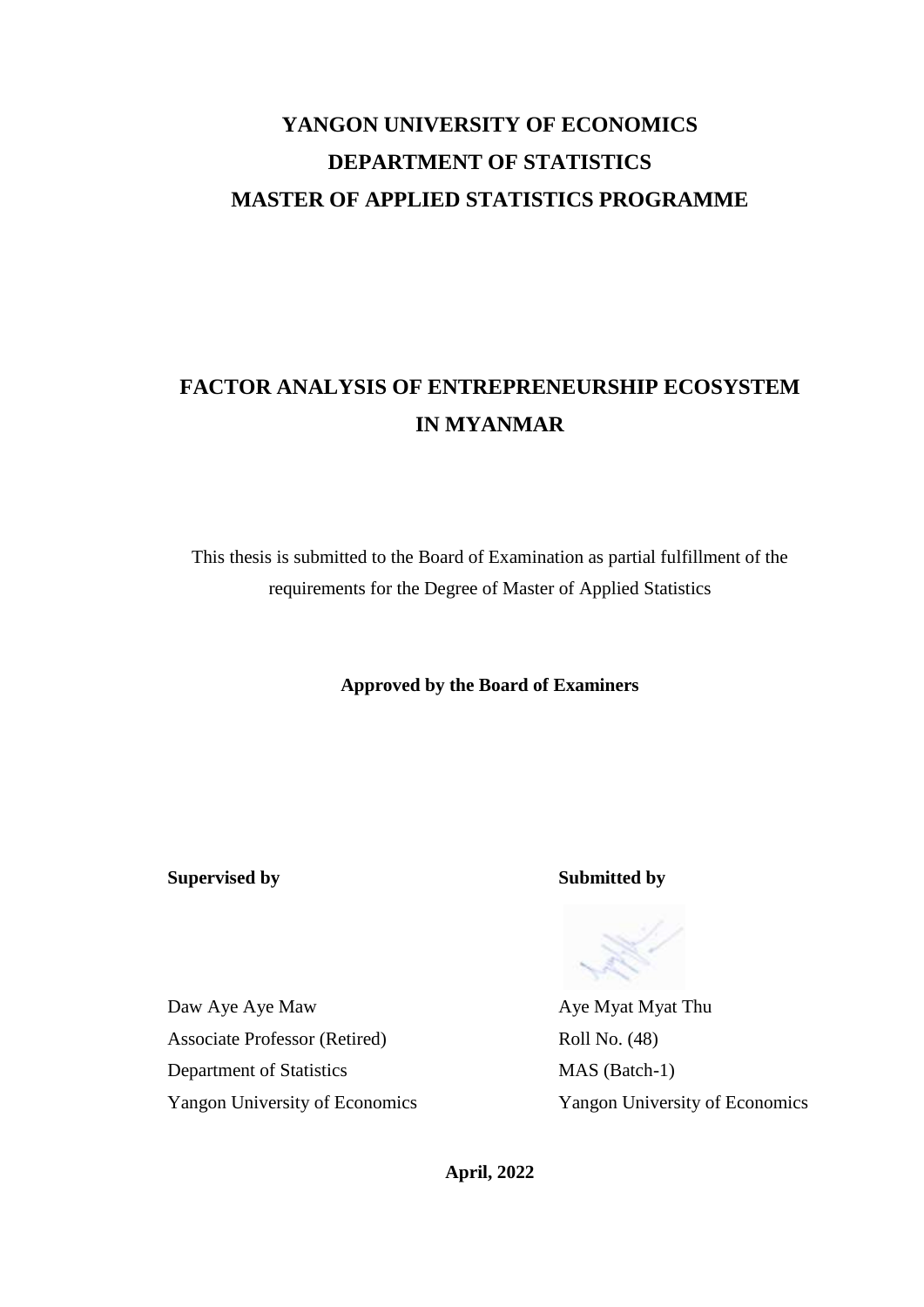### **ACCEPTANCE**

Accepted by the Board of Examiners of the Department of Statistics, Yangon University of Economics in partial fulfillment for the requirement of the Master degree, Master of Applied Statistics.

> (Chairperson) Professor Dr. Nyut Nyut Win Professor and Head Department of Statistics Yangon University of Economics

> ......……………………………….

………………………. ……………………….

Professor Dr. Mya Thandar Daw Khin Moh Moh Yangon University of Economics Department of Statistics

(Examiner) (External Examiner) Pro-Rector Lecturer (Retd) Yangon University of Economics

(Supervisor) (Examiner) Associate Professor (Retired) Professor Yangon University of Economics Yangon University of Economics

………………………. ……………………….

Daw Aye Aye Maw Professor Dr. Hlaing Hlaing Moe Department of Statistics Department of Statistics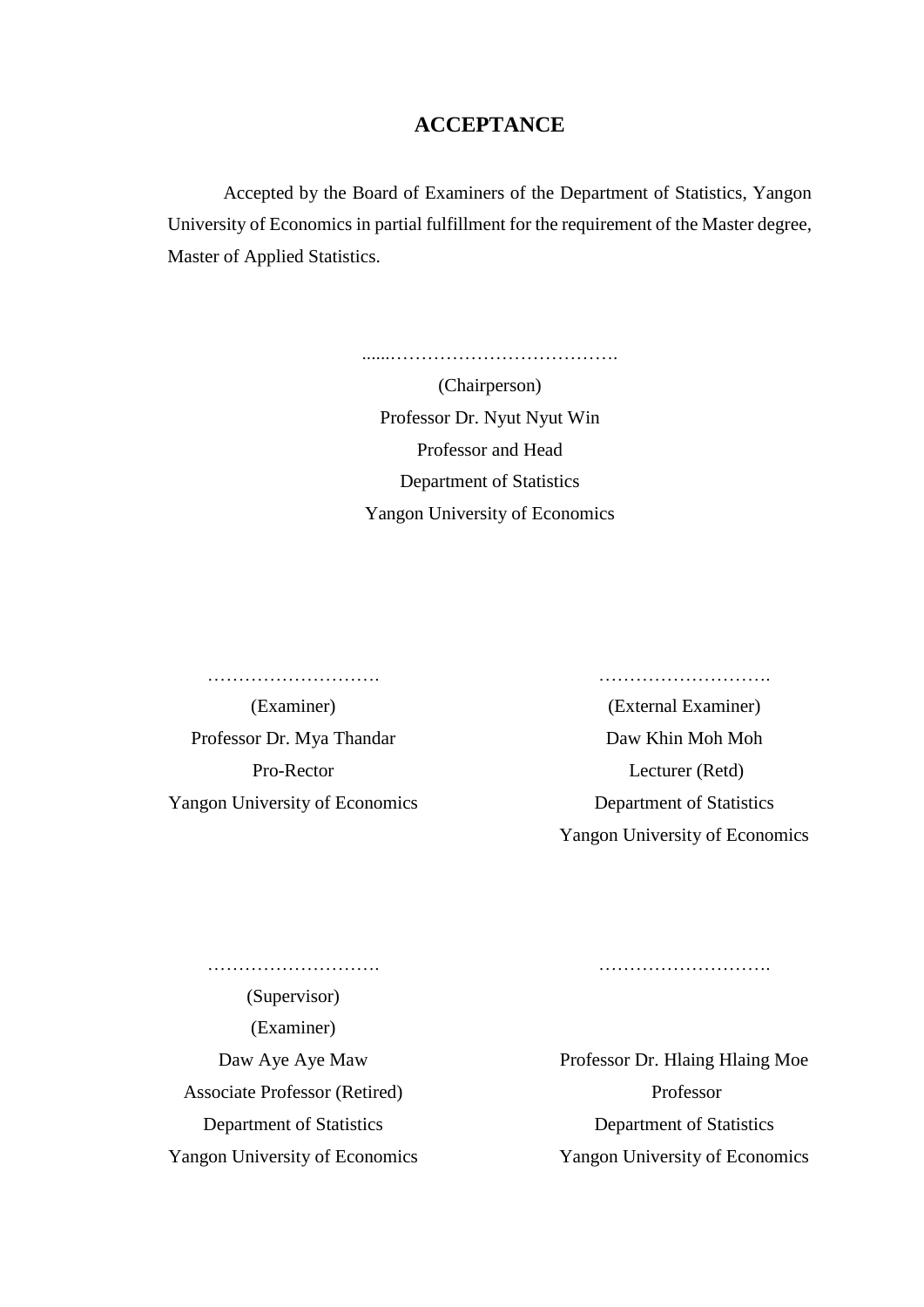### **ABSTRACT**

This study focuses on the factors identifying the entrepreneurial ecosystem through the Myanmar Young Entrepreneurs Association (MYEA) whose members are entrepreneurs in different areas and from diversified backgrounds. The main objectives of the study are to explore the demographic and socioeconomic information of Myanmar's entrepreneurs and to identify the factors that affect the success of businesses with an entrepreneurial orientation, with a special focus on young entrepreneurs. Primary data is collected from a random sample of 260 entrepreneurs who are business owners and top management, as well as the members of MYEA. Data collection is done with the permission of the Management Committee of Myanmar Entrepreneurs Association members living throughout Myanmar via online survey mode on their mobile phones in order to reach a wider audience. The secondary data is collected from relevant textbooks, SME associations, previously prepared research papers, and internet websites. The descriptive statistics, factor analysis, and MAP test were used in the study. According to the results, the four main pillars of a unified and systematic ecosystem are the Support and Network Pillar, Human and Culture Pillar, Market and Technology Pillar, and Financial Pillar. Entrepreneurs may apply these identifying factors by strengthening their new ventures to make their entrepreneurial endeavors more successful and long-lasting.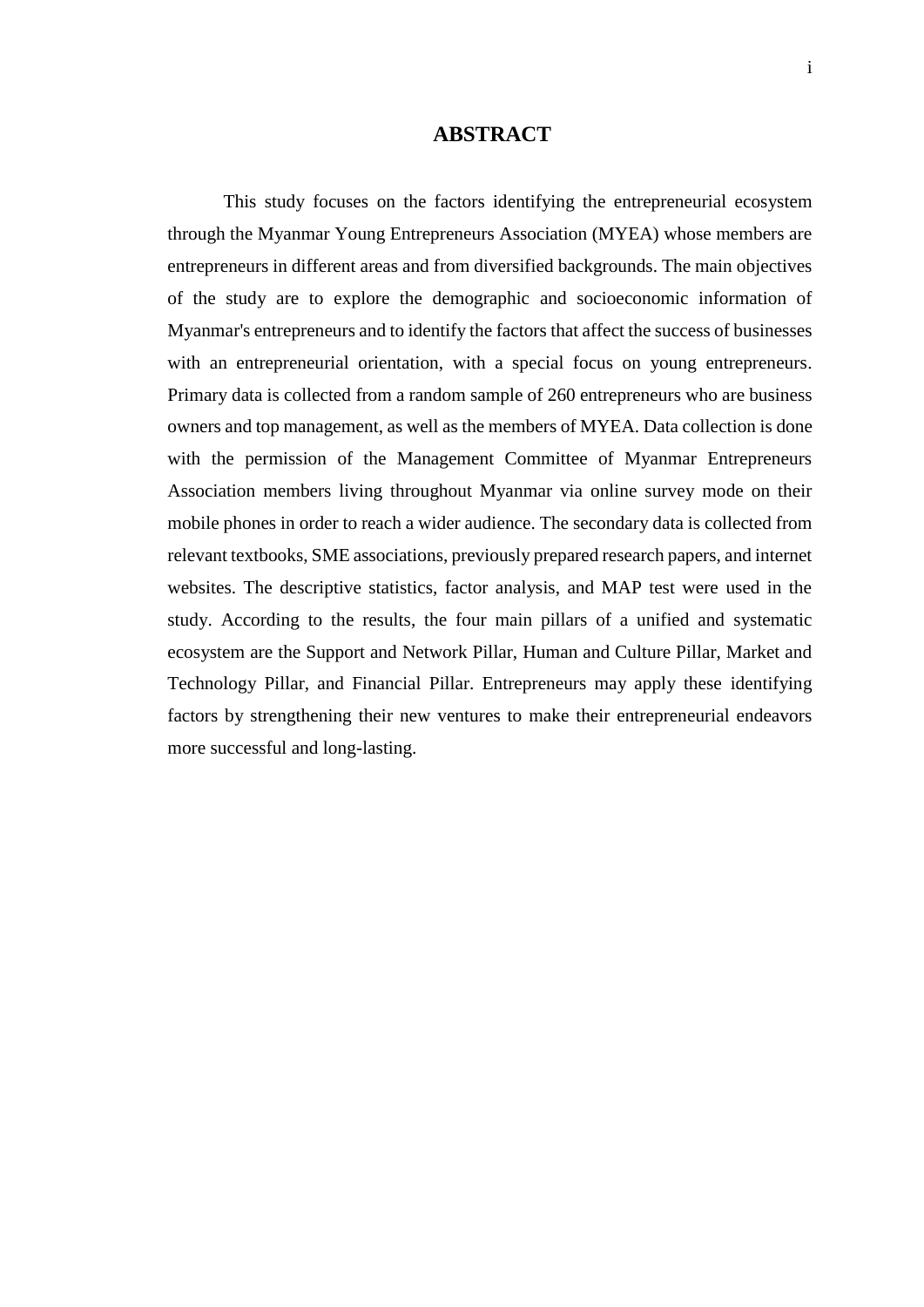### **ACKNOWLEDGEMENTS**

Initially, I would like to thank Professor Dr. Tin Tin Htwe, Rector of Yangon University of Economics, for giving me permission to finish this thesis.

I would like to express my sincere gratitude to Professor Dr.Mya Thandar, Pro-Rector, Yangon University of Economics for her helpful advices and valuable suggestions to improve this thesis.

I would like to express my heartiest gratitude to Professor Dr. Maw Maw Khin, Pro-Rector, Meiktila University of Economics, Former Program Director of MAS Program for the concern and encouragement to the participants of MAS Program.

Moreover, I also would like to express my special thanks to Professor Dr. Nyunt Nyunt Win, Head of Department of Statistics, Yangon University of Economics for giving me the chance to finish this thesis.

Furthermore, I would like to express my heartfelt thanks to other examiners, Daw Khin Moh Moh, Lecturer (Retired), Department of Statistics, Yangon University of Economics and Dr. Hlaing Hlaing Moe, Professor, Department of Statistics, Yangon University of Economics for providing the data and all the information needed in this study.

And, I am highly indebted to my supervisor, Daw Aye Aye Maw, Associate Professor (Retired), Department of Statistics, Yangon University of Economics for her valuable advice, guidance, patience, kindness, assistance and support during the preparation and writing thesis.

In Addition, I'm profoundly grateful to all the Professors, Associate Professors and Lecturers of the Department of Statistics for a great variety of knowledge and concepts of applied statistics during the study period of Master of Applied Statistics (MAS) Program.

My special thanks go to the President, Management Committee and all Entrepreneurs from Myanmar Young Entrepreneurs Association (MYEA) for their kind support for providing the data and all the information needed in this study.

Finally, I am grateful to my parents, family and my friends from MAS for their continuous support and patience throughout the course of my study.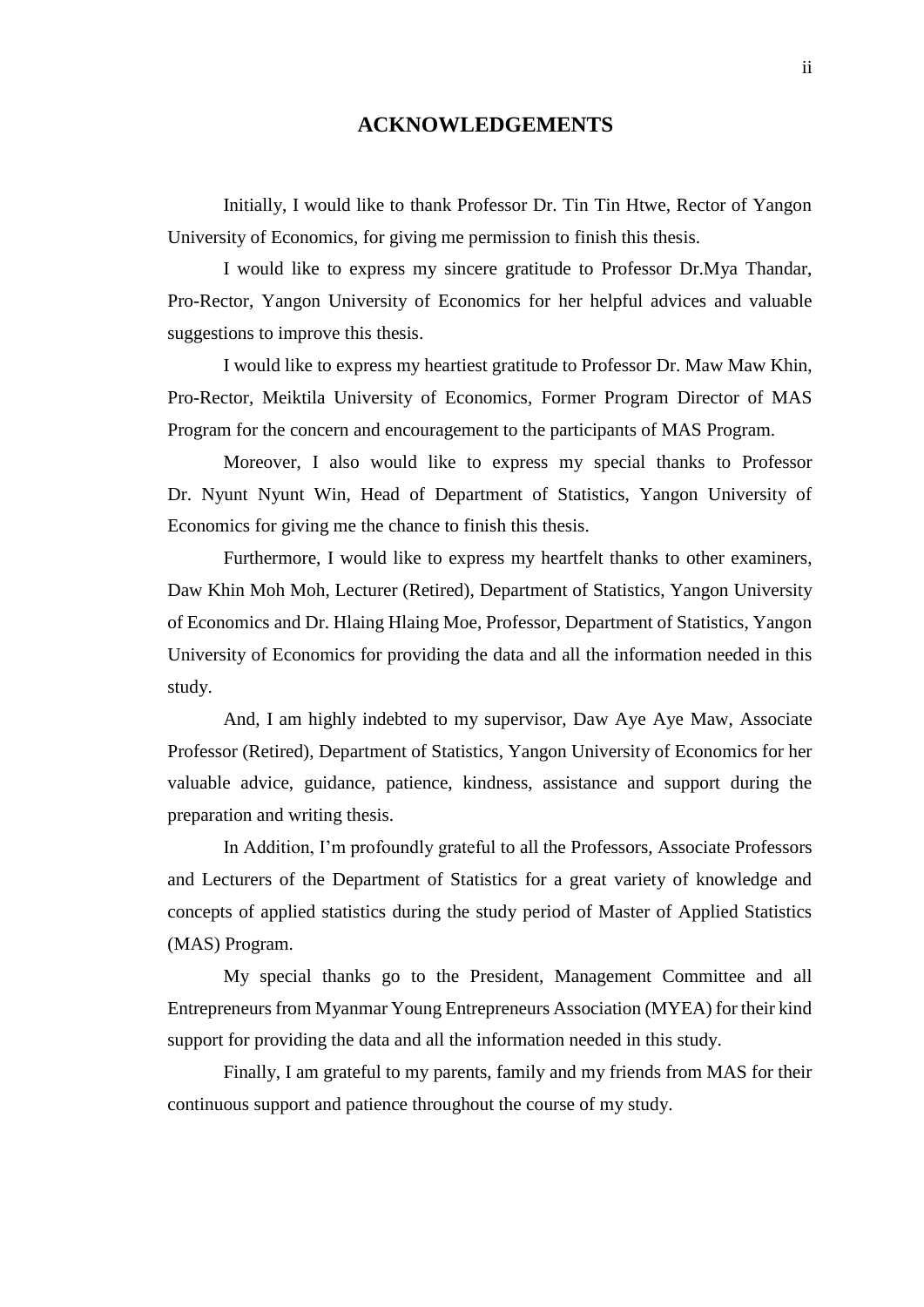### **TABLE OF CONTENTS**

|                              |     |                                                      | Page           |
|------------------------------|-----|------------------------------------------------------|----------------|
| <b>ABSTRACT</b>              |     |                                                      | i.             |
| <b>ACKNOWLEDGEMENTS</b>      |     |                                                      | ii             |
| <b>TABLE OF CONTENTS</b>     |     |                                                      | iii            |
| <b>LIST OF TABLES</b>        |     |                                                      | V              |
| <b>LIST OF FIGURES</b>       |     |                                                      | vi             |
| <b>LIST OF ABBREVIATIONS</b> |     |                                                      | vii            |
| <b>CHAPTER I</b>             |     | <b>INTRODUCTION</b>                                  | $\mathbf{1}$   |
|                              | 1.1 | Rationale of the Study                               | 1              |
|                              | 1.2 | Objective of the Study                               | $\overline{2}$ |
|                              | 1.3 | Method of Study                                      | $\overline{2}$ |
|                              | 1.4 | Scope and Limitations of the Study                   | $\overline{2}$ |
|                              | 1.5 | Organization of the Study                            | 3              |
| <b>CHAPTER II</b>            |     | <b>OVERVIEW OF ENTREPRENEURSHIP ECOSYSTEM</b>        | 4              |
|                              | 2.1 | Definition of Entrepreneurship                       | 4              |
|                              | 2.2 | <b>Entrepreneurship Ecosystem</b>                    | 5              |
|                              | 2.3 | Entrepreneurship Ecosystem among Entrepreneurs in    | 6              |
|                              |     | <b>Developing Countries</b>                          |                |
|                              | 2.4 | Myanmar Entrepreneurship                             | 7              |
|                              | 2.5 | Myanmar Young Entrepreneurs Association              | 10             |
|                              |     | 2.6 Literature Review of Entrepreneurship Ecosystem  | 12             |
| <b>CHAPTER III</b>           |     | <b>RESEARCH METHODOLOGY</b>                          | 16             |
|                              | 3.1 | <b>Survey Design</b>                                 | 16             |
|                              | 3.2 | <b>Reliability Analysis</b>                          | 18             |
|                              | 3.3 | <b>Factor Analysis</b>                               | 44             |
| <b>CHAPTER IV</b>            |     | <b>RESULTS AND FINDINGS</b>                          | 29             |
|                              | 4.1 | Demographic Characteristics of Myanmar Entrepreneurs | 29             |
|                              | 4.2 | Understanding the Status of Strategic Pillars of     | 37             |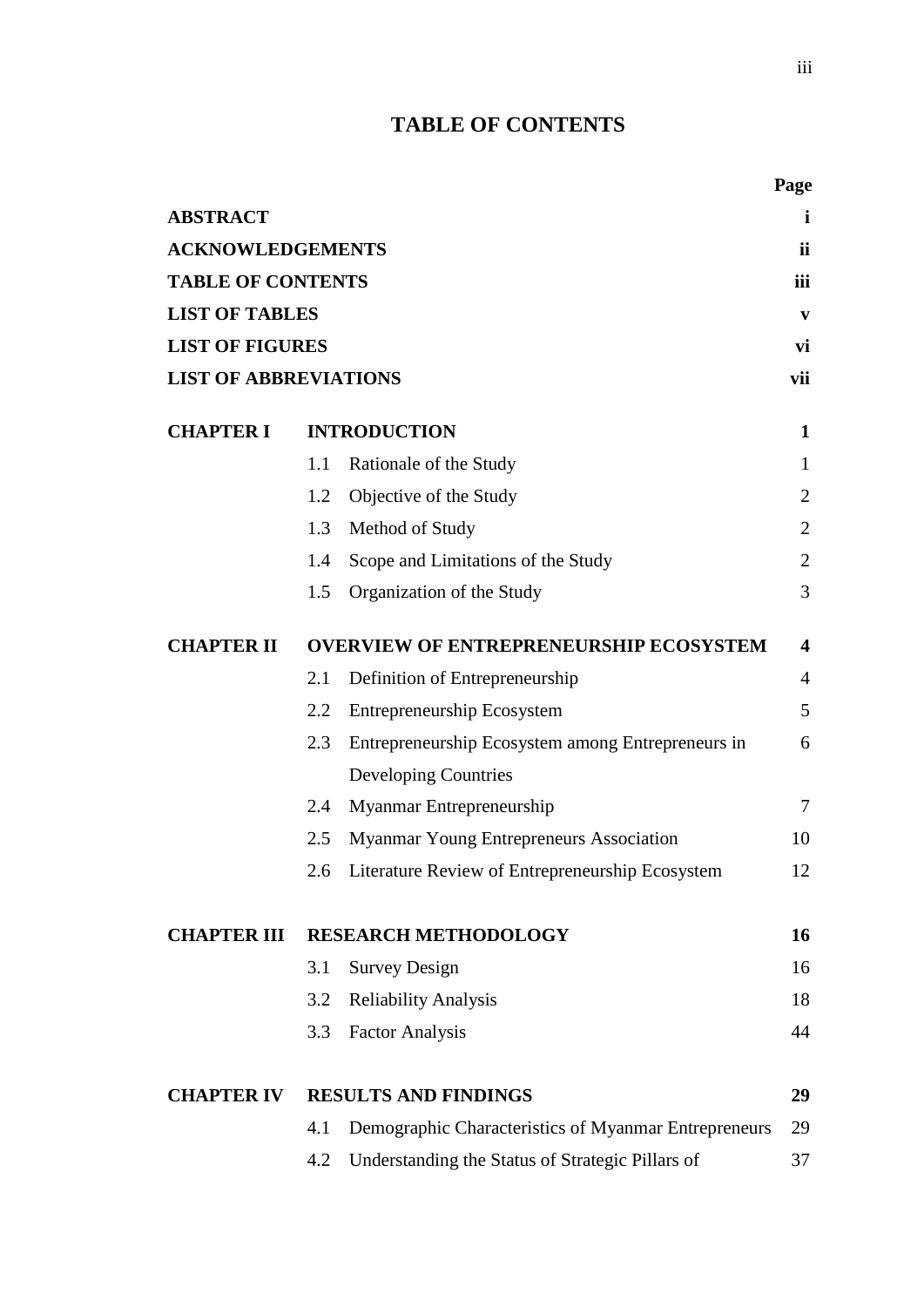|                  |     | Entrepreneurship Ecosystem in Myanmar |    |
|------------------|-----|---------------------------------------|----|
|                  | 4.3 | <b>Factor Analysis</b>                | 37 |
|                  |     |                                       |    |
| <b>CHAPTER V</b> |     | <b>CONCLUSION</b>                     | 60 |
|                  | 5.1 | Key Findings                          | 60 |
|                  | 5.2 | Suggestions                           | 62 |
|                  |     | 5.3 Further Studies                   | 63 |
|                  |     |                                       |    |

### **REFERENCES**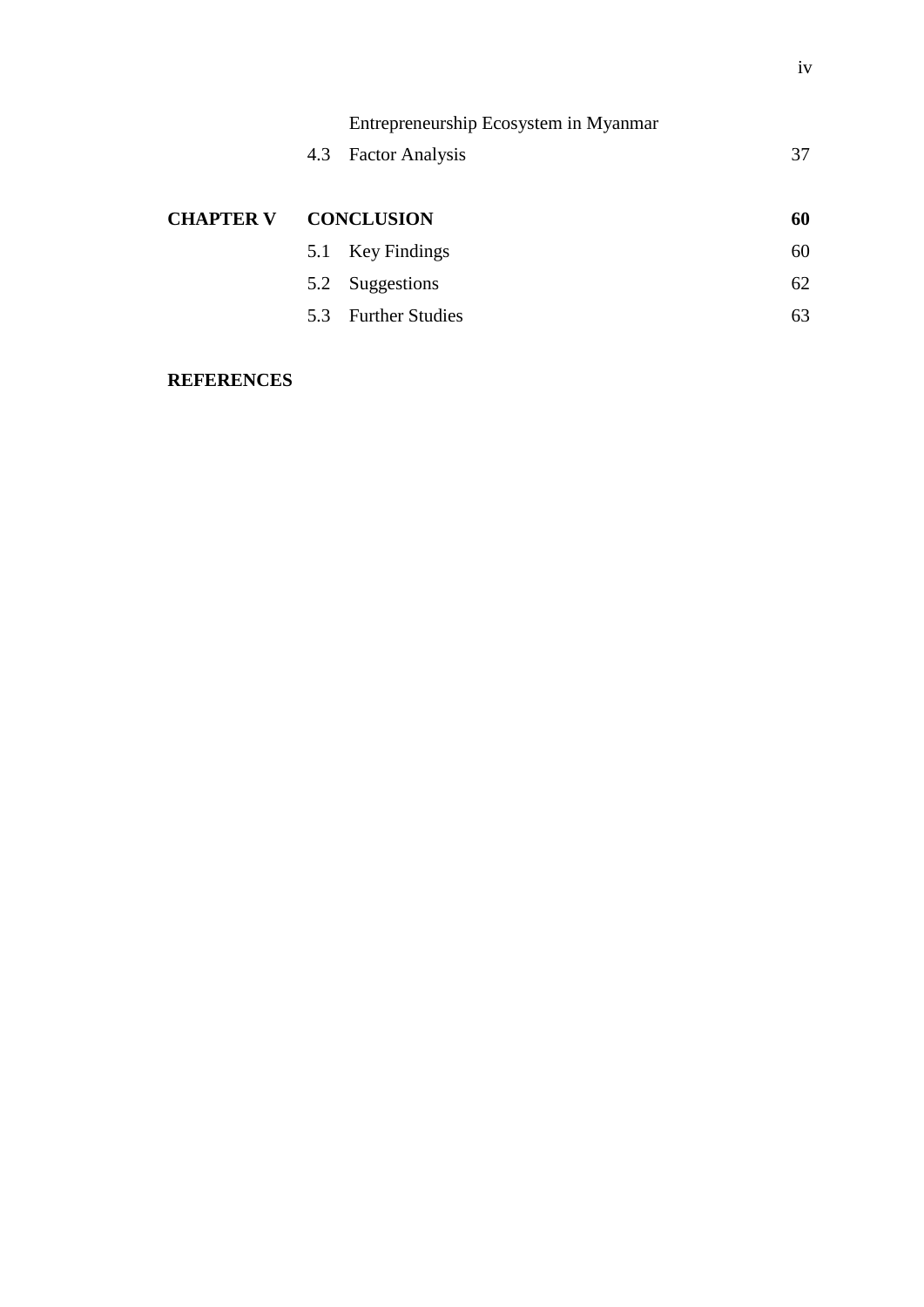### **LIST OF TABLES**

| Table No. | <b>Title</b>                                                | Page |
|-----------|-------------------------------------------------------------|------|
| 2.1       | Quality of Entrepreneurship Ecosystems by Pillar            | 7    |
| 2.2       | Indicative List of Ecosystem Actor Types & Organizations    | 8    |
| 4.1       | Percent Distribution of Gender of Entrepreneurs             | 29   |
| 4.2       | Percent Distribution of Entrepreneurs by Age                | 30   |
| 4.3       | Distribution of Educational Level of Entrepreneurs          | 31   |
| 4.4       | <b>Employees at Entrepreneurs' Businesses</b>               | 33   |
| 4.5       | Percent Distribution of Working Experience of Entrepreneurs | 36   |
| 4.6       | <b>Business Registration Status of Entrepreneurs</b>        | 37   |
| 4.7       | Sources of Investment                                       | 38   |
| 4.8       | <b>Important Attributes of Highly Competitiveness</b>       | 39   |
| 4.9       | Ranking Attributes of Hiring Employees                      | 40   |
| 4.10      | <b>Important Elements of Government Policy</b>              | 41   |
| 4.11      | Social Acceptance of Entrepreneurs                          | 42   |
| 4.12      | <b>Results of Reliability Analysis</b>                      | 45   |
| 4.13      | <b>Scale Statistics</b>                                     | 45   |
| 4.14      | Kaiser Meyer Olkin (KMO) and Bartlett's Test                | 45   |
| 4.15      | Factor Analysis Results for Total Variance Explained        | 47   |
| 4.16      | Velicer's Minimum Average Partial (MAP) Test                | 49   |
| 4.17      | Four Factor Structure Output for Total Variance Explained   | 50   |
| 4.18      | Four Factor Structure Output for Rotated Component Matrix   | 52   |
| 4.19      | Support & Network Pillar Factor                             | 54   |
| 4.20      | Human and Culture Pillar Factor                             | 55   |
| 4.21      | Market & Technology Pillar Factor                           | 56   |
| 4.22      | <b>Financial Pillar Factor</b>                              | 57   |
| 4.23      | Factors affecting among Entrepreneurs in Myanmar            | 58   |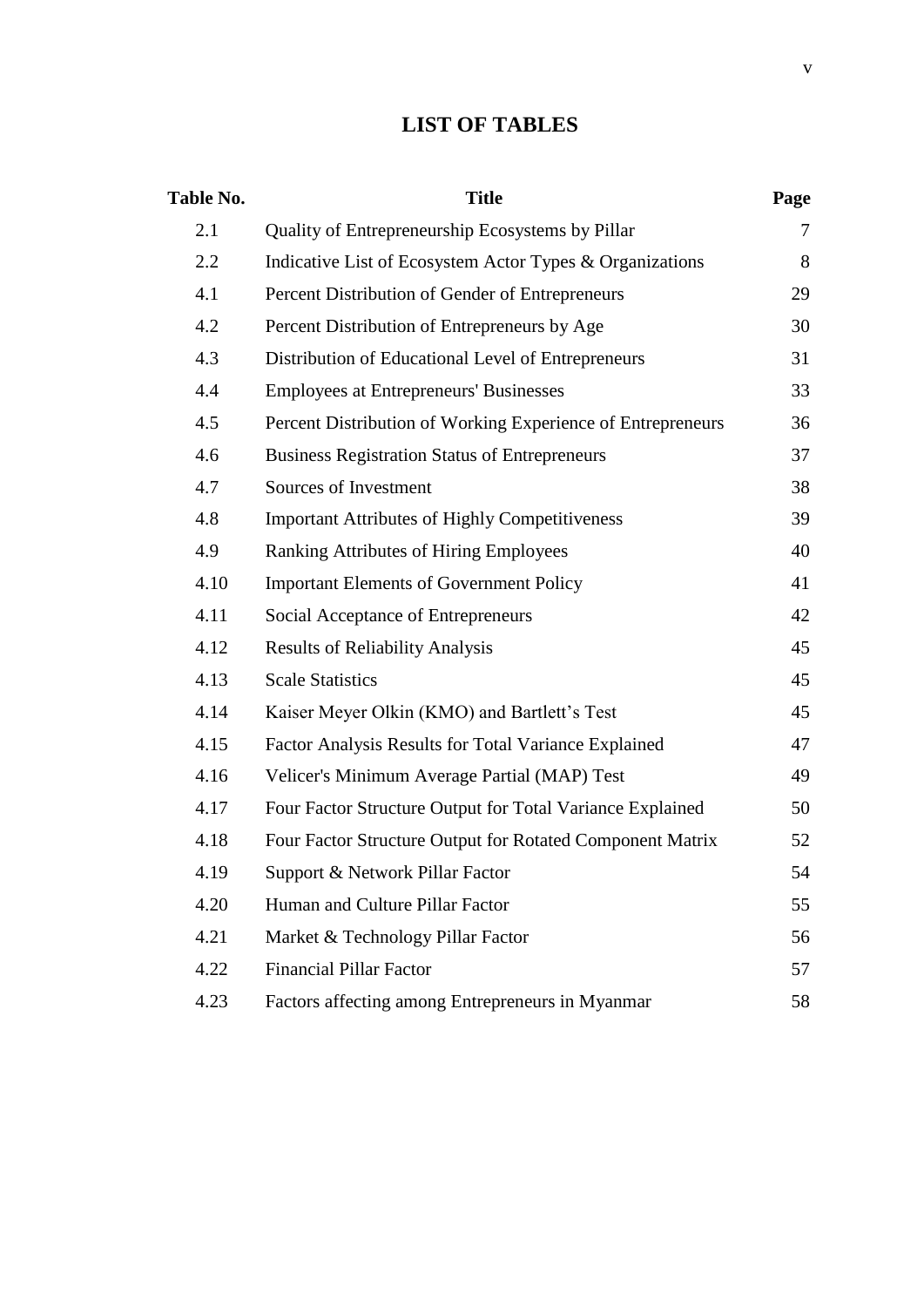### **LIST OF FIGURES**

| <b>Figure No.</b> | <b>Title</b>                                       | Page |
|-------------------|----------------------------------------------------|------|
| 2.1               | Six Pillars of the Entrepreneurship Ecosystem      | 13   |
| 4.1               | Percent Distribution of Entrepreneurs by Gender    | 29   |
| 4.2               | Percent Distribution of Entrepreneurs by Age       | 30   |
| 4.3               | Distribution of Educational Level of Entrepreneurs | 31   |
| 4.4               | Distribution of Entrepreneurs' Geographical Status | 32   |
| 4.5               | Distribution of Entrepreneurs by Business Sector   | 33   |
| 4.6               | Distribution of Size of Employees at Businesses    | 34   |
| 4.7               | Distribution of Foreign Investment                 | 34   |
| 4.8               | <b>Distribution of Export Business</b>             | 35   |
| 4.9               | Working Experience of Entrepreneurs                | 36   |
| 4.10              | <b>Ranking Attributes of Hiring Employees</b>      | 40   |
| 4.11              | Perception on Government Policy                    | 41   |
| 4.12              | High Regards of Community and High Risk-taking     | 42   |
| 4.13              | Perception on Women Entrepreneurs                  | 43   |
| 4.14              | <b>Acquisition of Government Support Program</b>   | 44   |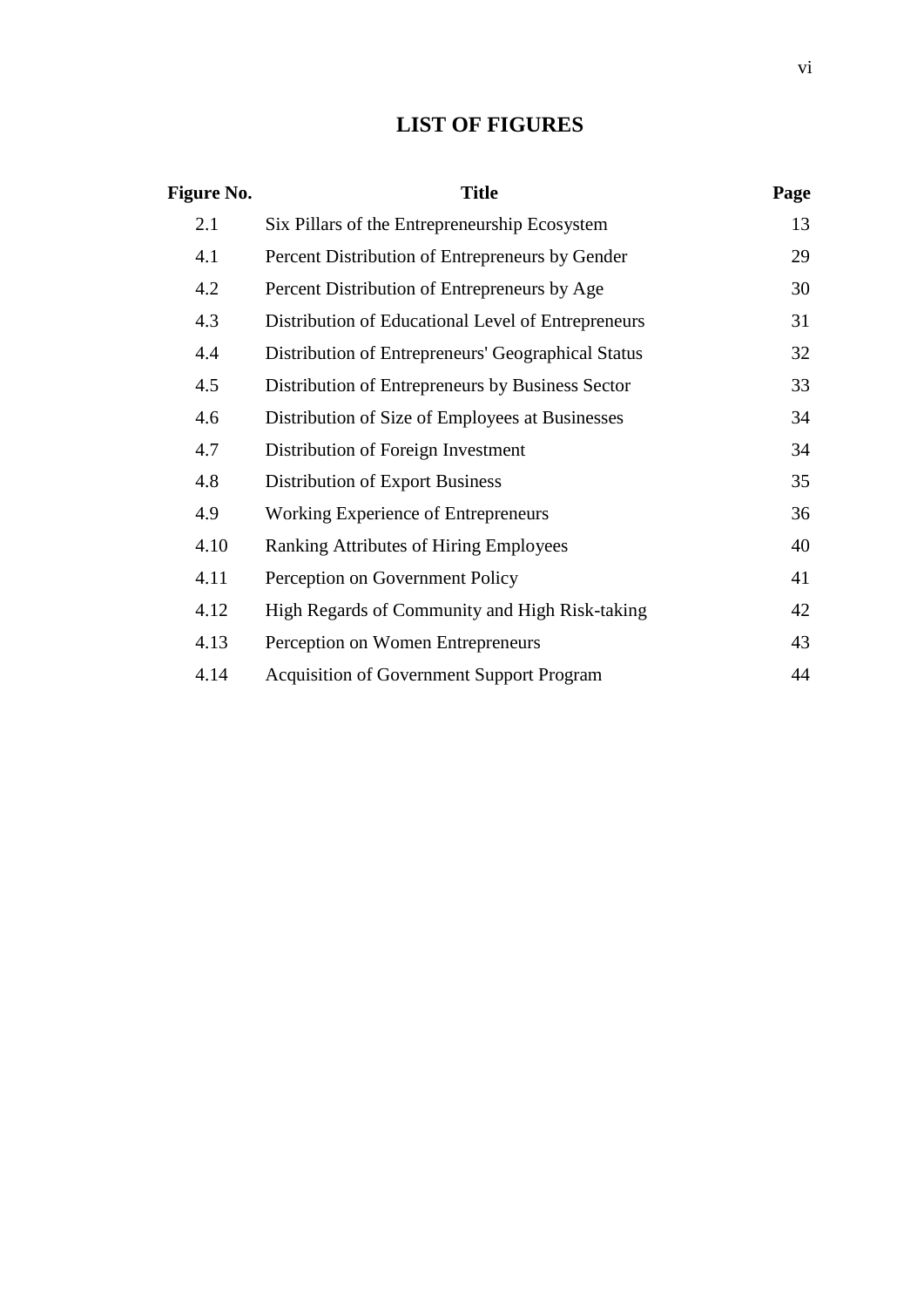### **LIST OF ABBREVIATIONS**

| <b>ASEAN</b> | <b>Association of South East Asian Nations</b>       |
|--------------|------------------------------------------------------|
| AF           | <b>Access to Finance</b>                             |
| AM           | <b>Access to Market</b>                              |
| AT           | <b>Access to Technology</b>                          |
| <b>DICA</b>  | Directorate of Investment and Company Administration |
| EC           | <b>Entrepreneurship Culture</b>                      |
| EV           | Eigenvalues                                          |
| <b>GS</b>    | Government Support                                   |
| <b>HR</b>    | <b>Human Resource</b>                                |
| IT           | <b>Information Technology</b>                        |
| <b>ICT</b>   | <b>Information and Communication Technology</b>      |
| <b>KMO</b>   | Kaiser Meyer Olkin                                   |
| <b>MAP</b>   | Minimum Average Partial                              |
| <b>MD</b>    | <b>Medical Doctorate</b>                             |
| <b>MYEA</b>  | Myanmar Young Entrepreneurs Association              |
| <b>NGO</b>   | Non-government Organization                          |
| <b>PCA</b>   | <b>Principal Component Analysis</b>                  |
| <b>SME</b>   | <b>Small and Medium-sized Enterprises</b>            |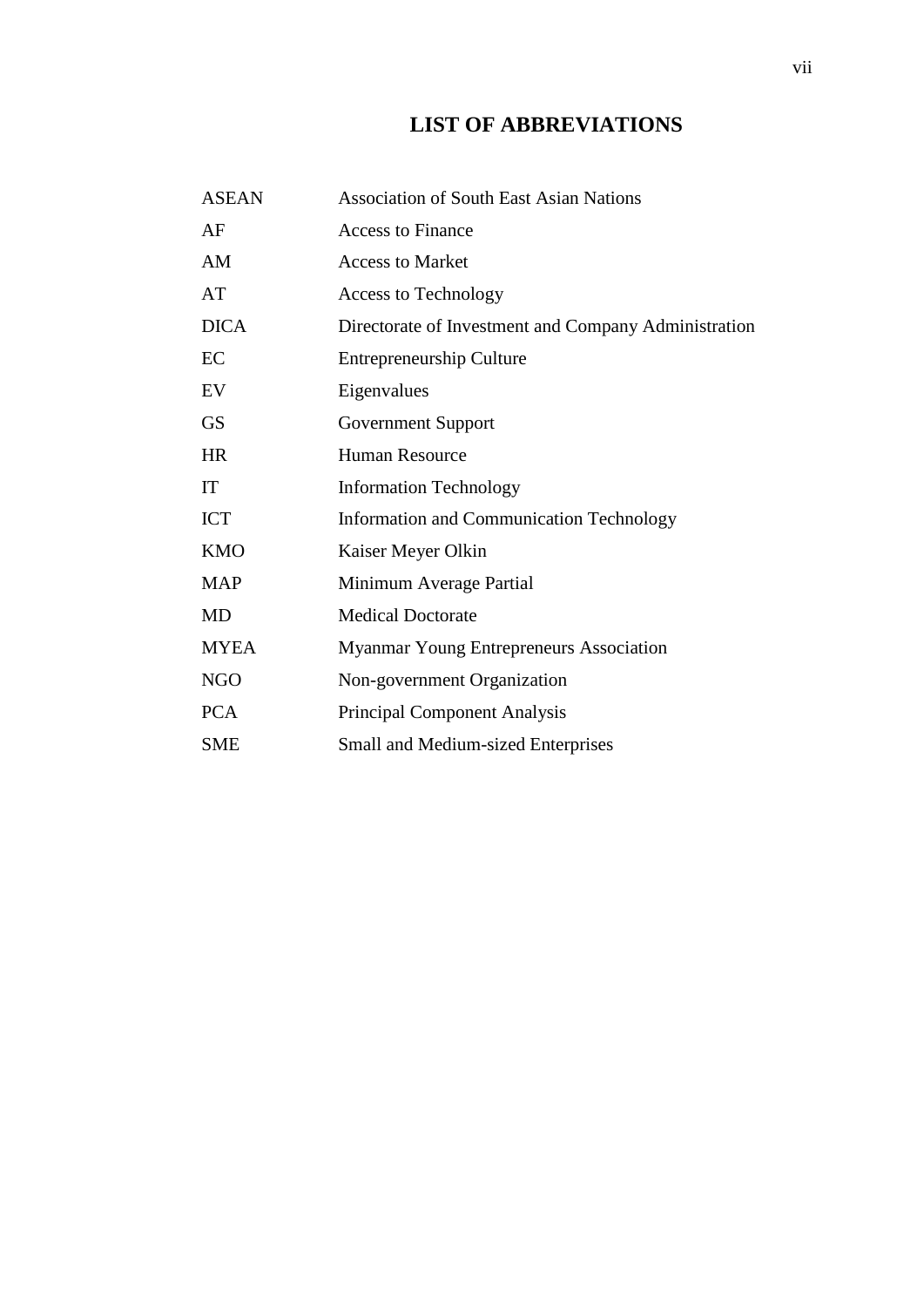# **CHAPTER I INTRODUCTION**

The essence of an entrepreneurial ecosystem is its people and the culture of trust and collaboration that allows them to interact successfully. An ecosystem that allows for the fast flow of talent, information, and resources helps entrepreneurs quickly find what they need at each stage of growth. To realize growth and innovation, the ecosystem must function well for entrepreneurs. Such an "entrepreneurial ecosystem" is an interactive network of actors who influence each other and the chances of survival of a venture creator and his company in a region or country. Entrepreneurs boost economic growth by introducing innovative technologies, products, and services. Increased competition from entrepreneurs challenges existing firms to become more competitive. Entrepreneurs provide new job opportunities in the short and long term.

### **1.1 Rationale of the Study**

Entrepreneurs are those who can perform the best to deliver on the country's goals of better productivity, prosperity, and inclusion. They create new job opportunities, stimulate innovation, and even provide goods and services more effectively and efficiently. Nowadays, new enterprises are forming broadly, and entrepreneurs are emerging in all sectors and regions in Myanmar. Emerging businesses less than 10 years old are creating a vast number of new jobs in many countries and they can do so in Myanmar as well. Myanmar's entrepreneurs can be an accelerator of growth for the country.

Since a few years ago, the term "entrepreneurship" has become gradually popular in the context of small and medium sized enterprises (SMEs) in Myanmar. Many people all over the world have broadly focused on the differentiation between SME and entrepreneurship, but Myanmar still has less reference in this aspect.

This survey is dedicated to the Myanmar entrepreneurs who have been courageous, taken risks, and invested their resources, time, and full effort on many occasions in building up Myanmar better, contributing to in policy dialogue with the government and mentoring upcoming entrepreneurs. The survey consulted in-depth with entrepreneurs in many industries and regions under the Myanmar Young Entrepreneurs Association (MYEA).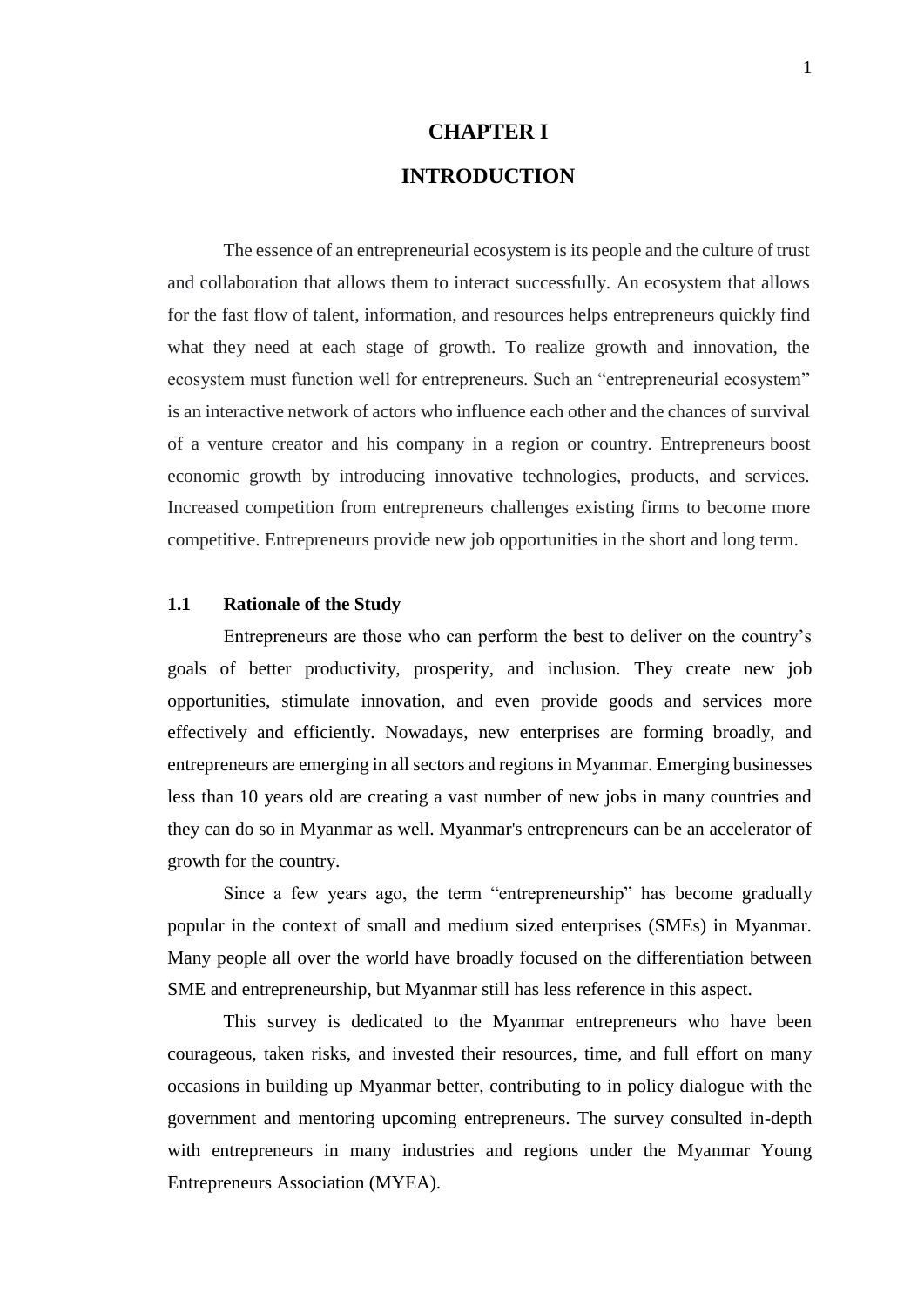Moreover, just establishing an entrepreneurial orientation strategy within a company would not guarantee a successful company's future unless knowing the Entrepreneurship Ecosystem. Building up a strong Entrepreneurship Ecosystem generally has six main pillars: access to market, access to finance, access to technology, building human capacity, setting policy and entrepreneurship culture.

Without understanding the following aspects, Myanmar's entrepreneurial development cannot be built up successfully. Understanding Myanmar Entrepreneurs, factors that have positively influenced the success of entrepreneurial businesses in Myanmar, the support of contributors and collaborators, which are key players in the development of Entrepreneurship in Myanmar. This study analyzed the factors identifying the Myanmar entrepreneurship ecosystem is critical in order to capitalize on the ecosystem's development.

### **1.2 Objectives of the Study**

The main objectives of the study are:

- i. To explore the demographic and socio-economic characteristics of the Myanmar Entrepreneurs and
- ii. To identify factors which influence entrepreneurship ecosystem in Myanmar.

### **1.3 Methods of Study**

Descriptive statistics was taken in order to understand the demographic and socio-economic characteristics of Myanmar's entrepreneurship. A factor analysis was employed to study the identified factors in the Myanmar entrepreneurship ecosystem. Both primary and secondary data were used in this study. For secondary data, this study was based on information from internet websites, the data from the Myanmar Young Entrepreneurs Association, relevant published books, related research papers, and theses. The required primary data was collected by using a simple random sampling method. A structured questionnaire was used to collect primary data.

### **1.4 The Scope and Limitations of the Study**

This study was focused only on identifying the factors of the Myanmar entrepreneurship ecosystem at the time of the survey. In its early stages of entrepreneurship, Myanmar has a very limited source of entrepreneurs, which can be differentiated from the Small and Medium Enterprises (SME). The primary data was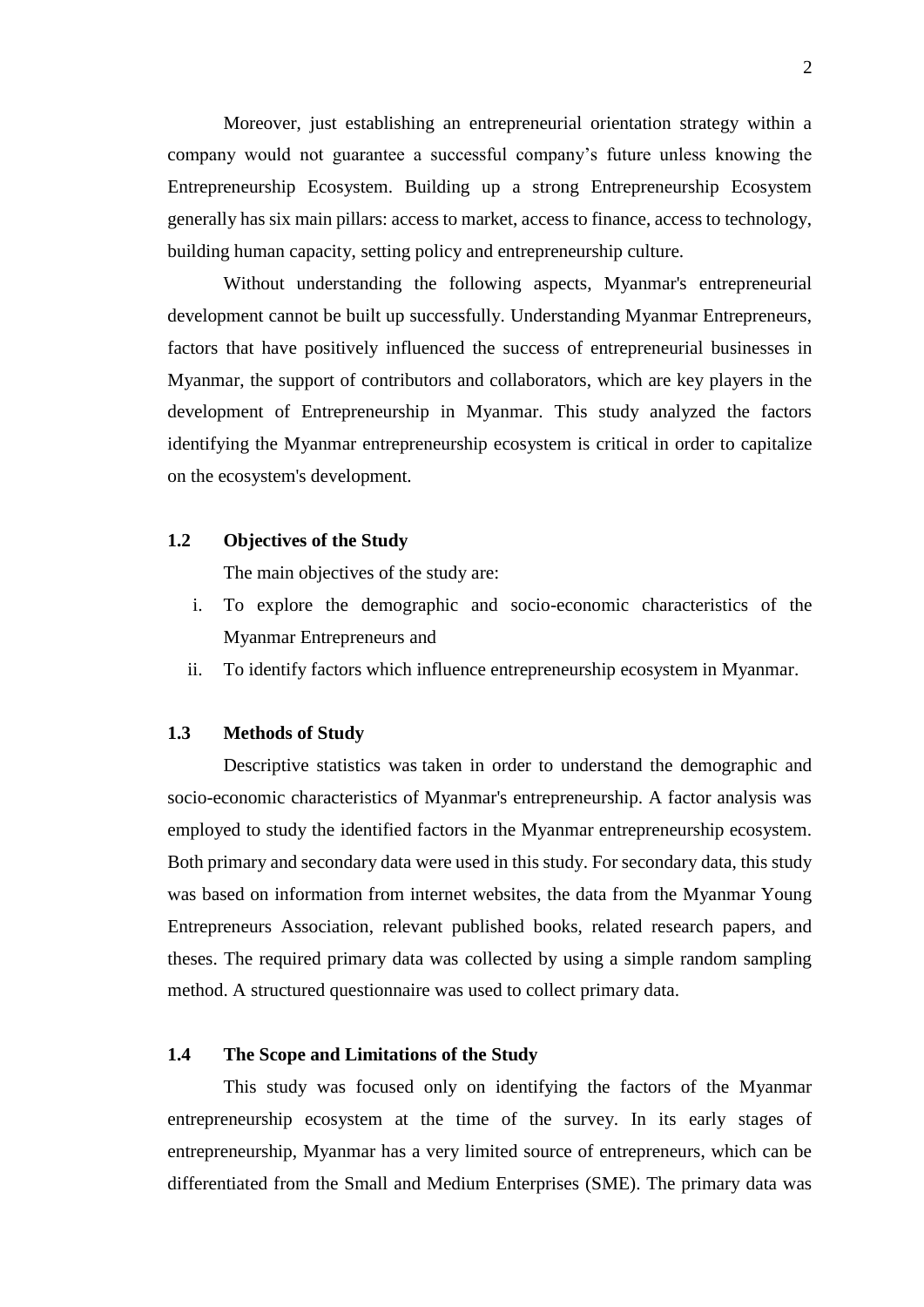taken from the Myanmar Young Entrepreneurs Association (MYEA), which has 779 active members at the time of the survey in 2019. In this study, a simple random sample of 260 respondents was selected from 779 active members and data collection was done via online survey.

### **1.5 The Organization of the Study**

The study is formally organized with Five Chapters. In chapter one, the introduction, rationale of the study, method of study, scope and limitations of the study and organization of the study are described. Chapter Two presents an overview of the Entrepreneurship Ecosystem among Entrepreneurs in Developing Countries. Research methodology is mentioned in chapter three. In chapter four, the results and findings are described. Chapter five concludes the findings concerned with the Myanmar Entrepreneurship Ecosystem, and then suggestions and recommendations were also prescribed.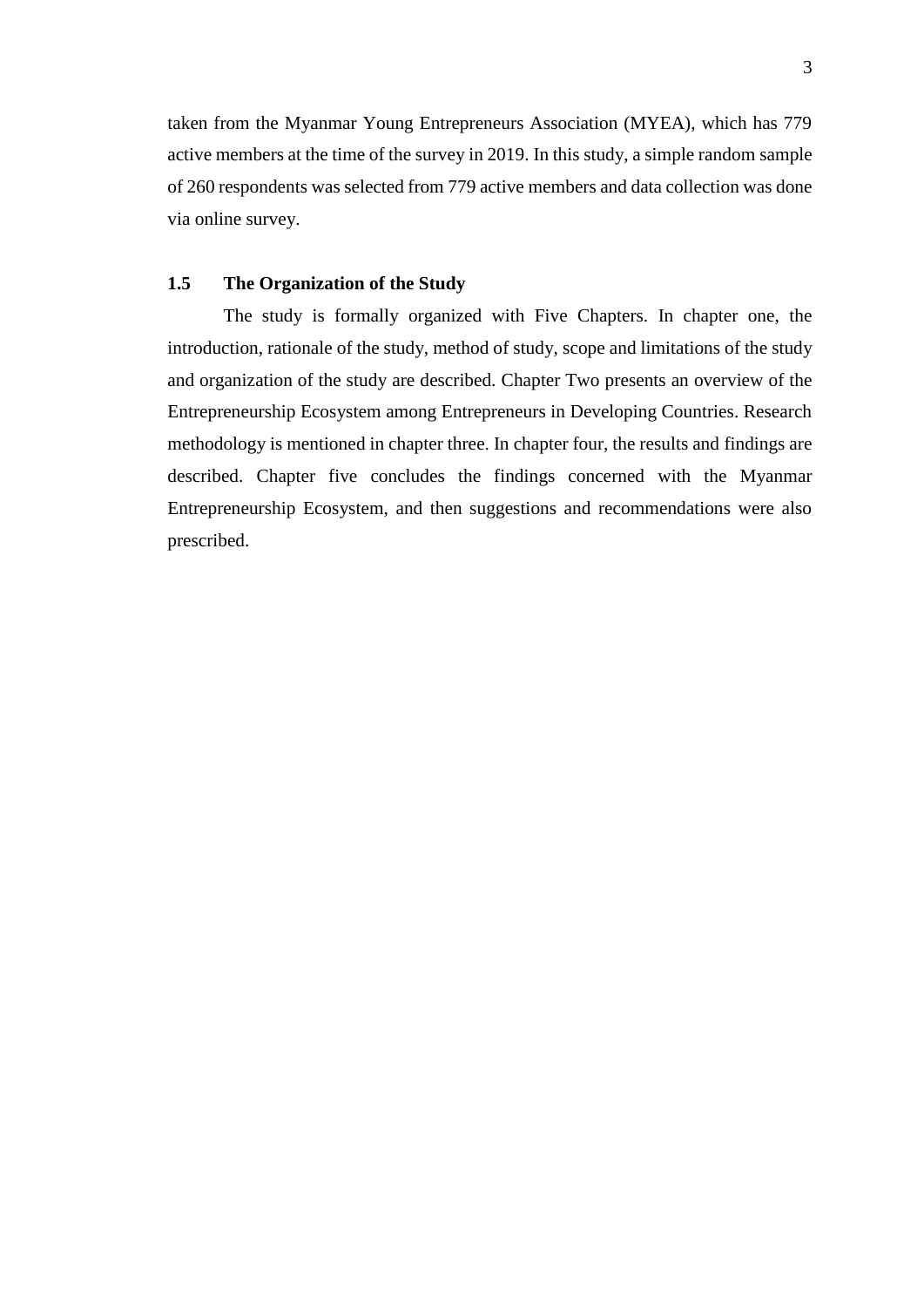### **CHAPTER II**

### **OVERVIEW OF ENTREPRENEURSHIP ECOSYSTEM**

This chapter presents the definition of entrepreneurship, entrepreneurship ecosystem, entrepreneurship ecosystem among entrepreneurs in developing countries, Myanmar entrepreneurship, Myanmar young entrepreneurs association and literature review of entrepreneurship ecosystem.

### **2.1 Definition of Entrepreneurship**

Entrepreneurs are people who innovate in commercially or socially useful ways who create new businesses and projects by launching new products, services, and processes. They are the keen to adopt new technologies, new business models and find new ways to fulfill unmet needs or create better value for society. Most entrepreneurs are young and are founders of their first enterprises though there are some serial entrepreneurs. In many countries, they are in their thirties or forties and have gained valuable experience working for others, or they are innovating in new areas from their own business base.

There are many definitions of entrepreneurship. Among them, Christopher S. Hayter's definition is: "Knowledge-based Entrepreneurship is a process of application and customization of a combination of domain, market, industry-specified, area, and cultural knowledge to affect economically prudent and sustainable business ventures" (Hayter, 2013).

Entrepreneurs tend to launch products, services, and processes that are original or adapted from ones that they have seen elsewhere. Sometimes, they start entirely new industries. They introduce new technologies and try new business processes. They market in novel and creative ways. Entrepreneurs are good at both identifying needs that are not being met and meeting those needs.

Entrepreneurs focus on innovation and growth, which generates higher incomes for people and creates jobs. Entrepreneurs are demonstrably contributing to government objectives for job creation. Entrepreneurs boost productivity in all sectors of the economy, including agriculture. Entrepreneurial businesses include not only those in the information technology (IT) sector, but also those in agriculture and agribusiness,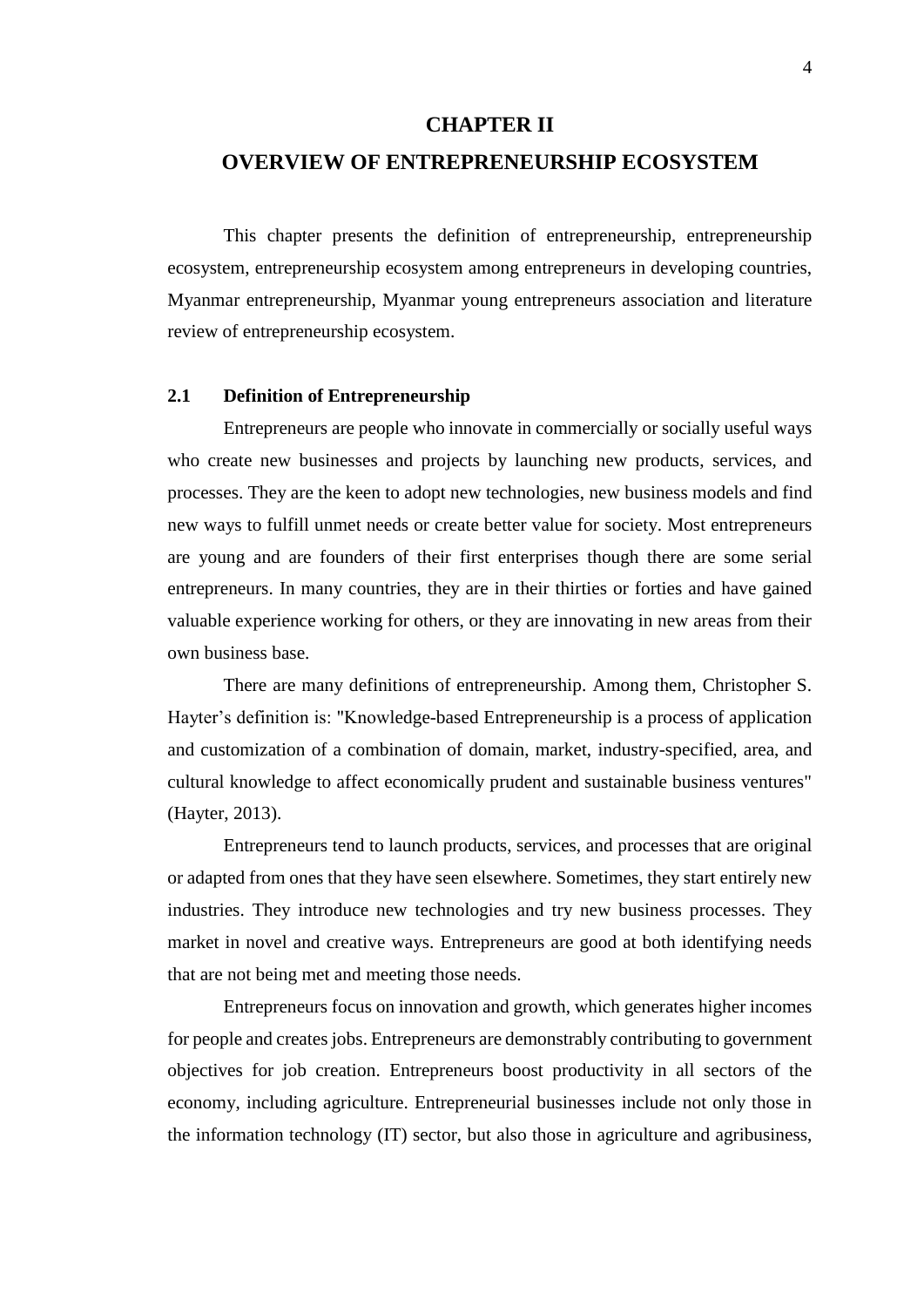transportation and logistics, health care, education, food processing, wholesale and retail trade, tourism, business services, and consumer services.

### **2.2 Entrepreneurship Ecosystem**

An entrepreneurial ecosystem or entrepreneurship ecosystems are peculiar systems of interdependent actors and relations directly or indirectly supporting the creation and growth of new ventures. An entrepreneurship ecosystem includes actors such as entrepreneurs, firms, angel investors, venture capital companies, banks, nongovernmental organizations (NGOs) and civil society organizations, universities, government agencies, trainers, researchers, and others that help inform, support, and monitor the state of entrepreneurs in a given country, city, or locality.

The ecosystem's performance is measured by tracking the number of startups, the number of high-growth firms, the levels of high-impact entrepreneurs, the number of serial entrepreneurs, data on the aspirational values of young people, and investments in the entrepreneurship sector. The key elements or pillars in an ecosystem combine into a unified, systematic ecosystem; they should neither be viewed as being implemented sequentially nor as any one being more important than any other. They are not independent of each other—improvements in one pillar will often lead to improvements in others, while weaknesses in one pillar can make conditions more difficult in other pillars. Strengthening an entrepreneurial ecosystem can be a decadelong process, so it is important to calibrate expectations and champion broad support.

There are different types of ecosystems such as Startup ecosystem and University-based entrepreneurship ecosystem:

Startup ecosystem - following the financial downturn of 2008 and the longlasting slow growth period, there have been increasing focus towards fostering more [startup company](https://en.wikipedia.org/wiki/Startup_company) creation around the world to further target regional support efforts towards those type of companies that have higher innovation, growth and job creation potential. This has also led to an increasing focus on [startup](https://en.wikipedia.org/wiki/Startup_ecosystem)  [ecosystem](https://en.wikipedia.org/wiki/Startup_ecosystem) development.

University-based entrepreneurship ecosystem – Entrepreneurship thrives in ecosystems in which multiple stakeholders play key roles. Academic institutions are central in shaping young people's attitudes, skills and behaviors. However, actors outside of the education systems play an increasingly critical role in working with formal and informal educational programs as well as reaching out to underserved and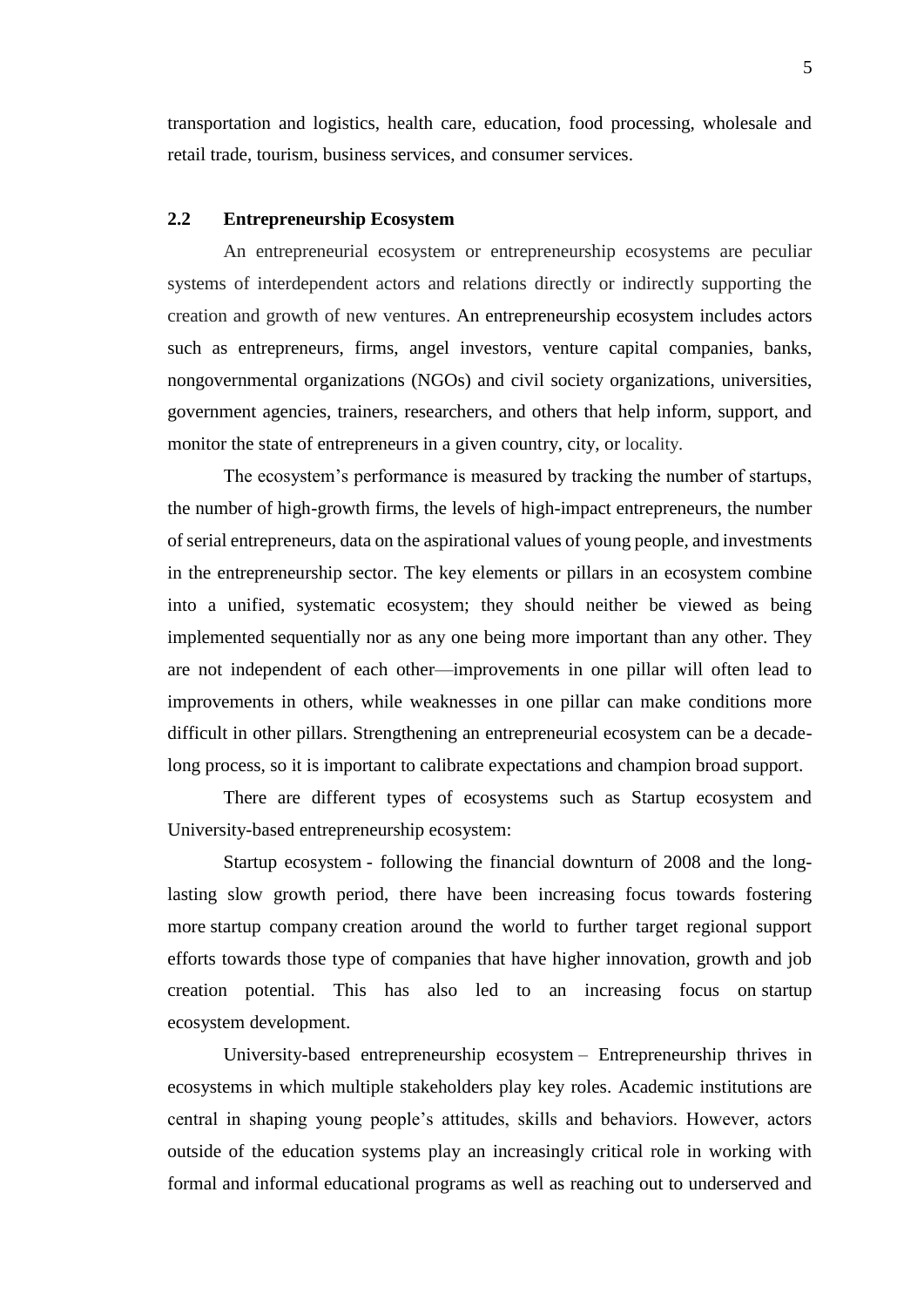socially excluded targets groups. This requires collaboration and multistakeholder partnerships. Entrepreneurship ecosystems commonly refer to academic programs within a university that focus on the development of student/graduate entrepreneurs and/or the commercialization of technology or intellectual property developed at the university level. However, before the entrepreneurial ecosystem can bloom, the education system must embrace the idea that entrepreneurship is a core element of higher education.

### **2.3 Entrepreneurship Ecosystem among Entrepreneurs in Developing Countries**

Entrepreneurs create solutions for some of society's most difficult development challenges. They create new and effective approaches to many different sectors like education, health, daycare, and waste management. Some form social enterprises to deliver these services. Other countries have reaped significant benefits from these entrepreneurial solutions, which, when properly licensed and supervised, can decrease government spending budgets and human resource costs.

Entrepreneurs take their own responsibility and do not expect special favors, protection, or subsidies much from others. They value fair play and not be unduly hampered as they go about creating value for the country. They know that prosperity rests on the shoulders of the productive sectors. They believe in being legally incorporated. They also excel at observing how things are being done in other countries and bringing ideas back home countries. Myanmar desperately needs these skills and approaches to catch up with other ASEAN (Association of Southeast Asian Nations) countries and the rest of the world in terms of inclusive and sustainable economic growth. Table (2.1) presents a qualitative ranking in the Entrepreneurship white paper of Myanmar Young Entrepreneurs Association on the quality of Myanmar's entrepreneurship ecosystem relative to its neighboring countries in 2016. The ranking based on the Likert scale from 0 to 5.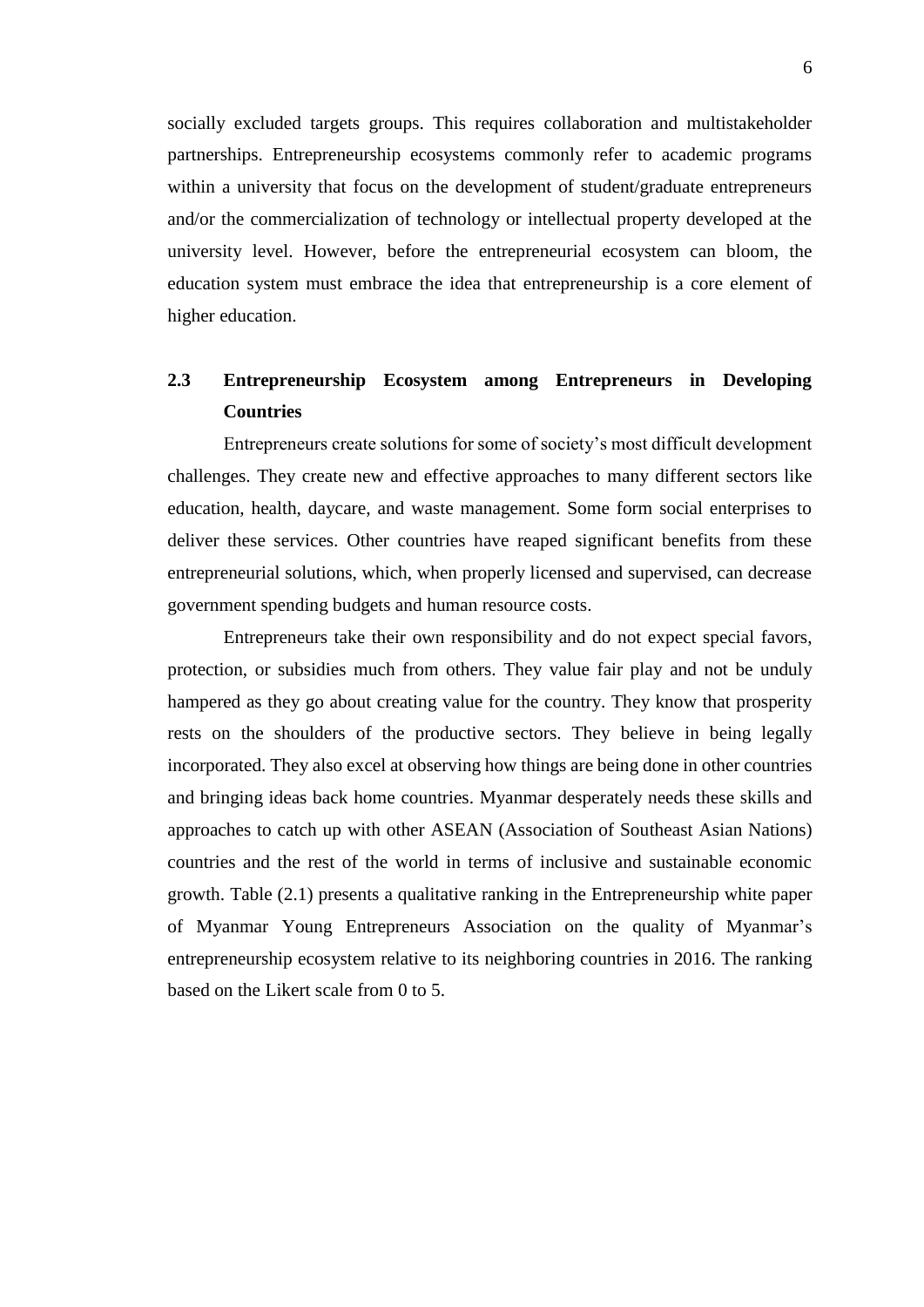| Country   | <b>Access</b><br>to<br><b>Markets</b> | <b>Access</b><br>to<br><b>Finance</b> | Human<br>Capacity | Supports/<br><b>Networks</b> | <b>Culture of</b><br><b>Entrepre-</b><br>neurship | <b>Entrepre-</b><br>neurship<br><b>Policy</b> |
|-----------|---------------------------------------|---------------------------------------|-------------------|------------------------------|---------------------------------------------------|-----------------------------------------------|
| Myanmar   | 1.5                                   |                                       |                   | 1.5                          | 1                                                 |                                               |
| Cambodia  | 1.5                                   | 2                                     | $\overline{2}$    | 1.5                          | 1                                                 | $\overline{2}$                                |
| Laos      | 1                                     | 1.5                                   | 1.5               | 1                            | 1                                                 | $\overline{2}$                                |
| Malaysia  | 2.5                                   | 2.5                                   | 2.5               | 3.5                          | 1.5                                               | $\overline{4}$                                |
| Singapore | 3.5                                   | $\overline{4}$                        | 4.5               | 3.5                          | 3.5                                               | 4.5                                           |
| Thailand  | 2.5                                   | 2.5                                   | 3.5               | $\overline{2}$               | 3.5                                               | $\overline{4}$                                |
| Vietnam   | 2.5                                   | $\overline{2}$                        | 2.5               | 2.5                          | 3.5                                               | 3                                             |

**Table (2.1) Quality of Entrepreneurship Ecosystems by Pillar**

Source: Babson College Entrepreneurship Ecosystem Project (2010)

Notes:  $0 =$  absent;  $1 =$  very weak;  $5 =$  very strong.

### **2.4 Myanmar Entrepreneurship**

According to the referenced white paper published by Myanmar Young Entrepreneurs Association (MYEA) in 2017, entrepreneurs provide benefits for Myanmar. Entrepreneurs currently generate thousands of jobs and plan on continuity to grow. They contribute to Myanmar's economic growth by creating new products, services, and business processes. They enhance productivity and help solve problems. They start new ventures and can lead a country into entirely new industries. In agribusiness, for instance, some are buying, freezing, packaging, and exporting fruits and vegetables, helping to diversify agriculture away from an overreliance on rice whilst others are introducing new processing techniques and working with farmers to grade and export Myanmar's high-value coffee, flavorful mangoes, and much more. An entrepreneurship policy shall benefit all industries and all regions of Myanmar, enhancing truly inclusive growth. They are helping Myanmar catch up to global standards in many industries. Entrepreneurs create the basis for a socially responsible society marked by inclusive growth. As entrepreneurs grow, they help ensure that a stable middle class will develop to contribute to political stability and sustained economic growth.

Myanmar is emerging from decades of political and economic stagnation—a system that encouraged privilege for the few and made it difficult for the vast majority to prosper and grow.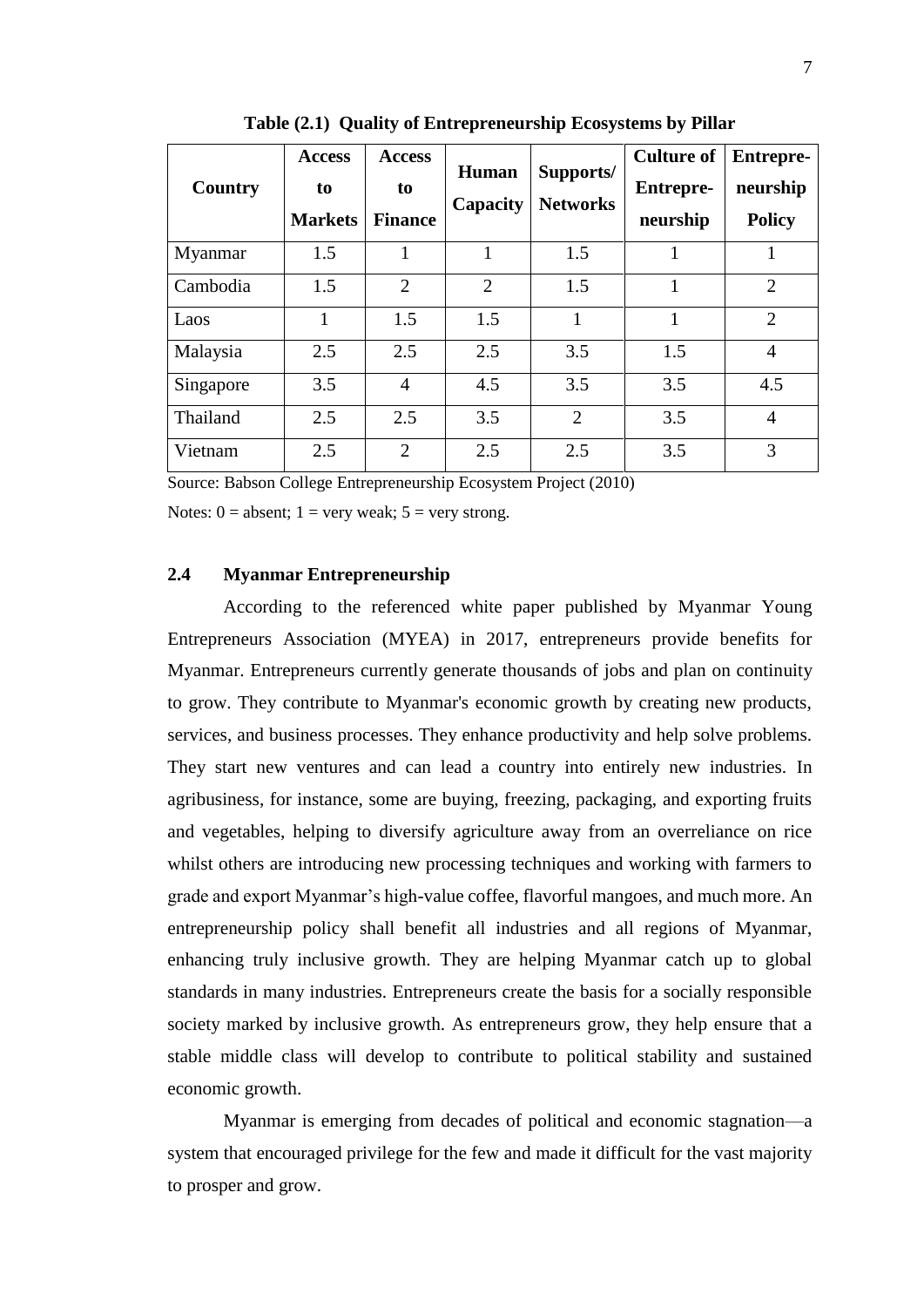Nowadays, a much broader segment of Myanmar's economy—the men and women who own businesses, buy and sell goods and provide services to their customers, and who look to regional and global markets for inspiration on new processes, products, and markets that can add value to people's lives in Myanmar. Table (2.2) states that the indicative list of ecosystem actor types and organizations in Myanmar as of 2016.

| <b>Type of Ecosystem</b>                  | Organization                                      |
|-------------------------------------------|---------------------------------------------------|
| <b>Actor</b>                              |                                                   |
| <b>Accelerators</b>                       | Phandeeyar (Yangon)                               |
|                                           | TechUp                                            |
| <b>Incubators</b>                         | Project Hub (Yangon)                              |
|                                           | Social Impact Myanmar - SIM (Yangon)              |
|                                           | Kaunang Hub (Yangon)                              |
| <b>Shared Working Space</b>               | Officecubed (Yangon)                              |
|                                           | Phandeeyar (Yangon)                               |
| <b>Formal Mentoring</b>                   | The Myanmar Women's Mentoring Network (Yangon)    |
|                                           | Several organizations offer condensed mentoring   |
|                                           | opportunities                                     |
|                                           | Myanmar Young Entrepreneurs Association (Yangon,  |
|                                           | Mandalay, Taunggyi, Pathein, Mawlamyine)          |
|                                           | Myanmar Women Entrepreneurs' Association (Yangon) |
|                                           | Myanmar Computer Industry Association - MCIA      |
| Entrepreneurship-<br>focused Associations | (Yangon)                                          |
|                                           | Myanmar Business Executives – MBE (Yangon)        |
|                                           | Women Entrepreneurs Working Group - Shan State    |
|                                           | (Taunggyi)                                        |
|                                           | Young Entrepreneurs Network (Kayin State)         |

**Table (2.2) Indicative List of Ecosystem Actor Types & Organizations**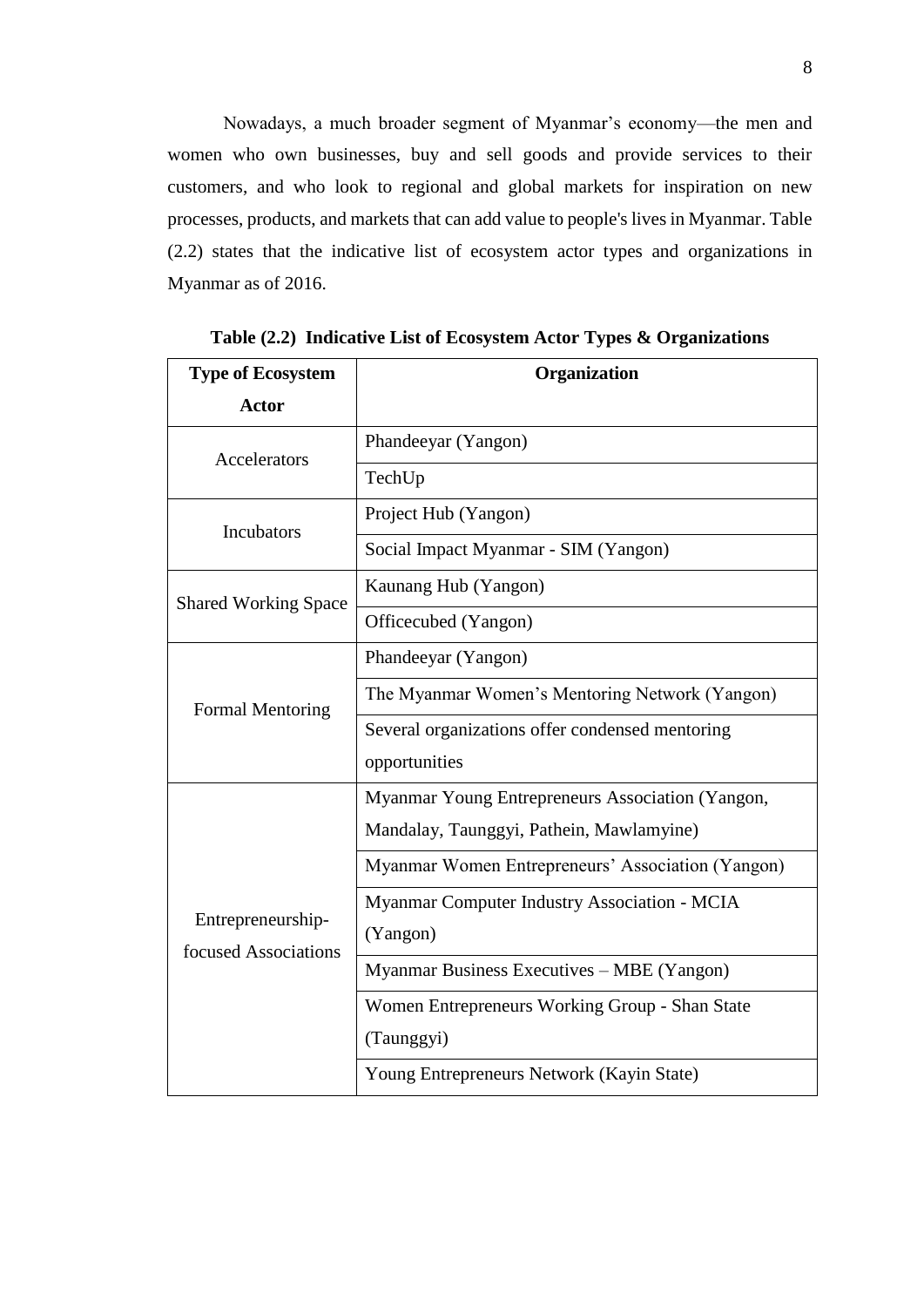| <b>Type of Ecosystem</b>     | Organization                                           |  |
|------------------------------|--------------------------------------------------------|--|
| <b>Actor</b>                 |                                                        |  |
|                              | <b>Strategy First (Yangon)</b>                         |  |
|                              | PS Business School (Yangon)                            |  |
|                              | <b>Building Markets (Yangon)</b>                       |  |
|                              | Entrepreneurship Development Network Asia - EDNA       |  |
|                              | HP-Life/ADEPT Program (Advancement and                 |  |
|                              | Development through Entrepreneurship Programs and      |  |
|                              | Training partnership ADEPT) (Yangon plus 12 other      |  |
| <b>Business Skills</b>       | cities)                                                |  |
| Training                     | Mennonite Economic Development Association - MEDA      |  |
|                              | (Yangon, Taunggyi and Hpa-an)                          |  |
|                              | Partnership for Change (Yangon & Nyaung Shwe)          |  |
|                              | ILO's Start & Improve Your Business Program - SIYB     |  |
|                              | (Yangon)                                               |  |
|                              | The Swiss Academy for Development (Yangon)             |  |
|                              | Several private business schools (largely in Yangon)   |  |
|                              | GIZ (Yangon, Taunggyi)                                 |  |
|                              | Yangon University of Economics MBA Program             |  |
|                              | Education for Entrepreneurs (E4E) by British Council - |  |
| Entrepreneurship             | Myanmar and Standard Chartered Bank (Yangon,           |  |
| Courses                      | Taunggyi, Magway, Pyapon, Pyay)                        |  |
|                              | Myanmar Young Entrepreneurs Association - MYEA         |  |
|                              | (Yangon)                                               |  |
| Seed Funding (US\$0-         | 500 Startups                                           |  |
| 25,000)                      | Phandeeyar (Yangon)                                    |  |
|                              | Anthem Asia                                            |  |
| <b>Private Equity Series</b> | Several nonresident venture capital firms              |  |
| A (US\$50,000-               | 500 Startups                                           |  |
| 300,000)                     | <b>KBZ Business Development Unit</b>                   |  |
|                              | <b>YGA Capital</b>                                     |  |

### **Table (2.2) Indicative List of Ecosystem Actor Types & Organizations (Continued)**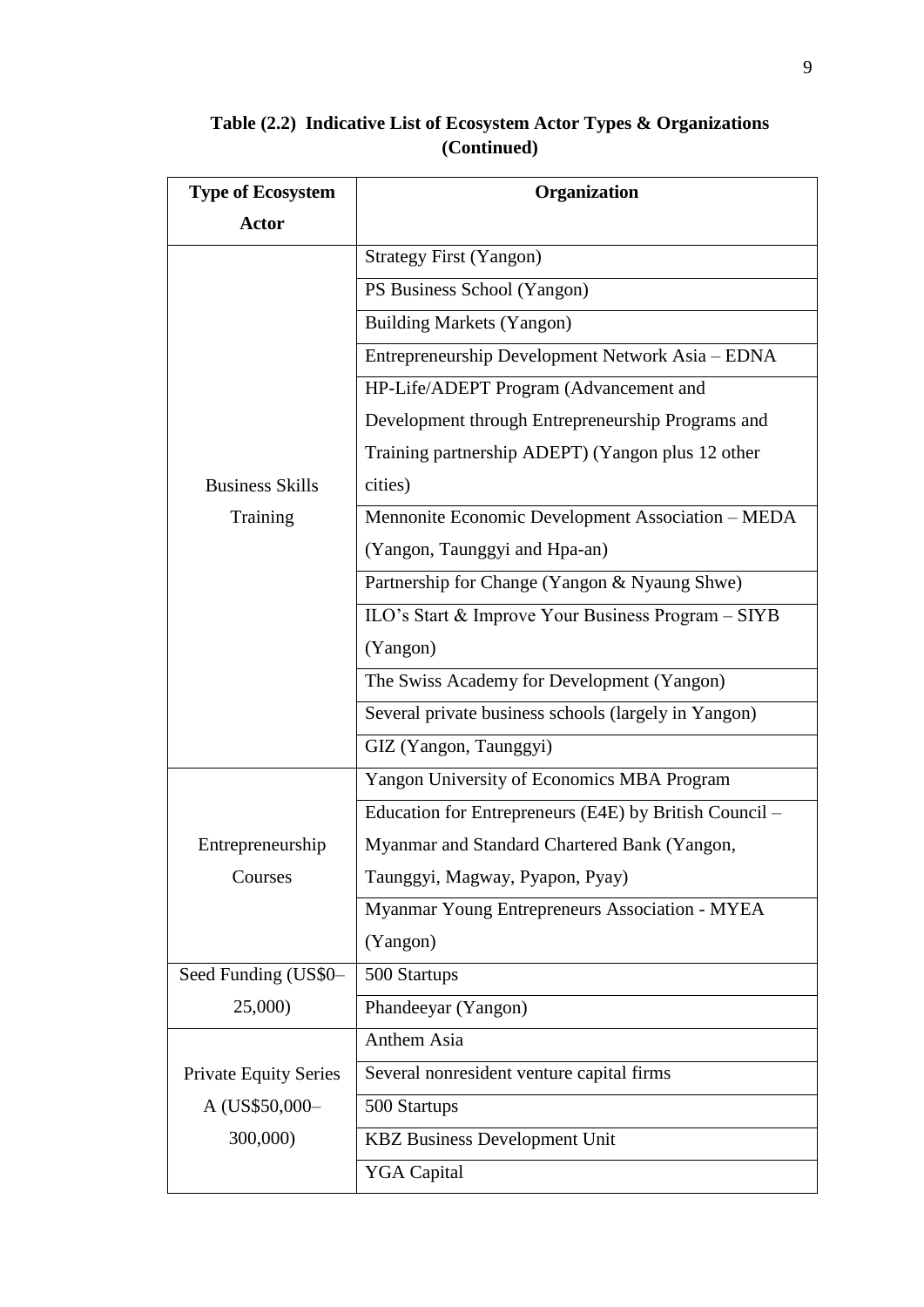| <b>Type of Ecosystem</b>     | Organization                                          |
|------------------------------|-------------------------------------------------------|
| <b>Actor</b>                 |                                                       |
|                              | Anthem Asia (Yangon) Myanmar Investment International |
| <b>Private Equity Series</b> | Ltd.                                                  |
| B (US\$ millions)            | Myanmar Investment International Ltd.                 |
|                              | <b>International Finance Corporation</b>              |
|                              | Several nonresident venture capital firms             |
|                              | Myanmar Young Entrepreneurs Association (MYEA)        |
|                              | (Yangon and other cities)                             |
|                              | Global Entrepreneurship Week - organized by Building  |
|                              | Markets, supported by USAID (Yangon and other cities) |
|                              | Union of Myanmar Federation of Chambers of Commerce   |
| Events' Organizers           | and Industry – UMFCCI (Yangon and other cities)       |
|                              | Union of Myanmar Tourism Association - UMTA           |
|                              | Myanmar Women's Mentoring Network (Yangon)            |
|                              | Dawei Millennium Center (Dawei)                       |
|                              | Young Entrepreneurs Network (Kayin State)             |
|                              | Project Hub (Yangon)                                  |
|                              | Phandeeyar (Yangon)                                   |
| Media                        | Myanmar Entrepreneurship Magazine                     |
|                              | <b>CEO</b> Magazine Myanmar                           |

**Table (2.2) Indicative List of Ecosystem Actor Types & Organizations (Continued)**

Source: Entrepreneurship White Paper by Myanmar Young Entrepreneurs Association (2016)

### **2.5 Myanmar Young Entrepreneurs Association**

In 2008, there was an initiative between ASEAN and China to form the ASEAN China Young Entrepreneurs Forum, where the leading young entrepreneurship associations from ASEAN and China would come together for the development of entrepreneurship in the region. At that time, Myanmar did not have a representative organization to participate in this initiative. Due to this, under the guidance and support of the Union of Myanmar Federation of Chambers of Commerce and Industry, the Myanmar Young Entrepreneurs Group for formed in November 2009.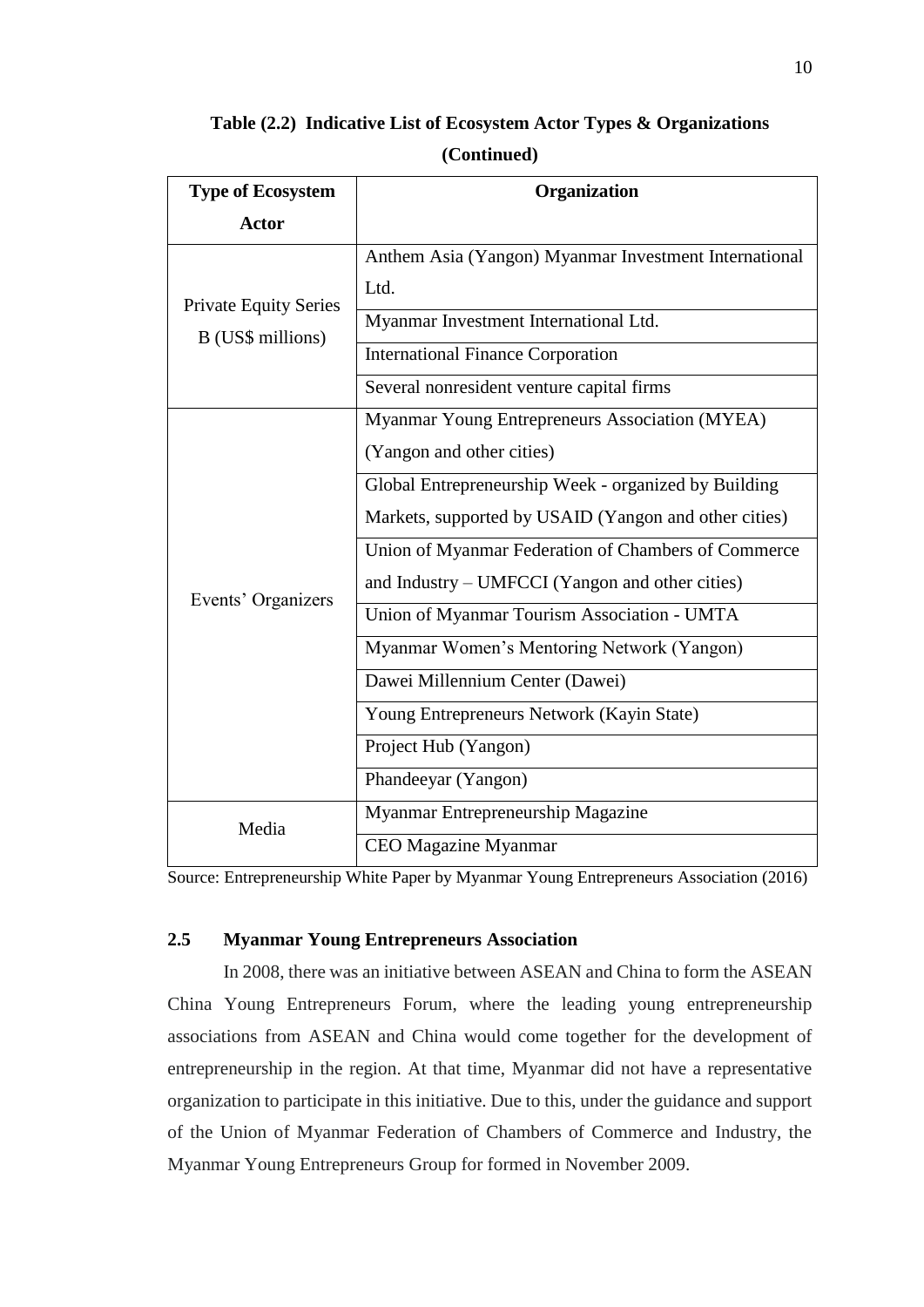The Group participated actively in local and regional entrepreneurship development events and grew rapidly. In June 29, 2012, the Group was upgraded and became the Myanmar Young Entrepreneurs Association (MYEA). The association is one of the primary architects and founding members of the ASEAN Young Entrepreneurs Council and, in March 2015, it was recognized by the Ministry of National Planning and Economic Development of the Republic of the Union of Myanmar as the Lead Association that will represent Myanmar in the Council. This cemented the association not only as a local but regional player in the entrepreneurship development space.

The main objective of the association is to empower young entrepreneurs and assist in creating a vibrant entrepreneurship ecosystem in Myanmar. The vision of MYEA is "To be the leading, recognized institution for the empowerment of young entrepreneurs" and their mission statement says that "To empower young entrepreneurs and assist in creating a vibrant entrepreneurship ecosystem in Myanmar for national development and inclusive growth and innovation". As of today, MYEA has organized and participated in numerous events and activities with a variety of organizations both locally as well as internationally. The main activities of MYEA are; Member Days, Seminar and Workshops, Entrepreneurship Development Caravans, Certified Entrepreneurship Capacity Building Programs, Entrepreneurship Assistance Networks and Entrepreneurs Network Parties. MYEA also conducts the Special Projects such as Annual Entrepreneurship Summit and Awards, Incubator/Mentorship Network, Tigers@Mekong Entrepreneurship Boom Camp, RISE Camp for Business Plan Development, Angel Investment Network, Social Entrepreneurship Forum and the like.

Their members include an impressive pool of young entrepreneurs covering all sectors of the industry, with diverse abilities and expertise who are passionate about the growth and development of entrepreneurship in Myanmar and have a culture of a Community of Friends. MYEA stands ready to cooperate with others in the pursuit of growth and development in Myanmar and the region. At the time of this study in 2019, MYEA had 779 active members across the country with balanced ration of gender among in all the members.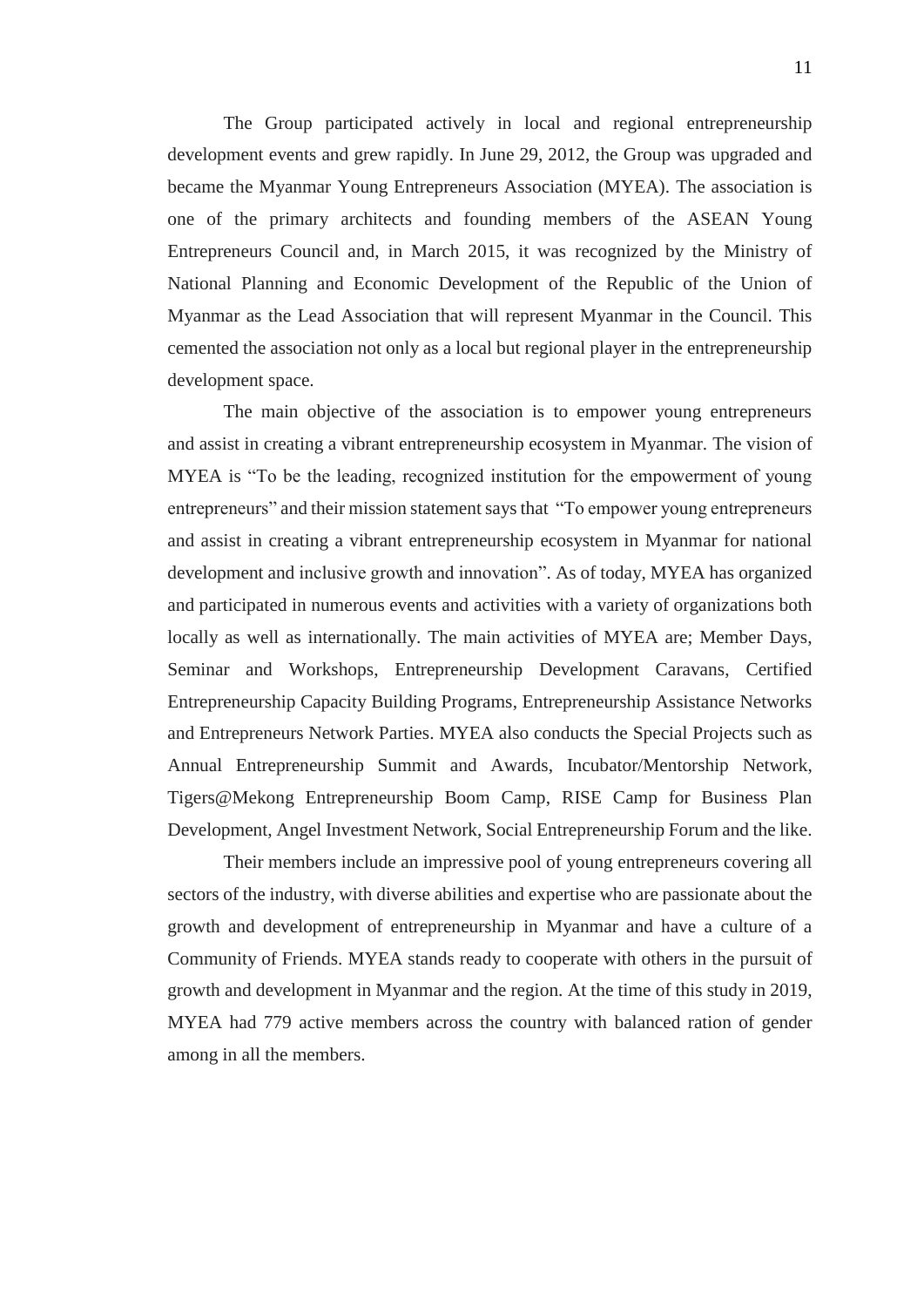### **2.6 Literature Review of Entrepreneurship Ecosystem**

There are a number of models of Entrepreneurial Ecosystem. A widely used framework was developed by Professor Daniel Isenberg, the world's leading global entrepreneurship expert of Babson College in the United States as shown in the Figure (2.1). He identifies six domains within the entrepreneurial system: a conductive culture, enabling policies and leadership, availability of appropriate finance, quality human capital, venture friendly markets for products, and a range of institutional supports. These generic domains comprise hundreds of elements interacting in highly complex and idiosyncratic ways. Identifying generic causal paths is therefore of limited value. He therefore emphasizes the importance of context: each ecosystem emerges under a unique set of conditions and circumstances. The six areas are based on an assessment of global best practices drawn from extensive research among countries that have achieved high levels of entrepreneurship. These six pillars create what Isenberg calls an "entrepreneurship ecosystem," i.e., the environment conducive to the starting and growing of firms. Each pillar has specific proposed activities, time frames, implementing parties, and priorities. He maintains that such an approach constitutes a novel and cost-effective strategy for stimulating economic prosperity. According to Isenberg, this approach potentially replaces or becomes a pre-condition for the successful deployment of cluster strategies, innovation systems, knowledge economy or national competitiveness policies.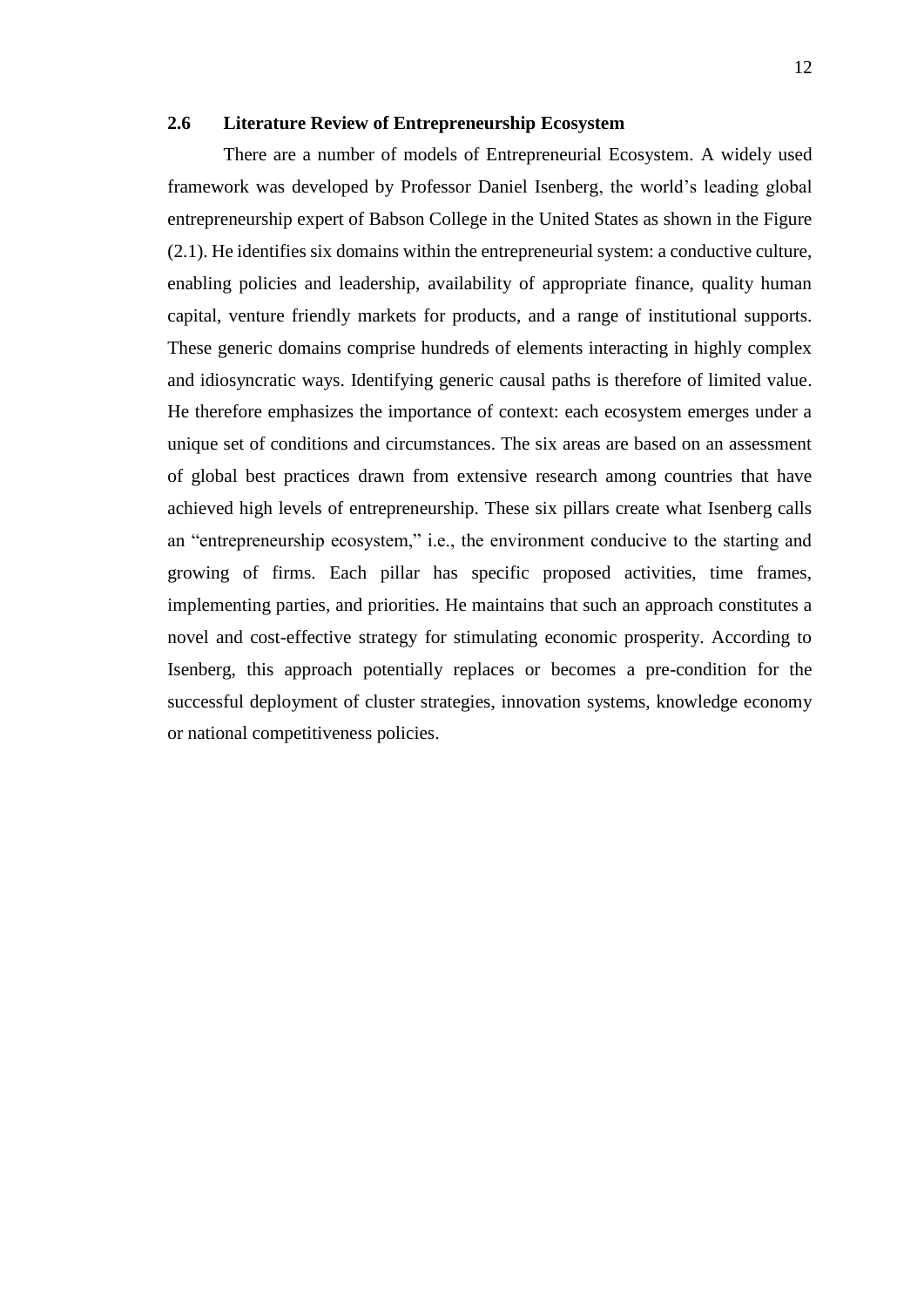

Source: Isenberg Model of the Entrepreneurship Ecosystem (Babson College Project 2011)

### **Figure (2.1) Six Pillars of the Entrepreneurship Ecosystem**

The [Babson College](https://en.wikipedia.org/wiki/Babson_College) Entrepreneurship Ecosystem Project categorizes this framework into six domains \_ policy, finance, culture, supports, human capital and markets. Additional scholarships have reinforced this conceptualization, and Liguori and colleagues created a measure that has been widely used nationally to assess communities.

- *Policy* covers government regulations and support.
- *Finance* domain includes the full spectrum of financial services available to entrepreneurs.
- *Culture* covers societal norms and success stories that help to inspire people to become entrepreneurs.
- *Support* domain includes non-governmental institutions, infrastructure and the professionals support such as investment bankers, technical experts and advisors.
- *Markets* cover entrepreneurial networks and customers.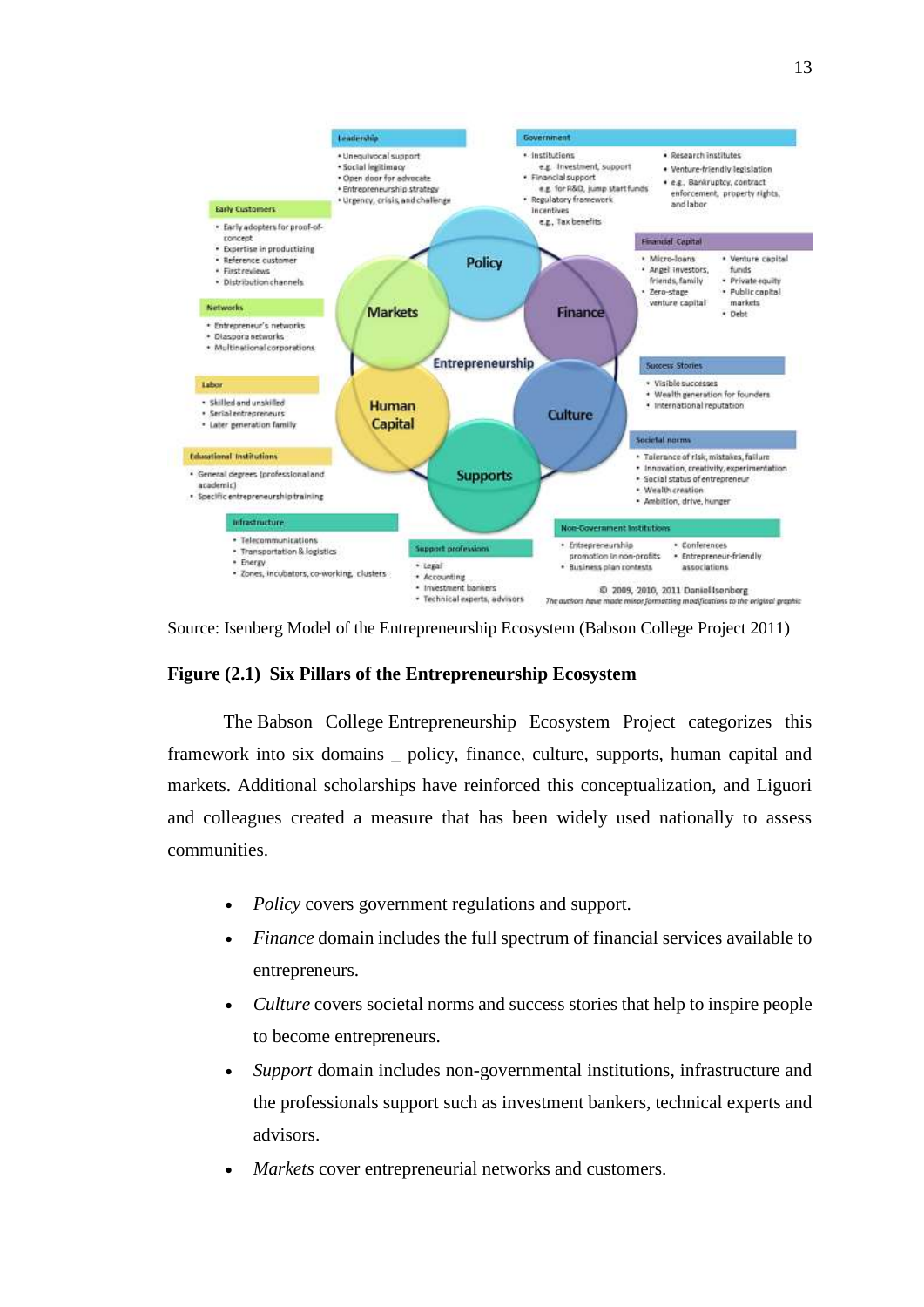• *Human capital* includes education system and the skill level of the workforce.

Several academic researchers have begun to investigate entrepreneurial ecosystems as well. Spigel, the author of The Relational Organization of Entrepreneurial Ecosystems (2017), suggests that ecosystems require cultural attributes (a culture of entrepreneurship and histories of successful entrepreneurship), social attributes that are accessed through social ties (worker talent, investment capital, social networks, and entrepreneurial mentors) and material attributes grounded in the specific places (government policies, universities, support services, physical infrastructure, and open local markets). Stam who wrote "Entrepreneurial Ecosystems and Regional Policy (2015) distinguishes between framework conditions of ecosystems (formal institutions, culture, physical infrastructure, and market demand) with systematic conditions of networks, leadership, finance, talent, knowledge, and support services.

There are various key conditions which define a healthy ecosystem. The ecosystem:

- is tailored around its own unique environment
- operates in an environment with reduced bureaucratic obstacles in which government policies support the unique needs of entrepreneurs and tolerate failed ventures
- actively encourages and invites financiers to participate in new ventures although access to money isn't without barriers for those planning new business ventures
- is reinforced, not created from scratch, by government, academic or commercial organizations
- is relatively free from, or is able to change the cultural biases against failure or operating a business
- promotes successes, which in turn attract new ventures

.

is supported by dialogue among various of the entrepreneurship stakeholders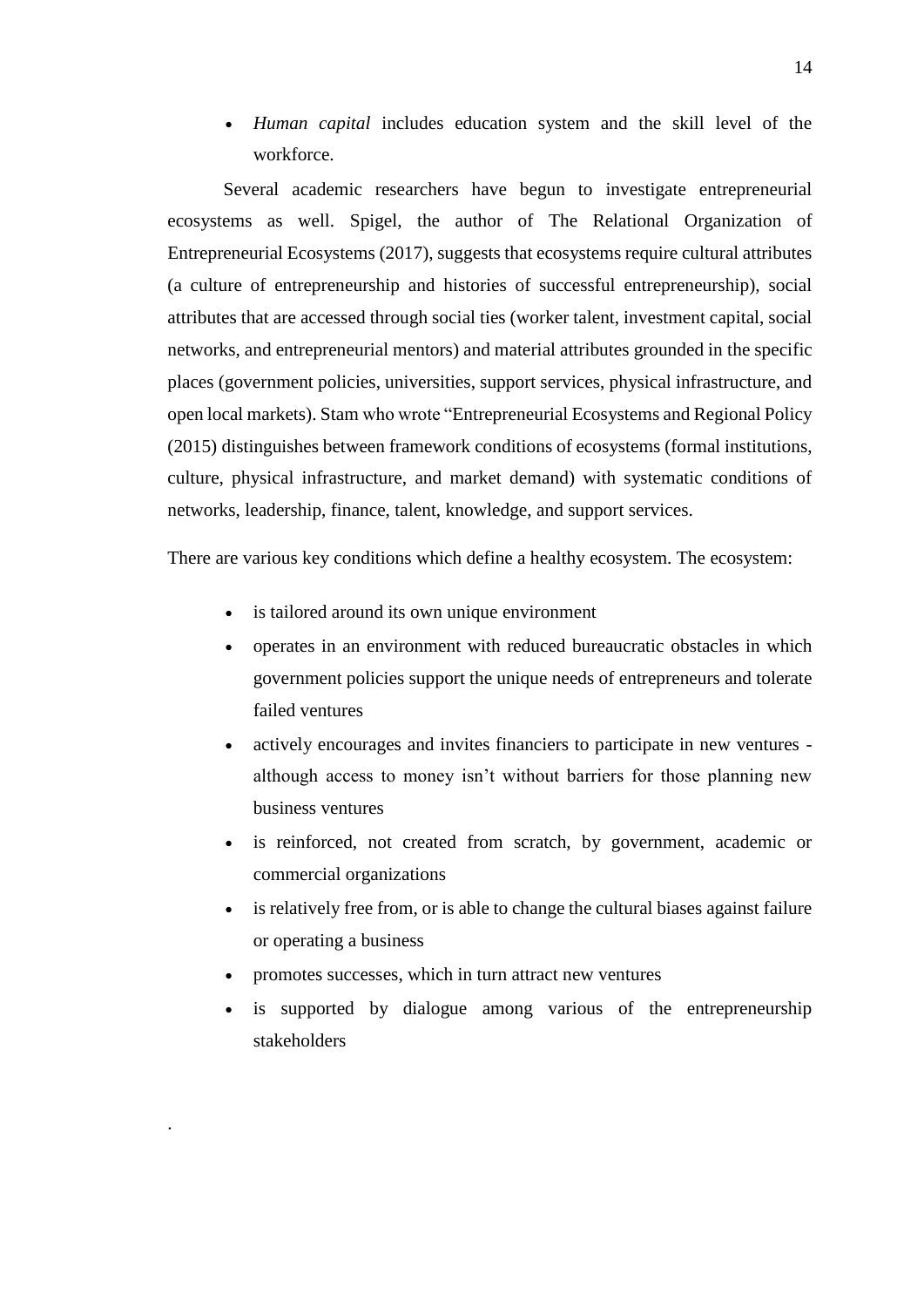The white paper titled "Entrepreneurship: Key to Inclusive and Sustainable Growth in Myanmar (2016)" which was done by Myanmar Young Entrepreneurs Association refers to an entrepreneurial policy built on six strategic pillars that create a dynamic ecosystem to enable growth entrepreneurship. This framework is informed by global research and best practices learned from other countries' entrepreneurship initiatives, while remaining closely tied to Myanmar's actual conditions. The entrepreneurship white paper outlines steps to help Myanmar realize that goal. It is affirmed in Myanmar on the basis of more than 100 interviews and an in-depth survey of 260 Myanmar entrepreneurs from many industries and regions in 2016. This widely used framework was developed by Professor Daniel Isenberg of Babson College in the United States. The Organization for Economic Cooperation and Development (OECD), which coordinates policies among the advanced economies, utilizes this framework as well. The MYEA is using this approach as a guide for strengthening entrepreneurship and it was used in the landmark 2015 report on Yangon's startup ecosystem. The approach is based on a good understanding of what enables entrepreneurs to start and grow their enterprises. It avoids approachestried by other countries that have not proved to be effective. For example, subsidized incubators and government-funded grant and loan programs have typically not been effective, since they tend to reach only a small group of beneficiaries that can navigate approval processes. It is far more important to encourage what is called an "entrepreneurial ecosystem," which can encourage a broad and diverse set of entrepreneurs to emerge.

In this study, Professor Isenberg's "Six Strategic Pillars of Entrepreneurship Ecosystem" is taken as a conceptual framework in order to conduct "Factor analysis of Myanmar Entrepreneurship Ecosystem". The survey questionnaire is constructed focusing on these six strategic pillars as mentioned above.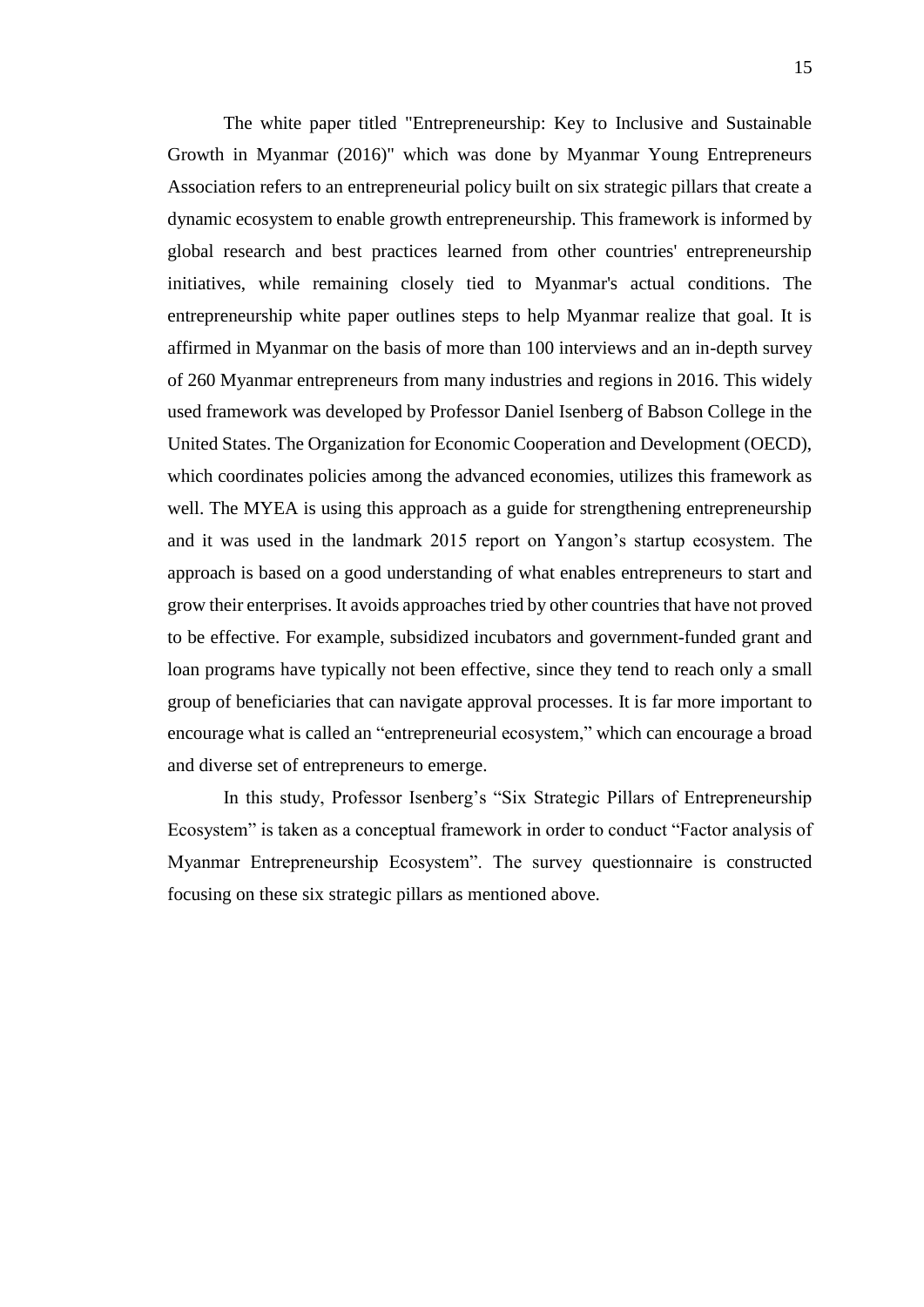## **CHAPTER III RESEARCH METHODOLOGY**

In this chapter, research methodology of the study is discussed in detail. It includes survey design, reliability analysis and factor analysis. The survey design includes questionnaire design, sample size determination and data collection methods. Reliability analysis includes reliability test and testing for sampling adequacy. Factor analysis includes orthogonal factor model, methods of estimation, residual matrix and factor rotation.

### **3.1 Survey Design**

Sample survey is the most commonly used method for primary data collection. The sample survey was conducted in Myanmar Young Entrepreneurs Association (MYEA) to obtain the required information. To carry out the survey, it is needed to state clearly the objectives of the survey. The objectives of the survey under the study are to collect data on demographic and socioeconomic characteristics of entrepreneurs, and to analyze the crucial factors for perception on the level of importance of six strategic pillars of entrepreneurship ecosystem.

### **3.1.1 Questionnaire Design**

To find out the identifying factors of Myanmar entrepreneurship ecosystem, a structured questionnaire survey was used to acquire the required data on demographic and socio-economic characteristics of entrepreneurs from Myanmar Young Entrepreneurs Association (MYEA).

The survey was composed of two parts of the questions. The first part of the questionnaire was the demographic and socioeconomic characteristics of Myanmar entrepreneurs and their businesses nature. The second part was composed of the questions which provided perception on the level of importance of six strategic pillars of entrepreneurship ecosystem such as finance, market, technology, human resource, entrepreneurship culture and government support. The questionnaire included 64 questions. There were 16 questions demographic and socioeconomic characteristics and the rest 48 questions are five-point likert scale questioners.

The study adhered to the ethical considerations as follows: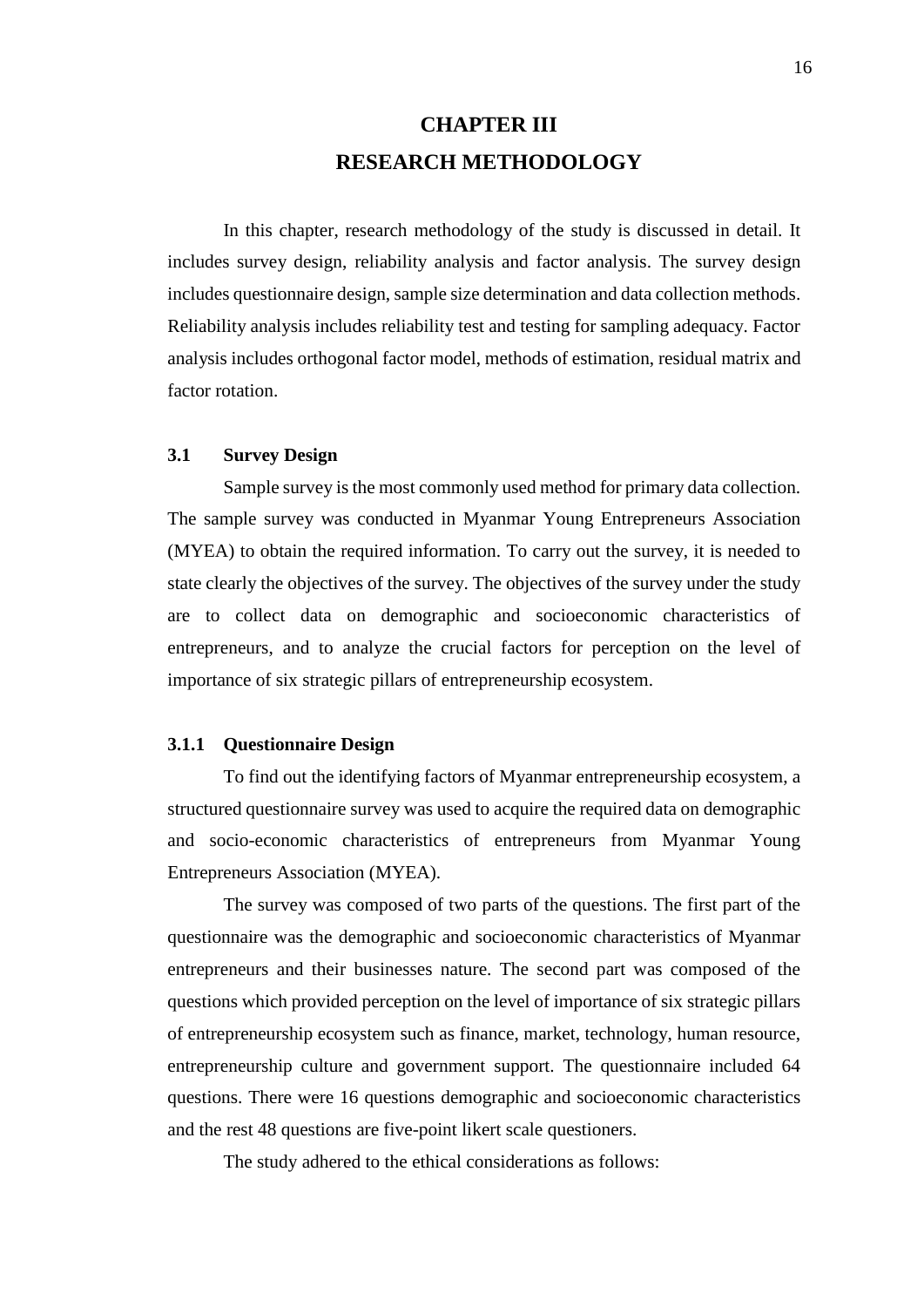- Permission to conduct the survey was taken in advance from the Myanmar Young Entrepreneurs Association (MYEA)
- Interviewers were organized and trained properly to keep information security and ethical issues.
- Interviewees were respected for the autonomy and self-determination with their sole consent to participate in survey. This study takes respondents data on highly confidentiality.

### **3.1.2 Sample Size Determination**

In this study, a simple random sampling design was used to carry out a sample survey. In line with the proposed sampling design, 260 entrepreneurs were randomly selected from Myanmar Young Entrepreneurs Association (MYEA). The population is 779 active members of Myanmar Young Entrepreneurs Association (MYEA) in 2019, the required sample size was calculated using Cochran's method.

$$
n = \frac{n_0}{1 + \frac{n_0 - 1}{N}}
$$

where,

$$
n_0 = \frac{Z^2 p (1-p)}{e^2}
$$
  
N = population size = 779  
Z = 95% confidence level = 1.96  
e = desired level of precision = 0.05  
p = estimated population proportion = 0.5

Therefore,

$$
n_0 = \frac{(1.96)^2 (0.5)(1 - 0.5)}{(0.05)^2} = 385
$$

Hence, n =  $\frac{385}{(385)}$  $1+\frac{(385-1)}{770}$ 779  $= 260$ 

According to the calculation, the required sample size was at least 260 members.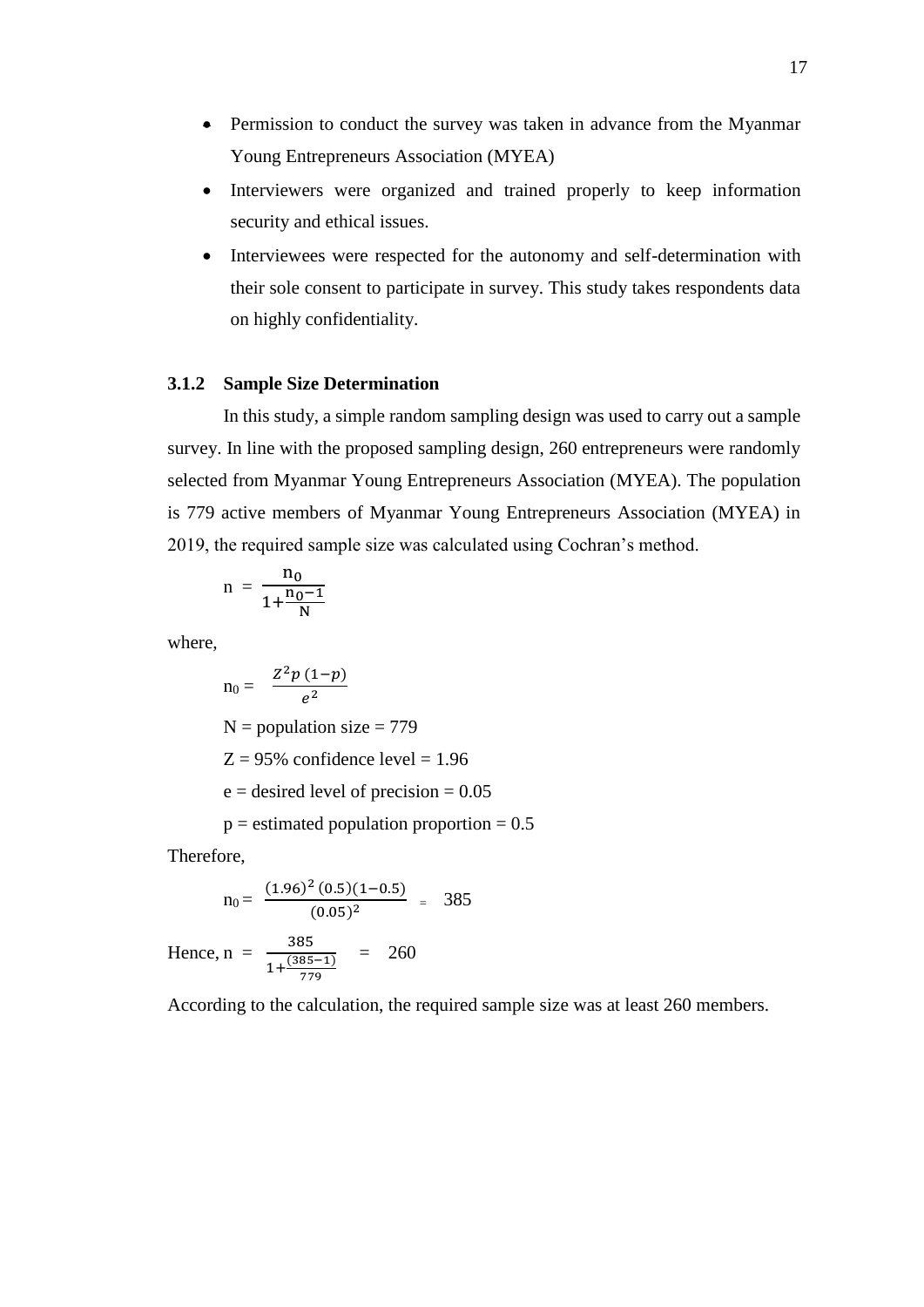### **3.1.3 Data Collection Method**

The training of interviewers was held in the first week of July 2019. The training involved explaining the objectives of the sample survey, discussing the questionnaires and visiting enumeration areas. The target population consisted of 779 active members of Myanmar Young Entrepreneurs Association (MYEA) in 2019. The data collection of the respondents was conducted by sending out survey questionnaire form to the address of these respondents using postal service and also follow up calls via phone for their feedback.

### **3.2 Reliability Analysis**

Reliability is the scale construction counterpart of precision and accuracy in physical measurement. Reliability can be thought of as consistency in measurement. To establish the reliability of the data, the reliability coefficient (Cronbach Alpha) was verified. There are a number of different reliability coefficients. One of the most commonly used is Cronbach's alpha. Cronbach's alpha can be interpreted as a correlation coefficient; it ranges a value from 0 to 1. Robinson and Shaver (1973) suggested that if Alpha is greater than 0.7, it means high reliability and if Alpha is smaller than 0.3, it means low reliability.

#### **3.2.1 Reliability Test**

Before using the factor analysis, it is very important to test the reliability of the dimensions in the questionnaires. Cronbach's alpha, a statistical test used to examine the internal consistency of attributes, was determined for each dimension. This statistical test shows the attributes are related to each other and to the composite scores. The composite scores for each section of the questionnaires was obtained by summing up the scores of individual statements. Cronbach's alpha is defined as –

$$
\alpha = \frac{K}{K-1} \left[ 1 - \frac{\sum_{i=1}^{k} S_i^2}{S_T^2} \right] \tag{3.1}
$$

Where,

| $\alpha$     |     | Cronbach's alpha,             |
|--------------|-----|-------------------------------|
| K            |     | Number of Statement           |
| $S_i^2$      | $=$ | variance of each statement    |
| $S_{\tau}^2$ |     | variance for sum of all items |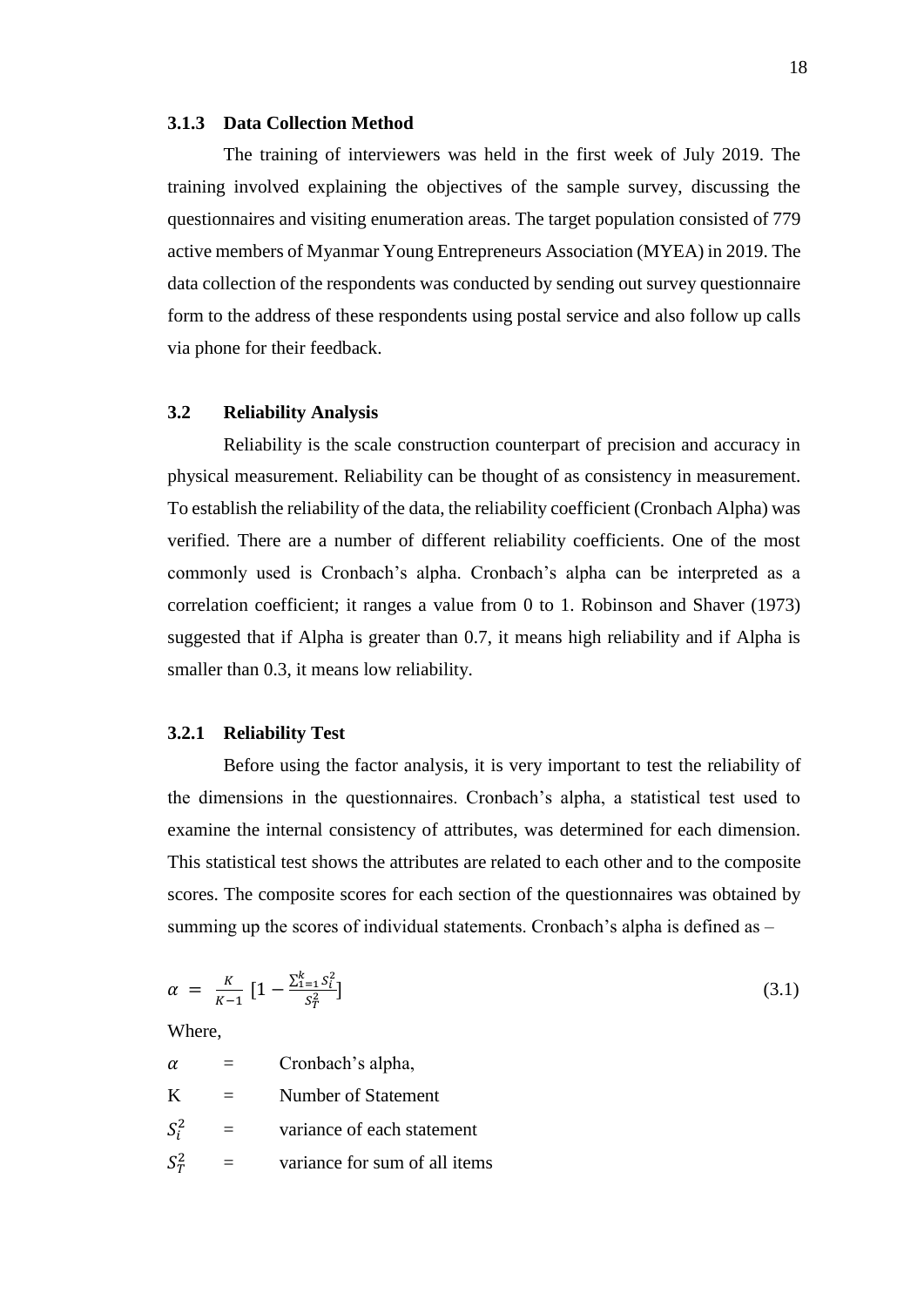### **3.2.2 Testing for Sampling Adequacy**

Kaiser-Meyer-Olkin (KMO) test is a measure of how suited the data is for Factor Analysis. The test measures sampling adequacy for each variable in the model and for the complete model. The statistics is a measure of the proportion of variance among variables that might be common variance. If lower the proportion, the more suited the data is to Factor Analysis. KMO takes the value between 0 and 1. A rule of thumb for interpreting the statistic. KMO value lies between 0.8 and 1.0 indicate the sampling is adequate. KMO value less than 0.6 indicates the sampling is not adequate and that remedial action should be taken. KMO values close to zero means that there are large partial correlations compared to the sum of correlations. In other words, there are widespread correlations which are a large problem for factor analysis

The Bartlett's test of Spherically relates to the significance of the study and thereby shows the validity and suitability of the responses collected to the problem being addressed through the study. For a large sample, Bartlett's test approximates a Chi-square distribution. However, the Bartlett's test compares the observed correlation matrix to the identity matrix. Therefore, the Bartlett's test forms something of a bottom- line test for large samples, but is less reliable for small samples. For factor analysis to be recommended suitable, the Bartlett's Test of Sphericity must be less than 0.05. In addition, very small values of significance (below 0.05) indicate a high probability that is significance relationship between the variables, whereas higher values (0.1 or above) indicate the data is inappropriate for factor analysis.

### **3.3 Factor Analysis**

#### **3.3.1 Orthogonal Factor Model**

The orthogonal factor (Richard A. Johnson, 1992) was described. The observable random vector X, with p components, has mean  $\mu$  and covariance matrix  $\Sigma$ . The factor model postulates that  $X$  is linearly dependent upon a few unobservable random variables  $F_1, F_2, \ldots, F_m$ , called common factors, and p additional sources of variation  $e_1, e_2, \ldots e_p$ , called errors or, sometimes, specific factors. in particular, the factor model can be selected as follows: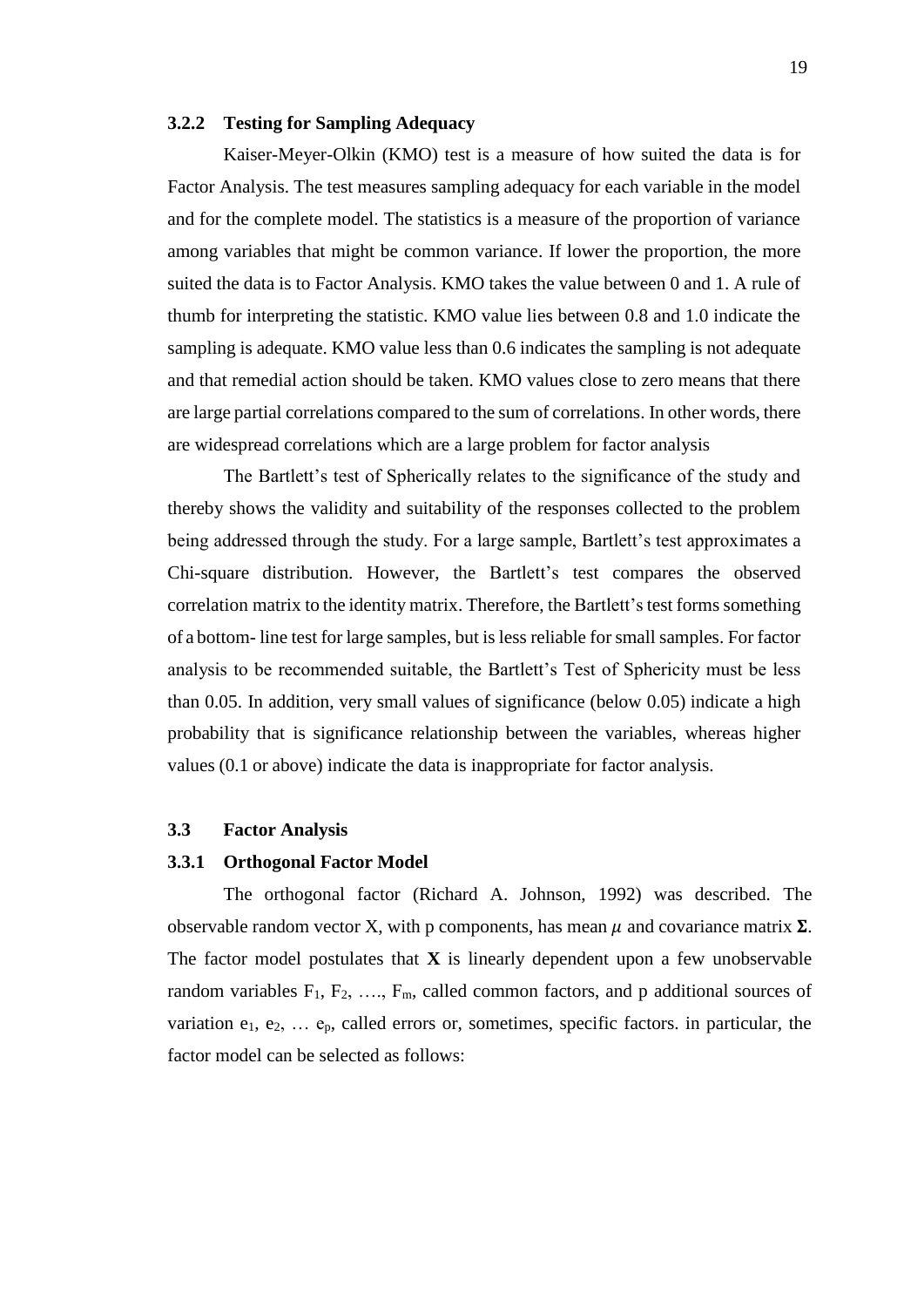factor is

$$
X_1 - \mu_1 = \ell_{11}F_1 + \ell_{12}F_2 + \ell_{13}F_3 + \dots + \ell_{1m}F_m + \varepsilon_1
$$
  
\n
$$
X_2 - \mu_2 = \ell_{21}F_1 + \ell_{22}F_2 + \ell_{23}F_3 + \dots + \ell_{2m}F_m + \varepsilon_2
$$
  
\n:  
\n:  
\n
$$
X_p - \mu_p = \ell_{p1}F_1 + \ell_{p2}F_2 + \ell_{p3}F_3 + \dots + \ell_{pm}F_m + \varepsilon_p
$$

or in matrix notation,

$$
\mathbf{X} - \mathbf{\mu} = \mathbf{L} \mathbf{F} + \mathbf{\varepsilon} \mathbf{F} \qquad (3.2)
$$

 $\mu_i$  = mean of variable *i* 

 $\varepsilon_i = i^{\text{th}}$  specific factor

 $F_j = j^{\text{th}}$  common factor

 $\ell_{ij}$  = loading of the *i*<sup>th</sup> variable on the *j*<sup>th</sup> factors

The unobservable random vectors  $\bf{F}$  and  $\bf{\varepsilon}$  satisfy the following conditions:

F and  $\varepsilon$  are independent

$$
E(\mathbf{F}) = \mathbf{0}, \text{Cov}(\mathbf{F}) = \mathbf{I}
$$
  

$$
E(\mathbf{\varepsilon}) = \mathbf{0}, \text{Cov}(\mathbf{\varepsilon}) = \mathbf{\Psi}, \text{ where } \mathbf{\Psi} \text{ is a diagonal matrix}
$$

### **Covariance Structure for Orthogonal Factor Model**

The orthogonal factor model implies a covariance structure for X,

$$
\Sigma = \text{Cov}(\mathbf{X}) = E(X - \mu)
$$
  
= LE(FF')L' + E(\varepsilon F')L' + LE(F\varepsilon') + E(\varepsilon \varepsilon')  
= LL' + \Psi

by independence,  $Cov(\varepsilon, F) = E(\varepsilon, F') = 0$ 

$$
Cov(X) = LL' + \Psi
$$

Or

$$
\begin{aligned}\n\text{Var}(X_i) &= \ell_{i1}^2 + \dots + \ell_{im}^2 + \psi_i \\
\text{Cov}(X_i, X_k) &= \ell_{i1} \ell_{k1} + \ell_{i2} \ell_{k2} + \dots + \ell_{im} \ell_{km} \\
\text{Cov}(\mathbf{X}, \mathbf{F}) &= \mathbf{L}\n\end{aligned}
$$

Or

 $Cov(X_i, F_j) = \ell_{ij}$ 

The model **X** -  $\mu = LF + \varepsilon$  is linear in the common factors. The portion of the variance of the  $i<sup>th</sup>$  variable contributed by the *m* common factors is called the  $i<sup>th</sup>$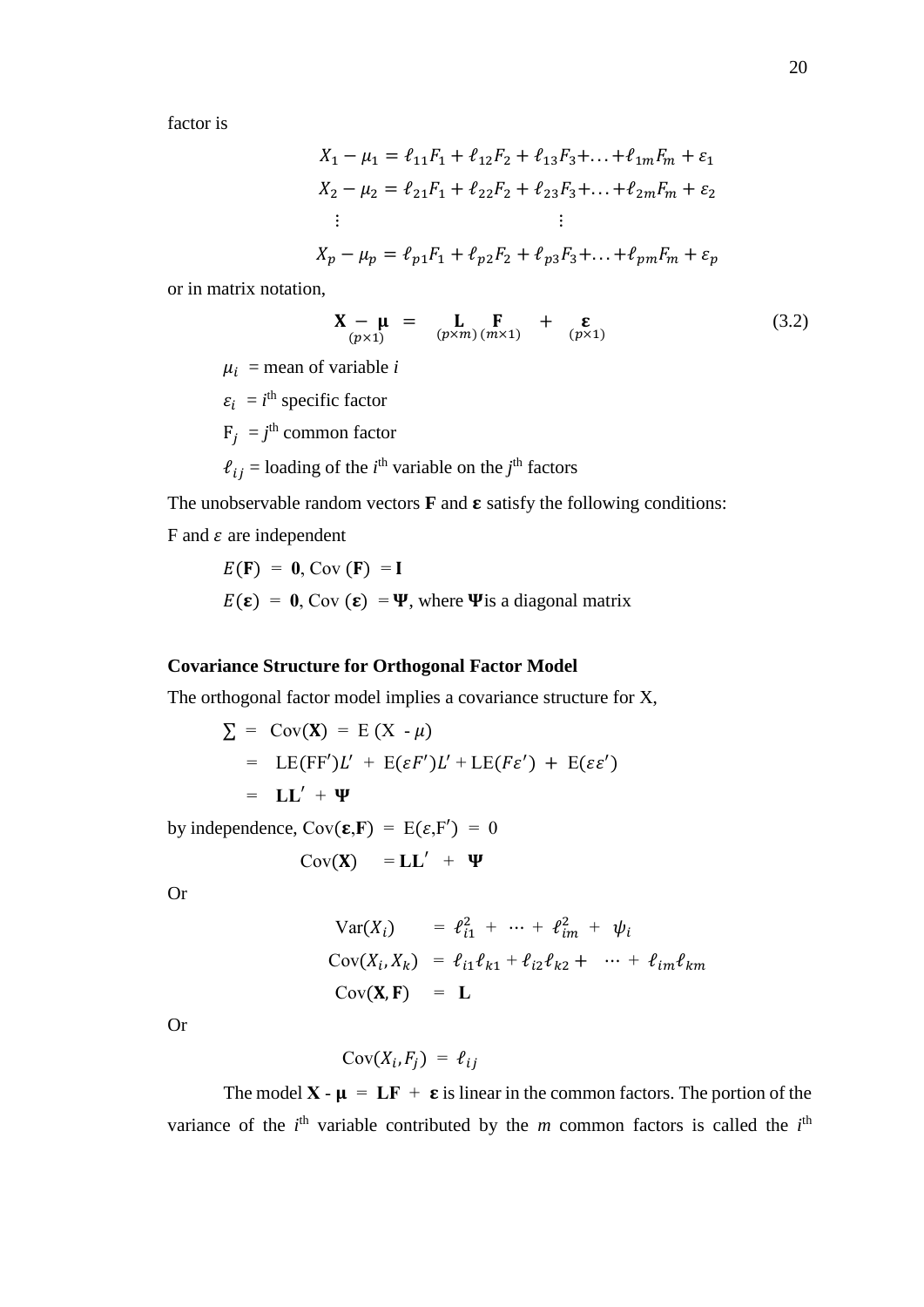communality. That portion of Var  $(X_i) = \sigma_{ii}$  due to the specific factor is called uniqueness or specific variance. Denoting the  $i<sup>th</sup>$  communality by  $h_i^2$ ,

$$
\frac{\sigma_{ii}}{\text{Var}(X_i)} = \frac{\ell_{i1}^2 + \ell_{i2}^2 + \dots + \ell_{im}^2}{\text{community}} + \frac{\psi_i}{\text{Specific Variance}}
$$
(3.3)

or

$$
h_i^2 = \ell_{i1}^2 + \ell_{i2}^2 + \cdots + \ell_{im}^2
$$

and

$$
\sigma_{ii} = h_i^2 + \psi_i, \qquad i = 1, 2, \cdots, p
$$

The  $i<sup>th</sup>$  communality is the sum of squares of the loadings of the  $i<sup>th</sup>$  variable on the m common factors.

#### **3.3.2 Methods of Estimation**

The sample covariance matrix **S** is an estimator of the unknown population covariance matrix ∑**.** If the off-diagonal elements of **S** are small or those of the sample correlation matrix **R** essentially zero, the variables are not related, and a factor analysis will not prove useful. In these circumstances, the specific factors play the dominant role, whereas the major aim of factors analysis is to determine a few important common factors (Richard A. Johnson, 1992).

If  $\Sigma$  appears to deviate significantly from a diagonal matrix, then a factor model can be entertained, and the initial problem is one of estimating the factor loadings  $\ell_{ii}$ and specific variances  $\psi_i$ . Two most popular methods of the parameter estimation are the principal component method and the maximum likelihood method. the solution from either method can be rotated in order to simplify the interpretation of factors. If the factor model is appropriate for the problem to try more than one method of solutions should be consistent with one another.

### **The Principal Component Method**

The Principal Factor (Richard A. Johnson, 1992) was described. The spectral decomposition provides us with one factoring of the covariance matrix  $\Sigma$ . Let  $\Sigma$  have eigenvalue – eigenvector pairs  $(\lambda_i e_i)$  with $\lambda_1 \geq \lambda_2 \geq \cdots \geq \lambda_p \geq 0$ . then,

$$
\sum = \lambda_1 e_1 e_1' + \lambda_2 e_2 e_2' + \cdots + \lambda_p e_p e_p'
$$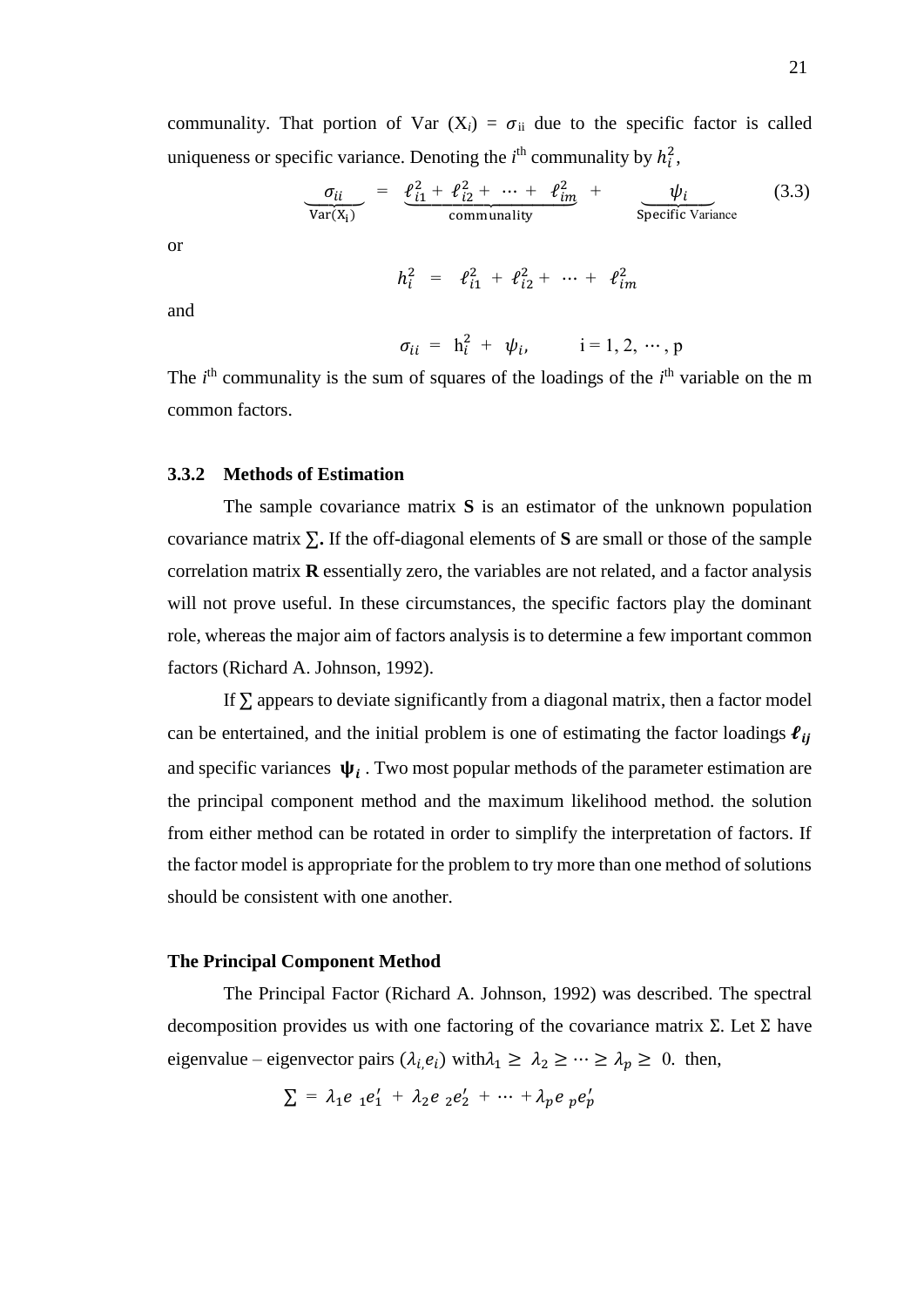$$
= \left[\sqrt{\lambda_1}e_1 \div \sqrt{\lambda_2}e_2 \div \cdots \div \sqrt{\lambda_p}e_p\right] \left[\begin{array}{c} \sqrt{\lambda_1}e'_1 \\ \hline \sqrt{\lambda_2}e'_2 \\ \hline \vdots \\ \hline \sqrt{\lambda_p}e'_p \end{array}\right]
$$

This fits the prescribed covariance structure for the factor analysis model having as many factors as variables (m = p) and specific variances  $\psi_i = 0$  for all i, the loading matrix has *j*th column given by  $\sqrt{\lambda_i}e_j$ . This can be written

$$
\sum_{(p \times p)} = \mathbf{L} \mathbf{L}' + \mathbf{0} = \mathbf{L} \mathbf{L}' \qquad (3.4)
$$

Apart from the scale factor  $\sqrt{\lambda_i}$ , the factor loadings on the *j*<sup>th</sup> factor are the coefficients for the *j*th principal component of the population.

Although the factor analysis representation of  $\Sigma$  is exact, it is not particularly useful. It employs as many common factors as there are variables and does not allow for any variation in the specific factors  $\varepsilon$ . One approach when the last  $p$ -m eigenvalues are small, is to neglect the contribution of  $\lambda_{m+1} e_{m+1} e'_{m+1} + \cdots + \lambda_p e_p e'_{p}$  to  $\Sigma$ . Neglecting this contribution, the approximation is obtained.

$$
\Sigma = \left[ \sqrt{\lambda_1} \mathbf{e}_1 \, : \, \sqrt{\lambda_2} \mathbf{e}_2 \, : \, \cdots \, : \sqrt{\lambda_m} \mathbf{e}_m \right] \begin{bmatrix} \sqrt{\lambda_1} e'_1 \\ \frac{\sqrt{\lambda_2} e'_2}{\sqrt{\lambda_2} e'_2} \\ \vdots \\ \frac{\sqrt{\lambda_m} e'_m}{\sqrt{\lambda_m} e'_m} \end{bmatrix} = \mathbf{L} \mathbf{L}'_{(p \times m) (m \times p)}
$$

The approximate representation is assuming that the specific factors  $\varepsilon$  are of minor importance and can also be ignored in the factoring of  $\Sigma$ . The approximation can be written as following:

$$
\Sigma = \mathbf{L} \mathbf{L}' + \mathbf{\Psi} \tag{3.5}
$$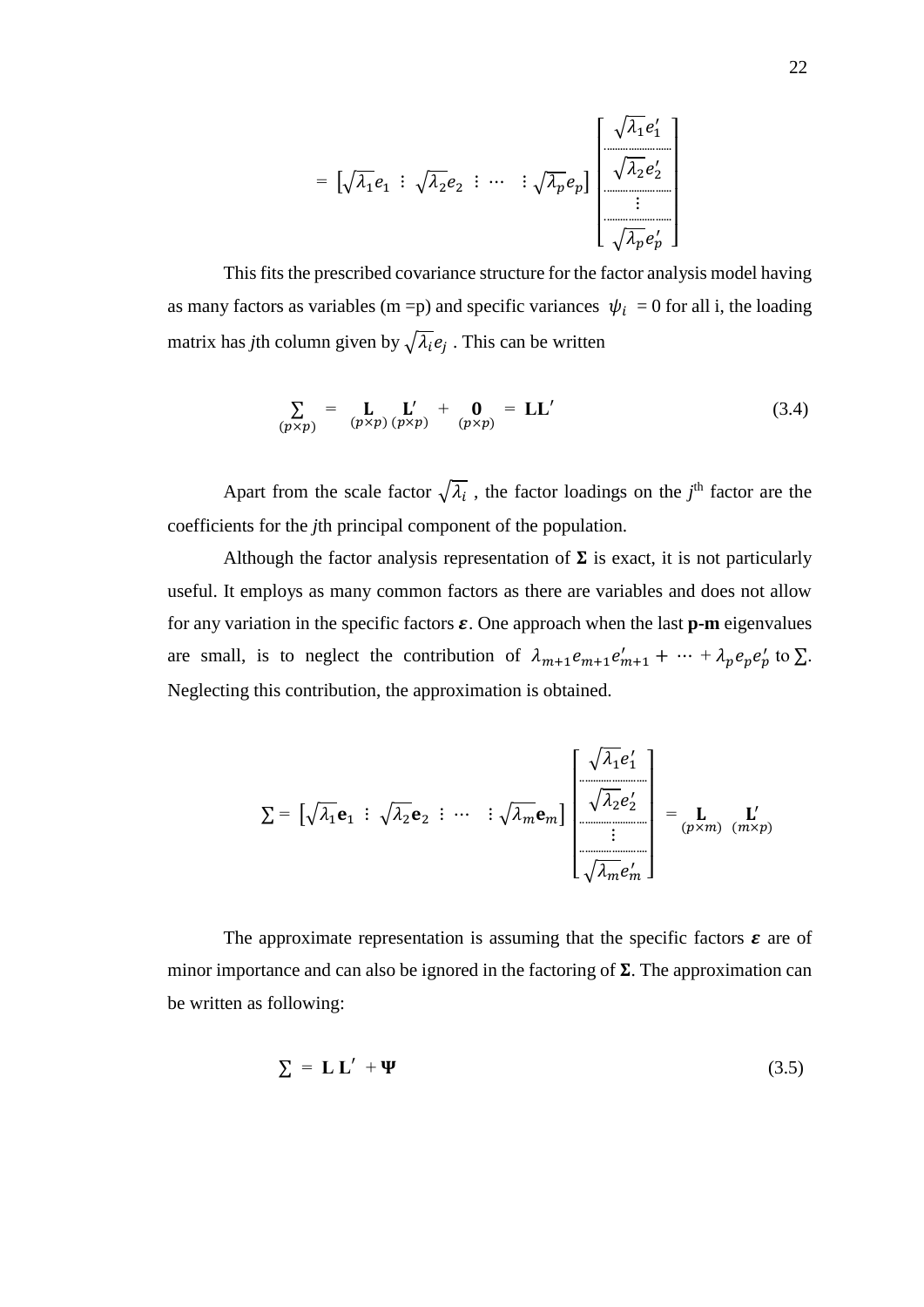$$
= \left[\sqrt{\lambda_1} \mathbf{e}_1 \div \sqrt{\lambda_2} \mathbf{e}_2 \div \cdots \div \sqrt{\lambda_m} \mathbf{e}_m\right] \begin{bmatrix} \sqrt{\lambda_1} \mathbf{e}'_1 \\ \frac{\sqrt{\lambda_2} \mathbf{e}'_2}{\sqrt{\lambda_2} \mathbf{e}'_2} \\ \vdots \\ \frac{\sqrt{\lambda_m} \mathbf{e}'_m}{\sqrt{\lambda_m} \mathbf{e}'_m} \end{bmatrix} + \begin{bmatrix} \psi_1 & 0 & \cdots & 0 \\ 0 & \psi_2 & \cdots & 0 \\ \vdots & \vdots & \ddots & \vdots \\ 0 & 0 & \cdots & \psi_p \end{bmatrix}
$$

where  $\psi_i = \sigma_{ii} - \sum_{j=1}^m \ell_{ij}^2$  for  $i = 1, 2, ..., p$ 

To apply this approach to a data set  $\mathbf{x}_1, \mathbf{x}_2, \ldots, \mathbf{x}_n$ , it is customary first to center the observations by subtracting the sample mean  $\bar{x}$ . The cantered observations

$$
\mathbf{x}_{j} - \overline{\mathbf{x}} = \begin{bmatrix} x_{j1} \\ x_{j2} \\ \vdots \\ x_{jp} \end{bmatrix} - \begin{bmatrix} \overline{x}_{1} \\ \overline{x}_{2} \\ \vdots \\ \overline{x}_{p} \end{bmatrix} = \begin{bmatrix} x_{j1} - \overline{x}_{1} \\ x_{j2} - \overline{x}_{2} \\ \vdots \\ x_{jp} - \overline{x}_{p} \end{bmatrix} , j = 1, 2, ..., n
$$

have the same sample covariance matrix **S** as the original observations.

In cases where the units of the variables are not commensurate, it is usually desirable to work with the standardized variables.

$$
\mathbf{z}_{j} = \begin{bmatrix} \frac{(x_{j1} - \bar{x}_1)}{\sqrt{s_{11}}} \\ \frac{(x_{j2} - \bar{x}_2)}{\sqrt{s_{22}}} \\ \vdots \\ \frac{(x_{jp} - \bar{x}_p)}{\sqrt{s_{pp}}} \end{bmatrix}, j = 1, 2, \dots, n
$$

This sample covariance matrix is the sample correlation matrix **R** of the observations **x**1, **x**2, …, **x**n, Standardization avoids the problems of having one variable with large variance unduly influencing the determination of factor loadings. The sample covariance matrix **S** or the sample correlation matrix **R** is known as principal component solution. The principal component solution (Richard A. Johnson, 1992) was described. The principal component factor analysis of the sample covariance matrix **S** is specified in terms of its eigenvalue – eigenvector pairs  $(\hat{\lambda}_1, \hat{e}_1), (\hat{\lambda}_2, \hat{e}_2), (\hat{\lambda}_3, \hat{e}_3), \dots, (\hat{\lambda}_p, \hat{e}_p)$  where  $\hat{\lambda}_1 \geq \hat{\lambda}_2 \geq \hat{\lambda}_3 \geq \cdots \geq \hat{\lambda}_p$ . Let  $m < p$  be the number of common factors. Then the matrix of estimated factor loading  $(\tilde{\ell}_{ij})$  is given ...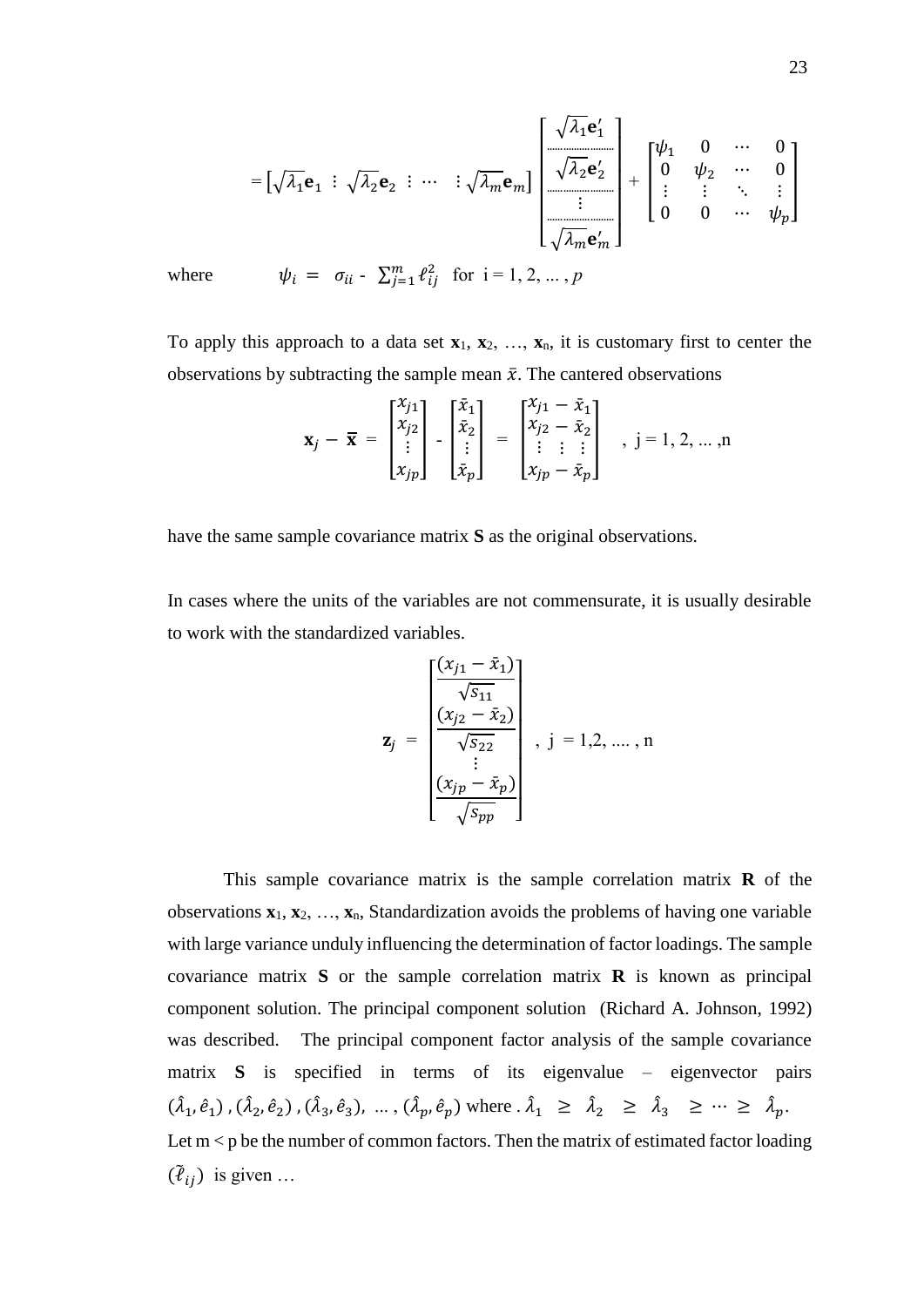$$
\tilde{\mathbf{L}} = \left[ \sqrt{\hat{\lambda}_1, \hat{\mathbf{e}}_1} \mid \sqrt{\hat{\lambda}_2, \hat{\mathbf{e}}_2} \mid \sqrt{\hat{\lambda}_3, \hat{\mathbf{e}}_3} \mid \dots \mid \sqrt{\hat{\lambda}_p, \hat{\mathbf{e}}_p} \right]
$$

The estimated specific variance are provided by the diagonal elements of the matrix  $S$  -  $\widetilde{L}\widetilde{L}'$ .

$$
\widetilde{\varPsi} = \begin{bmatrix} \widetilde{\psi_1} & 0 & \cdots & 0 \\ 0 & \widetilde{\psi_2} & \cdots & 0 \\ \vdots & \vdots & \ddots & \vdots \\ 0 & 0 & \cdots & \widetilde{\psi_p} \end{bmatrix} \quad \text{with} \quad \widetilde{\psi_i} = s_{ij} - \sum_{j=1}^m \widetilde{\ell_{ij}^2}
$$

Communalities are estimated as

$$
\tilde{h} = \tilde{\ell}_{i1}^2 + \tilde{\ell}_{i2}^2 + \dots + \tilde{\ell}_{im}^2 \tag{3.6}
$$

The principal component factor analysis of the sample correlation matrix is obtained by starting with **R** in place of **S**.

### **3.3.3 Residual Matrix**

If the number of common factors is not determined by a priori considerations based on the estimated eigenvalues in much the same manner as with principal component, consider the residual matrix

$$
\mathbf{S} - (\tilde{\mathbf{L}}\tilde{\mathbf{L}}' + \widetilde{\mathbf{\Psi}}) \tag{3.7}
$$

resulting from the approximation of S by the principal component solution. The diagonal elements are zero. Sum of squared entries of

$$
(\mathrm{S} - (\tilde{\mathbf{L}}\tilde{\mathbf{L}}' + \widetilde{\mathbf{\Psi}})) \leq \hat{\lambda}_{m-1}^2 + \cdots + \hat{\lambda}_p^2
$$

The contributions of the first few factors to the sample variances of the variables should be large. The contribution to the sample variance  $s_{ii}$  from the first common factor is  $\widetilde{\ell}_{11}^2$ . The contribution to the total sample variance,  $s_{11} + s_{22} + \cdots + s_{pp} = \text{tr}(\mathbf{S}),$ from the first common factor is then

$$
\tilde{\ell}_{11}^2 + \tilde{\ell}_{21}^2 + \cdots + \tilde{\ell}_{p1}^2 = (\sqrt{\hat{\lambda}_1} \hat{\mathbf{e}}_1)' (\sqrt{\hat{\lambda}_1} \hat{\mathbf{e}}_1) = \hat{\lambda}_1
$$

since the eigenvector  $\hat{e}_1$  has unit length. In general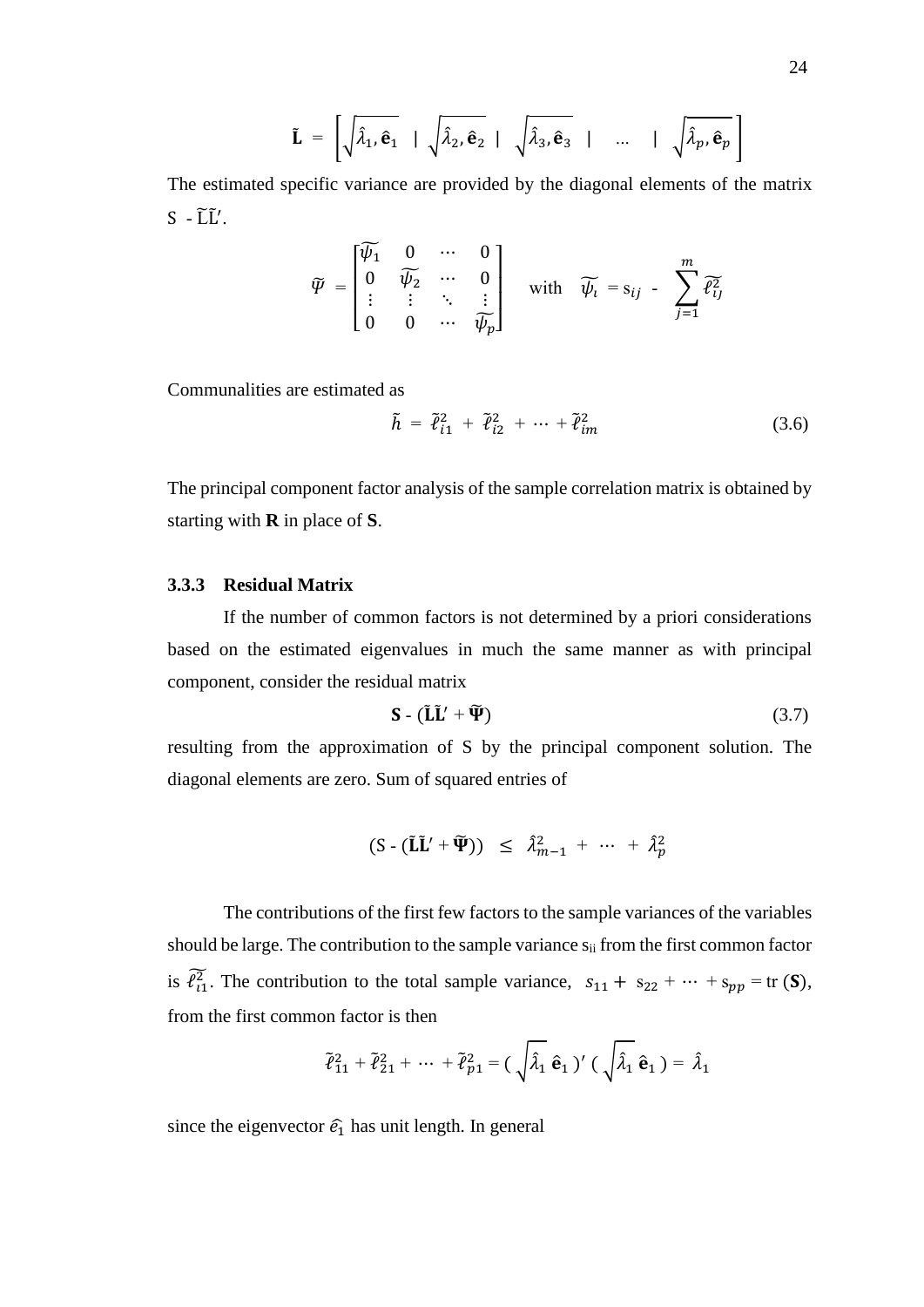$$
\begin{pmatrix}\n\text{Proportion of total} \\
\text{sample variance} \\
\text{due to jth factor}\n\end{pmatrix}\n= \begin{cases}\n\hat{\lambda}_j \\
\frac{\hat{\lambda}_j}{s_{11} + s_{11} + s_{11} + \dots + s_{pp}} \\
\frac{\hat{\lambda}_j}{p}\n\end{cases}\n\text{ for a factor analysis of } \mathbf{R}
$$

Frequently used as a heuristic device for determining the appropriate number of common factors. The number of common factors retained in the model is increased until a "suitable proportion" of the total sample variance has been explained.

#### **3.3.4 Factor Rotation**

The factor rotation (Richard A. Johnson, 1992) was described. All factor loadings obtained from the initial loadings by a orthogonal transformation have the same ability to reproduce the covariance matrix. An orthogonal transformation of the factor loadings as well as the implied orthogonal transformation of the factors is called factor rotation. If  $\hat{L}$  if the p x m matrix of estimated factor loadings obtained by any method; then

 $\hat{\mathbf{L}}^* = \hat{\mathbf{L}} \mathbf{T}$ , where  $\mathbf{T} \mathbf{T}' = \mathbf{T}' \mathbf{T} = \mathbf{I}$  is a  $p \times m$  matrix of rotated loadings.

The estimated covariance matrix remains unchanged, since

 $\hat{L}\hat{L}' + \hat{\Psi} = \hat{L}TT'\hat{L} + \hat{\Psi} = \hat{L}*\hat{L}*\hat{L} + \hat{\Psi}$ 

Equation indicates that the residual matrix,  $S_n - \hat{L}\hat{L}' - \hat{\Psi} = S_n - \hat{L}^* \hat{L}^{*'} + \hat{\Psi}$ remains unchanged. The specific variance  $\widehat{\psi}_l$  and hence the communalities  $\widehat{h}_i^2$ , are unaltered. Thus, from a mathematical viewpoint, it is immaterial whether  $\hat{\mathbf{L}}$  or  $\hat{\mathbf{L}}^*$  is obtained.

The original loading may not be readily interpretable. It is usual practice to rotate until a simpler structure is achieved. Each variable loads-highly on a single factor and has small to moderate loadings on the remaining factors. It is possible to get this simple structure and the rotated loading for the decathlon data provide a clear pattern. Graphical and analytical methods should be concentrated for determining an orthogonal rotation to a simple structure.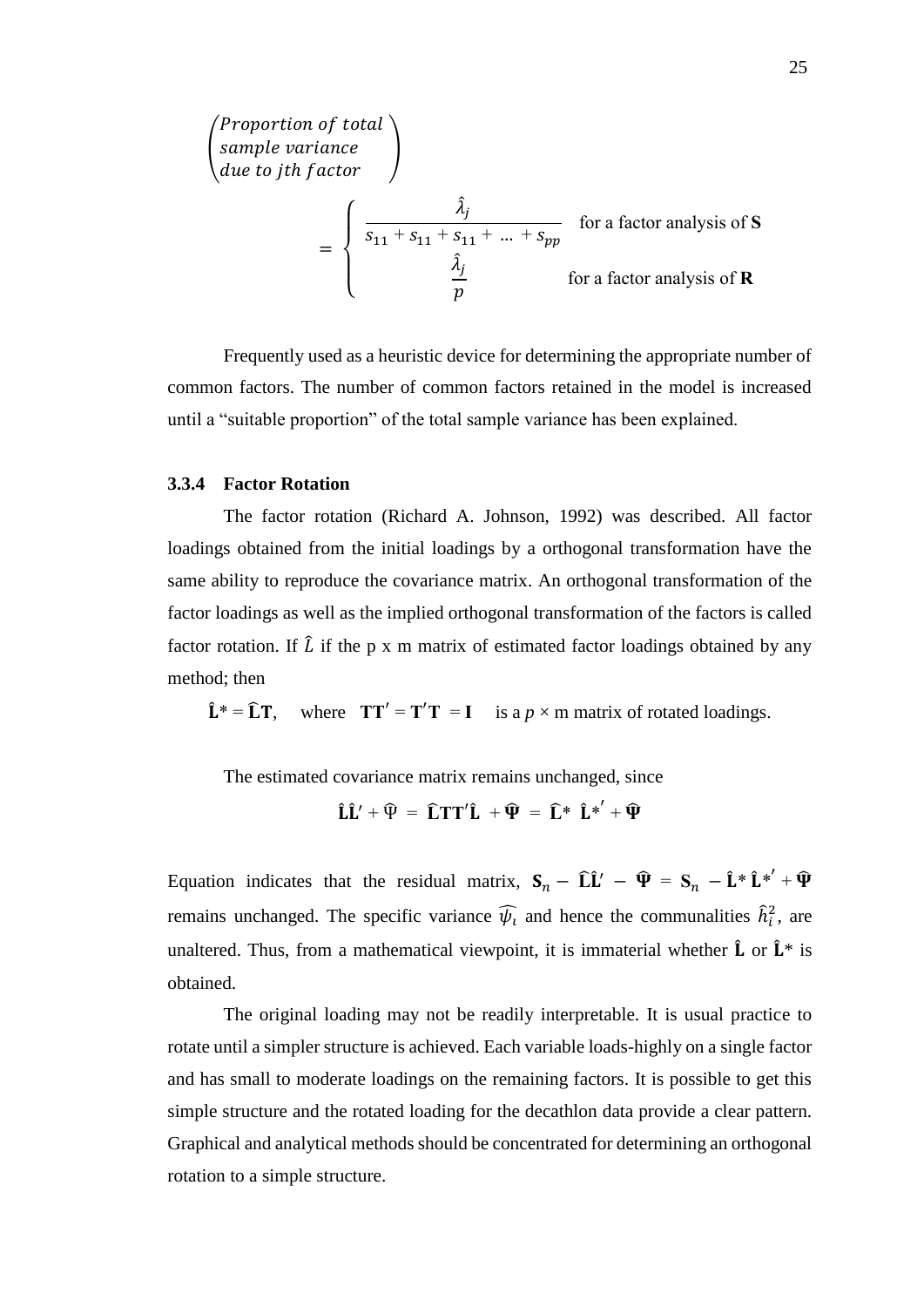### **Oblique Rotation**

The oblique rotation (Richard A. Johnson, 1992) was described. Orthogonal rotations are appropriate for a factor model in which the common factors are assumed to be independent. Many investigators in social sciences consider oblique (nonorthogonal) rotations, as well as orthogonal rotations. Oblique rotation is frequently a useful aid in factor analysis.

If the *m* common factors as coordinate axes, the point with the *m* coordinates  $(\hat{\ell}_{i1}, \hat{\ell}_{i2}, \hat{\ell}_{i3}, \dots, \hat{\ell}_{im})$  represents the position of the *i*<sup>th</sup> variable in the factor space. Assuming that the variables are grouped into non overlapping clusters, an orthogonal rotation to a simple structure corresponds to a rigid rotation of the coordinate axes such that the axes, after rotation, pass as Frequent to the clusters as possible. An oblique rotation to a simple corresponds to a nonrigid rotation of the coordinate system such that the rotated axes (no longer perpendicular) pass (nearly) through the clusters. An oblique rotation seeks to express each variable in terms of a minimum number of factors preferably, a single factor.

#### **Varimax Rotation**

The varimax rotation (Richard A. Johnson, 1992) was described. When principal components analysis and factor analysis identify the underlying factors, they do so using a greedy algorithm. They begin by identifying the first component in such a way that it explains as much variance as possible, and proceed by identifying the next component in such a way that it explains the maximum possible amount of the remaining variance and so on.

In statistics, a varimax rotation is used to simplify the expression of a particular sub-space in terms of judging a few major items each. The actual coordinate system is unchanged, it is the orthogonal basis that is being rotated to align with those coordinates. The sub-space found with principal component analysis or factor analysis is expressed as a dense basis with many non-zero weights which makes it hard to interpret. Varimax is so called because it maximizes the sum of the variances of the squared loadings (squared correlations between variables and factors). In addition to, varimax rotation, where the factor axes are kept at right angles to each other, is most frequently chosen. Ordinarily, rotation reduces the number of complex variables and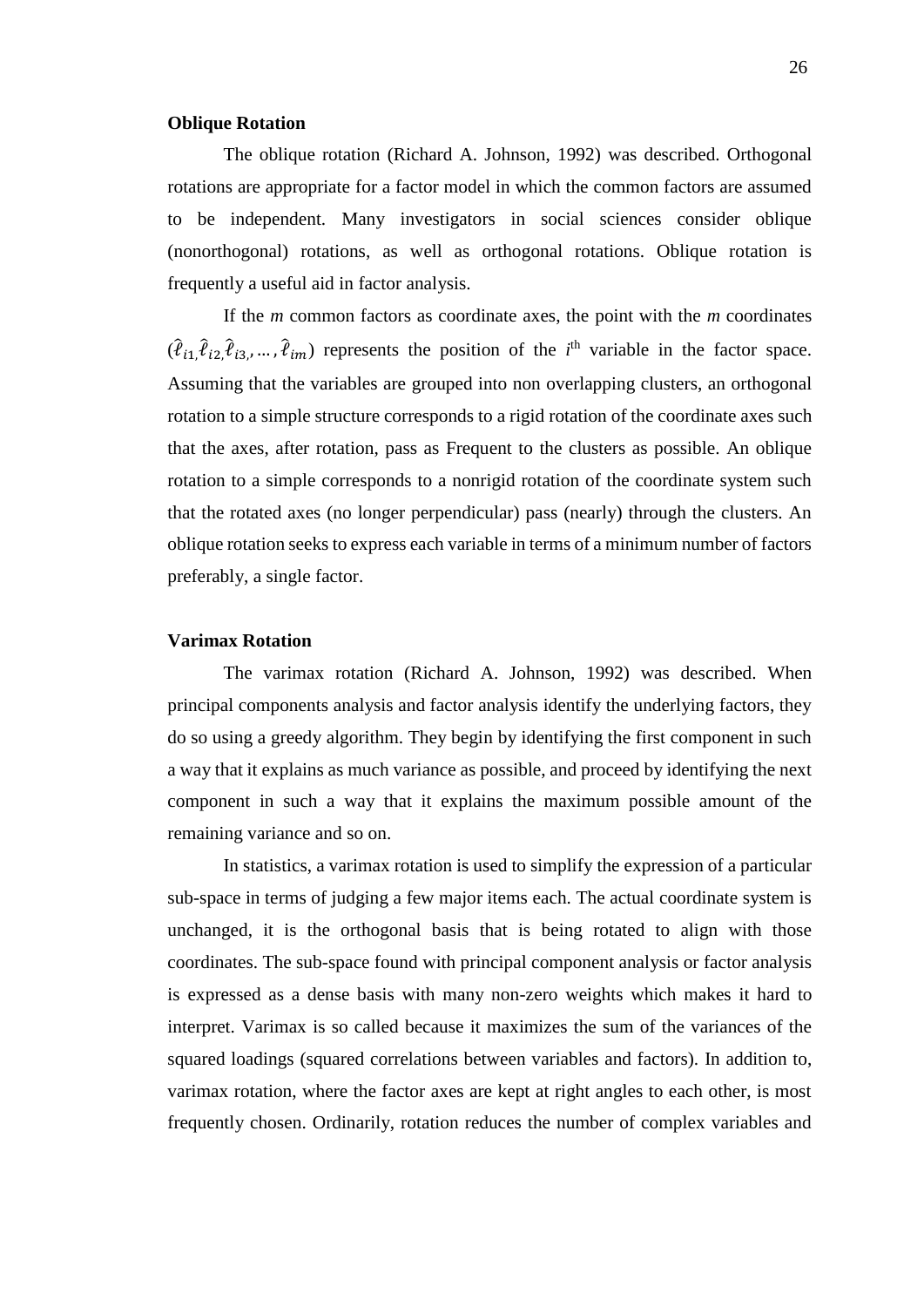improves interpretation. Almost all applications of principal component analysis and factor analysis in survey research apply the varimax rotation method.

#### **3.3.5 Velicer's Minimum Average Partial (MAP) Test for Verifying Analysis**

The MAP method (Velicer, 1976) was developed in the context of principal component analysis and is based on the matrix of partial correlations. Each component is partialed out of the correlation matrix and the average of the squared partial correlations is computed. The number of factors to retain is determined by the point where the minimum average of the squared partial correlations is obtained. The rationale of this procedure can be described as follows: as common variance is partialed out of the correlation matrix for each successive component, the MAP criterion will keep on decreasing. At the point where the common variance has been removed, extracting additional components will result in unique variance being partialed out, and the MAP criterion will begin to rise. The MAP procedure, therefore, provides an unequivocal stopping point for the number of factors by separating the common and unique variance and retaining only those factors that consist primarily of common variance. The MAP procedure begins with the computation of the partial covariance matrix,

$$
C_m = \mathbf{R} - A_m A_m^T \tag{3.8}
$$

 $C_m =$  The partial covariance Matrix that results from partialling out the first *m* components from **R**

 $\bf{R}$  = The correlation matrix

 $A_m$  = The component loading matrix for components 1 to m.

Next, the partial correlation matrix is obtained

$$
R_m^* = D^{-\frac{1}{2}} C_m D^{-\frac{1}{2}}
$$
  
\n
$$
R_m^* =
$$
The partial correlation matrix (3.9)

$$
D = diag(C_m)
$$

The MAP criterion is then obtained by averaging the squares of the partial correlations contained in  $R_m^*$ .

$$
MAP_m = \sum_{\substack{i=1 \ i \neq j}}^p \sum_{\substack{j=1 \ i \neq j}}^{r_{ijm}^*} \frac{r_{ijm}^{*2}}{p(p-1)}
$$
(3.10)

where *p* is the number of variables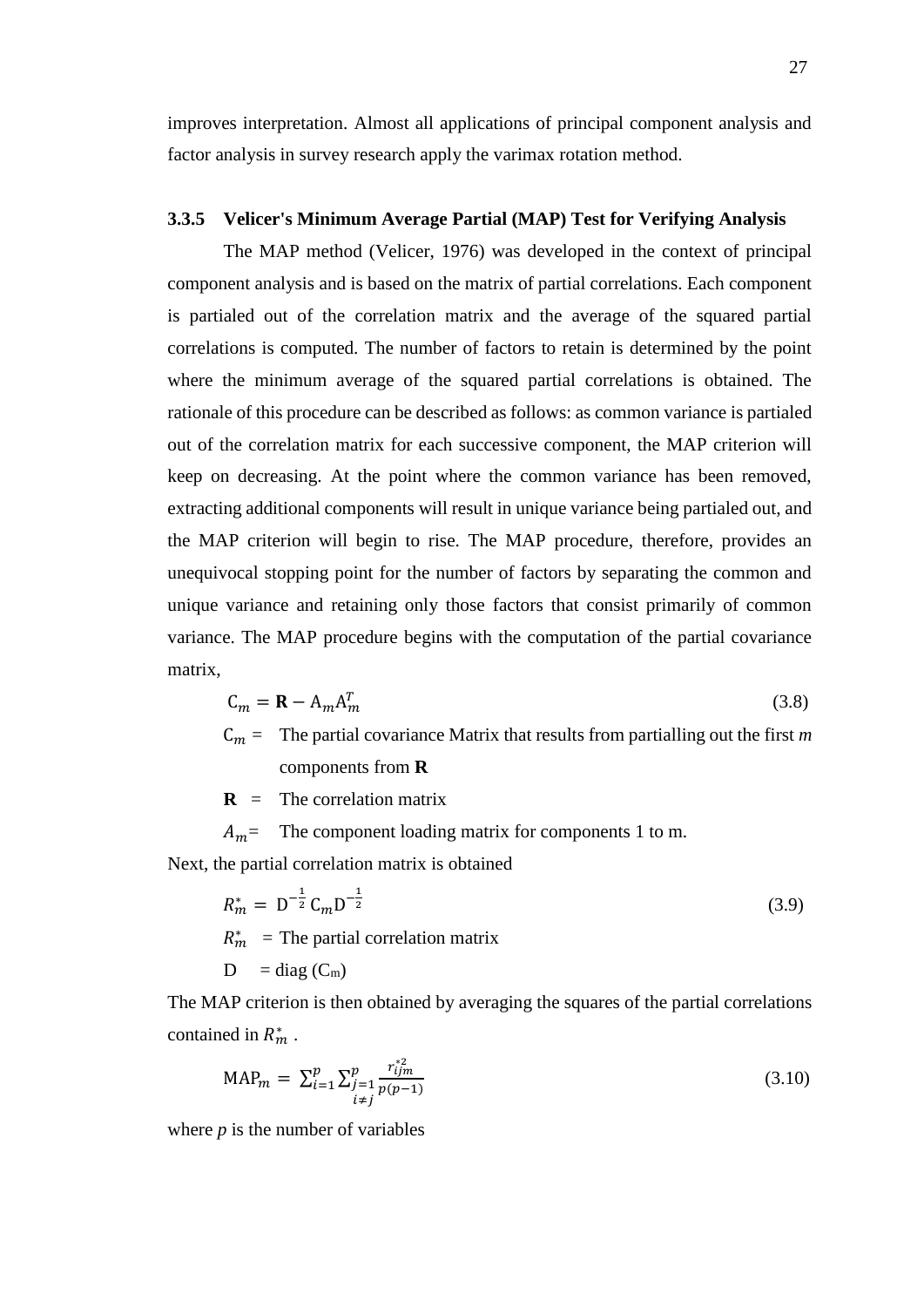This procedure is repeated until  $p - 1$  components have been partialled out of **R** (partialling out *p* components would result in a null partial covariance matrix). Finally, the first factor by averaging the squares of the correlations contained in **R**:

$$
MAP_0 = \sum_{i=1}^p \sum_{\substack{j=1 \ i \neq j}}^p \frac{r_{ij}^{*2}}{p(p-1)}
$$
(3.11)

 $MAP<sub>0</sub> < MAP<sub>1</sub>$ , no factors should be extracted

MAP method with continuous variables had been evaluated in some of the most relevant factor retention. Zwick and Velicer (1982) carried out the first systematic examination of this procedure and found it to be more accurate than other stopping rules such as the eigenvalue greater than 1 rule and Bartlett's significance test .

Their results also showed that it was affected primarily by the size of the factor loadings and had a tendency to under factor with a small number of variables per factor. The same tendency to under factor with low factor loadings and a small number of variables per factor was found in this study, replicating previous results.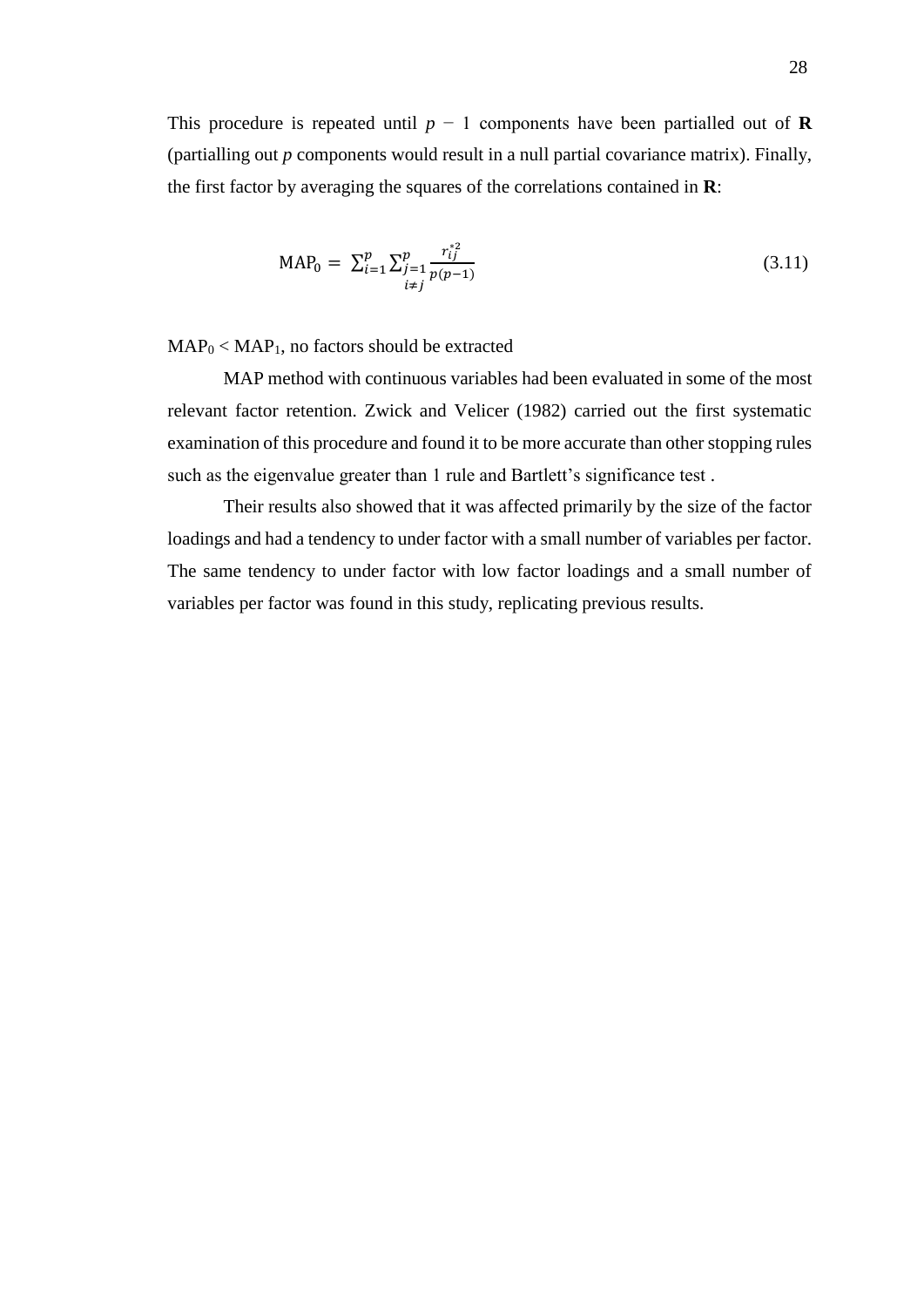# **CHAPTER IV RESULTS AND FINDINGS**

In this chapter, it has been presenting the analysis of the factors influencing in Myanmar Entrepreneurship Ecosystem based on results of data collected from the sample. The descriptive data analysis, factor analysis, reliability test, and verification of the key main factors are worked out in accordance with the theories.

## **4.1 Demographic and Socioeconomic Characteristics of Myanmar Entrepreneurs**

#### **4.1.1 Gender of Entrepreneurs**

Gender of entrepreneurs is shown in Table (4.1) and Figure (4.1). Out of 260 respondents, 140 (54%) were male and 120 (46%) were female respectively.

| <b>Gender</b> | <b>Number of</b>     | <b>Percent</b> |
|---------------|----------------------|----------------|
|               | <b>Entrepreneurs</b> | (%)            |
| Male          | 140                  | 54%            |
| Female        | 120                  | 46%            |
| <b>Total</b>  | 260                  | 100%           |

**Table (4.1) Percent Distribution of Gender of Entrepreneurs**



Source: Entrepreneurship Survey Data, 2019

**Figure (4.1) Percent Distribution of Entrepreneurs by Gender**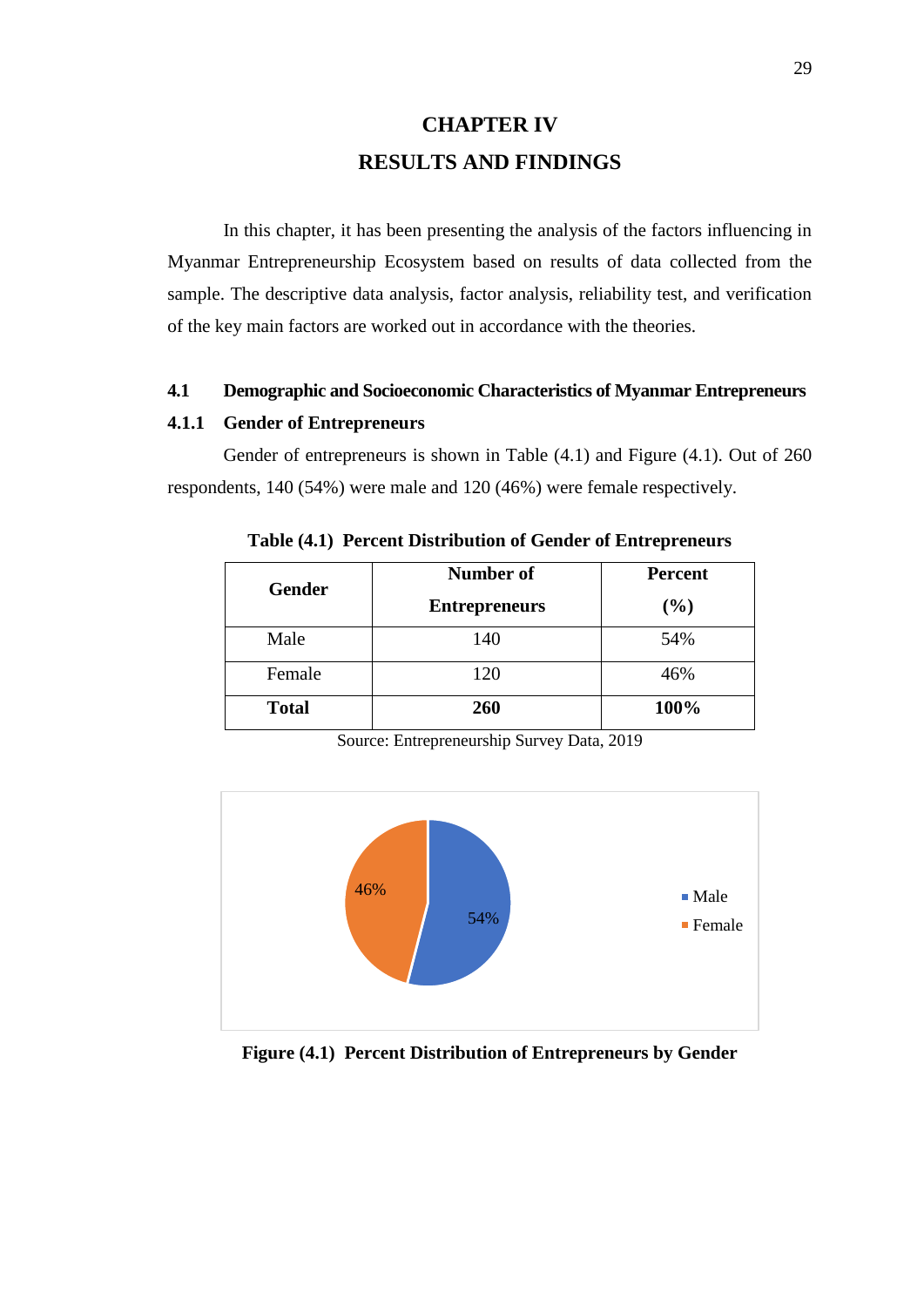#### **4.1.2 Age of Entrepreneurs**

Age of entrepreneurs was classified in 7 groups such as 20 to 24 years, 25 to 29 years, 30 to 34 years, 35 to 39 years, 40 to 44 years, 45 to 55 years and above 55 years.

| Age          | Number of            | <b>Percent</b> |
|--------------|----------------------|----------------|
| (Years)      | <b>Entrepreneurs</b> | (%)            |
| $20 - 24$    | 16                   | 6.0%           |
| $25-29$      | 50                   | 19.1%          |
| 30-34        | 52                   | 19.9%          |
| 35-39        | 42                   | 16.3%          |
| 40-44        | 43                   | 16.7%          |
| $45 - 55$    | 43                   | 16.7%          |
| Over 55      | 14                   | 5.3%           |
| <b>Total</b> | 260                  | 100%           |

**Table (4.2) Percent Distribution of Entrepreneurs by Age**

Source: Entrepreneurship Survey Data, 2019



**Figure (4.2) Percent Distribution of Entrepreneurs by Age**

According to Table (4.2) and Figure (4.2), the most entrepreneurs (19.9%) were age group of 30-34 years, followed by age groups 25-29 years (19.1%), 40-44 years and 45-55 years (16.7%), 35-39 years (16.3%), 20-24 years (6%) and over 55 years (5.3%).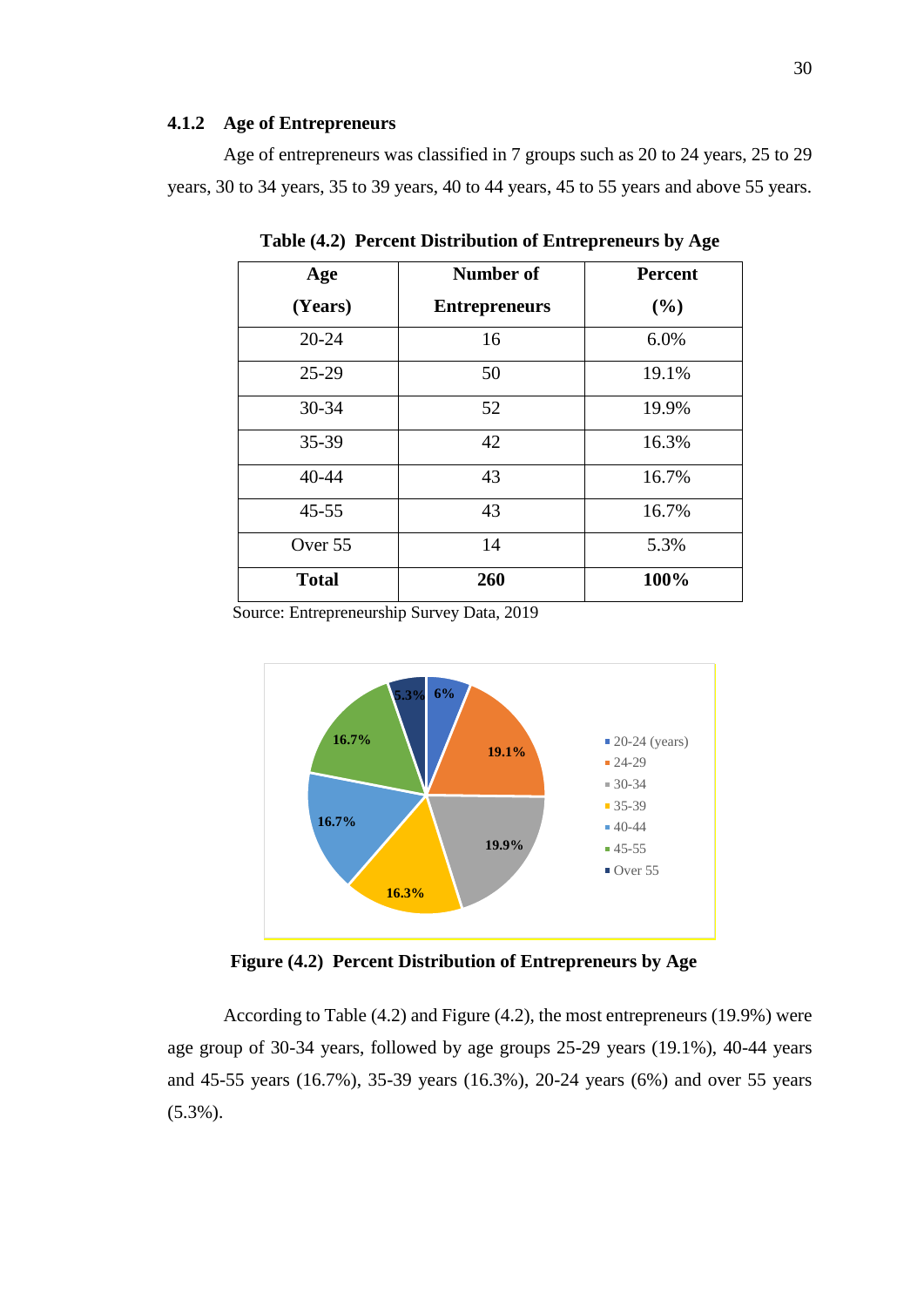#### **4.1.3 Educational Level of Entrepreneurs**

The entrepreneurs' educational level was categorized into six groups such as primary education, secondary education, technical college, bachelor, master degree, Ph.D or medical doctorate are shown in Table (4.3).

| <b>Educational Level</b>   | <b>Number of</b>      | <b>Percent</b> |
|----------------------------|-----------------------|----------------|
|                            | <b>Entrepreneurs</b>  | (%)            |
| <b>Primary Education</b>   | $\mathcal{D}_{\cdot}$ | 1%             |
| <b>Secondary Education</b> | 24                    | 9%             |
| <b>Technical College</b>   | 2                     | 1%             |
| <b>Bachelor Degree</b>     | 115                   | 44%            |
| <b>Master Degree</b>       | 114                   | 44%            |
| PhD or MD                  | 3                     | 1%             |
| <b>Total</b>               | 260                   | 100%           |

**Table (4.3) Distribution of Educational Level of Entrepreneurs**

Source: Entrepreneurship Survey Data, 2019



Source: Entrepreneurship Survey Data, 2019

 **Figure (4.3) Distribution of Educational Level of Entrepreneurs**

According to Table (4.3) and Figure (4.3), the most entrepreneurs (44%) were achieved Bachelor and Master degrees, followed by secondary education (9%), Ph.D or Medical Doctorate (1%) and primary education (1%).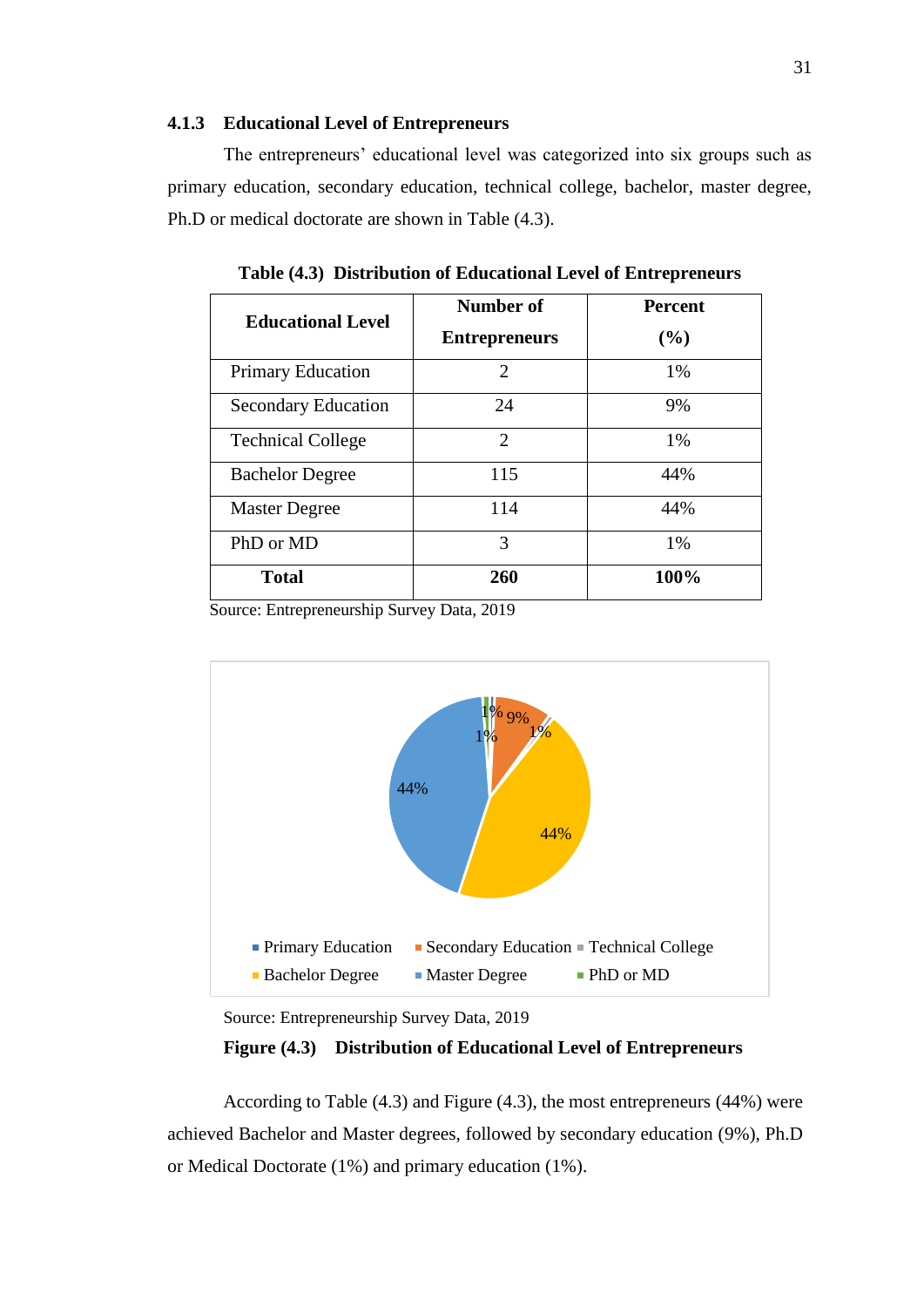#### **4.1.4 Geographical Distribution of Entrepreneurs**

The sample also has reasonable geographic representation in major states and regions of Myanmar as show in Figure (4.4).



Source: Entrepreneurship Survey Data, 2019 **Figure (4.4) Distribution of Entrepreneurs' Geographical Status**

The survey shows that 51.8% of entrepreneurs lived in Yangon Region, 26.5% entrepreneurs lived in Mandalay Region and the rest are 20.6% entrepreneurs in total from different states and regions across country.

#### **4.1.5 Business Sectors of Entrepreneurs**

The sectors of business are categorized into 13 groups such as livestock and fisheries, construction, agriculture, manufacturing, ICT, wholesale trade, retail trade, real estate, tourism, technical services, health, education and others are shown in Figure  $(4.5)$ .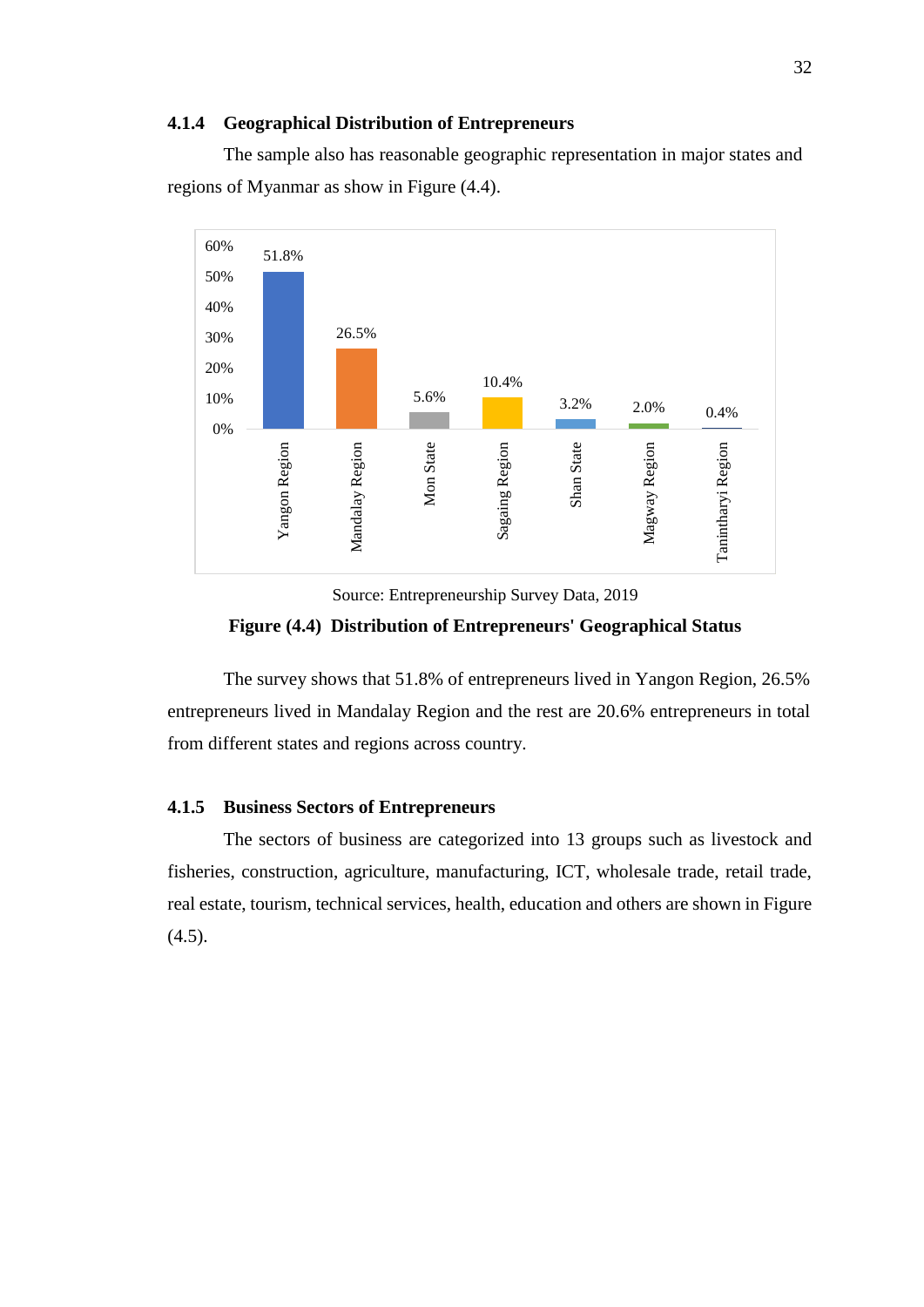

Source: Entrepreneurship Survey Data, 2019

#### **Figure (4.5) Distribution of Entrepreneurs by Business Sector**

Almost all respondents are from small- or medium-sized companies in wide range of business sectors. Out of 13 categories, the entrepreneurs working in agribusiness and retail trade are with high contribution of 13% each while the lowest sector shows in real estate by 2%. The other 15% of entrepreneurs are working in unimportant sectors of business.

#### **4.1.6 Employment Status in Entrepreneurs' Businesses**

The size of employees at businesses are classified as below 10 employees, 10- 50 employees, 51-100 employees and above 100 employees. The number of full-time paid employees working at the entrepreneurs' businesses are shown in Table 4.4 and Figure (4.6).

| <b>Size of Employee</b> | <b>Number of Business</b> | <b>Percent</b> |  |
|-------------------------|---------------------------|----------------|--|
|                         |                           | (%)            |  |
| Below 10                | 113                       | 43%            |  |
| $10 - 50$               | 102                       | 39%            |  |
| 51-100                  | 17                        | 7%             |  |
| Above 100               | 28                        | 11%            |  |
| <b>Total</b>            | 260                       | 100%           |  |

**Table (4.4) Employees at Entrepreneurs' Businesses**

Source: Entrepreneurship Survey Data, 2019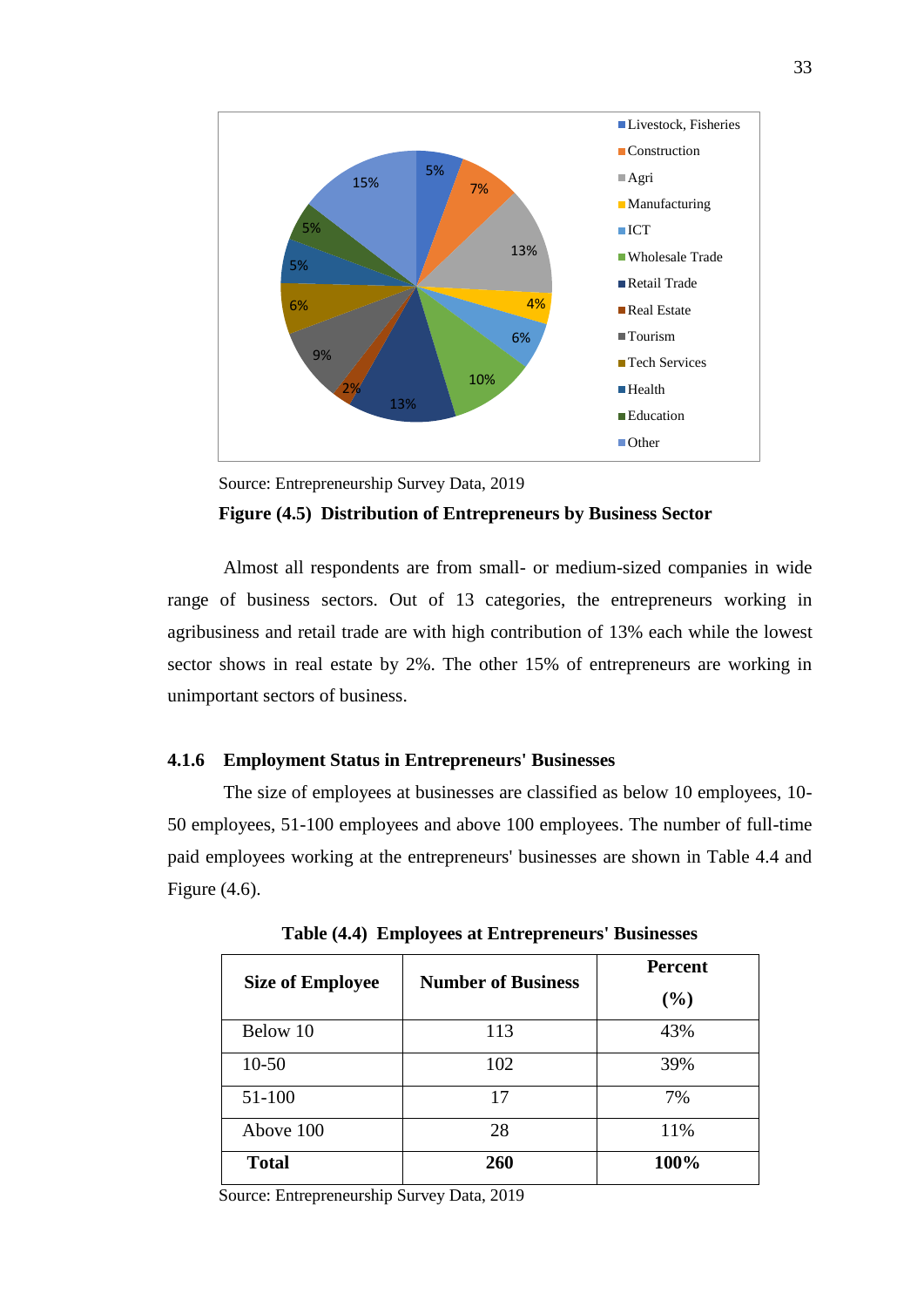

Source: Entrepreneurship Survey Data, 2019

**Figure (4.6) Distribution of Size of Employees at Businesses**

According to the results of Table 4.4 and Figure 4.6, 43% of businesses have below 10 employees, 39% of businesses have 10-50 employees, 11% of businesses have above 100 employees and 7% of businesses have 51-100 employees. It is found that most of the entrepreneurs in Myanmar are micro and small business owners.

## **4.1.7 Foreign Investment in Entrepreneurial Business**

The franchise, direct investment or joint venture with foreign investment contribution was shown in Figure (4.7).



Source: Entrepreneurship Survey Data, 2019

 **Figure (4.7) Distribution of Foreign Investment**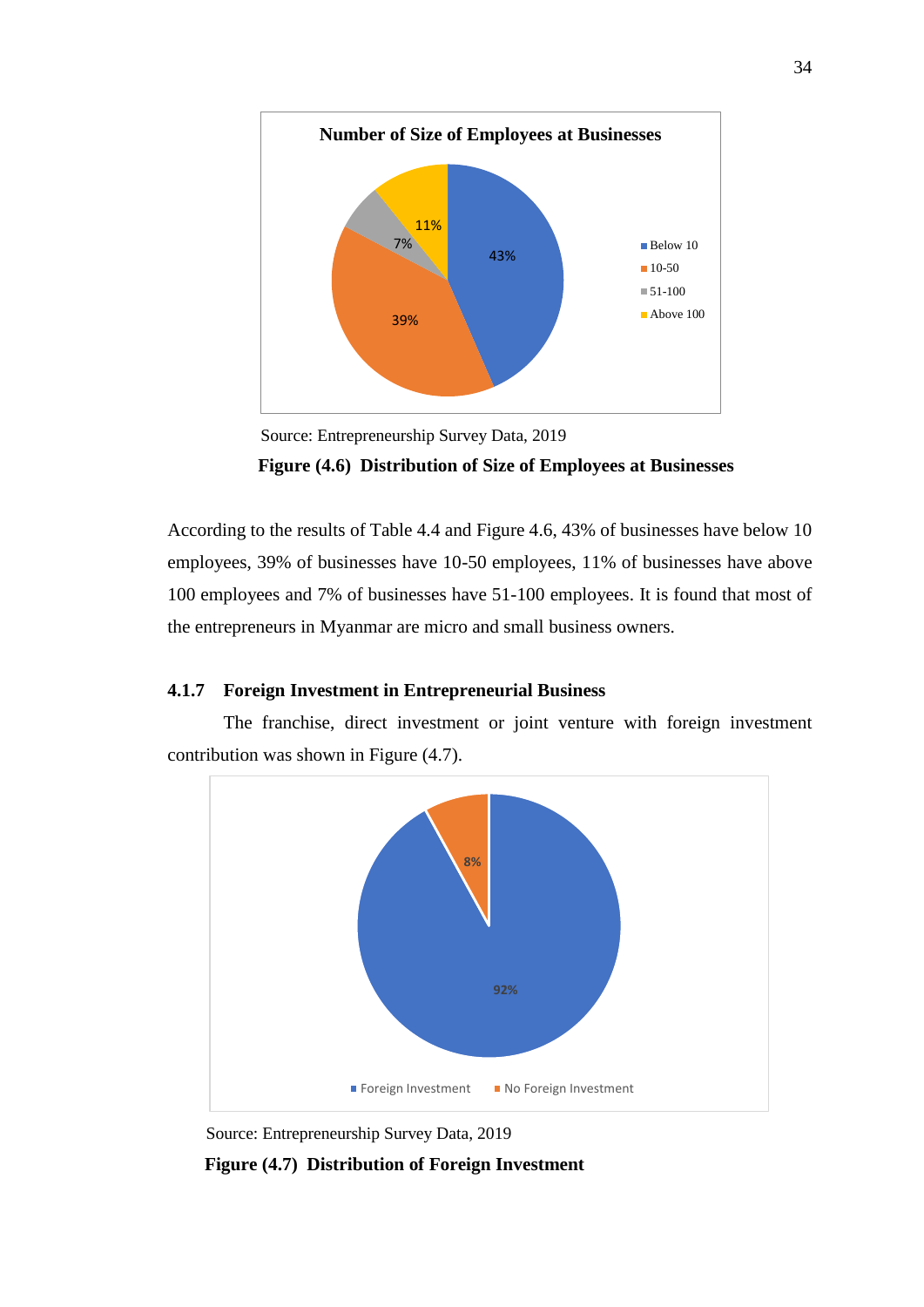G E According to the figure, it showed that 8% of the entrepreneurs received the foreign investment, or acting as a branch office of a multi-national company and the other 92% do not receive Foreign Investment.

#### **4.1.8 Export Business of Entrepreneurs**

Export businesses of entrepreneurs are described in Figure (4.8). It can be seen that 17% of the businesses are doing export of their products and/or services. The rest 83% of the businesses claimed that they never export to other countries.



Source: Entrepreneurship Survey Data, 2019 **Figure (4.8) Distribution of Export Business**

### **4.1.9 Working Experience of Entrepreneurs**

Entrepreneur's working experiences are described in Table (4.5) and Figure (4.9). Working experience are classified as worked in local company, worked in foreign company, worked in local and foreign company and no experience. It can be seen that 22% of the entrepreneurs had experience of working at the local company in Myanmar whilst 7% of them were in abroad. Nearly 7% of the entrepreneurs answered that they had worked in both local and in foreign companies. Nevertheless, the majority of the entrepreneurs 64% did not have working experience before they run their own businesses.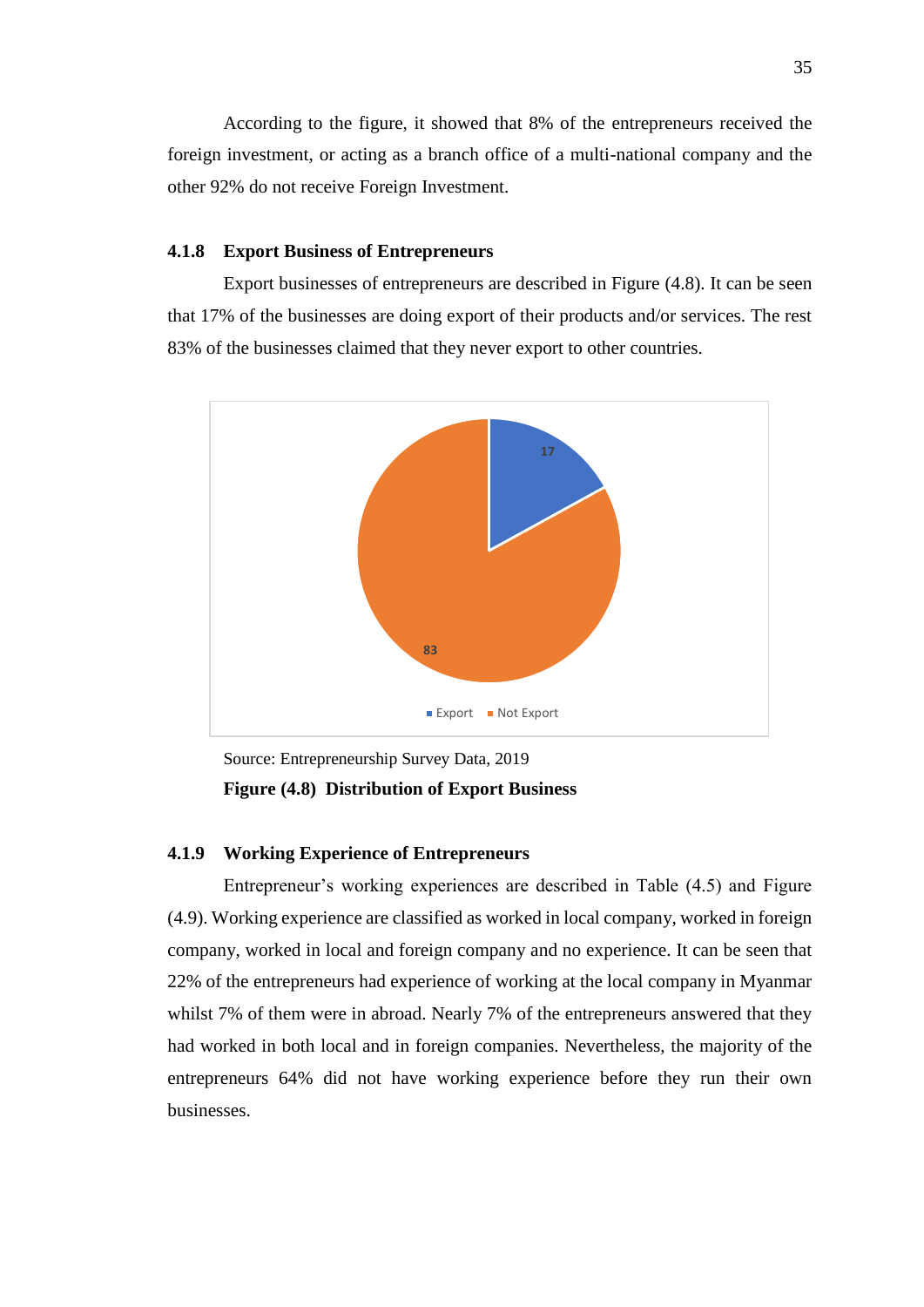| <b>Working Experience</b>       | Number of<br><b>Entrepreneurs</b> | <b>Percent</b><br>$(\%)$ |
|---------------------------------|-----------------------------------|--------------------------|
| Worked in Local                 | 57                                | 22%                      |
| Worked in Abroad                | 19                                | 7%                       |
| Worked in both local and abroad | 17                                | 7%                       |
| No experience                   | 167                               | 64%                      |
| <b>Total</b>                    | 260                               | 100%                     |

**Table (4.5) Percent Distribution of Working Experience of Entrepreneurs**



Source: Entrepreneurship Survey Data, 2019

#### **Figure (4.9) Working Experience of Entrepreneurs**

## **4.1.10 Business Registration Status of Entrepreneurs**

The business registration status of the entrepreneurs is shown in Table (4.6). It is found that 44.7% of the businesses have company registration at Directorate of Investment and Company Administration (DICA). The others 42.3% of the businesses are running under the municipal and shop license only. The rest 4.1% of businesses are not registered at anywhere yet.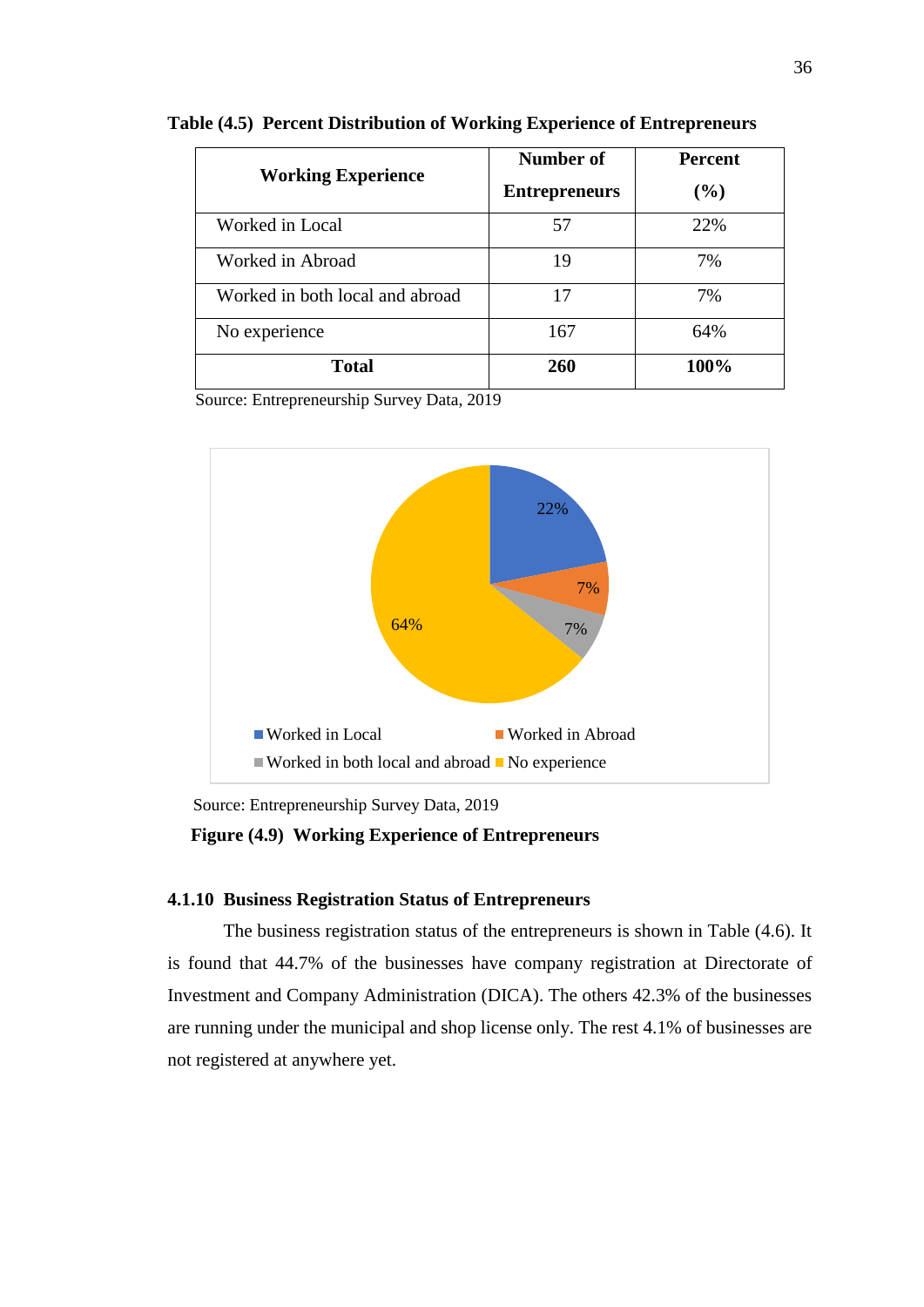| <b>Types of Business Registration</b> | Number of          | <b>Percent</b> |
|---------------------------------------|--------------------|----------------|
|                                       | <b>Respondents</b> | $($ %)         |
| With DICA                             | 116                | 44.70%         |
| Locally (Municipal)                   | 33                 | 12.60%         |
| Shop License                          | 77                 | 29.70%         |
| Not Registered as a Company           | 11                 | 4.10%          |
| Other (Please Specify)                | 23                 | 8.90%          |
| <b>Total</b>                          | 260                | 100%           |

**Table (4.6) Business Registration Status of Entrepreneurs**

## **4.2 Understanding the Status of Strategic Pillars of Entrepreneurship Ecosystem in Myanmar**

The approach is based on a good understanding of what enables entrepreneurs to start and grow their enterprises. This survey was built on six strategic pillars that create a dynamic ecosystem to enable growth entrepreneurship. This widely used framework was developed by Professor Daniel Isenberg<sup>1</sup> of Babson College in the United States. The ecosystem's performance is measured by tracking the number of startups, the number of high-growth firms, the levels of high-impact entrepreneurs, the number of serial entrepreneurs, data on the aspirational values of young people, and investments in the entrepreneurship sector within the sample of MYEA members.

It is now important to assess the status of each of the six pillars in Myanmar's entrepreneurship ecosystem and to consider specific initiatives and policies that can strengthen the ecosystem. The six pillars are representing factors to be carried out in this survey. The environment in Myanmar for each strategic pillar of a dynamic entrepreneurship ecosystem is assessed below.

#### **4.2.1 Entrepreneurship Ecosystem Pillar 1: Access to Finance Factor**

1

Table (4.7) shows that the sources of investment that the Myanmar entrepreneurs initiated their businesses. Myanmar entrepreneurs acquired the

<sup>1</sup> **Daniel Isenberg** is a **Professor** of Entrepreneurship Practice at Babson College Executive Education where he established the Babson Entrepreneurship Ecosystem Project. He is the author of the recent best seller "Worthless, Impossible and Stupid: How Contrarian Entrepreneurs Create and Capture Extraordinary Value".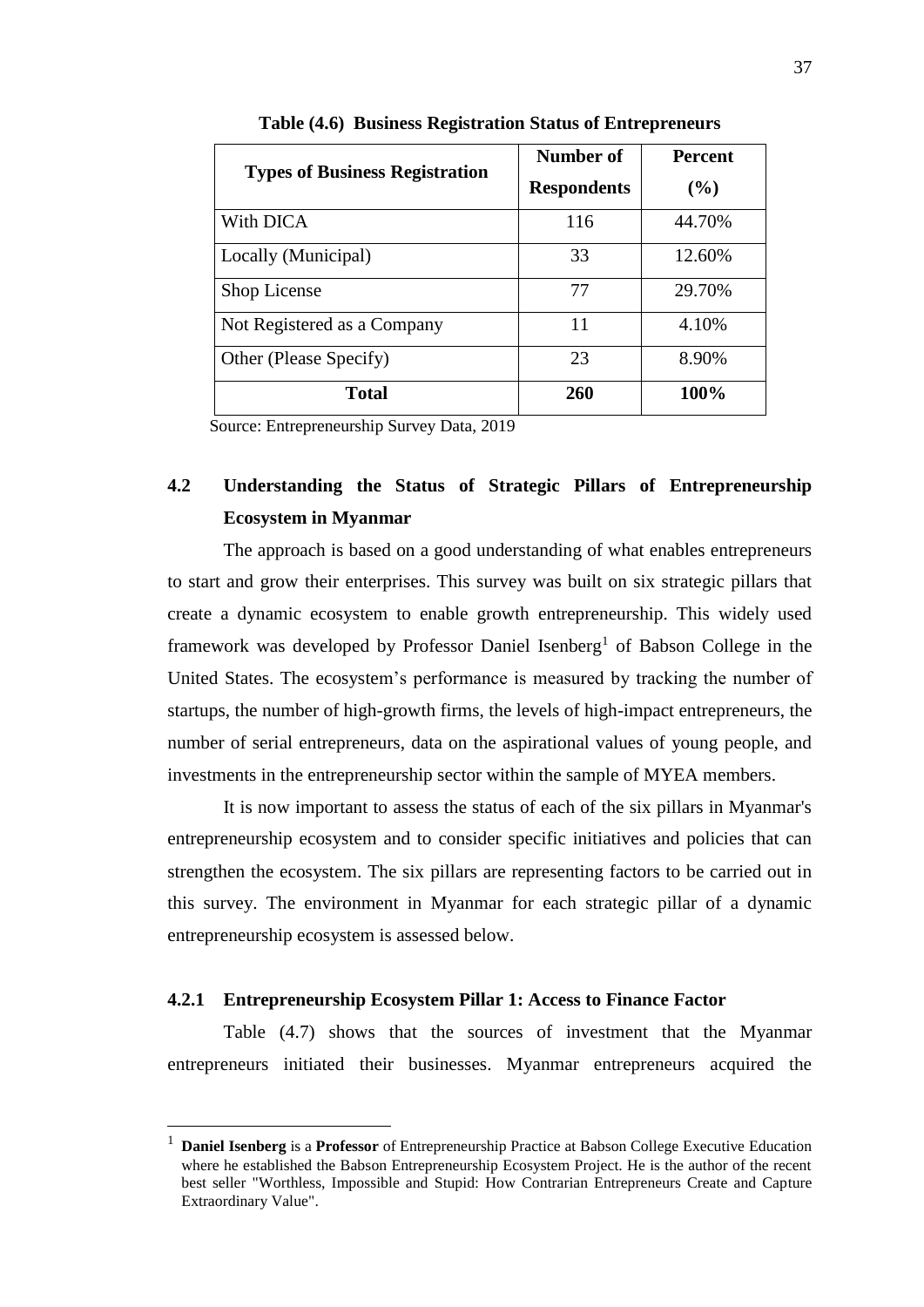investment to start their businesses initially. The 68% of entrepreneurs answered that personal saving or family saving was essential for their sources of investment while 31% thought that finance from relatives or friends were significant. Others responded that borrowing from banks or equity investments from an institution were insignificant as 29% and 30% respectively.

| <b>Sources of Investment</b>      |            | <b>Responded</b><br>"essential" | <b>Responded</b><br>"very<br>important" | <b>Responded</b><br>"significant" | <b>Responded</b><br>"insignificant" | <b>Responded</b><br>66n<br>opinion" |
|-----------------------------------|------------|---------------------------------|-----------------------------------------|-----------------------------------|-------------------------------------|-------------------------------------|
| Personal or                       | Number     | 177                             | 50                                      | 24                                | $\overline{4}$                      | $\overline{4}$                      |
| family savings                    | Percentage | 68%                             | 19%                                     | 9%                                | 2%                                  | 2%                                  |
| Finance from                      | Number     | 33                              | 54                                      | 79                                | 68                                  | 25                                  |
| relatives/friends Percentage      |            | 13%                             | 21%                                     | 31%                               | 26%                                 | 10%                                 |
| Borrowing from Number             |            | 48                              | 50                                      | 59                                | 74                                  | 28                                  |
| banks                             | Percentage | 19%                             | 19%                                     | 23%                               | 29%                                 | 11%                                 |
| Borrowing from Number             |            | 17                              | 44                                      | 85                                | 79                                  | 35                                  |
| non-banks                         | Percentage | 7%                              | 17%                                     | 33%                               | 30%                                 | 13%                                 |
| Equity<br>Investment from         | Number     | 25                              | 51                                      | 73                                | 75                                  | 36                                  |
| non-Friend or<br>Family           | Percentage | 10%                             | 19%                                     | 28%                               | 29%                                 | 14%                                 |
| Equity                            | Number     | 22                              | 38                                      | 59                                | 79                                  | 62                                  |
| Investment from<br>an institution | Percentage | 8%                              | 15%                                     | 23%                               | 30%                                 | 24%                                 |

**Table (4.7) Sources of Investment**

Source: Entrepreneurship Survey Data, 2019

#### **4.2.2 Entrepreneurship Ecosystem Pillar 2: Access to Market Factor**

One important factor of access to market is highly competitiveness. Table 4.8 shows that the entrepreneurs replied their attributes of product/ service or technology innovation were essential with highest percentage of 54% and 37% respectively. Business culture and efficient processes or logistics were very important by 37% and 31%, although unique market niche was either essential or significant by 33%. Aggressive marketing and selling were in the essential role, whilst distribution innovation and special agreement with suppliers were very important as 31% and 31% each.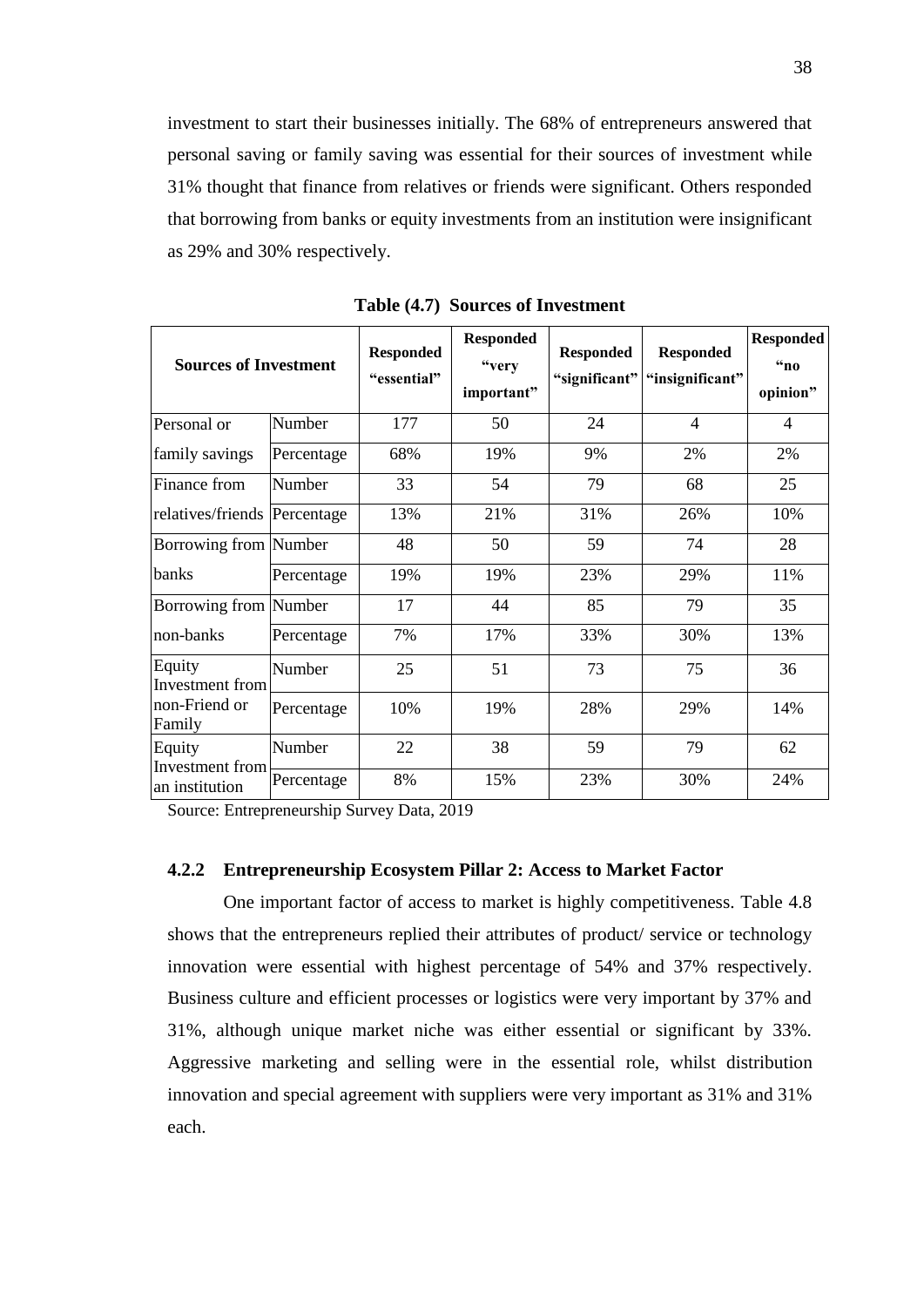| <b>Attributes of Highly</b><br><b>Competitiveness</b> |            | <b>Responded</b><br>"essential" | <b>Responded</b><br>"very<br>important" | <b>Responded</b><br>"significant" | <b>Responded</b><br>"insignificant" | <b>Responded</b><br>$\mathfrak{a}_n$<br>opinion" |
|-------------------------------------------------------|------------|---------------------------------|-----------------------------------------|-----------------------------------|-------------------------------------|--------------------------------------------------|
| Product/service                                       | Number     | 140                             | 65                                      | 40                                | 5                                   | 10                                               |
| innovation                                            | Percentage | 54%                             | 25%                                     | 16%                               | 2%                                  | 4%                                               |
| Technology innovation                                 | Number     | 96                              | 72                                      | 62                                | 12                                  | 19                                               |
|                                                       | Percentage | 37%                             | 28%                                     | 24%                               | 4%                                  | 7%                                               |
| <b>Business culture</b>                               | Number     | 67                              | 95                                      | 78                                | 15                                  | 5                                                |
|                                                       | Percentage | 26%                             | 37%                                     | 30%                               | 6%                                  | 2%                                               |
|                                                       | Number     | 74                              | 80                                      | 73                                | 13                                  | 19                                               |
| <b>Efficient</b> processes                            | Percentage | 29%                             | 31%                                     | 28%                               | 5%                                  | 7%                                               |
| Unique market niche                                   | Number     | 86                              | 70                                      | 85                                | 11                                  | $\overline{7}$                                   |
|                                                       | Percentage | 33%                             | 27%                                     | 33%                               | 4%                                  | 3%                                               |
| Aggressive marketing                                  | Number     | 77                              | 74                                      | 76                                | 22                                  | 11                                               |
|                                                       | Percentage | 30%                             | 28%                                     | 29%                               | 8%                                  | 4%                                               |
| Distribution innovation                               | Number     | 66                              | 82                                      | 69                                | 20                                  | 23                                               |
|                                                       | Percentage | 25%                             | 31%                                     | 26%                               | 8%                                  | 9%                                               |
| Special agreements with Number                        |            | 63                              | 83                                      | 71                                | 28                                  | 15                                               |
| suppliers or distributors                             | Percentage | 24%                             | 32%                                     | 27%                               | 11%                                 | 6%                                               |

**Table (4.8) Important Attributes of Highly Competitiveness**

## **4.2.3 Entrepreneurship Ecosystem Pillar 3: Human Capital Factor**

While entrepreneurs make the decision of hiring their employees, their most important criteria were employee's personal characteristics by 32%, the skill follows in second important attribute at 31% and the previous experience in related job and industry was 28%. Surprisingly, the employees' educational level and other factors were not the priority for hiring decision as shown in Table (4.9) and Figure (4.10).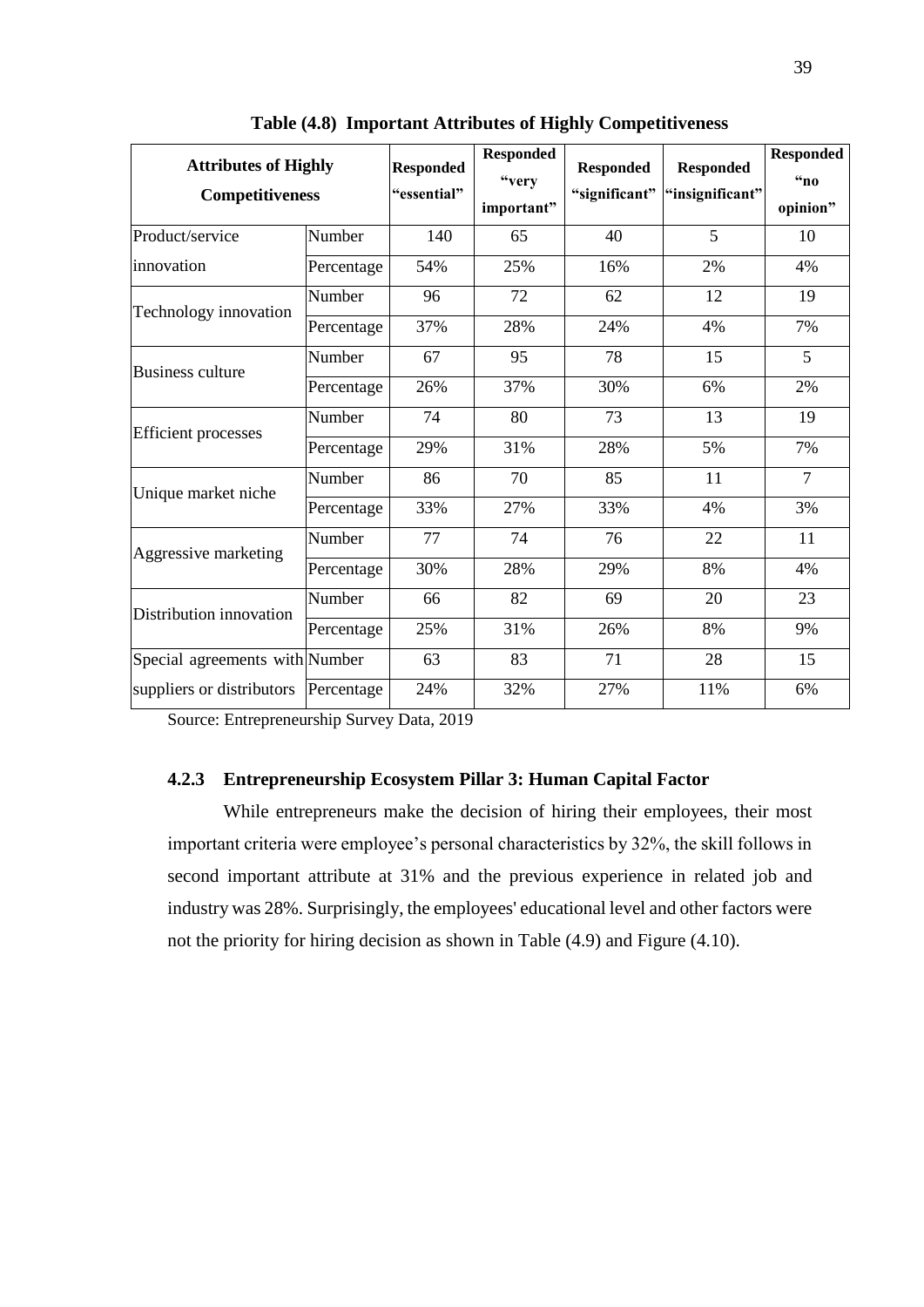| <b>Attribute</b>                | No. of             | <b>Percent</b> |
|---------------------------------|--------------------|----------------|
|                                 | <b>Respondents</b> | (%)            |
| <b>Skills</b>                   | 81                 | 31%            |
| <b>Education Level</b>          |                    | 2%             |
| Experience                      | 72                 | 28%            |
| <b>Personal Characteristics</b> | 84                 | 32%            |
| Others                          | 19                 | 7%             |
| <b>Total</b>                    | 260                | 100%           |

**Table (4.9) Ranking Attributes of Hiring Employees**



Source: Entrepreneurship Survey Data, 2019  **Figure (4.10) Ranking Attributes of Hiring Employees**

## **4.2.4 Entrepreneurship Ecosystem Pillar 4: Government Policy Factor**

Government policies in relation with entrepreneurship such as tax and labor laws, education, dialogues and recognition play in an important role of the development of entrepreneurship ecosystem. The respondents thought that the most important elements of government policies for entrepreneurs were assuring availability of funding for entrepreneurs, helping entrepreneurs start a business, and providing entrepreneurship trainings at 23%, 18% and 15% respectively in Table (4.10) and Figure (4.11).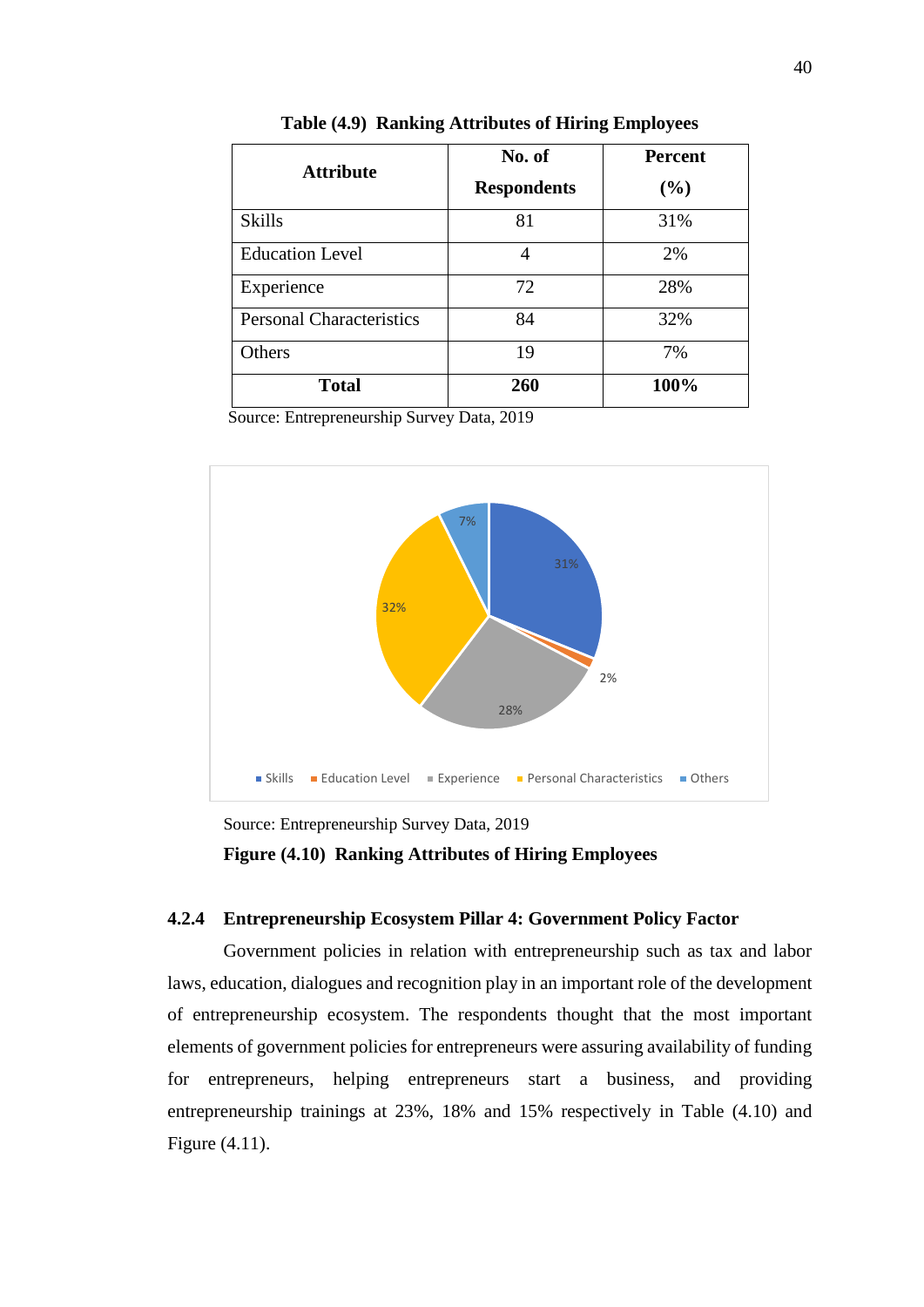| Perception about elements of government                             | <b>Number of</b>   | <b>Percent</b> |
|---------------------------------------------------------------------|--------------------|----------------|
| policy                                                              | <b>Respondents</b> | $($ %)         |
| Entrepreneurship training                                           | 38                 | 15%            |
| entrepreneurship<br>incubators<br>Supporting<br>and<br>accelerators | 25                 | 10%            |
| Assuring availability of funding for entrepreneurs                  | 59                 | 23%            |
| Creating or supporting worker training programs                     | 35                 | 13%            |
| Helping entrepreneurs start a business                              | 46                 | 18%            |
| Unsure what the government has done to support<br>entrepreneurs     | 28                 | 11%            |
| Government has not had a policy to support<br>entrepreneurs         | 29                 | 11%            |
| <b>Total</b>                                                        | 260                | 100%           |

**Table (4.10) Important Elements of Government Policy**





#### **Figure (4.11) Perception on Government Policy**

#### **4.2.5 Entrepreneurship Ecosystem Pillar 5: Entrepreneurship Culture Factor**

Individuals working within a political and civil society environment that provides encouragement and support for entrepreneurship are much more likely to start new businesses and take the investment and reputational risks associated with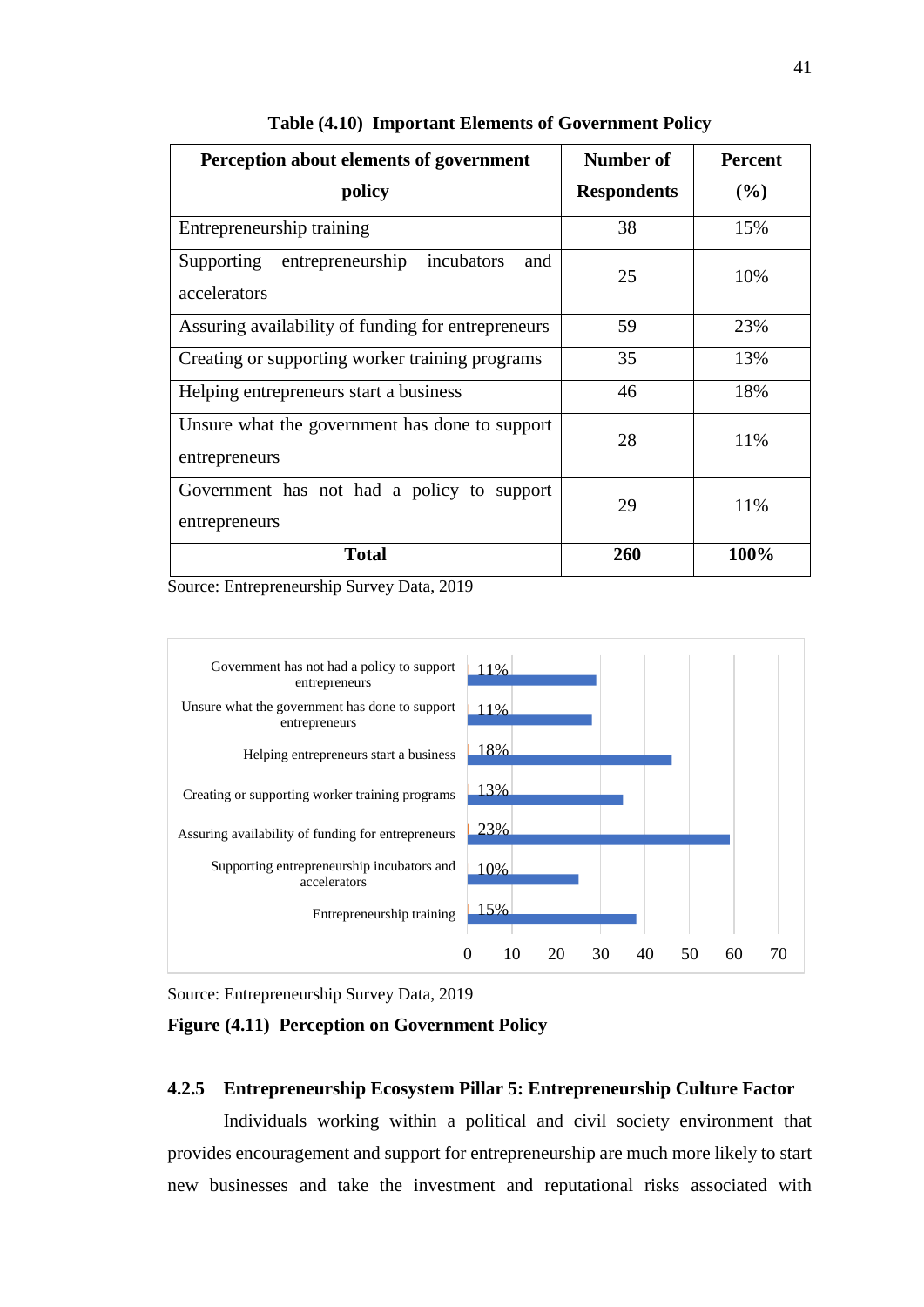innovation. The entrepreneurship survey and interviews conducted for this white paper reveal that many entrepreneurs receive emotional and financial support from their families and each other. Citizens of Myanmar have high regard for entrepreneurship and risk-taking according to the interpretation of Table (4.11) and Figure (4.12) for being asked about their agreement on social acceptance of entrepreneurs.

| <b>Perception about social</b><br>acceptance of<br>entrepreneurs | Number of<br><b>Respondents</b> | <b>Percent</b><br>(%) |
|------------------------------------------------------------------|---------------------------------|-----------------------|
| Strongly agree                                                   | 72                              | 27.80%                |
| Agree                                                            | 96                              | 36.80%                |
| Neutral                                                          | 68                              | 26.10%                |
| Disagree                                                         | 19                              | 7.30%                 |
| Strongly disagree                                                | 5                               | 2.10%                 |
| <b>Total</b>                                                     | 260                             | 100%                  |

**Table (4.11) Social Acceptance of Entrepreneurs**



Source: Entrepreneurship Survey Data, 2019

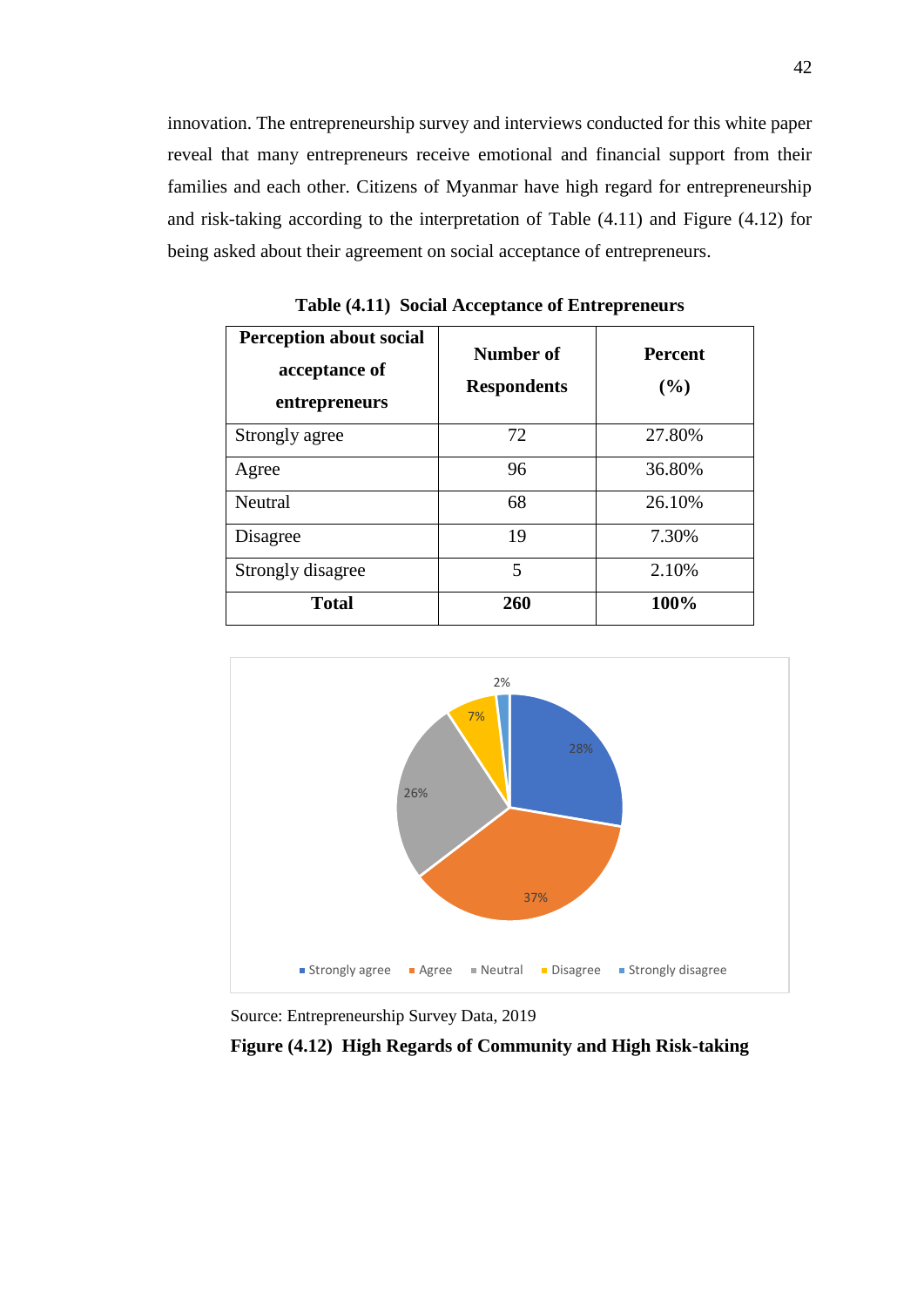In Myanmar, it is not more difficult for a woman than a man to start and grow an entrepreneurial business as per the answers in Figure (4.13).



Source: Entrepreneurship Survey Data, 2019  **Figure (4.13) Perception on Women Entrepreneurs**

## **4.2.6 Entrepreneurship Ecosystem Pillar 6: Support and Network Factor**

Countries that achieve high rates of entrepreneurship do so by having a rich ecosystem of supporting actors and institutions in which the participants are highly connected and interactive. These include networks of startup weekends, entrepreneurship training programs, entrepreneur mentors, angel investors, incubators, accelerators, a rich array of financial support institutions, accountants, consultants and peer-to-peer networks, and links to education and training providers. These networks and support organizations provide encouragement, discipline, seed resources, leadership and management skills, advice, and encouragement. Absent in Myanmar until recently as per the highly negative responses of 89.5% in Figure (4.14), such organizations are beginning to emerge, most noticeably in Yangon but also gradually in other commercially important cities. But Myanmar is only at the start of the process; there is still a long way to go to develop a deep and effective ecosystem of supporting organizations, events, and networks. Myanmar needs to catch up with the more substantial and sophisticated ecosystems of actors that are already seen in a number of countries in the region.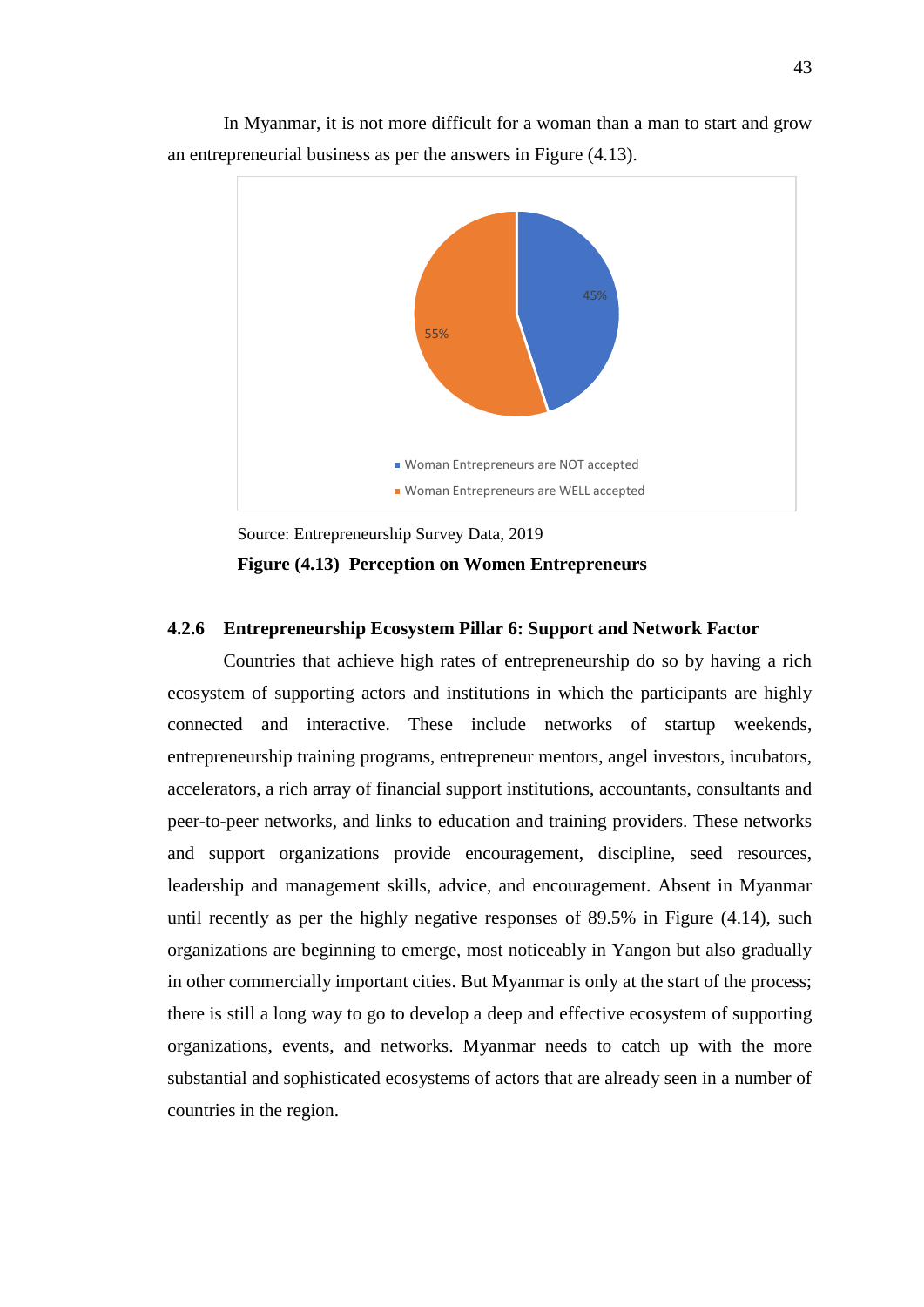

Source: Entrepreneurship Survey Data, 2019

#### **Figure (4.14) Acquisition of Government Support Program**

## **4.3 Factor Analysis**

To identify the factors which influence the Myanmar Entrepreneurship Ecosystem, factor analysis approach has been applied. In this study, the principal components method was used to generate the initial solution with 48 variables which are related with six sectors of the strategic pillars which are meant to impact on entrepreneurs among MYEA members. All these sectors finally come out with factors group related to entrepreneurs' answers. The variables are grouped into 6 because the questionnaire is based on the concept of 6 pillars of entrepreneurship ecosystem. The 6 pillars are named as Access to Finance (AF), Access to Market (AM), Access to Technology (AT), Entrepreneurship Culture (EC), Government Support (GS) and Human Resource (HR). Each pillar has 8 questions or 8 variables so that each pillar is numbered from 1 to 8 respectively.

#### **Reliability Analysis to the Impact of Entrepreneurship Ecosystem**

This reliability analysis was referred to measure for the accuracy and consistency of collected data. This method was divided into two broad categories such as external consistency procedures and internal consistency procedures. The reliability statistics results were described in Table (4.12).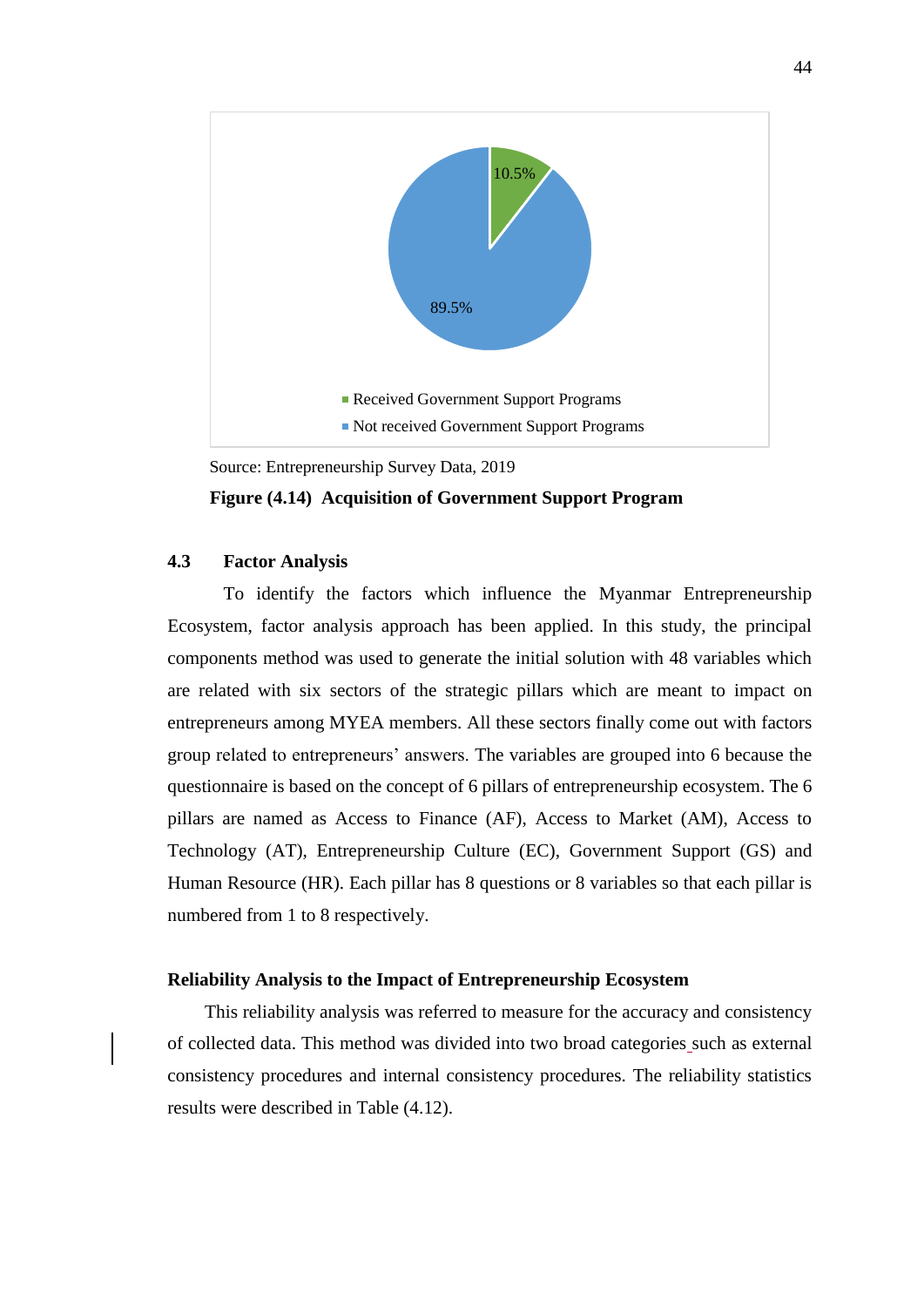| <b>Cronbach's Alpha</b> | <b>No. of Items</b> |  |
|-------------------------|---------------------|--|
| .903                    | 18                  |  |
| $\sim$ 0010             |                     |  |

**Table (4.12) Results of Reliability Analysis**

Cronbach's alpha reliability coefficient of overall items calculated as 0.903 which was greater than 0.7, high level of internal consistency for the overall items. The Scale Statistics are at the values of Mean 148.15, Variance 515.366, and Standard Deviation 22.702 for Number of Items 48 as shown in Table (4.13).

**Table (4.13) Scale Statistics**

| Mean   | <b>Variance</b> | <b>Std. Deviation</b> | <b>No. of Items</b> |
|--------|-----------------|-----------------------|---------------------|
| 148.15 | 515.366         | 22.702                | 48                  |

Source: Entrepreneurship Survey Data, 2019

#### **KMO and Bartlett's Test**

Bartlett Test of Sphericity test sampling adequacy values were 0.855 and yielded a value of 5290.84 and an associated degree of significance smaller than 0.001. KMO measure of sampling adequacy was 0.855. This means that the collected sample was adequate and the correlation matrix had significant correlations among these collected questions in Table (4.14).

| Kaiser-Meyer-Olkin Measure of Sampling Adequacy | 0.855              |         |
|-------------------------------------------------|--------------------|---------|
|                                                 | Approx. Chi-Square | 5290.84 |
|                                                 | Df                 | 1128    |
| <b>Bartlett's Test of Sphericity</b>            | Sig.               | 0.000   |

**Table (4.14) Kaiser Meyer Olkin (KMO) and Bartlett's Test**

Source: Entrepreneurship Survey Data, 2019

#### **Factor Analysis (First Run)**

Table (4.15) is Factor analysis which used initial solution statistics and KMO and Bartlett's test for sphericity of correlation matrix and also selected Principal components method and extract based on eigenvalues greater than 1. Then selected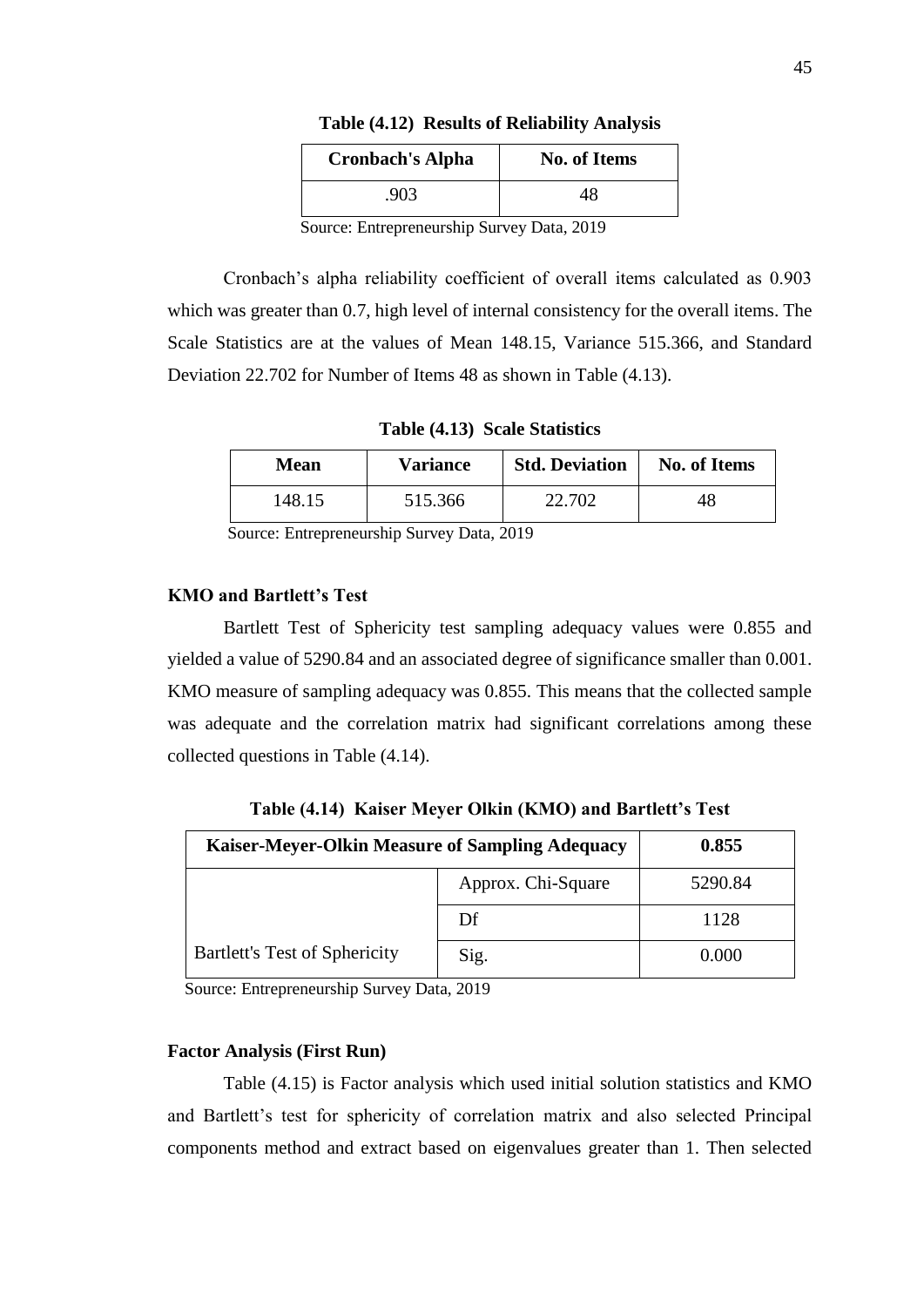$\ddot{\phantom{a}}$ varimax rotation method and selected coefficient absolute value are 0.33. This is suppressing of factors loading values less than 0.33.

In factor analysis, output of total variance was presented to extract associated eigenvalues with 13 common factors which was eigenvalue greater than 1. The percentage of total variance was described 26.50%, 6.39%, 6.21%, 4.83%, 3.59%, 3.31%, 3.19%, 3.08%, 2.64%, 2.63%, 2.39%, 2.32% and 2.13% respectively.

This was 69.22% of the total variance attributable to 13 components and other 35 components are only about 30.78% of the variance.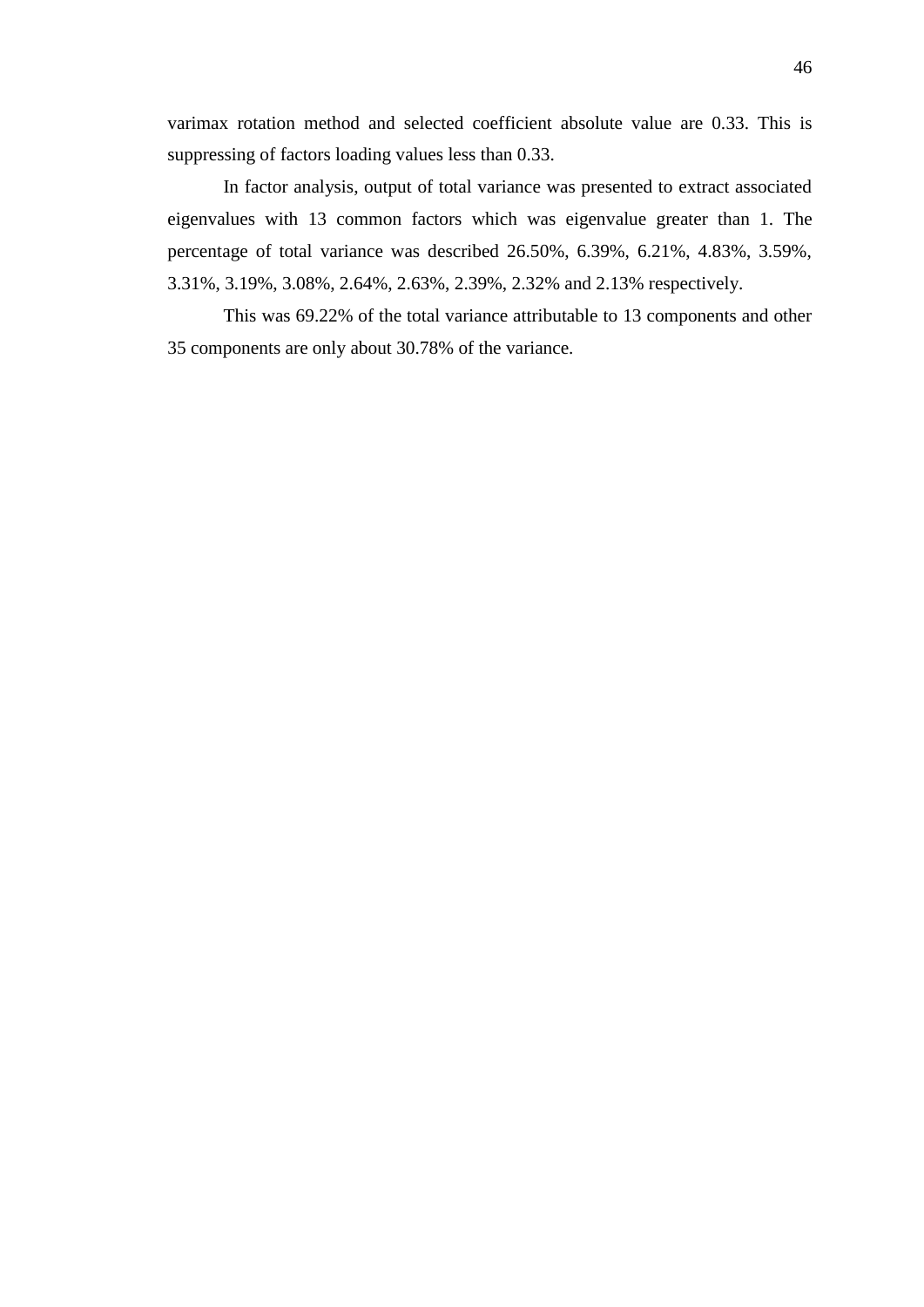| Table (4.13) Pactul Analysis Results for Total Variance Explained |              |                            |                   |                 |                 |               |                                                                               |                 |                   |
|-------------------------------------------------------------------|--------------|----------------------------|-------------------|-----------------|-----------------|---------------|-------------------------------------------------------------------------------|-----------------|-------------------|
|                                                                   |              | <b>Initial Eigenvalues</b> |                   | <b>Loadings</b> |                 |               | <b>Extraction Sums of Squared Rotation Sums of Squared</b><br><b>Loadings</b> |                 |                   |
| Component                                                         | <b>Total</b> | $%$ of                     | <b>Cumulative</b> | <b>Total</b>    | $%$ of          | Cumulative    | <b>Total</b>                                                                  | $%$ of          | <b>Cumulative</b> |
|                                                                   |              | <b>Variance</b>            | $\frac{0}{0}$     |                 | <b>Variance</b> | $\frac{0}{0}$ |                                                                               | <b>Variance</b> | $\frac{0}{0}$     |
| 1                                                                 | 12.722       | 26.504                     | 26.504            | 12.722          | 26.504          | 26.504        | 8.144                                                                         | 16.966          | 16.966            |
| $\overline{2}$                                                    | 3.069        | 6.393                      | 32.897            | 3.069           | 6.393           | 32.897        | 4.686                                                                         | 9.763           | 26.729            |
| 3                                                                 | 2.980        | 6.207                      | 39.105            | 2.980           | 6.207           | 39.105        | 2.693                                                                         | 5.610           | 32.339            |
| $\overline{4}$<br>5                                               | 2.320        | 4.834                      | 43.939            | 2.320           | 4.834           | 43.939        | 2.558                                                                         | 5.330           | 37.669            |
|                                                                   | 1.721        | 3.585                      | 47.524            | 1.721           | 3.585           | 47.524        | 2.067                                                                         | 4.306           | 41.975            |
| 6<br>$\overline{7}$                                               | 1.590        | 3.312                      | 50.836            | 1.590           | 3.312           | 50.836        | 1.880                                                                         | 3.916           | 45.891            |
|                                                                   | 1.535        | 3.198                      | 54.034            | 1.535           | 3.198           | 54.034        | 1.873                                                                         | 3.903           | 49.794            |
| $8\,$                                                             | 1.478        | 3.080                      | 57.114            | 1.478           | 3.080           | 57.114        | 1.836                                                                         | 3.825           | 53.619            |
| 9                                                                 | 1.266        | 2.638                      | 59.752            | 1.266           | 2.638           | 59.752        | 1.807                                                                         | 3.764           | 57.382            |
| 10                                                                | 1.261        | 2.627                      | 62.379            | 1.261           | 2.627           | 62.379        | 1.629                                                                         | 3.393           | 60.776            |
| 11                                                                | 1.146        | 2.387                      | 64.766            | 1.146           | 2.387           | 64.766        | 1.442                                                                         | 3.005           | 63.780            |
| 12                                                                | 1.116        | 2.324                      | 67.090            | 1.116           | 2.324           | 67.090        | 1.375                                                                         | 2.864           | 66.645            |
| 13                                                                | 1.021        | 2.127                      | 69.218            | 1.021           | 2.127           | 69.218        | 1.235                                                                         | 2.573           | 69.218            |
| 14                                                                | .941         | 1.960                      | 71.177            |                 |                 |               |                                                                               |                 |                   |
| 15                                                                | .918         | 1.912                      | 73.089            |                 |                 |               |                                                                               |                 |                   |
| 16                                                                | .894         | 1.862                      | 74.952            |                 |                 |               |                                                                               |                 |                   |
| 17                                                                | .810         | 1.687                      | 76.639            |                 |                 |               |                                                                               |                 |                   |
| 18                                                                | .766         | 1.597                      | 78.235            |                 |                 |               |                                                                               |                 |                   |
| 19                                                                | .730         | 1.521                      | 79.757            |                 |                 |               |                                                                               |                 |                   |
| 20                                                                | .691         | 1.440                      | 81.197            |                 |                 |               |                                                                               |                 |                   |
| 21                                                                | .631         | 1.316                      | 82.512            |                 |                 |               |                                                                               |                 |                   |
| 22                                                                | .594         | 1.238                      | 83.750            |                 |                 |               |                                                                               |                 |                   |
| 23                                                                | .564         | 1.176                      | 84.926            |                 |                 |               |                                                                               |                 |                   |
| 24                                                                | .546         | 1.138                      | 86.064            |                 |                 |               |                                                                               |                 |                   |
| 25                                                                | .538         | 1.121                      | 87.185            |                 |                 |               |                                                                               |                 |                   |
| 26                                                                | .513         | 1.069                      | 88.254            |                 |                 |               |                                                                               |                 |                   |
| 27                                                                | .469         | .976                       | 89.231            |                 |                 |               |                                                                               |                 |                   |
| 28                                                                | .430         | .896                       | 90.127            |                 |                 |               |                                                                               |                 |                   |
| 29                                                                | .415         | .864                       | 90.990            |                 |                 |               |                                                                               |                 |                   |
| 30                                                                | .394         | .821                       | 91.811            |                 |                 |               |                                                                               |                 |                   |
| 31                                                                | .364         | .759                       | 92.570            |                 |                 |               |                                                                               |                 |                   |
| 32                                                                | .350         | .728                       | 93.299            |                 |                 |               |                                                                               |                 |                   |
| 33                                                                | .310         | .647                       | 93.945            |                 |                 |               |                                                                               |                 |                   |
| 34                                                                | .303         | .631                       | 94.576            |                 |                 |               |                                                                               |                 |                   |
| 35                                                                | .277         | .576                       | 95.152            |                 |                 |               |                                                                               |                 |                   |
| 36                                                                | .261         | .544                       | 95.697            |                 |                 |               |                                                                               |                 |                   |
| 37                                                                | .243         | .506                       | 96.203            |                 |                 |               |                                                                               |                 |                   |
| 38                                                                | .225         | .468                       | 96.670            |                 |                 |               |                                                                               |                 |                   |
| 39                                                                | .222         | .462                       | 97.133            |                 |                 |               |                                                                               |                 |                   |
| 40                                                                | .214         | .445                       | 97.578            |                 |                 |               |                                                                               |                 |                   |
| 41                                                                | .209         | .435                       | 98.013            |                 |                 |               |                                                                               |                 |                   |
| 42                                                                | .186         | .388                       | 98.401            |                 |                 |               |                                                                               |                 |                   |
| 43                                                                | .164         | .341                       | 98.741            |                 |                 |               |                                                                               |                 |                   |
| 44                                                                | .149         | .310                       | 99.051            |                 |                 |               |                                                                               |                 |                   |
| 45                                                                | .140         | .293                       | 99.344            |                 |                 |               |                                                                               |                 |                   |
| 46                                                                | .120         | .250                       | 99.593            |                 |                 |               |                                                                               |                 |                   |
| 47                                                                | .106         | .220                       | 99.814            |                 |                 |               |                                                                               |                 |                   |
| 48                                                                | .089         | .186                       | 100.000           |                 |                 |               |                                                                               |                 |                   |

**Table (4.15) Factor Analysis Results for Total Variance Explained**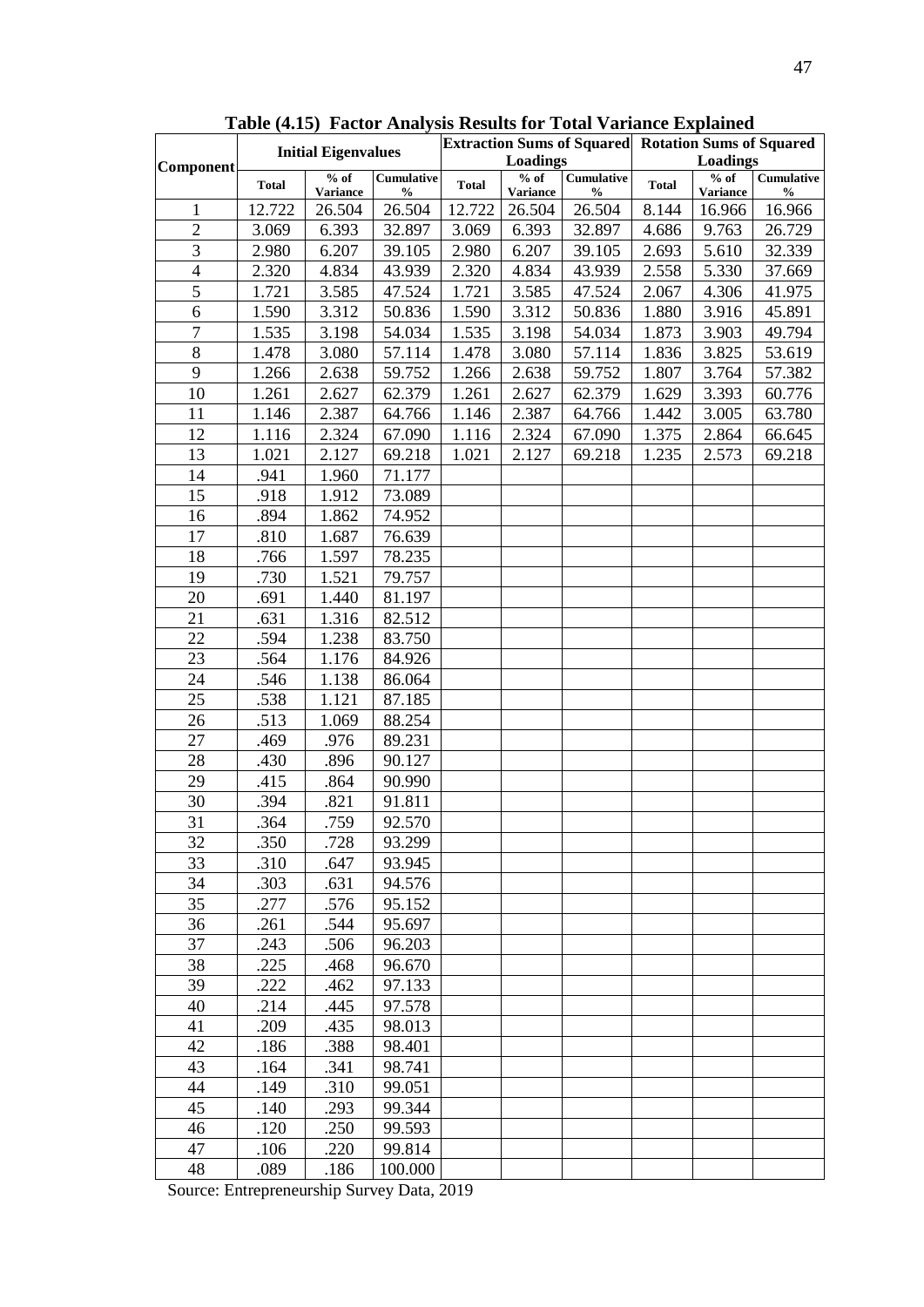#### **Component Matrix**

The component matrix presents the 13 components extracted with Principal component analysis method. Variables HR4, GS3, HR1, GS4, AM1, GS1, EC6, EC8, AT3, AM3, AT7, GS2, HR6, HR5, EC1, HR3, HR7, GS5, EC7, AT8, AM8, HR8, AT4, EC2, AT6, GS6 and EC3 are factor 1, variables HR2, AM4, F3, AM7, AF8, and AM2 are factor 2, variables AT5, AF4, and EC4 are factor 3, variable AF6 is factor 4, variables EC5 and AM5 is factor 5 , variable AF5 is factor 6, variable AF1 is factor 7, variable AT2 is factor 8, variable AF7 is factor 9, variable AM6, and AT1 are factor 10, variable GS8 is factor 11, variable GS7 is factor 12 and variable AF2 is factor 13 respectively.

#### **Rotated Component Matrix**

In the rotated component matrix presented after 20 iterations rotation converged to using with principal component analysis extraction method and varimax with Kaiser normalization rotation method. The rotation factor structures were shown in the Appendix (III) such as variables GS4, GS3, GS1, GS2, GS5, EC8, EC6, HR4, EC7, HR5, GS6, HR6, AT3, and AM4 are factor 1, variables HR3, AT8, AT7, HR1, HR8, AM3, and AM1 are factor 2, variables EC3, EC2, HR7, EC1, and AM7 are factor 3, variables AT5, AT4, and AT6 are factor 4, variables AF7, AM2, and AF3 are factor 5, variables AF5, and AF4 are factor 6, variables AM5, and AF8 are factor 7, variables GS8, HR2, and EC4 are factor 8, variables AT2, AT1, and EC5 are factor 9, variables AM6, and AM8 are factor 10, variables AF2, and AF1 are factor 11 and variable AF6 is factor 12 and GS7 is factor 13 respectively.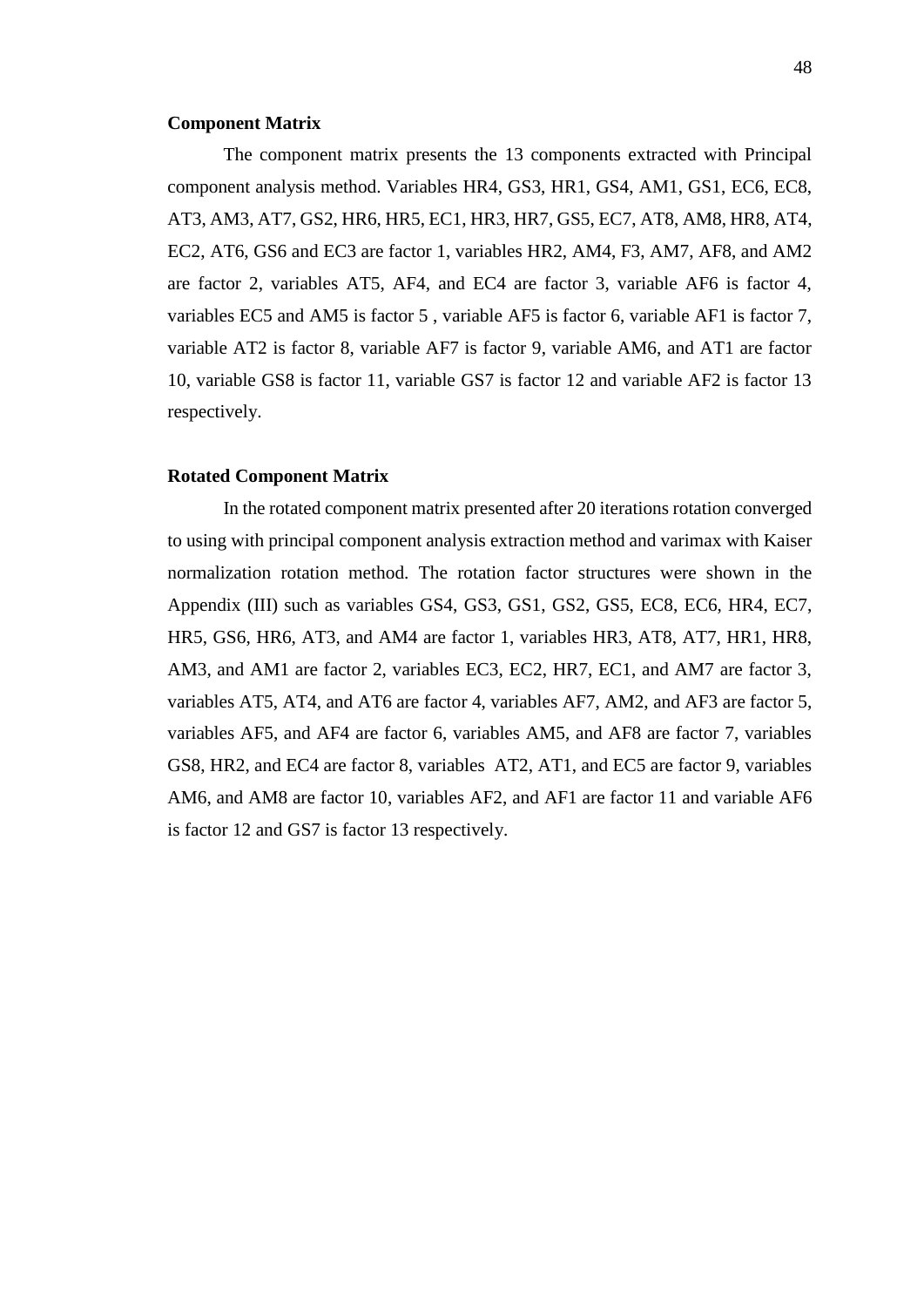### **Velicer's Minimum Average Partial (MAP) Test**

The determining of MAP test was shown in the following factors focuses on the common variance in a correlation matrix as shown in Table (4.16).

| <b>Components</b> | <b>Squared</b> | Power4 |  |
|-------------------|----------------|--------|--|
| $\overline{0}$    | 0.0721         | 0.015  |  |
| $\mathbf{1}$      | 0.0177         | 0.0012 |  |
| $\overline{2}$    | 0.0166         | 0.001  |  |
| 3                 | 0.0143         | 0.0007 |  |
| $\overline{4}$    | 0.0125         | 0.0005 |  |
| $\overline{5}$    | 0.0128         | 0.0005 |  |
| 6                 | 0.013          | 0.0005 |  |
| $\overline{7}$    | 0.0131         | 0.0005 |  |
| 8                 | 0.0132         | 0.0005 |  |
| 9                 | 0.0137         | 0.0006 |  |
| 10                | 0.0142         | 0.0006 |  |
| 11                | 0.0152         | 0.0007 |  |
| 12                | 0.0162         | 0.0008 |  |
| 13                | 0.0169         | 0.001  |  |
| 14                | 0.0178         | 0.0011 |  |
| 15                | 0.0191         | 0.0014 |  |
| 16                | 0.0199         | 0.0016 |  |
| 17                | 0.0215         | 0.0019 |  |
| 18                | 0.0227         | 0.002  |  |
| 19                | 0.024          | 0.0022 |  |
| 20                | 0.0253         | 0.0024 |  |
|                   |                |        |  |

**Table (4.16) Velicer's Minimum Average Partial (MAP) Test**

Source: Entrepreneurship Survey Data, 2019

The smallest average squared partial correlation is **0.0125**

The smallest average 4rth power partial correlation is **0.0005**

The Number of Components According to the Original (1976) MAP Test is **4** The Number of Components According to the Revised (2000) MAP Test is **4**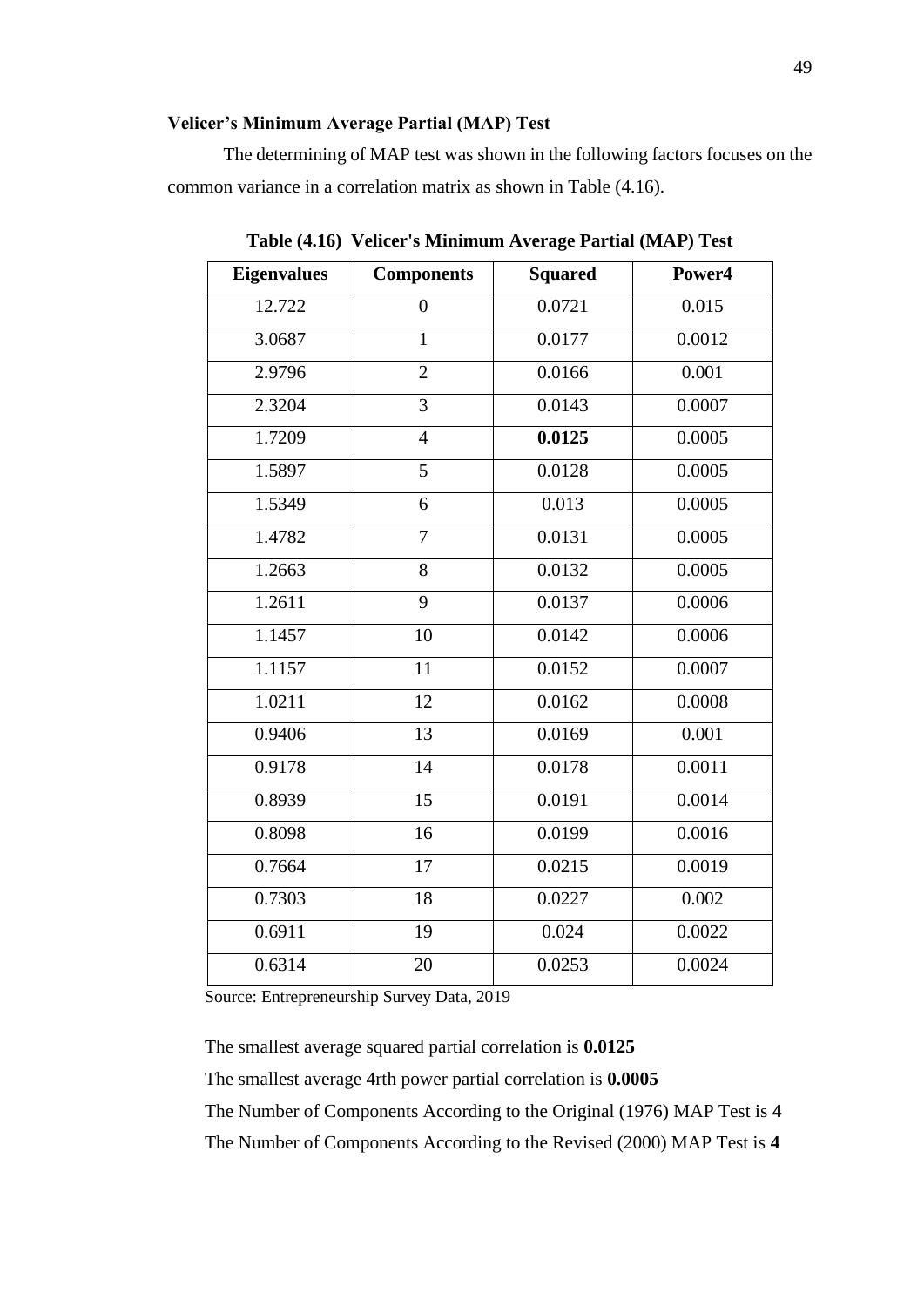According to the Velicer's MAP test, the first section describes the eigenvalues generate from PCA on the 48 variables and also it presents which variables' eigenvalues were greater than 1.

Second section presents the smallest average squared partial correlations was 0.0125, the smallest average  $4<sup>th</sup>$  power partial correlation is 0.0005 and the number of factors corresponding value was 4. Therefore, MAP test indicated four factors only.

#### **Factor Analysis (Second Run)**

According to the MAP test analysis, the majority of different dimension on entrepreneurs have four factors in the study. Therefore, the second run of factor analysis was selected for four factors extract in the factor analysis extraction.

#### **Total Variance Explained**

The results of second run total variance explained four factors of initial eigenvalues factors were same in four factors of first run. The percentage of total variance in second run was 26.50%, 6.39%, 6.21% and 4.83% respectively. These factors contribute 43.94% of the total variance. The rest of 44 factors were about 56.06% of the variance only according to Table (4.17).

|                | <b>Initial</b> |                    |                   | <b>Extraction Sums of</b> |                         |                   | <b>Rotation Sums of Squared</b> |                 |                   |  |
|----------------|----------------|--------------------|-------------------|---------------------------|-------------------------|-------------------|---------------------------------|-----------------|-------------------|--|
| Compo          |                | <b>Eigenvalues</b> |                   |                           | <b>Squared Loadings</b> |                   |                                 | <b>Loadings</b> |                   |  |
| -nent          | <b>Total</b>   | $%$ of             | <b>Cumulative</b> | <b>Total</b>              | $%$ of                  | <b>Cumulative</b> | <b>Total</b>                    | $%$ of          | <b>Cumulative</b> |  |
|                |                | <b>Variance</b>    | $\frac{0}{0}$     |                           | <b>Variance</b>         | $\frac{6}{6}$     |                                 | <b>Variance</b> | $\frac{0}{0}$     |  |
| $\mathbf{1}$   | 12.722         | 26.504             | 26.504            | 12.722                    | 26.504                  | 26.504            | 8.110                           | 16.896          | 16.896            |  |
| $\mathbf{2}$   | 3.069          | 6.393              | 32.897            | 3.069                     | 6.393                   | 32.897            | 5.921                           | 12.335          | 29.231            |  |
| 3              | 2.980          | 6.207              | 39.105            | 2.980                     | 6.207                   | 39.105            | 3.120                           | 6.500           | 35.730            |  |
| $\overline{4}$ | 2.320          | 4.834              | 43.939            | 2.320                     | 4.834                   | 43.939            | 2.784                           | 5.800           | 41.531            |  |
| 5              | 1.721          | 3.585              | 47.524            |                           |                         |                   |                                 |                 |                   |  |
| 6              | 1.590          | 3.312              | 50.836            |                           |                         |                   |                                 |                 |                   |  |
| $\tau$         | 1.535          | 3.198              | 54.034            |                           |                         |                   |                                 |                 |                   |  |
| 8              | 1.478          | 3.080              | 57.114            |                           |                         |                   |                                 |                 |                   |  |
| 9              | 1.266          | 2.638              | 59.752            |                           |                         |                   |                                 |                 |                   |  |
| 10             | 1.261          | 2.627              | 62.379            |                           |                         |                   |                                 |                 |                   |  |
| 11             | 1.146          | 2.387              | 64.766            |                           |                         |                   |                                 |                 |                   |  |
| 12             | 1.116          | 2.324              | 67.090            |                           |                         |                   |                                 |                 |                   |  |
| 13             | 1.021          | 2.127              | 69.218            |                           |                         |                   |                                 |                 |                   |  |
| 14             | .941           | 1.960              | 71.177            |                           |                         |                   |                                 |                 |                   |  |
| 15             | .918           | 1.912              | 73.089            |                           |                         |                   |                                 |                 |                   |  |

**Table (4.17) Four Factor Structure Output for Total Variance Explained**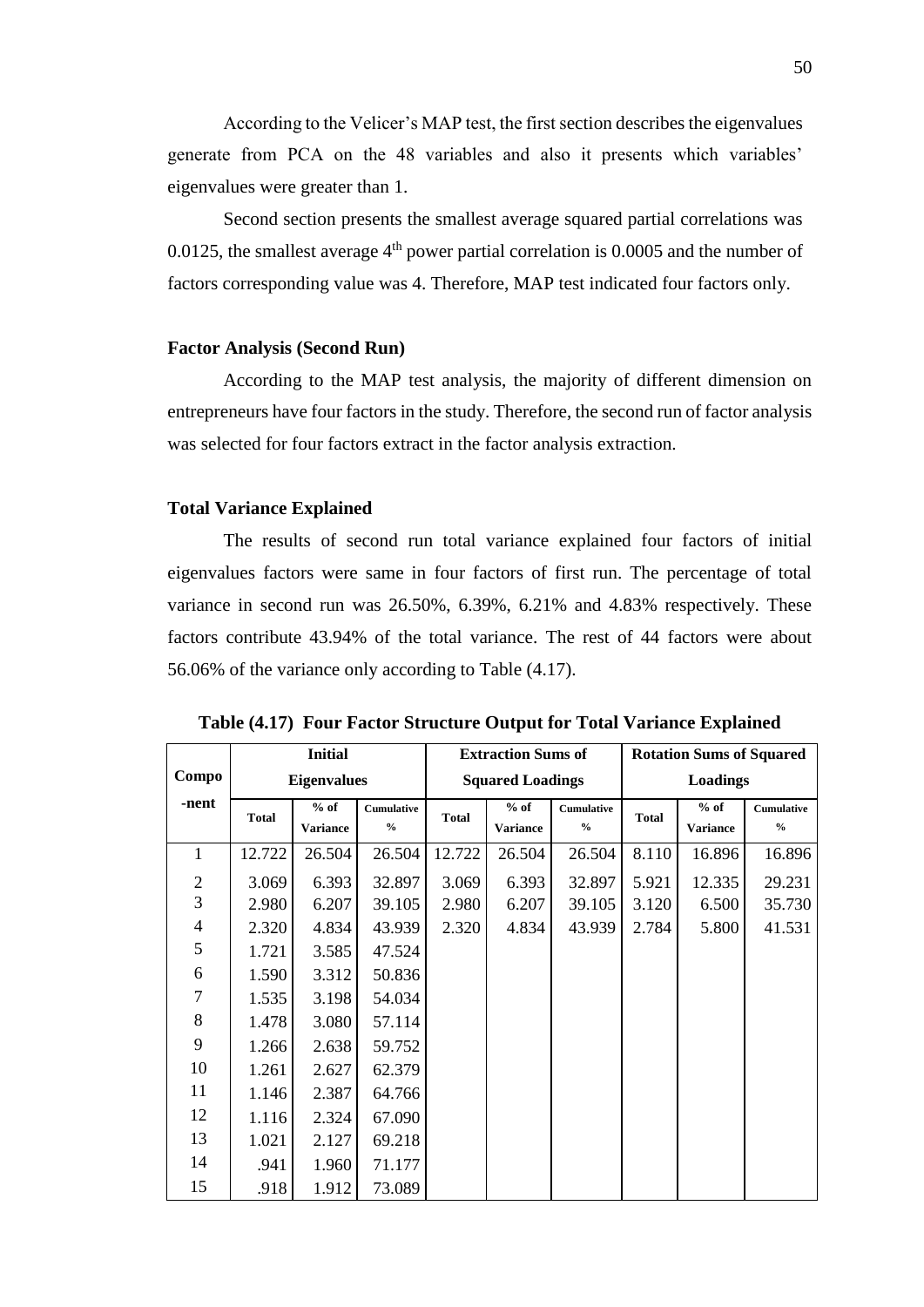**Table (4.17) Four Factor Structure Output for Total Variance Explained** 

| (Continued) |  |
|-------------|--|
|-------------|--|

|       | <b>Initial</b> |                    |                                    | <b>Extraction Sums of</b> |                         |                                                  | <b>Rotation Sums of Squared</b> |                 |                            |
|-------|----------------|--------------------|------------------------------------|---------------------------|-------------------------|--------------------------------------------------|---------------------------------|-----------------|----------------------------|
| Compo |                | <b>Eigenvalues</b> |                                    |                           | <b>Squared Loadings</b> |                                                  |                                 | <b>Loadings</b> |                            |
| -nent | <b>Total</b>   | % of               | <b>Cumulative</b>                  | <b>Total</b>              | $%$ of                  | <b>Cumulative</b>                                | <b>Total</b>                    | % of            | <b>Cumulative</b>          |
|       |                | <b>Variance</b>    | $\mathbf{0}_{\mathbf{0}}^{\prime}$ |                           | <b>Variance</b>         | $\mathbf{0}_{\mathbf{0}}^{\prime}$               |                                 | <b>Variance</b> | $\mathbf{0/}_{\mathbf{0}}$ |
| 16    | .894           | 1.862              | 74.952                             |                           |                         |                                                  |                                 |                 |                            |
| 17    | .810           | 1.687              | 76.639                             |                           |                         |                                                  |                                 |                 |                            |
| 18    | .766           | 1.597              | 78.235                             |                           |                         |                                                  |                                 |                 |                            |
| 19    | .730           | 1.521              | 79.757                             |                           |                         |                                                  |                                 |                 |                            |
| 20    | .691           | 1.440              | 81.197                             |                           |                         |                                                  |                                 |                 |                            |
| 21    | .631           | 1.316              | 82.512                             |                           |                         |                                                  |                                 |                 |                            |
| 22    | .594           | 1.238              | 83.750                             |                           |                         |                                                  |                                 |                 |                            |
| 23    | .564           | 1.176              | 84.926                             |                           |                         |                                                  |                                 |                 |                            |
| 24    | .546           | 1.138              | 86.064                             |                           |                         |                                                  |                                 |                 |                            |
| 25    | .538           | 1.121              | 87.185                             |                           |                         |                                                  |                                 |                 |                            |
| 26    | .513           | 1.069              | 88.254                             |                           |                         |                                                  |                                 |                 |                            |
| 27    | .469           | .976               | 89.231                             |                           |                         |                                                  |                                 |                 |                            |
| 28    | .430           | .896               | 90.127                             |                           |                         |                                                  |                                 |                 |                            |
| 29    | .415           | .864               | 90.990                             |                           |                         |                                                  |                                 |                 |                            |
| 30    | .394           | .821               | 91.811                             |                           |                         |                                                  |                                 |                 |                            |
| 31    | .364           | .759               | 92.570                             |                           |                         |                                                  |                                 |                 |                            |
| 32    | .350           | .728               | 93.299                             |                           |                         |                                                  |                                 |                 |                            |
| 33    | .310           | .647               | 93.945                             |                           |                         |                                                  |                                 |                 |                            |
| 34    | .303           | .631               | 94.576                             |                           |                         |                                                  |                                 |                 |                            |
| 35    | .277           | .576               | 95.152                             |                           |                         |                                                  |                                 |                 |                            |
| 36    | .261           | .544               | 95.697                             |                           |                         |                                                  |                                 |                 |                            |
| 37    | .243           | .506               | 96.203                             |                           |                         |                                                  |                                 |                 |                            |
| 38    | .225           | .468               | 96.670                             |                           |                         |                                                  |                                 |                 |                            |
| 39    | .222           | .462               | 97.133                             |                           |                         |                                                  |                                 |                 |                            |
| 40    | .214           | .445               | 97.578                             |                           |                         |                                                  |                                 |                 |                            |
| 41    | .209           | .435               | 98.013                             |                           |                         |                                                  |                                 |                 |                            |
| 42    | .186           | .388               | 98.401                             |                           |                         |                                                  |                                 |                 |                            |
| 43    | .164           | .341               | 98.741                             |                           |                         |                                                  |                                 |                 |                            |
| 44    | .149           | .310               | 99.051                             |                           |                         |                                                  |                                 |                 |                            |
| 45    | .140           | .293               | 99.344                             |                           |                         |                                                  |                                 |                 |                            |
| 46    | .120           | .250               | 99.593                             |                           |                         |                                                  |                                 |                 |                            |
| 47    | .106           | .220               | 99.814                             |                           |                         |                                                  |                                 |                 |                            |
| 48    | .089           | .186               | 100.000                            |                           |                         |                                                  |                                 |                 |                            |
|       |                |                    |                                    |                           |                         | Extraction Method: Principal Component Analysis. |                                 |                 |                            |

## **Rotated Component Matrix**

The second run, rotated component matrix was presents variables GS4, GS3, GS2, GS1, GS5, EC8, EC6, HR4, EC7, GS6, HR5, AT3, AF1, AM8, and AM6 in factor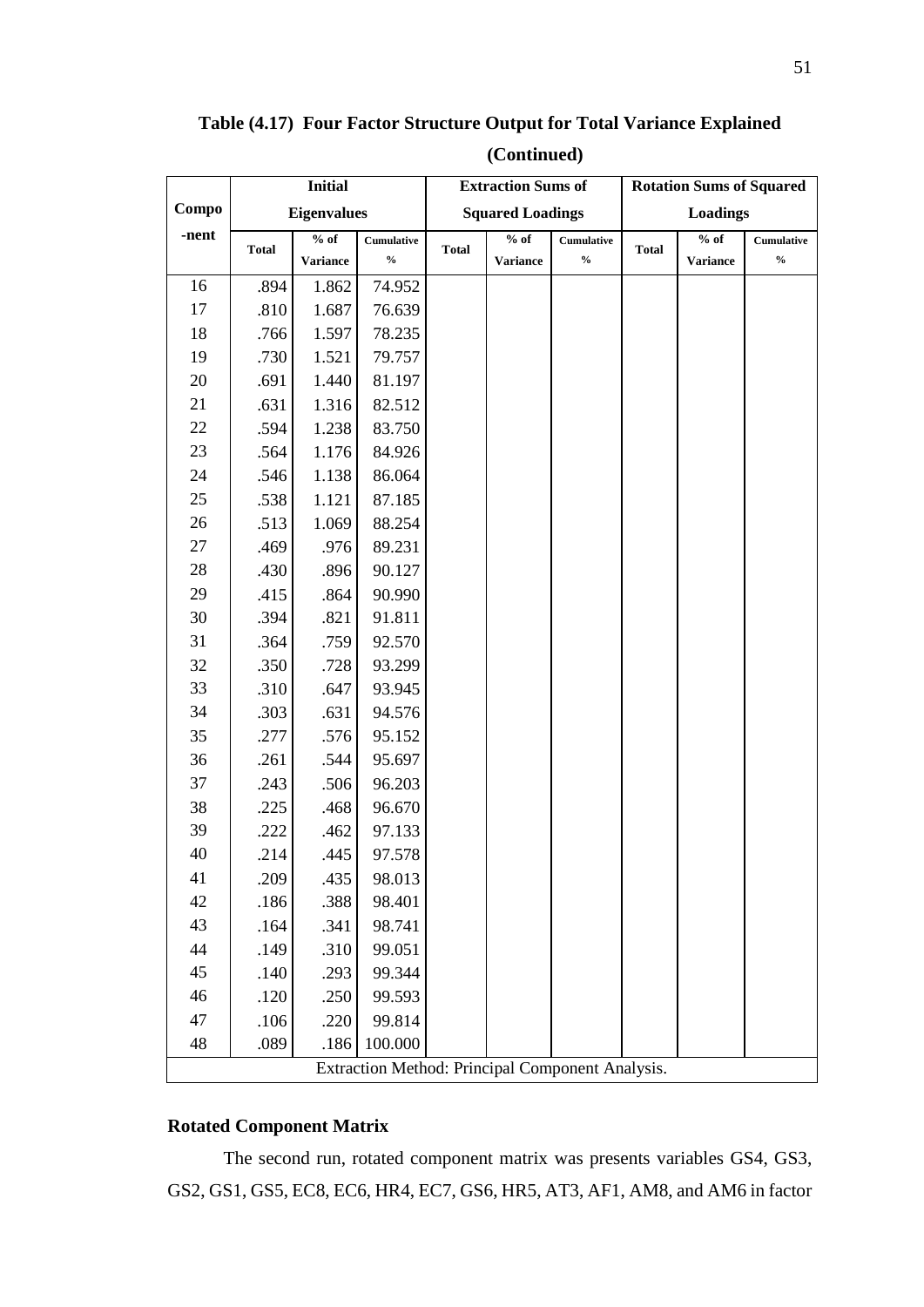$\overline{G}$ 1, variables AT8, HR3, HR7, HR1, EC1, AM1, EC2, AM3, AT7, HR6, EC3, AT4, HR8, EC4, and AM5 in factor 2, variables HR2, AM4, AF8, AM7, AT2, AF2, GS8 in factor 3 and variables AF4, AF5, AF3, AF7, AM2, AT5, AT6, and AF6 in factor 4 respectively in Table (4.18).

| Table (4.18) Four Factor Structure Output for Rotated Component Matrix |  |  |  |
|------------------------------------------------------------------------|--|--|--|
|                                                                        |  |  |  |

|                 | Component    |                |                         |                         |  |  |  |
|-----------------|--------------|----------------|-------------------------|-------------------------|--|--|--|
|                 | $\mathbf{1}$ | $\overline{2}$ | $\overline{\mathbf{3}}$ | $\overline{\mathbf{4}}$ |  |  |  |
| GS4             | 0.805        |                |                         |                         |  |  |  |
| GS3             | 0.777        |                |                         |                         |  |  |  |
| GS <sub>2</sub> | 0.76         |                |                         |                         |  |  |  |
| GS1             | 0.759        |                |                         |                         |  |  |  |
| GS5             | 0.743        |                |                         |                         |  |  |  |
| EC <sub>8</sub> | 0.672        |                |                         |                         |  |  |  |
| EC <sub>6</sub> | 0.633        | 0.351          |                         |                         |  |  |  |
| HR4             | 0.62         | 0.61           |                         |                         |  |  |  |
| EC7             | 0.618        |                |                         |                         |  |  |  |
| GS <sub>6</sub> | 0.606        |                | 0.368                   |                         |  |  |  |
| HR5             | 0.563        | 0.374          |                         |                         |  |  |  |
| AT3             | 0.515        | 0.501          |                         |                         |  |  |  |
| AF1             | 0.495        |                |                         |                         |  |  |  |
| AM <sub>8</sub> | 0.454        | 0.354          |                         |                         |  |  |  |
| AM <sub>6</sub> | 0.354        |                |                         |                         |  |  |  |
| AT1             |              |                |                         |                         |  |  |  |
| EC <sub>5</sub> |              |                |                         |                         |  |  |  |
| AT8             |              | 0.69           |                         |                         |  |  |  |
| HR3             |              | 0.688          |                         |                         |  |  |  |
| HR7             |              | 0.676          |                         |                         |  |  |  |
| HR1             | 0.454        | 0.67           |                         |                         |  |  |  |

**Rotated Component Matrix<sup>a</sup>**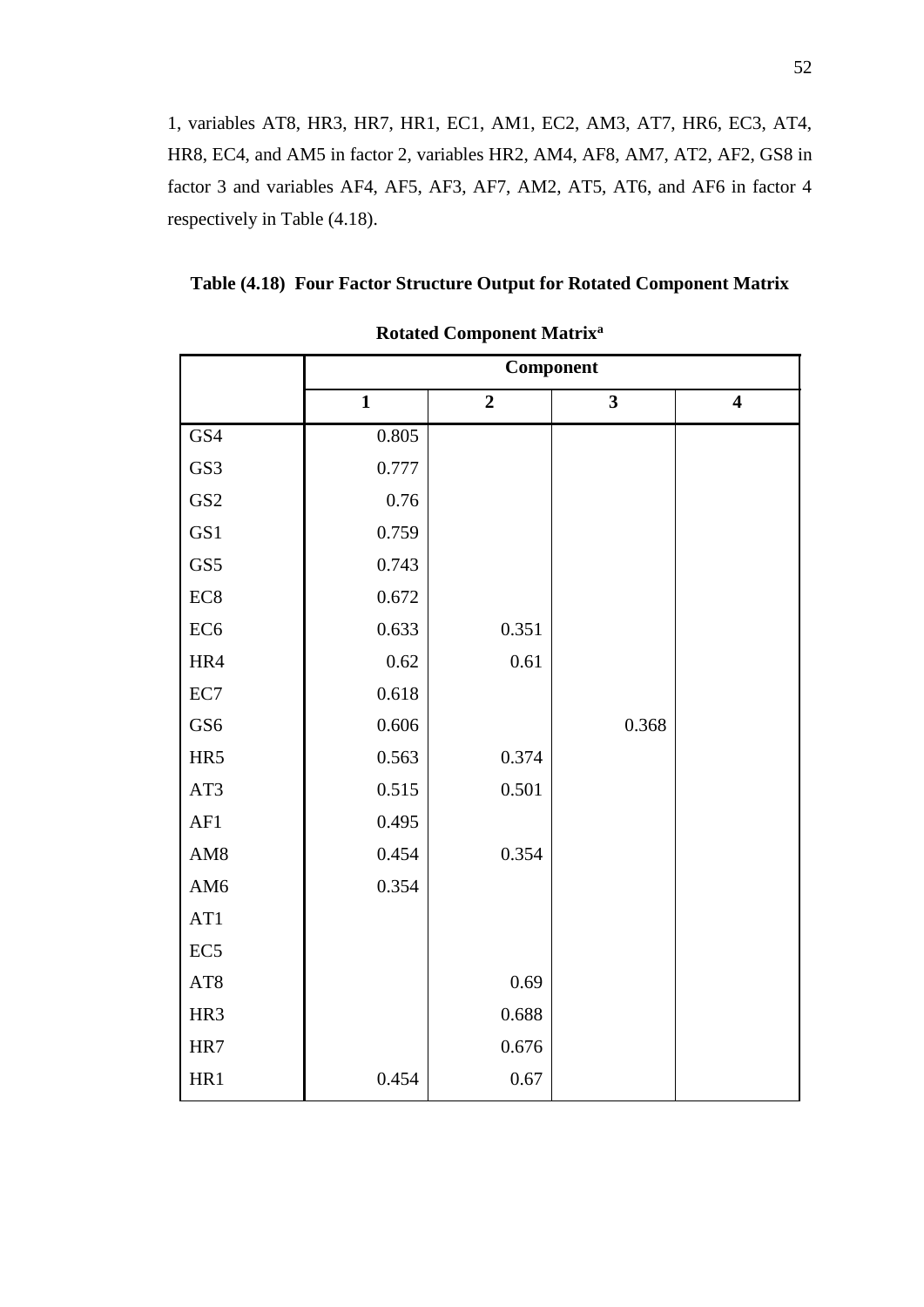|                 | Component    |                |       |                         |  |  |  |
|-----------------|--------------|----------------|-------|-------------------------|--|--|--|
|                 | $\mathbf{1}$ | $\overline{2}$ | 3     | $\overline{\mathbf{4}}$ |  |  |  |
| EC1             | 0.35         | 0.645          |       |                         |  |  |  |
| AM1             | 0.384        | 0.636          |       |                         |  |  |  |
| $\rm EC2$       |              | 0.635          |       |                         |  |  |  |
| AM3             | 0.39         | 0.615          |       |                         |  |  |  |
| $\rm{AT7}$      | 0.404        | 0.604          |       |                         |  |  |  |
| HR6             | 0.396        | 0.54           |       |                         |  |  |  |
| EC <sub>3</sub> |              | 0.534          |       |                         |  |  |  |
| AT4             |              | 0.531          |       | 0.404                   |  |  |  |
| HR8             |              | 0.446          |       |                         |  |  |  |
| $\rm EC4$       |              | 0.421          |       |                         |  |  |  |
| AM5             |              | 0.331          |       |                         |  |  |  |
| GS7             |              |                |       |                         |  |  |  |
| HR <sub>2</sub> |              |                | 0.69  |                         |  |  |  |
| AM4             | $-0.362$     |                | 0.611 |                         |  |  |  |
| $\rm{AF8}$      |              |                | 0.597 |                         |  |  |  |
| $\mathrm{AM}7$  |              |                | 0.505 |                         |  |  |  |
| AT <sub>2</sub> |              |                | 0.484 |                         |  |  |  |
| AF2             |              |                | 0.35  |                         |  |  |  |
| GS8             |              |                | 0.332 |                         |  |  |  |
| AF4             |              |                |       | 0.648                   |  |  |  |
| $\rm{AF5}$      |              |                |       | 0.607                   |  |  |  |
| AF3             |              |                |       | 0.581                   |  |  |  |
| $\rm AF7$       |              |                |       | 0.506                   |  |  |  |
| AM2             |              |                |       | 0.496                   |  |  |  |
| AT5             |              | 0.408          |       | 0.492                   |  |  |  |
| AT6             |              | 0.394          |       | 0.419                   |  |  |  |
| $\rm{AF6}$      |              |                |       | 0.393                   |  |  |  |

**Table (4.18) Four Factor Structure Output for Rotated Component Matrix (Continued)**

Extraction Method: Principal Component Analysis. Rotation method: varimax with Kaiser normalization. a. Rotation converged in 6 iterations.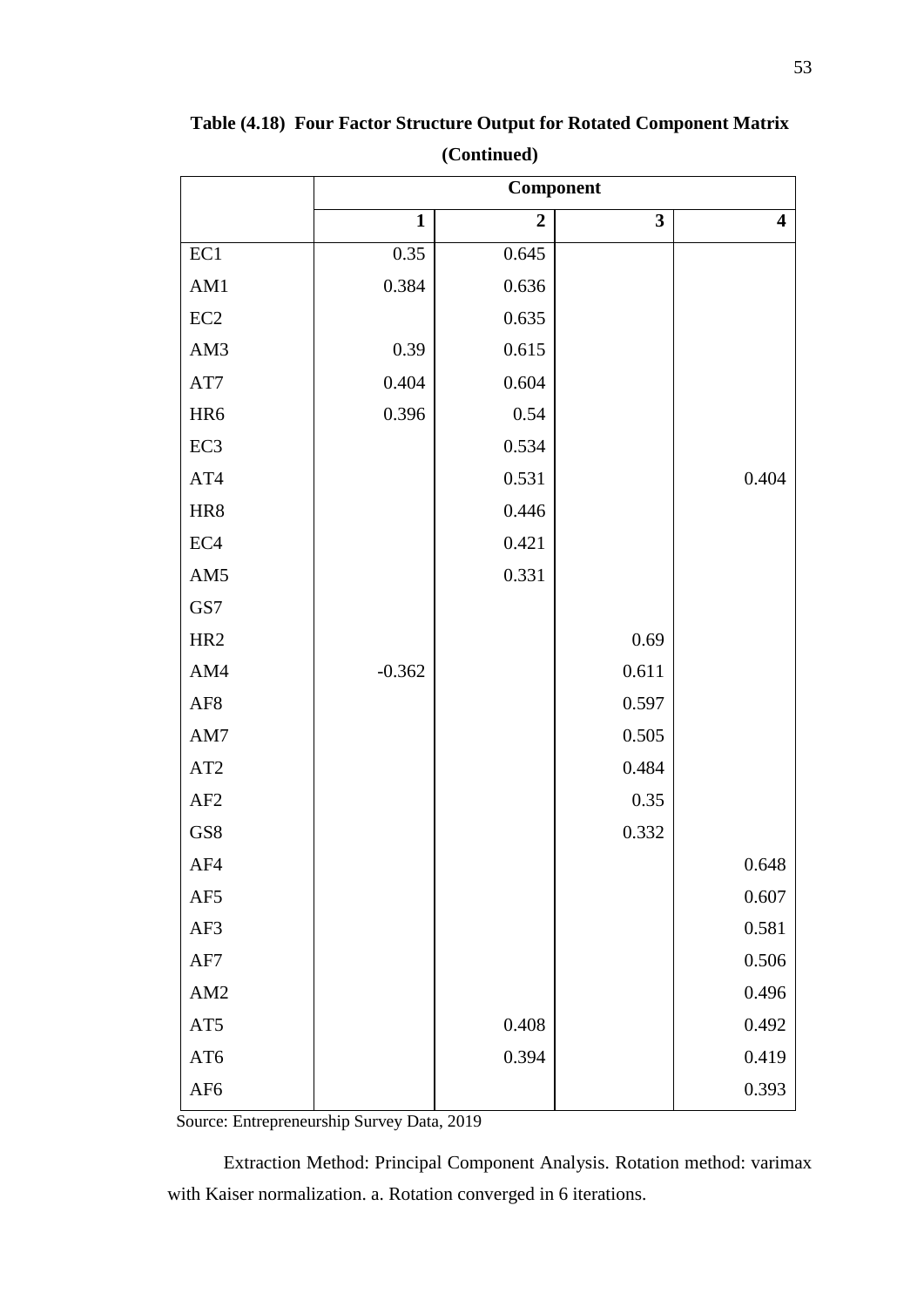#### Name of Factors and Variables

The results of factor analysis are shown in Tables (4.19), (4.20), (4.21) and (4.22).

|                 |                                                                                                                             | <b>Rotated</b> |
|-----------------|-----------------------------------------------------------------------------------------------------------------------------|----------------|
| <b>Variable</b> | <b>Questions of Variables</b>                                                                                               | component      |
|                 |                                                                                                                             | values         |
| GS4             | You participated in Business Associations and Industry                                                                      | .805           |
|                 | Working Groups to influence government policy.                                                                              |                |
| GS3             | Tax laws are not an impediment to the development of<br>business.                                                           | .777           |
| GS <sub>2</sub> | Businesses like mine have access to the needed energy<br>sources at reasonable cost.                                        | .760           |
| GS1             | like<br><b>Businesses</b><br>have<br>mine<br>access<br>the<br>to<br>Communications at reasonable cost.                      | .759           |
| GS5             | The process for registering a business is clear and easy.                                                                   | .743           |
| EC <sub>8</sub> | Another company or entrepreneur in Myanmar greatly<br>inspired you to start your company.                                   | .672           |
| EC <sub>6</sub> | It is more difficult for a woman than a man to start and<br>grow an entrepreneurial business.                               | .633           |
| HR4             | The difficulties or costs of laying off employees has<br>dissuaded me from hiring new personnel.                            | .620           |
| EC7             | family members are<br>My<br>supportive<br>of<br>my<br>entrepreneurial ventures.                                             | .618           |
| GS <sub>6</sub> | National law protects business intellectual property<br>from theft inside the country.                                      | .606           |
| HR5             | The professional skills of the fresh graduates are ready<br>to be in the workforce.                                         | .563           |
| AT3             | Cutting edge technologies over the world can be<br>updated with your own effort.                                            | .515           |
| AF1             | Entrepreneurs usually finance the starting of the<br>business from external sources.                                        | .495           |
| AM <sub>8</sub> | You believe that your country's existing distribution<br>system could help you to reach more than 50% of the<br>population. | .454           |
| AM <sub>6</sub> | Government Tenders and Projects are Transparent and<br>Equal.                                                               | .354           |

**Table (4.19) Support & Network Pillar Factor**

Source: Entrepreneurship Survey Data, 2019

According to Table (4.19), the first-factor identifies 15 variables which were related to government policy, support & network (6 variables), entrepreneurship culture (3 variables), human resources (2 variables), access to market (2 variables), access to technology (1 variable) and access to finance (1 variable). The majority of these variables are responding each other. Therefore, this factor can be entitled as "Support & Network Pillar".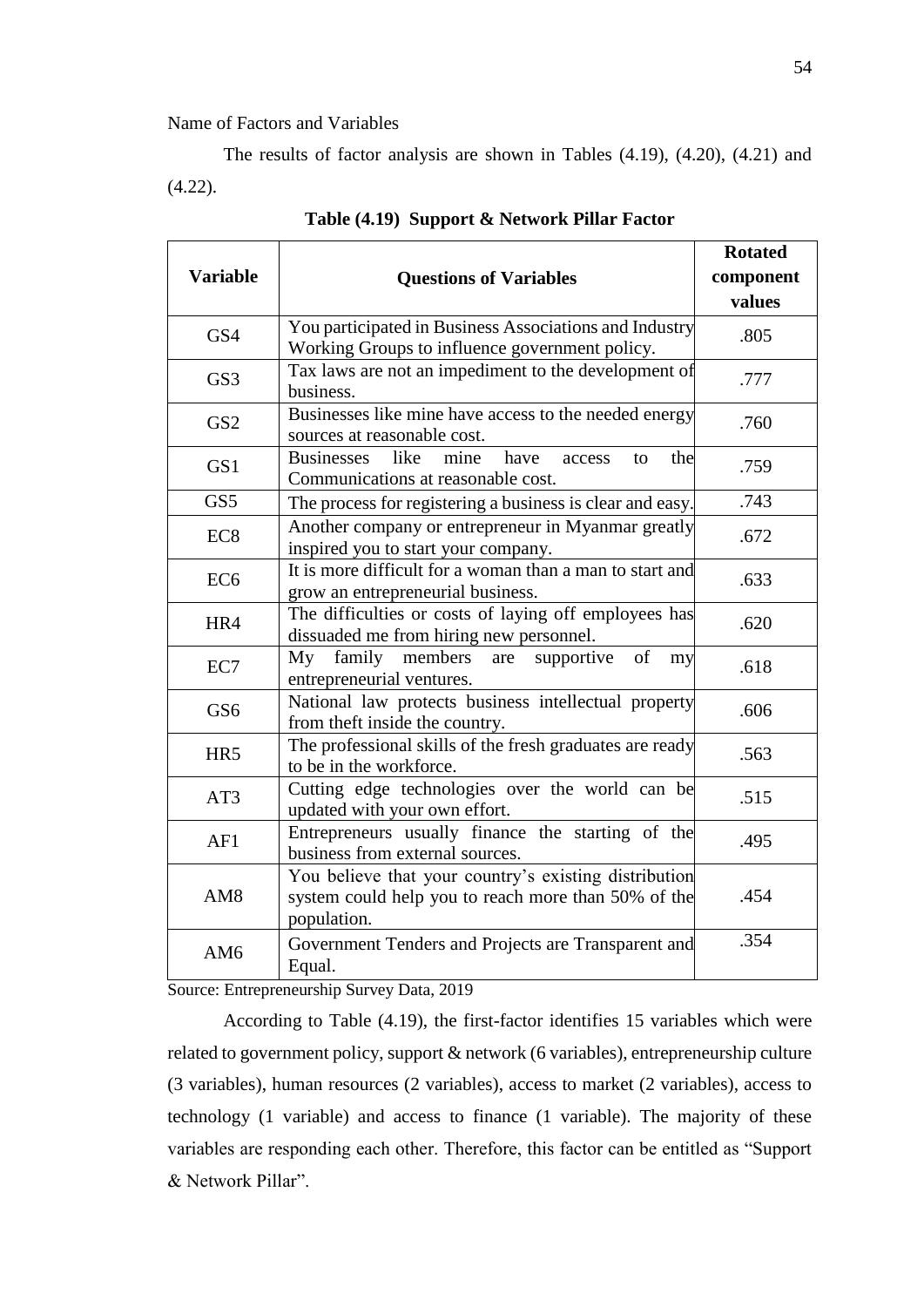| AT8             | You are willing to invest major portion of your capital for buying<br>technical devices.                                                                     | .690 |
|-----------------|--------------------------------------------------------------------------------------------------------------------------------------------------------------|------|
| HR <sub>3</sub> | The level of mandated non-salary benefits and allowances are a<br>significant obstacle to my hiring new employees                                            | .688 |
| HR7             | Training cost for the capacity development of the employees is<br>considerably high for an entrepreneur                                                      | .676 |
| HR1             | Businesses like mine can readily hire workers with the desired<br>knowledge, skills, and abilities                                                           | .670 |
| EC1             | Entrepreneurs like me have access to advisors and mentors who can<br>provide helpful guidance                                                                | .645 |
| AM1             | Innovation can make your business highly competitive.                                                                                                        | .636 |
| EC <sub>2</sub> | Myanmar in general have<br>Citizens<br>of<br>high<br>regard<br>for<br>entrepreneurship and risk-taking                                                       | .635 |
| AM3             | It is easy to find the market/service for your business locally.                                                                                             | .615 |
| AT7             | You prefer to use update technology to boost up your product or<br>service.                                                                                  | .604 |
| HR <sub>6</sub> | Myanmar's education system should be more focus on vocational<br>trainings.                                                                                  | .540 |
| EC <sub>3</sub> | You have been part of any business or entrepreneurship training<br>before or after starting your business.                                                   | .534 |
| AT4             | It is not expensive to acquire technical input from the outsourcing.                                                                                         | .531 |
| HR <sub>8</sub> | Efficiency and Effectiveness of your company's Human resources<br>is satisfactory compared to the hiring cost for them.                                      | .446 |
| EC <sub>4</sub> | You received support from a government program or from an<br>international donor program (either financial or non-financial)<br>during the past three years. | .421 |
| AM5             | You have been hiring Professionals for Marketing for your<br>product/service apart from your own intuition.                                                  | .331 |

**Table (4.20) Human and Culture Pillar Factor**

According to Table (4.20), the second-factor identifies with 15 variables that reflected on access to technology (3 variables), human resources (5 variables), entrepreneurship culture (4 variables), and access to market (3 variables). Therefore, this factor shall be named as "Human and Culture Pillar".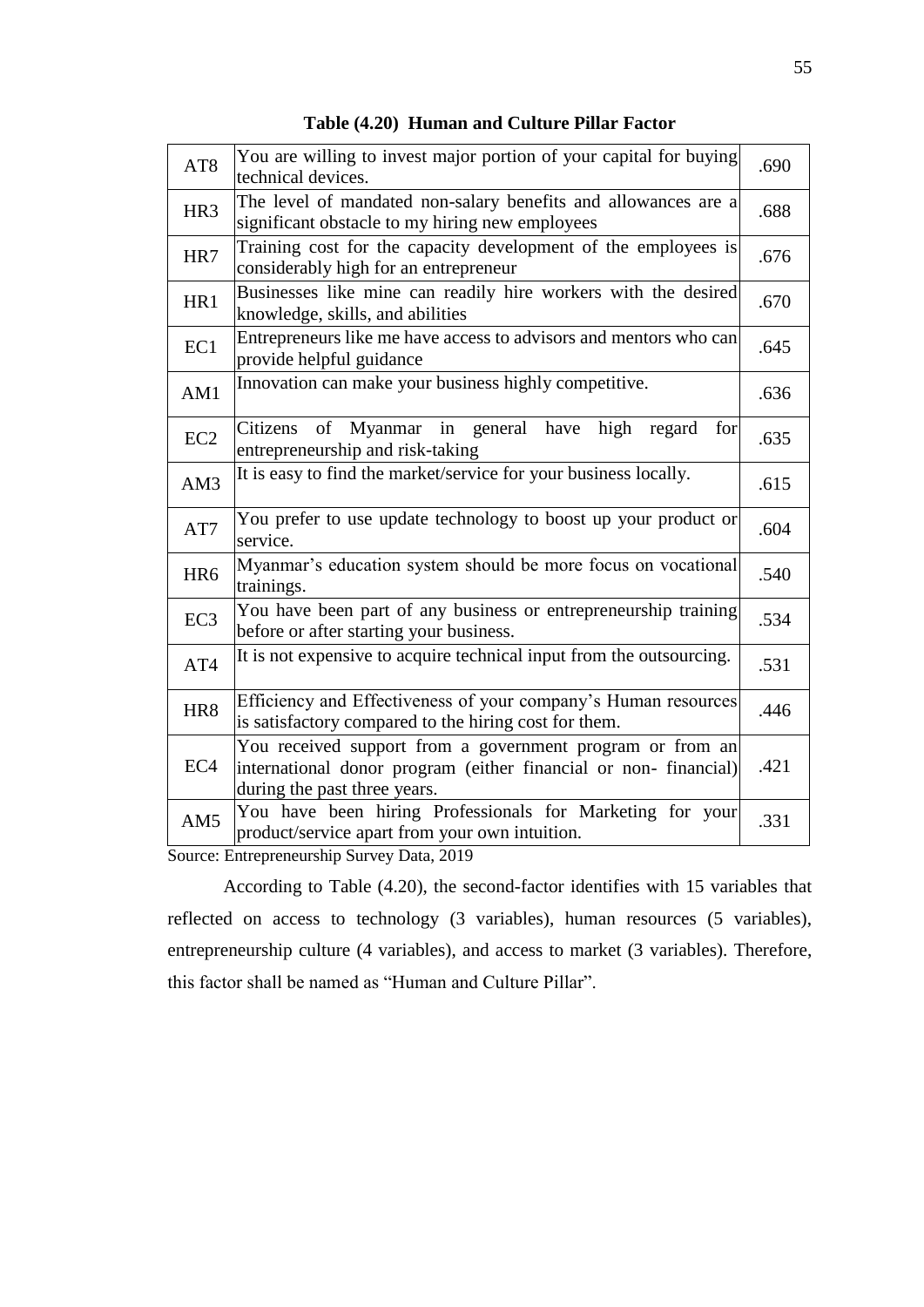| HR <sub>2</sub> | I find it easy to retain employees after hiring and training them.                                               | .690 |  |  |
|-----------------|------------------------------------------------------------------------------------------------------------------|------|--|--|
| AM4             | It is easy to compete in the market your product/service with<br>International Brands.                           | .611 |  |  |
| AF <sub>8</sub> | You believe that your business will be growing faster if you get<br>Non-collateral loans with low interest rate. | .597 |  |  |
| AM7             | You are able to spend Enough Marketing Budgets to draw attention<br>of your potential customers.                 |      |  |  |
| AT <sub>2</sub> | Technical knowhow can be easily accessible for your business.                                                    | .484 |  |  |
| AF2             | You financed working capital (daily financing needs) from own<br>savings, or from family and relatives.          |      |  |  |
| GS <sub>8</sub> | If you have a mentor that Government or an NGO arrange for you,<br>your business will be more successful.        | .332 |  |  |

**Table (4.21) Market & Technology Pillar Factor**

According to Table (4.21), the third-factor identifies with seven variables. This factor was found out in two different sectors that reflected on human resource (1 variable), access to market (2 variables), access to finance (2 variables), access to technology (1 variable), government policy and support network (1 variable). Hence, this factor can be nominated as "Market and Technology Pillar".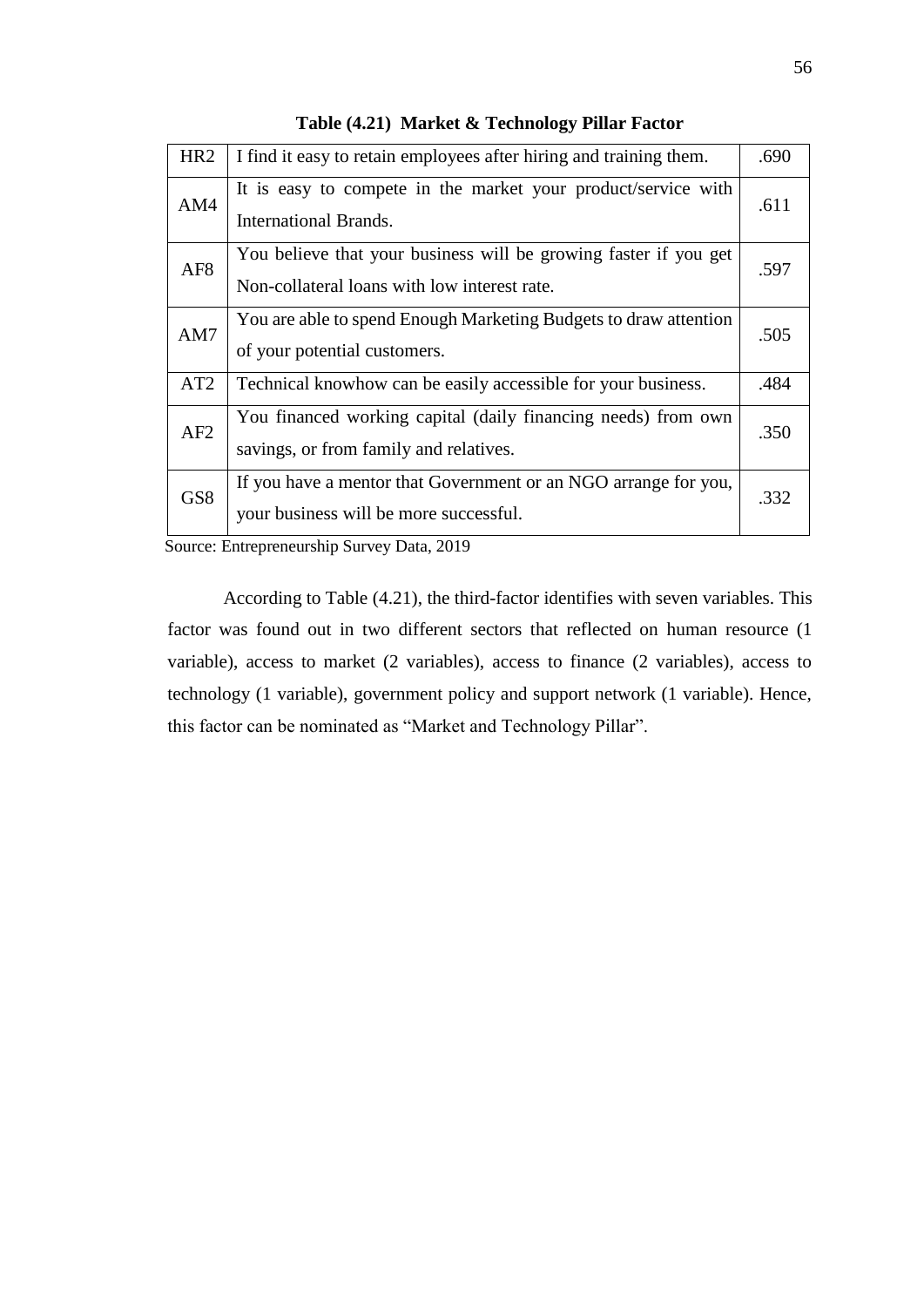| AF4             | You can EASILY find an investor or venture capital for your<br>business.                                                                        | .648 |
|-----------------|-------------------------------------------------------------------------------------------------------------------------------------------------|------|
| AF5             | Banking regulations for Loan is accessible for your business in<br>every stage.                                                                 | .607 |
| AF3             | You have gotten growth capital to expand operations by borrowing<br>from Banks.                                                                 | .581 |
| AF7             | Monetary grants or loans offered by the INGOs or NPOs are relevant<br>for your business.                                                        | .506 |
| AM2             | Businesses like mine have access to the Transportation and logistics<br>networks at reasonable cost.                                            | .496 |
| AT <sub>5</sub> | Government supports you to upgrade or create your business.                                                                                     | .492 |
| AT <sub>6</sub> | You have acquired the technical support of an NGO or NPO or other<br>international trade organizations for the advancement of your<br>business. | .419 |
| AF <sub>6</sub> | Bank interest rates for Loan are reasonable.                                                                                                    | .393 |

**Table (4.22) Financial Pillar Factor**

According to Table (4.22), the fourth-factor identifies with 8 variables. This factor was included access to finance (5 variables), access to technology (2 variables) and access to market (1 variable). Therefore, this factor can be named as "Financial Pillar".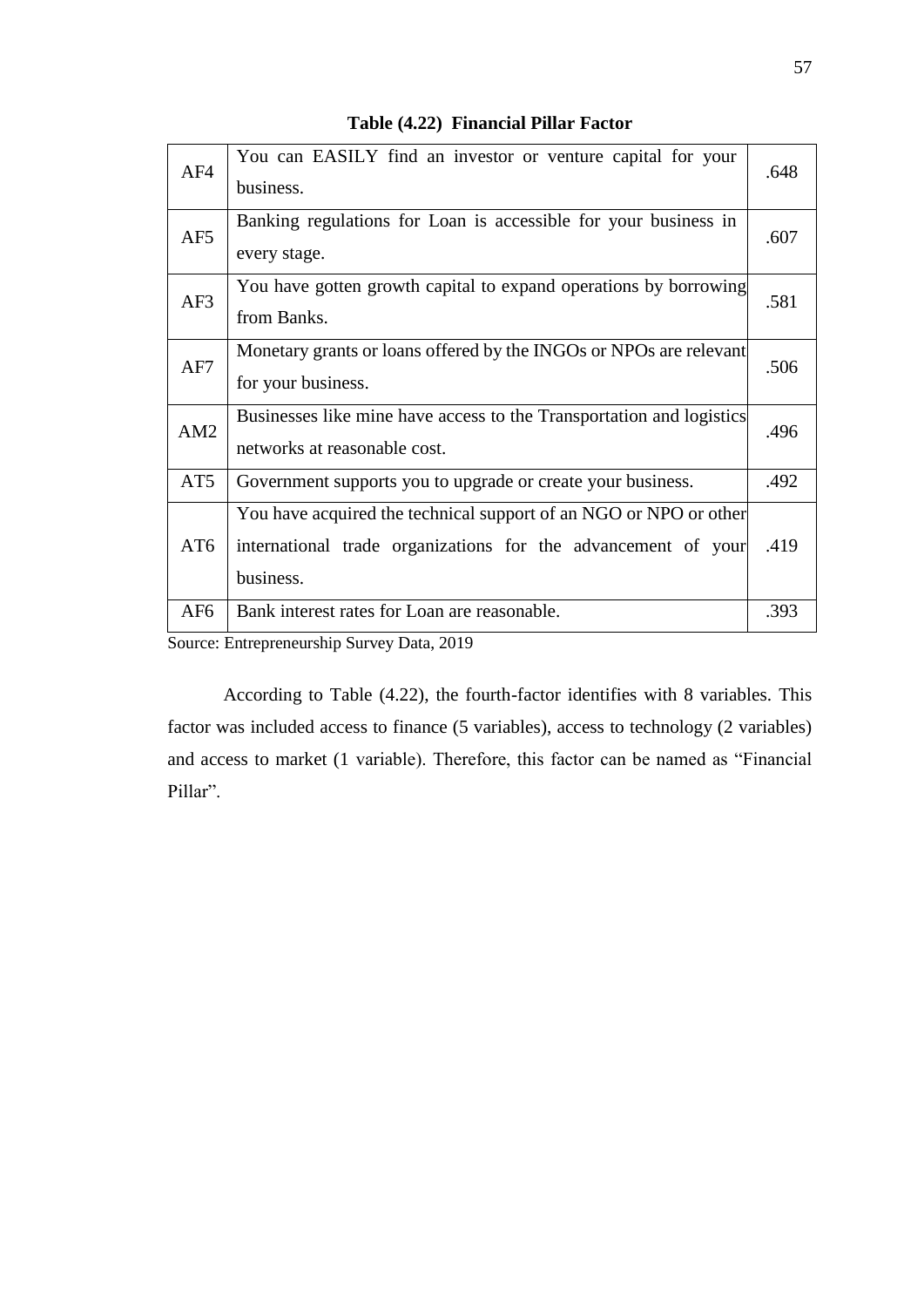| <b>Variables</b> | Support $\&$<br><b>Network</b><br><b>Pillar Factor</b> | <b>Human</b> and<br><b>Culture</b><br><b>Pillar Factor</b> | Market &<br><b>Technology</b><br><b>Pillar Factor</b> | <b>Financial</b><br><b>Pillar Factor</b> |
|------------------|--------------------------------------------------------|------------------------------------------------------------|-------------------------------------------------------|------------------------------------------|
| GS4              | 0.805                                                  |                                                            |                                                       |                                          |
| GS3              | 0.777                                                  |                                                            |                                                       |                                          |
|                  |                                                        |                                                            |                                                       |                                          |
| GS <sub>2</sub>  | 0.76                                                   |                                                            |                                                       |                                          |
| GS1              | 0.759                                                  |                                                            |                                                       |                                          |
| GS5              | 0.743                                                  |                                                            |                                                       |                                          |
| EC <sub>8</sub>  | 0.672                                                  |                                                            |                                                       |                                          |
| EC <sub>6</sub>  | 0.633                                                  |                                                            |                                                       |                                          |
| HR4              | 0.62                                                   |                                                            |                                                       |                                          |
| EC7              | 0.618                                                  |                                                            |                                                       |                                          |
| GS <sub>6</sub>  | 0.606                                                  |                                                            |                                                       |                                          |
| HR5              | 0.563                                                  |                                                            |                                                       |                                          |
| AT3              | 0.515                                                  |                                                            |                                                       |                                          |
| AF1              | 0.495                                                  |                                                            |                                                       |                                          |
| AM <sub>8</sub>  | 0.454                                                  |                                                            |                                                       |                                          |
| AM <sub>6</sub>  | 0.354                                                  |                                                            |                                                       |                                          |
| AT <sub>8</sub>  |                                                        | 0.69                                                       |                                                       |                                          |
| HR <sub>3</sub>  |                                                        | 0.688                                                      |                                                       |                                          |
| HR7              |                                                        | 0.676                                                      |                                                       |                                          |
| HR1              |                                                        | 0.67                                                       |                                                       |                                          |
| EC1              |                                                        | 0.645                                                      |                                                       |                                          |
|                  |                                                        |                                                            |                                                       |                                          |
| AM1              |                                                        | 0.636                                                      |                                                       |                                          |
| EC <sub>2</sub>  |                                                        | 0.635                                                      |                                                       |                                          |
| AM3              |                                                        | 0.615                                                      |                                                       |                                          |
| AT7              |                                                        | 0.604                                                      |                                                       |                                          |
| HR <sub>6</sub>  |                                                        | 0.54                                                       |                                                       |                                          |
| EC <sub>3</sub>  |                                                        | 0.534                                                      |                                                       |                                          |
| AT4              |                                                        | 0.531                                                      |                                                       |                                          |
| HR8              |                                                        | 0.446                                                      |                                                       |                                          |
| EC <sub>4</sub>  |                                                        | 0.421                                                      |                                                       |                                          |
| AM5              |                                                        | 0.331                                                      |                                                       |                                          |
| HR <sub>2</sub>  |                                                        |                                                            | 0.69                                                  |                                          |
| AM4              |                                                        |                                                            | 0.611                                                 |                                          |
| AF <sub>8</sub>  |                                                        |                                                            | 0.597                                                 |                                          |
| AM7              |                                                        |                                                            | 0.505                                                 |                                          |
| AT2              |                                                        |                                                            | 0.484                                                 |                                          |
| AF2              |                                                        |                                                            | 0.35                                                  |                                          |
| GS8              |                                                        |                                                            | 0.332                                                 |                                          |
|                  |                                                        |                                                            |                                                       |                                          |
| AF4              |                                                        |                                                            |                                                       | 0.648                                    |
| AF5              |                                                        |                                                            |                                                       | 0.607                                    |
| AF3              |                                                        |                                                            |                                                       | 0.581                                    |
| AF7              |                                                        |                                                            |                                                       | 0.506                                    |
| AM2              |                                                        |                                                            |                                                       | 0.496                                    |
| AT5              |                                                        |                                                            |                                                       | 0.492                                    |
| AT6              |                                                        |                                                            |                                                       | 0.419                                    |
| AF <sub>6</sub>  |                                                        |                                                            |                                                       | 0.393                                    |

**Table (4.23) Factors Affecting among Entrepreneurs in Myanmar**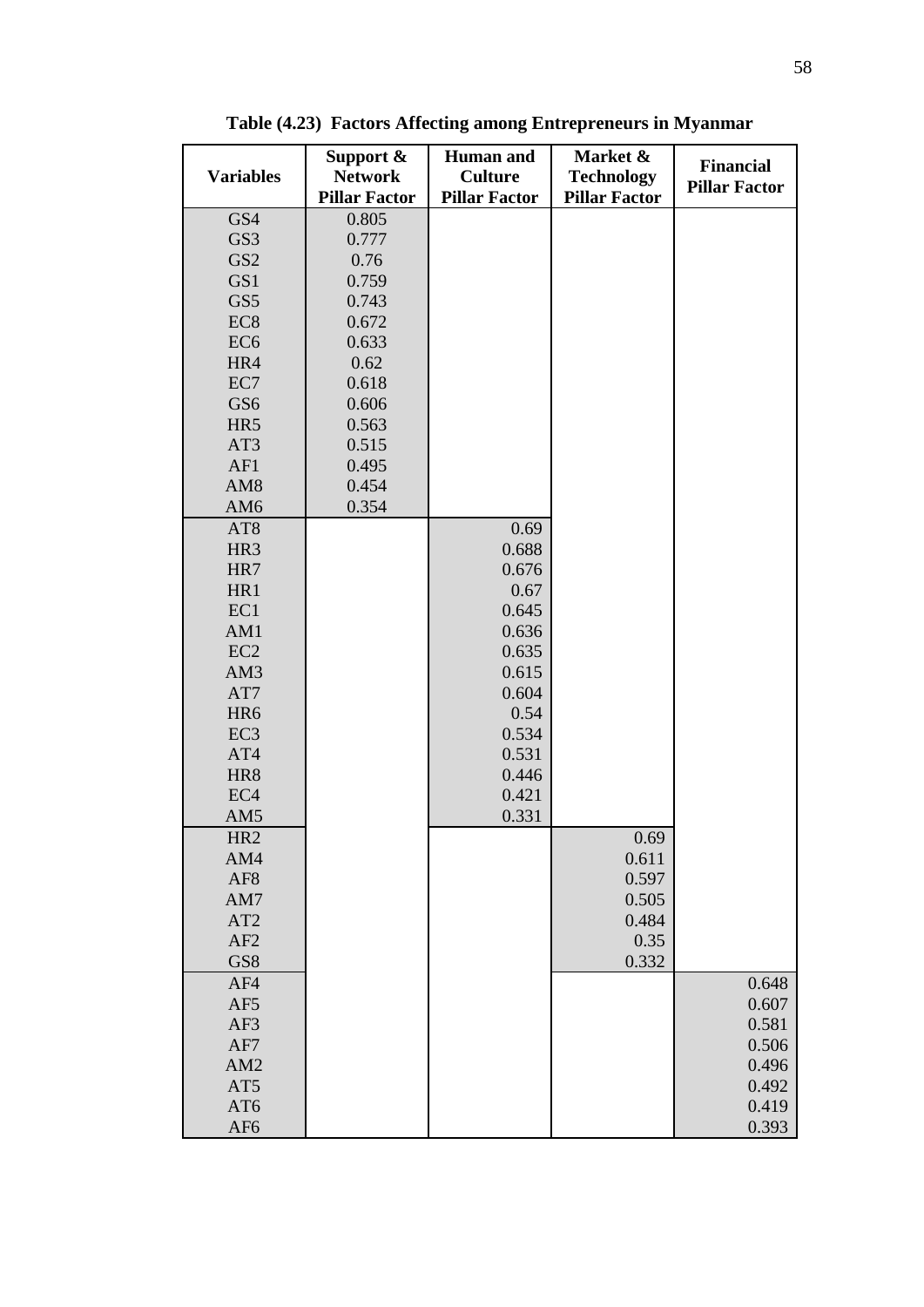According to the results in Table (4.2), 48 variables and 4 main factors are found related to impacts on Entrepreneurship Ecosystem in Myanmar. Support and Network Pillar, Human and Culture Pillar, Market and Technology Pillar, and Financial Pillar are main factors to build up Myanmar Entrepreneurship Ecosystem. The pillars combine into a unified, and\_systematic ecosystem. These pillars should be viewed neither as being implemented sequentially nor as any one being more important than any other. These pillars not independent of each other improvements in one pillar will often lead to improvements in others, while weaknesses in one pillar can make conditions more difficult in other pillars.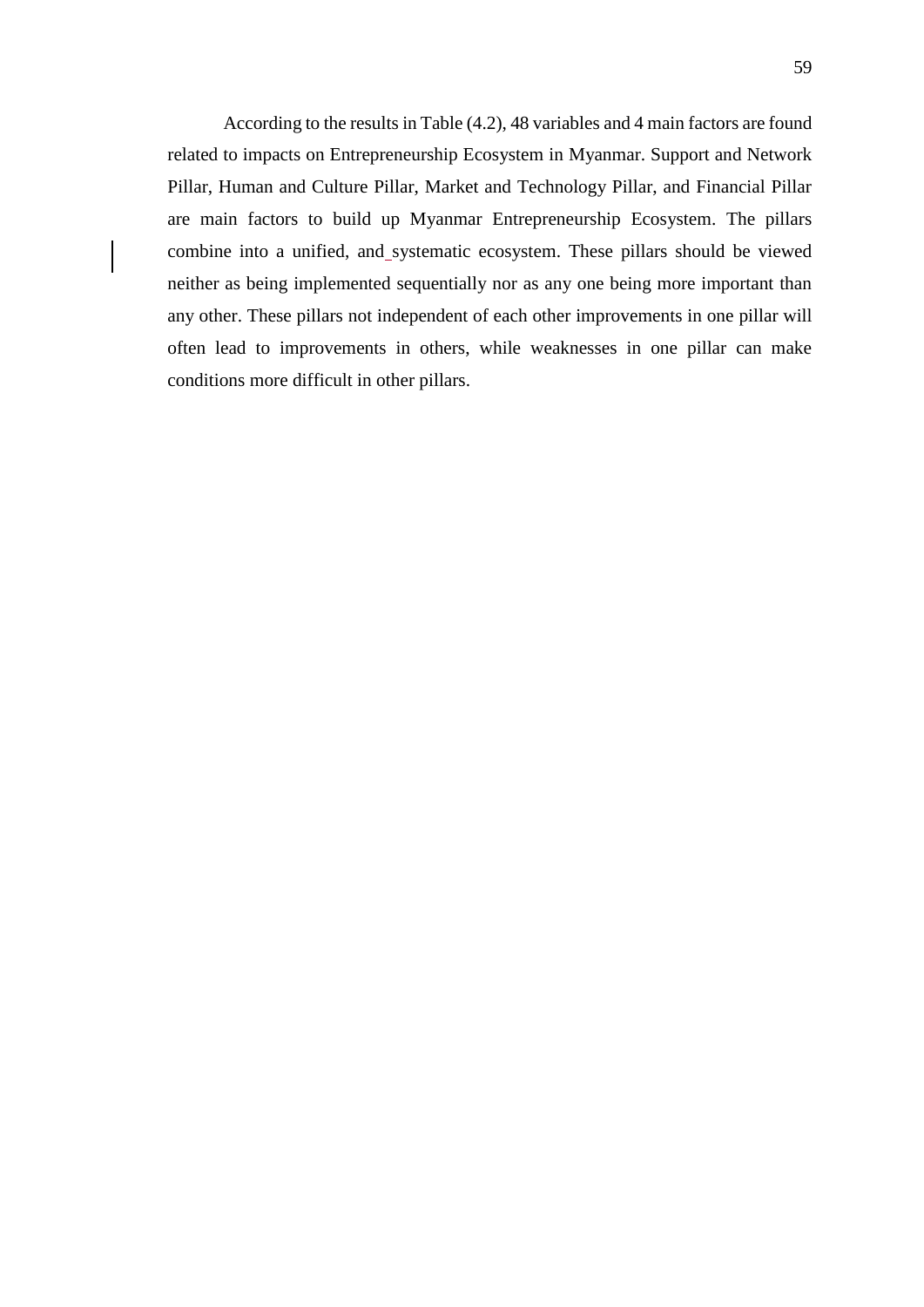## **CHAPTER V CONCLUSION**

Factor analysis was conducted in primary data collection from the members of Myanmar Young Entrepreneurs Association. This chapter is described the key findings, suggestions and further studies.

#### **5.1 Key Findings**

This survey was implemented to identify the factors affecting the Myanmar entrepreneurship ecosystem. In this study, information was collected from 260 entrepreneurs. The data collection was completed in 2019. Its goal was to identify the demographic and socioeconomic characteristics of Myanmar entrepreneurs, as well as the main key factors influencing the impact of Myanmar's entrepreneurship ecosystem. Most entrepreneurs are educated to have a bachelor's degree or above. Because only 1% of entrepreneurs went out of business, technical and vocational schools should place a greater emphasis on entrepreneurship.

In this study, most of the entrepreneurs are males with the age groups of 25–29 years and 30-34 years. Most entrepreneurs lived in the Yangon Region and worked in agribusiness and retail trade. The survey shows that a geographic balance of 48% of entrepreneurs from different regions across the country exists, while the Yangon region has only 52%. Regarding the size of employees, most businesses have fewer than 10 employees.

Although wholesale trade and retail trade were fairly represented, there were firms from agriculture, manufacturing, construction, ICT, real estate, education, health care, tourism and others. Concerning foreign investment, most entrepreneurs are not doing exports of their products. Regarding working experience, the majority of entrepreneurs did not have work experience before they ran their own businesses. In addition, most businesses have company registration at the Directorate of Investment and Company Administration (DICA).

The result shows that most of the Myanmar entrepreneurs are SME business runners because only a few of the businesses can employ more than 200 headcounts, which can be so-called medium-sized businesses. Most firms have less than 15 people working for them.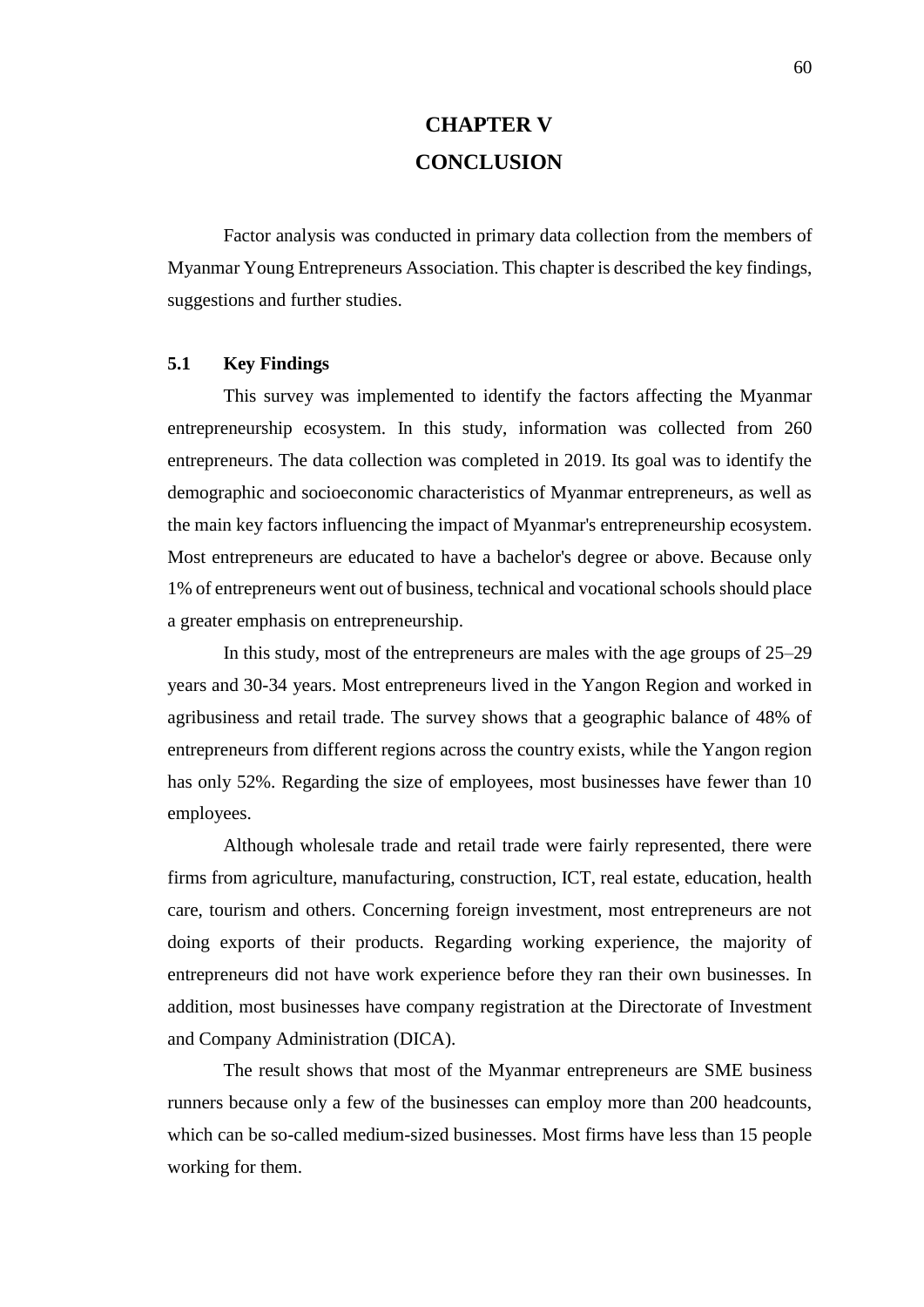Nearly all the entrepreneurs interviewed were not affiliated with a foreign company. Entrepreneurs can still be affiliated with international companies as franchisees, subsidiaries with equity interest, or joint ventures. They might also be a licensed distributor. Or they can theoretically produce it under license. But only 8% have any such affiliation with a foreign company.

The majority of entrepreneurs (82%) were serving the domestic market, and only 17% were directly exporting. Most entrepreneurs have no experience working for a foreign company, but some of them still have this exposure. Working for MNCs can be a good reason to become an entrepreneur by getting skills, managerial experience, and exposure to best practices. Nevertheless, this was only in about one-third of the cases, whilst the other 64% had no such experience.

Nearly all businesses were legally licensed and registered either by DICA, the municipality, or with a shop license, but 4% said they were not registered at all. This tends to confirm that entrepreneurs tend to be officially registered and to be paying taxes. Nearly 90% of entrepreneurs find personal or family savings are "essential" or "very important" to starting their business. While personal and family savings were by far the most important source of funds, many entrepreneurs found financing from relatives and banks to be "very important."

Entrepreneurs view their competitiveness as being based on their product, technological innovation, and organizational culture. More than 60% of entrepreneurs view technology innovation and the company's business culture as "essential" or "very important" to its competitiveness.

However, about one-third of firms had difficulties hiring workers with the desired knowledge, skills, and abilities. They also report difficulties in retaining employees who are skilled or have been trained by their firm. Roughly one third of respondents did not report problems in these areas, suggesting that this problem is serious for many firms, but others have found ways to adapt.

When asked about the government's recent policies and how they view them, entrepreneurs focus on ensuring adequate financing for entrepreneurs. Others mentioned improving the ability to start a company and encouraging training related to entrepreneurship. But many were unaware of any recent government policies.

The government does not adequately communicate its entrepreneurship-related policies. Twenty seven percent of entrepreneurs feel the government communicates its support for entrepreneurs very ineffectively, while only 5% feel it communicates very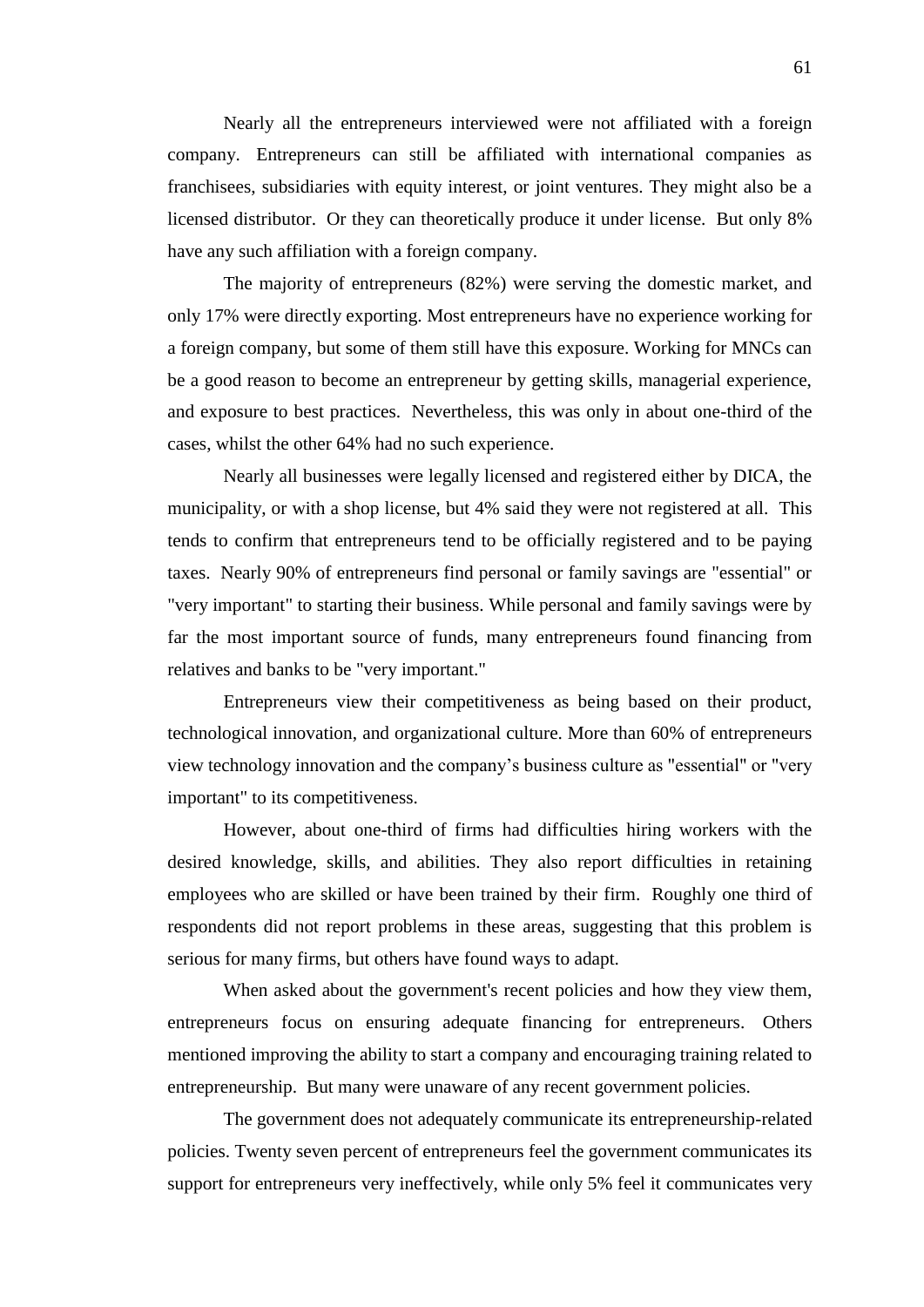effectively. This means that a major recommendation for government policy is to not only formulate and implement such a policy but to communicate it well and clearly. At the moment, it is not doing a good job in communicating entrepreneurship policies, which may be because the government was still quite new at the time of this survey.

Entrepreneurs report a generally positive culture of support for their activities. More than half of entrepreneurs agree or strongly agree that citizens generally have a high regard for entrepreneurship and risk taking. This is somewhat surprising in a traditional culture where bankruptcy laws are still difficult and where entrepreneurship has emerged only in the last generation or so.

Nearly half feel that it is more difficult for women to start and grow a business. It would be interesting in the next survey to see if there was any difference in perception among male and female entrepreneurs. Only 10% of entrepreneurs received any kind of support from a government program.

Regarding the results of factor analysis, four main factors such as Support & Network Pillar; Human Capital and Culture Pillar; Access to Market & Technology Pillar; and Financial Access Pillar are found to build up Myanmar's Entrepreneurship Ecosystem.

#### **5.2 Suggestions**

According to these findings, the four major influencing factors on the Myanmar entrepreneurial ecosystem are the Support and Network Pillar, Human and Culture Pillar, Market and Technology Pillar, and Financial Pillar.

Individual entrepreneurs may apply these identifying factors by strengthening their new ventures to make their entrepreneurial endeavors more successful and longlasting.

Idea of having an Entrepreneurship dashboard also help the government track the national performance in generating entrepreneurial enterprises and assign action plans to its ministries. The dashboard may track key indicators for entrepreneurial activities and it could also include specific performance milestones for each ministry with respect to entrepreneurship performance. The indicators will alert the attention of senior government officials and the entrepreneurial associations to focus on problem areas while enabling coordination across ministries.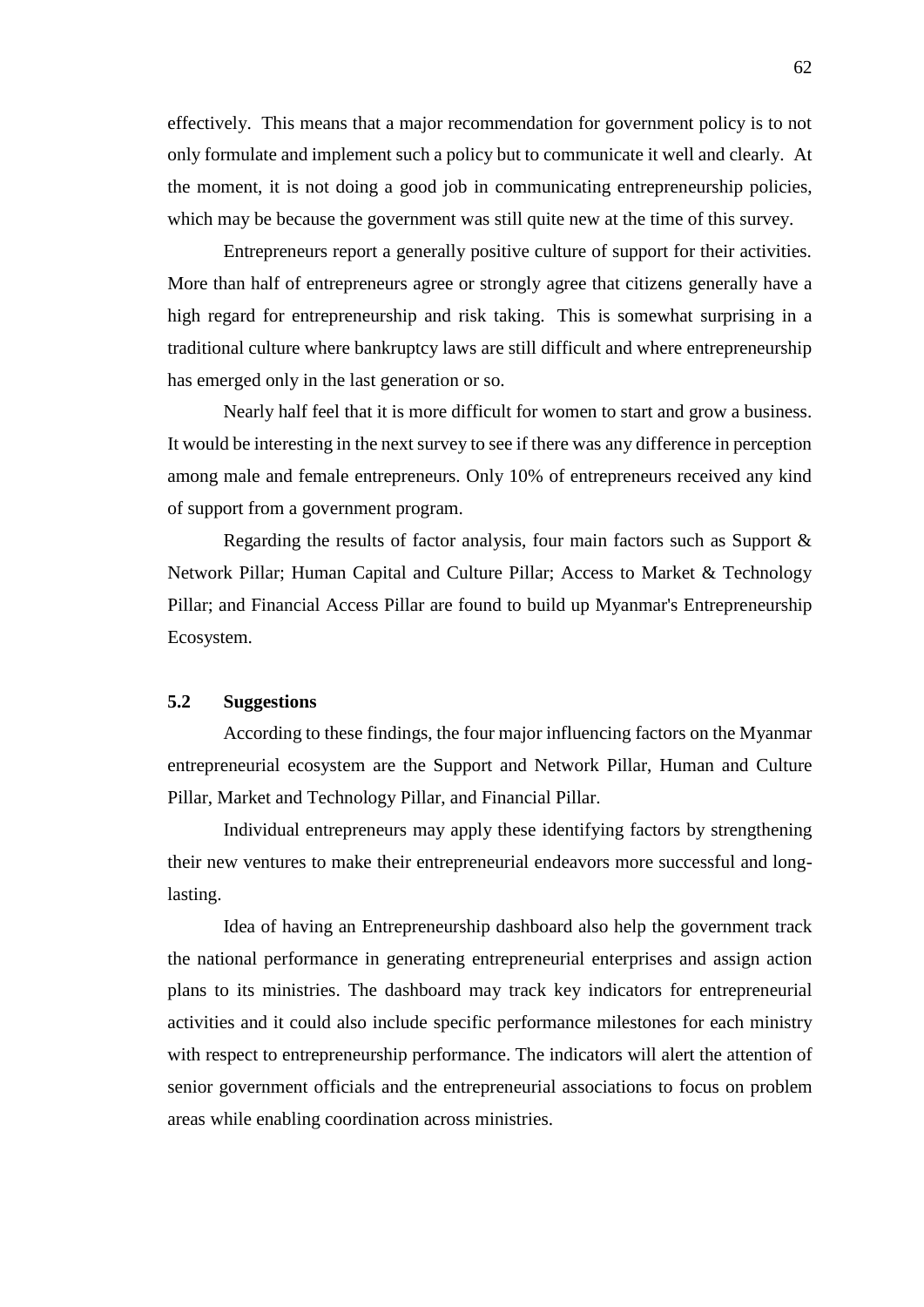#### **5.3 Further Studies**

According to the experience of having this study, it is considerably noticed that the references and sources of Entrepreneurship in Myanmar are very scarce. It is strongly suggested to conduct more entrepreneurial surveys in both academically and professionally. Government shall publish an annual report on the national level of Myanmar entrepreneurship. On the other hand, entrepreneurial associations should take a lead to conduct an annual entrepreneurship survey which will enable to provide response on how policies are being implemented and to assess the overall environment for entrepreneurial growth. The results of the annual survey can be collaborated to produce national level entrepreneurship report that benchmarks progress on entrepreneurship development.

This survey enables to cover only the factor analysis of the key strategic pillars which are perceived as important domains in Myanmar entrepreneurship ecosystem by the members of Myanmar Young Entrepreneurs Association in 2019. While doing this survey, the political and socioeconomical changes in Myanmar comprises which will considerably make a big impact to Myanmar entrepreneurship ecosystem. Therefore, it is strongly recommended to take a quick action on studying updated survey to understand the current scenario of entrepreneurship panorama in Myanmar after COVID-19 pandemic in 2020 and political changes in 2021.

In addition to multiple regression analysis are applied to identify the influencing factors in Myanmar Entrepreneurship Ecosystem.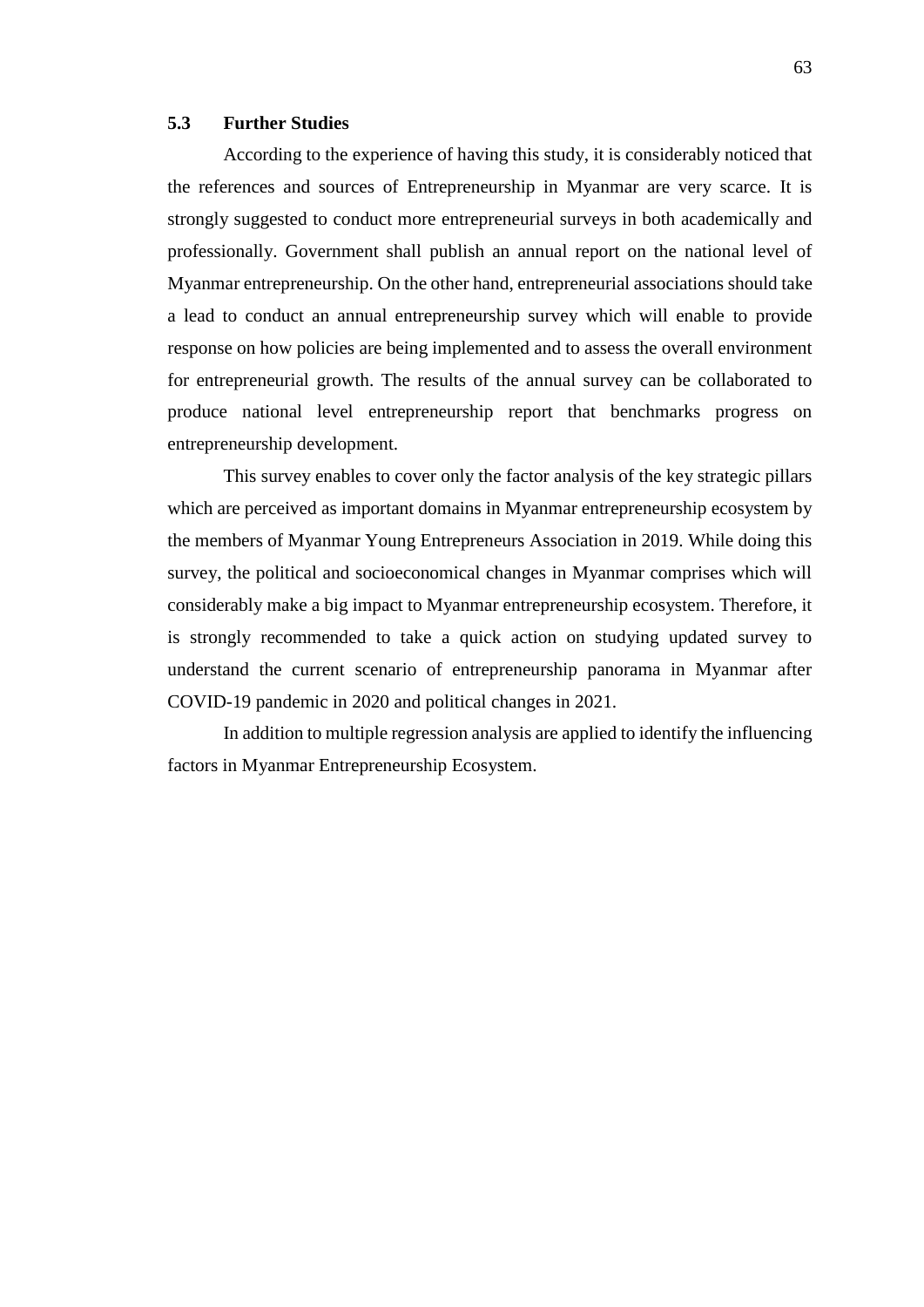### **REFERENCES**

- 1. Aarstad, J., Haugland S., & Greve, A. (2010). Performance Spillover Effects in Entrepreneurial Networks: Assessing a Dyadic Theory of Social Capital. *Entrepreneurship Theory and Practice*, 34(5), 1003-1019.
- 2. Acs, Z. J., Braunerhjelm, P., Audretsch, D. B., & Carlsson, B. (2009). The Knowledge Spillover Theory of Entrepreneurship. *Small Business Economics*, 32(1), 15-30.
- 3. Acs, Z., & Audretsch, D. (1990). *Innovation and Small Firms*. Cambridge, MA: MIT Press.
- 4. Aldrich, H. & Zimmer, C. (1986). *Entrepreneurship through Social Networks*. In D. Sexton & R. Smiler (eds.), *The Art and Science of Entrepreneurship,* New York: Ballinger.
- 5. Almeida, P. & Kogut, B. (1999). Localization of Knowledge and the Mobility of Engineers in Regional Networks. *Management Science*, 45(7), 905-917.
- 6. Arrow, K. (1962). *Economic Welfare and the Allocation of Resources for Invention.* In R. Nelson (ed.), *The Rate and Direction of Inventive Activity*, Princeton: Princeton University Press.
- 7. Asian Development Bank (2016). Inclusive and Sustainable Growth Assessment. Country Partnership Strategy: Myanmar 2017–2021.
- 8. Audretsch, D. (1995). *Innovation and Industry Evolution.* Cambridge, MA: MIT Press.
- 9. Directorate of Investment and Company Administration (DICA, 2018). *Cost of Doing Business in Myanmar: Survey Report 2018,* Ministry of Planning and Finance.
- 10. Hayter, C. S. (2013). Conceptualizing Knowledge-based Entrepreneurship Networks: Perspectives from the Literature, *Small Business Economics*, 41 (4), 899-911.
- 11. Ministry of Planning and Finance (2018), Myanmar Sustainable Development Plan 2018-2030.
- 12. Raymond, K. W. N. (2015). *An Empirical Analysis of the Singapore Entrepreneurship Ecosystem: A Case Study For BRIC Economies to Ponder.*  Verlag: Springer India.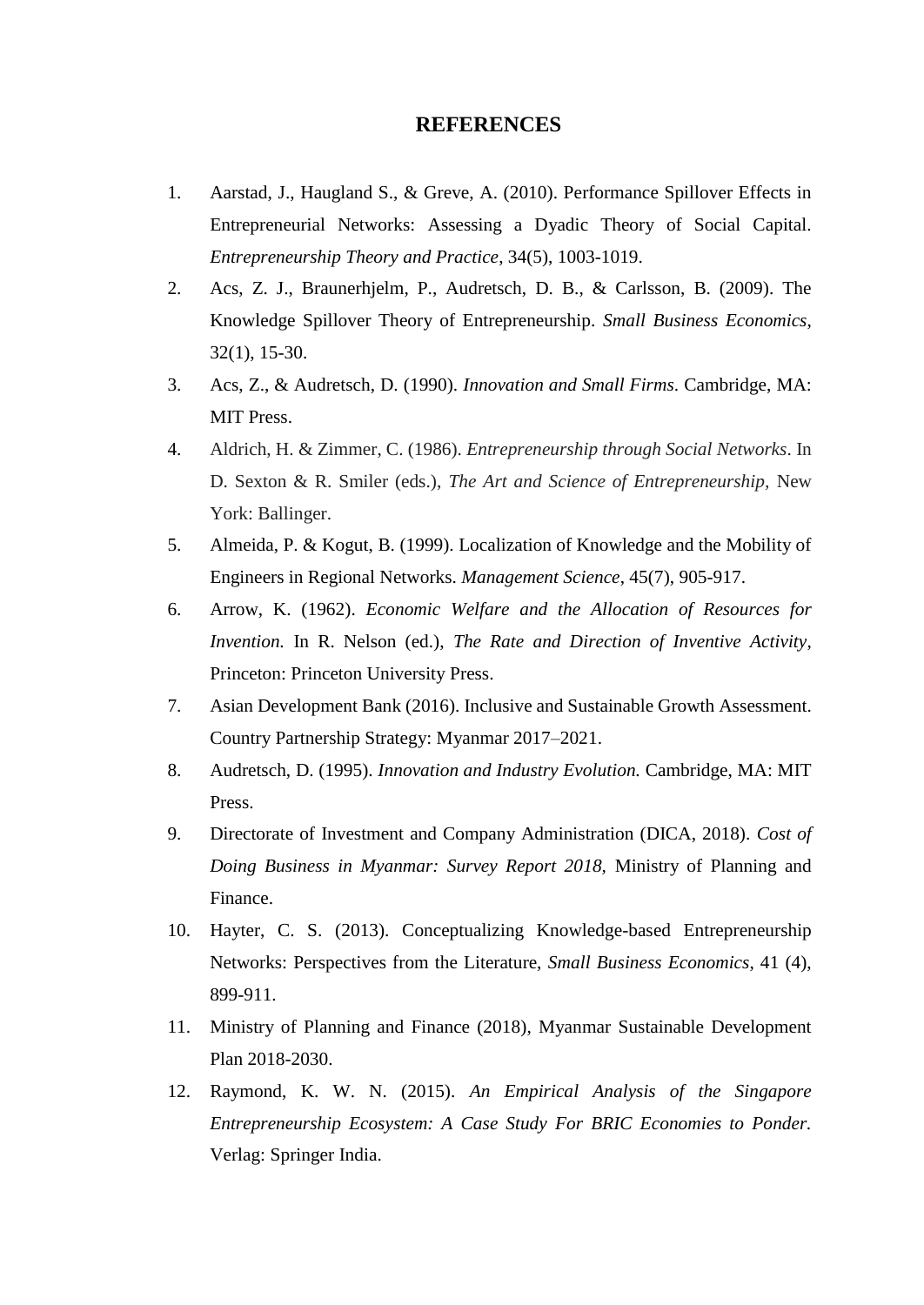- 13. Entrepreneurship Ecosystem Project of Babson College http://www.babson.edu/executive-education/customprograms/entrepreneurship/Pages/entrepreneurship-ecosystem.aspx
- 14. Myanmar Sustainable Development Plan 2018-2030 published by Ministry of Planning and Finance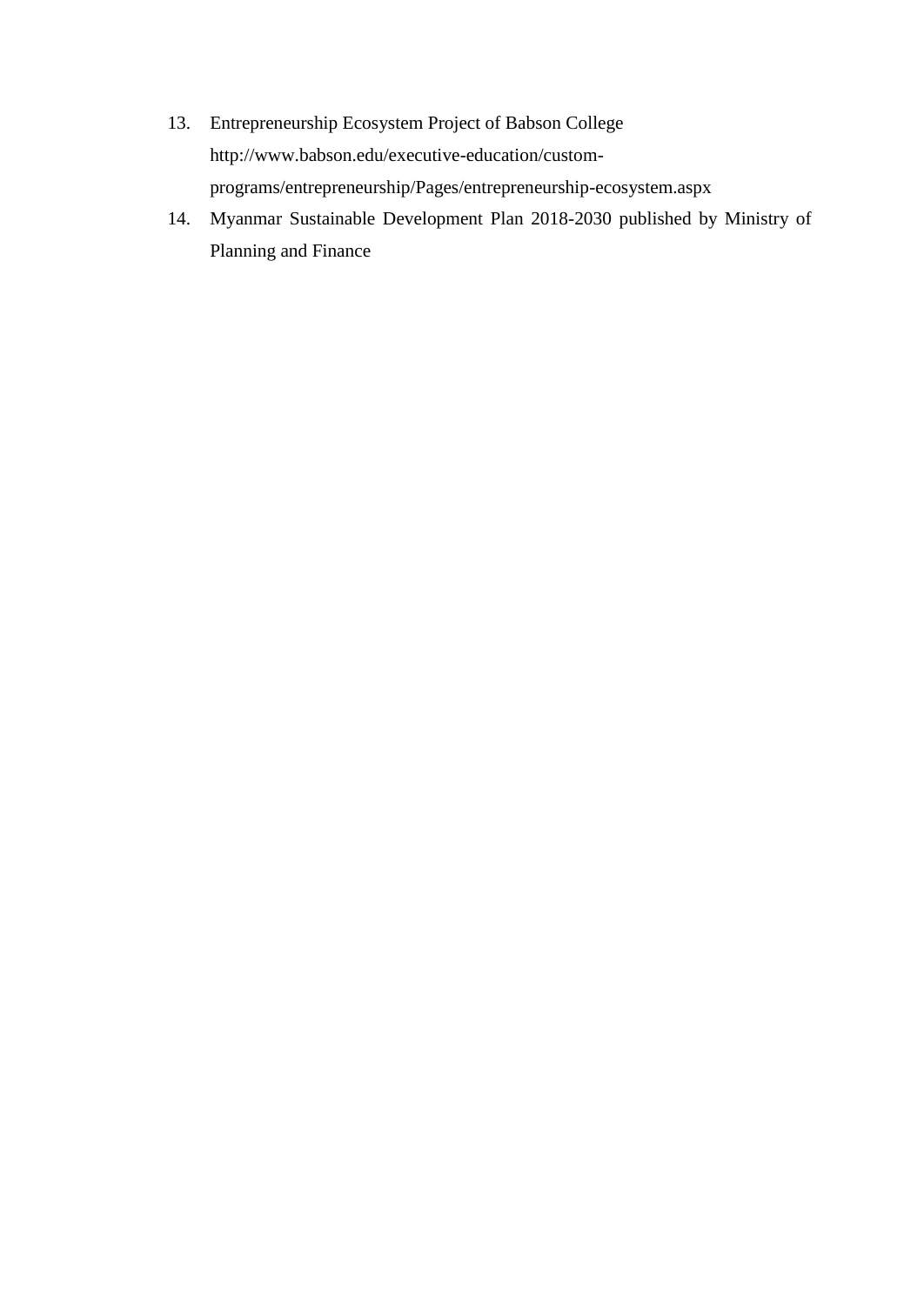## **APPENDIX**

#### **Questionnaire Form**

I am Aye Myat Myat Thu who is studying the Master of Applied Statistics (MAS) programme of Yangon University of Economics. I would like to get information from the questionnaires which will be used only for thesis purpose. Please give me 15 minutes only to answer all. Data collected for the purpose of studying from individual respondents, this will be kept as confidential. Assuring respondents to be anonymous will allow you to put your privacy concerns at ease and answer all questions truthfully. Thank you very much for your participation.

 $40 - 44$ 

#### **Please Circle (O) for the appropriate answer.**

#### **General Information**

- 1. Gender
- Male
- Female
- 2. Age

• 25~29

- $20 24$  $35 - 39$
- 

• Over 55

- $30 34$  $45 - 55$
- 
- 3. Educational Level
- Primary Education
- Secondary Education
- Technical College
- Bachelor Degree
- **Master Degree**
- PhD or MD
- 4. Which State or Division you live in?

----------------------------------------------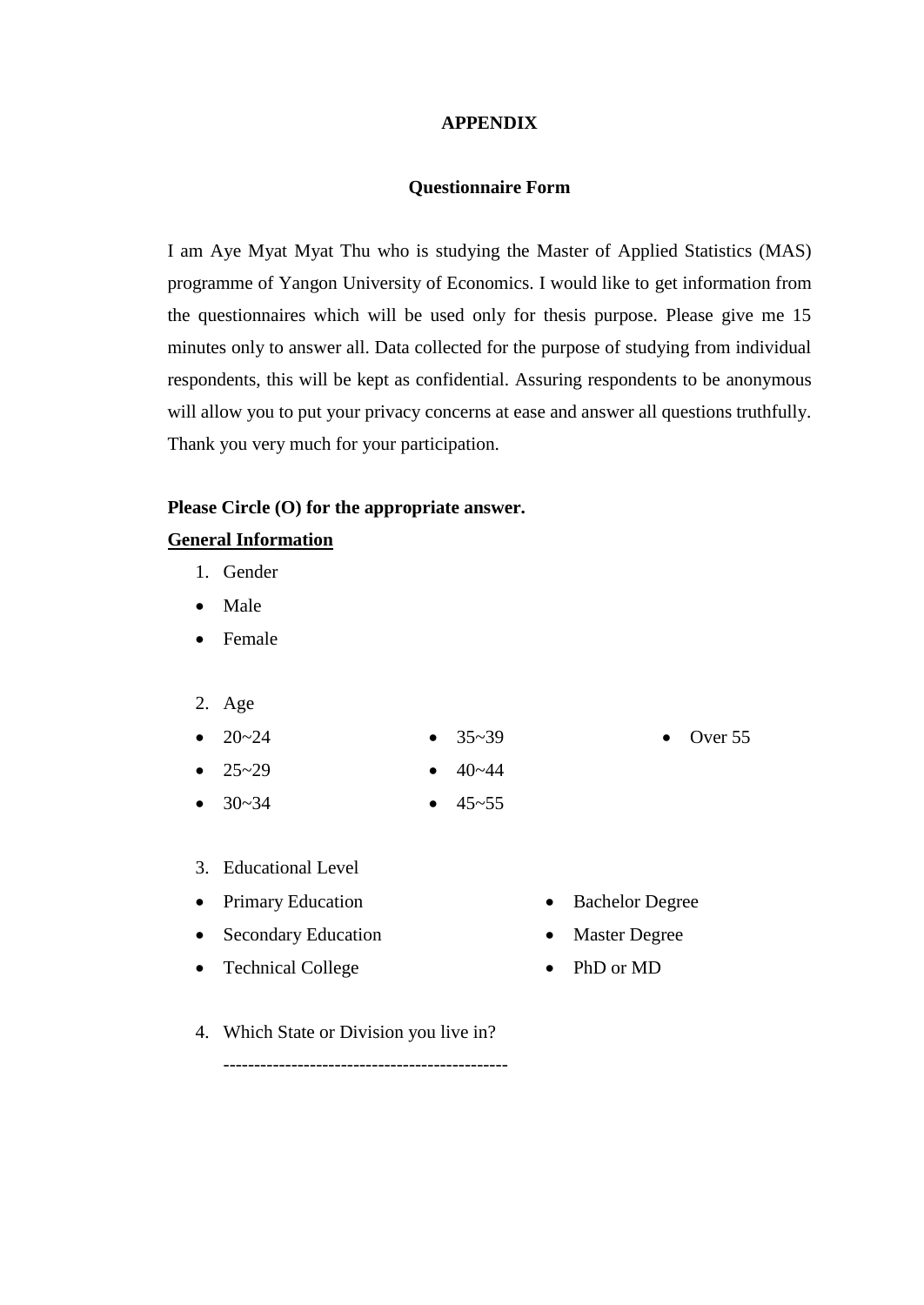- 5. Which type of your business you are in?
	- Livestock, Fisheries
	- Construction
	- Agri
	- Manufacturing
	- ICT
	- Wholesale Trade
	- Retail Trade
- **Real Estate**
- Tourism
- Tech Services
- Health
- Education
- Other
- 6. How many permanent employees working in your business?
- $\bullet$  1-10  $\bullet$  11-20  $• 31-40$  $• 41-50$  $• 61-70$  $• 71-80$  $• 91-100$ •  $\geq 100$
- $21-30$  $• 51-60$ • 81-90 •  $\geq 150$ 
	- $>200$
- 7. Is there any foreign investment or Joint Venture or Partnership with a foreign company?
- Yes
- No
- 8. Are you exporting your product or service?
- Yes
- No
- 9. Do you have any experience working in a Foreign Company before you started your business?
- Worked in Local only
- Worked in Abroad
- Worked in both local and abroad
- No experience
- 10. Do you register your business officially in any of the following type of registration?
- With DICA
- Locally (municipal)
- Not registered as a company
- Other (please specify)

• Shop license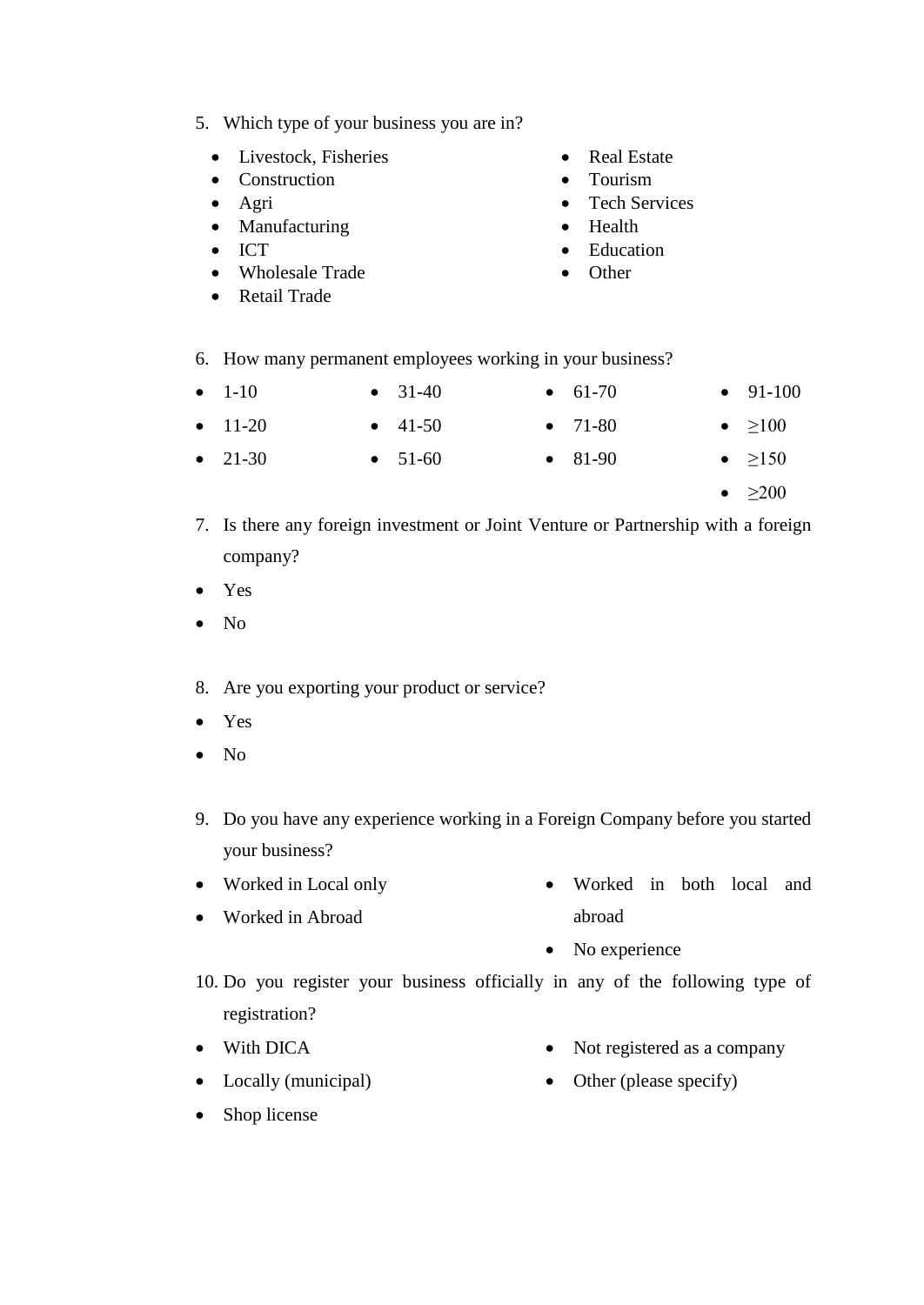# **Part 2: Understanding the Six Strategic Pillars of Ecosystem**

11. How do you think following types of financial sources of investment ranking when you started your own business? Please rank to the followings from 1 to 5 ranking:

1=essential,  $2 = \text{very important}, 3 = \text{significant}, 4 = \text{insignificant}, 5 = \text{no}$ opinion

- Personal or family savings
- Finance from relatives/friends
- Equity Investment from non-Friend or Family
- Borrowing from banks
- Borrowing from non-banks
- Equity Investment from others
- 12. Which of the following make your business to be highly competitiveness the most?

Please rank to the followings from 1 to 5 ranking:

1=essential,  $2 = \text{very important}, 3 = \text{significant}, 4 = \text{insignificant}, 5 = \text{no}$ opinion

- Product/service innovation
- Technology innovation
- Your business culture
- Efficient processes or logistics
- Unique market niche
- Aggressive marketing and selling
- Distribution innovation
- Special agreements with suppliers or distributors
- 13. Please select ONE most important criterion out of the following criteria when you hire an employee.
- Skills
- Education Level
- Experience
- Personal Characteristics
- **Others**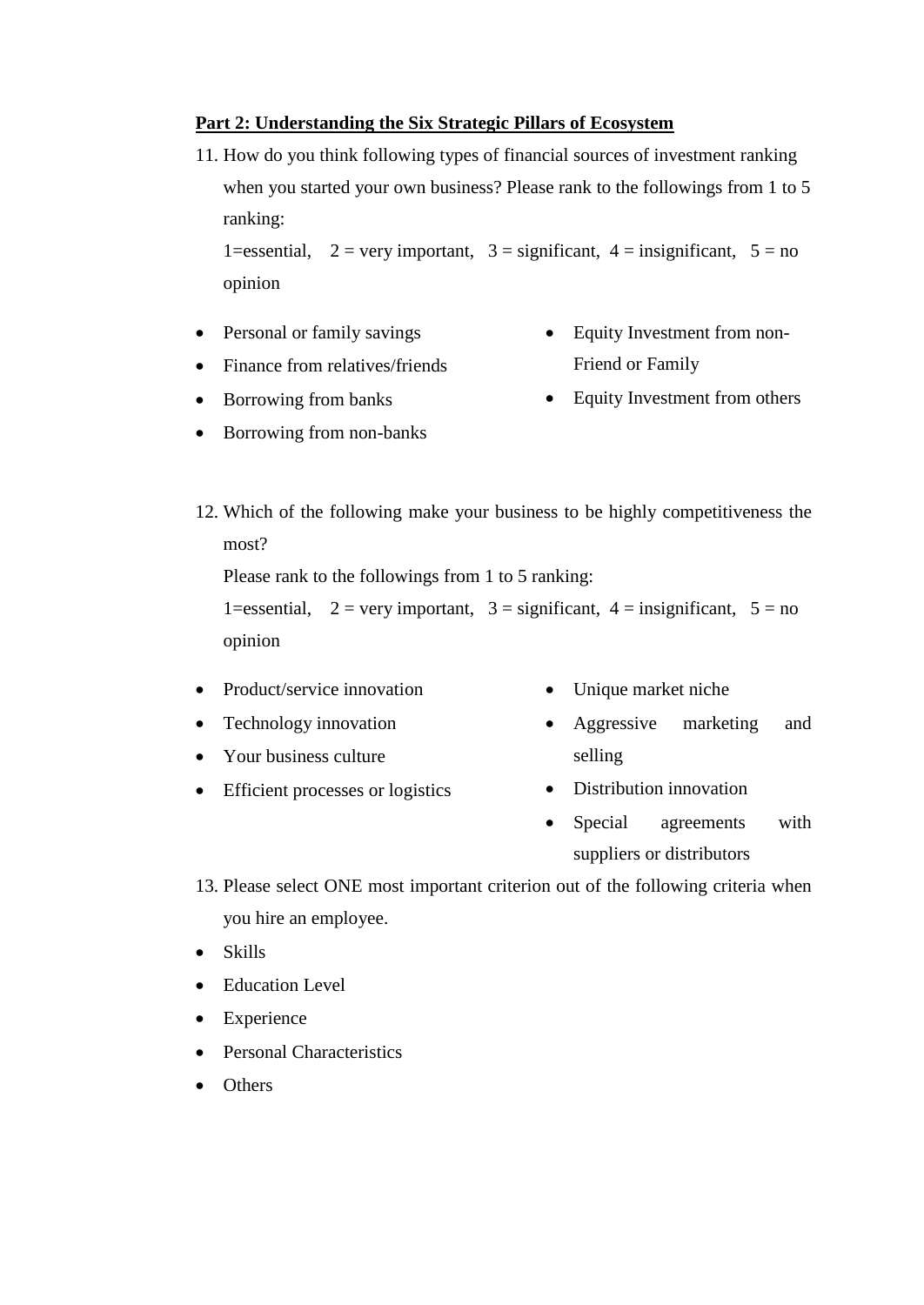- 14. Which of the following do you think is the most important support from the Government you expect? Please select ONE of the following.
- Entrepreneurship training
- Supporting entrepreneurship incubators and accelerators
- Assuring availability of funding for entrepreneurs
- Creating or supporting worker training programs
- Helping entrepreneurs start a business
- Unsure what the government has done to support entrepreneurs
- Government has not had a policy to support entrepreneurs
- 15. You received encouragement and recognition from your family, relatives and friends as an entrepreneur.
- Strongly agree
- Agree
- Neutral
- Disagree
- Strongly disagree
- 16. Women entrepreneurs are well recognized in social environment in Myanmar.
- Yes
- $\bullet$  No
- 17. Have you ever accessed the support and network program of Government or NGO or Entrepreneurship Actors in terms of Training, Mentorship, or networking event?.
- Yes
- No
- 18. Entrepreneurs usually finance the starting of the business from external sources.
	- (AF1)
- Strongly agree
- Agree
- Neutral
- Disagree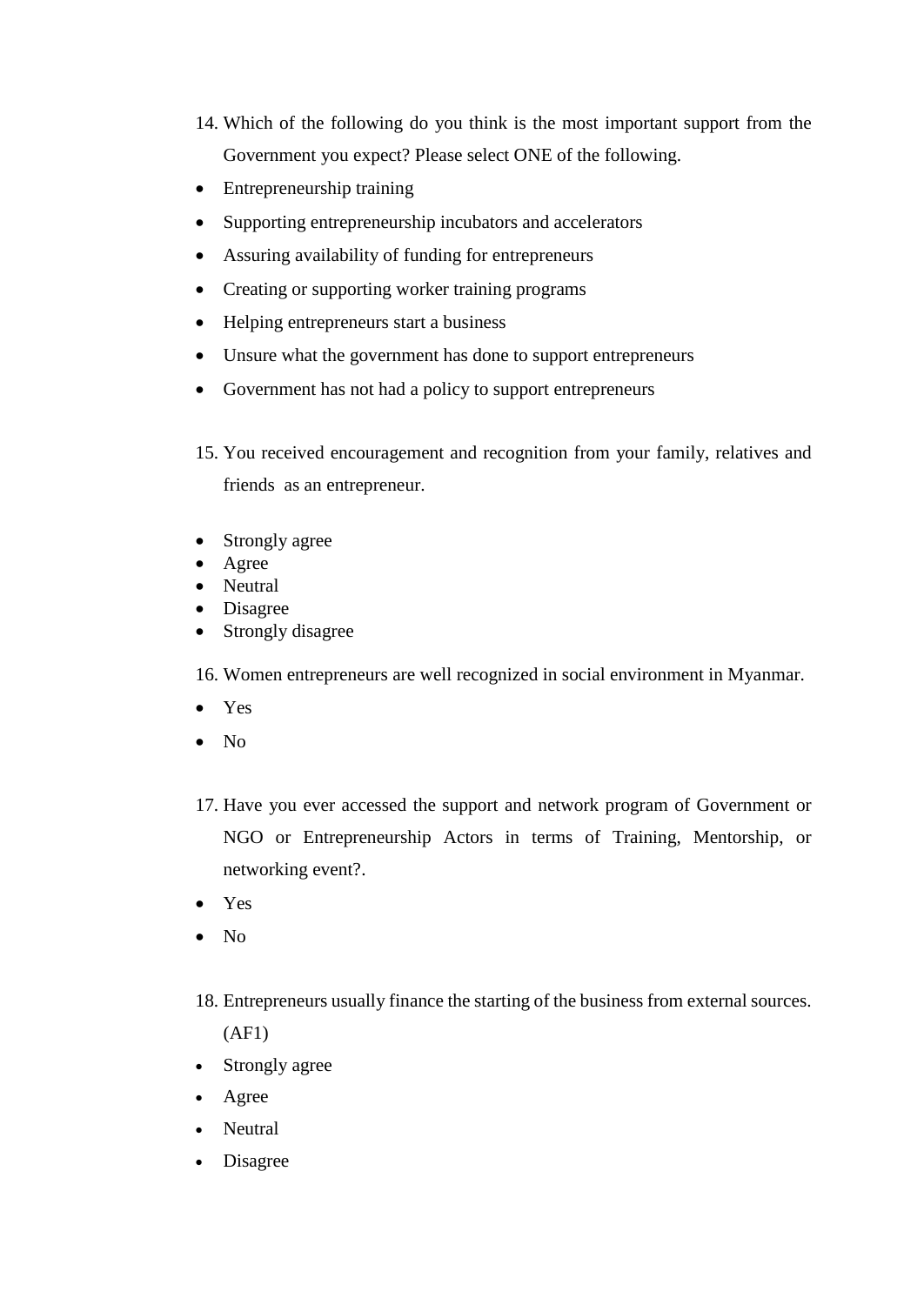- Strongly disagree
- 19. You financed working capital (daily financing needs) from own savings, or from family and relatives. (AF2)
- Strongly agree
- Agree
- Neutral
- Disagree
- Strongly disagree
- 20. You have gotten growth capital to expand operations by borrowing from
	- Banks. (AF3)
- Strongly agree
- Agree
- Neutral
- Disagree
- Strongly disagree
- 21. You can EASILY find an investor or venture capital for your business. (AF4)
- Strongly agree
- Agree
- Neutral
- Disagree
- Strongly disagree
- 22. Banking regulations for Loan is accessible for your business in every stage.

(AF5)

- Strongly agree
- Agree
- Neutral
- Disagree
- Strongly disagree
- 23. Bank interest rates for Loan are reasonable. (AF6)
- Strongly agree
- Agree
- Neutral
- Disagree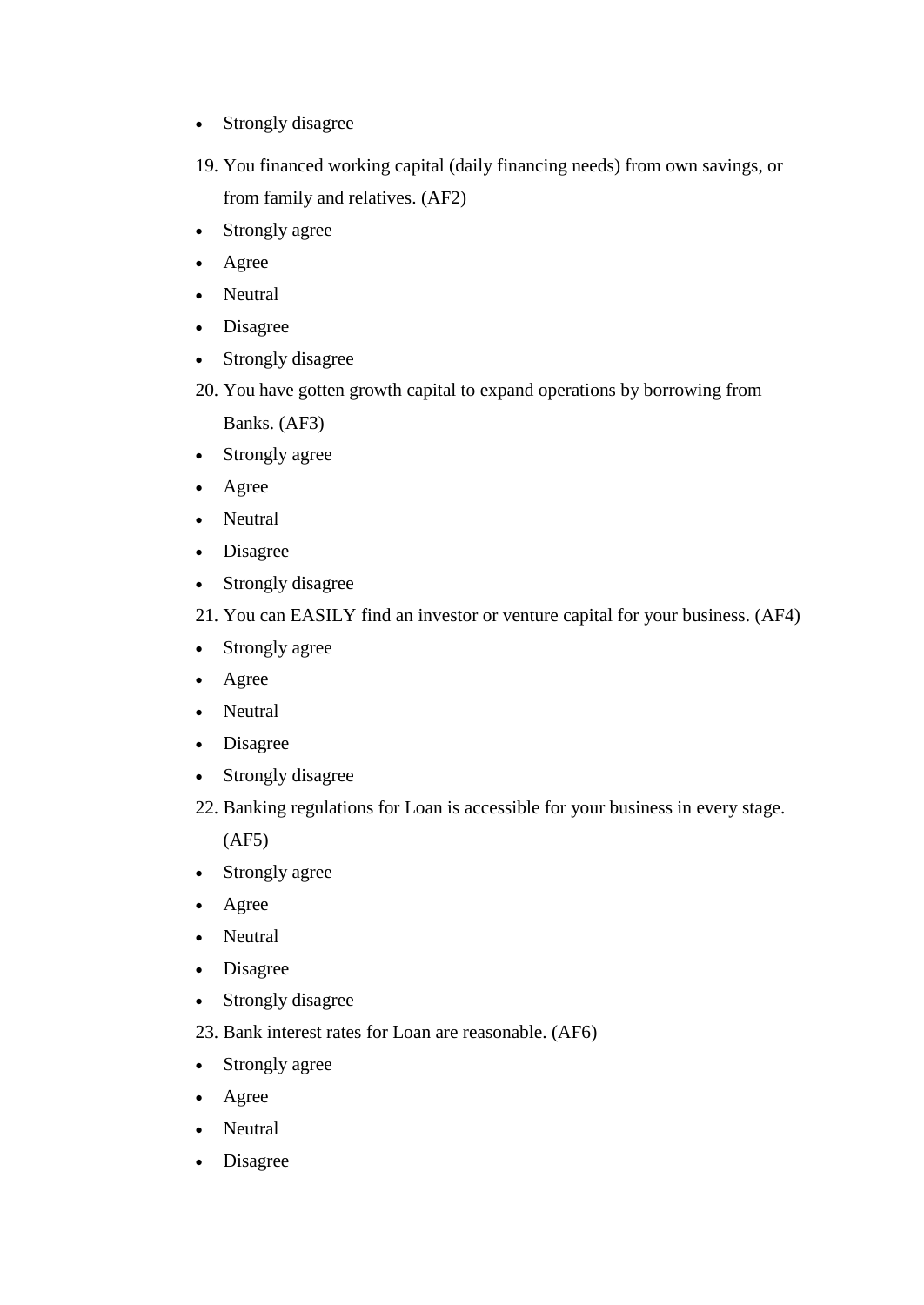- Strongly disagree
- 24. Monetary grants or loans offered by the INGOs or NPOs are relevant for your business. (AF7)
- Strongly agree
- Agree
- Neutral
- Disagree
- Strongly disagree
- 25. You believe that your business will be growing faster if you get Non-collateral loans with low interest rate. (AF8)
- Strongly agree
- Agree
- Neutral
- Disagree
- Strongly disagree
- 26. Innovation can make your business highly competitive. (AM1)
- Strongly agree
- Agree
- Neutral
- Disagree
- Strongly disagree
- 27. Businesses like mine have access to the Transportation and logistics networks at reasonable cost. (AM2)
- Strongly agree
- Agree
- Neutral
- Disagree
- Strongly disagree
- 28. It is easy to find the market/service for your business locally. (AM3)
- Strongly agree
- Agree
- Neutral
- Disagree
- Strongly disagree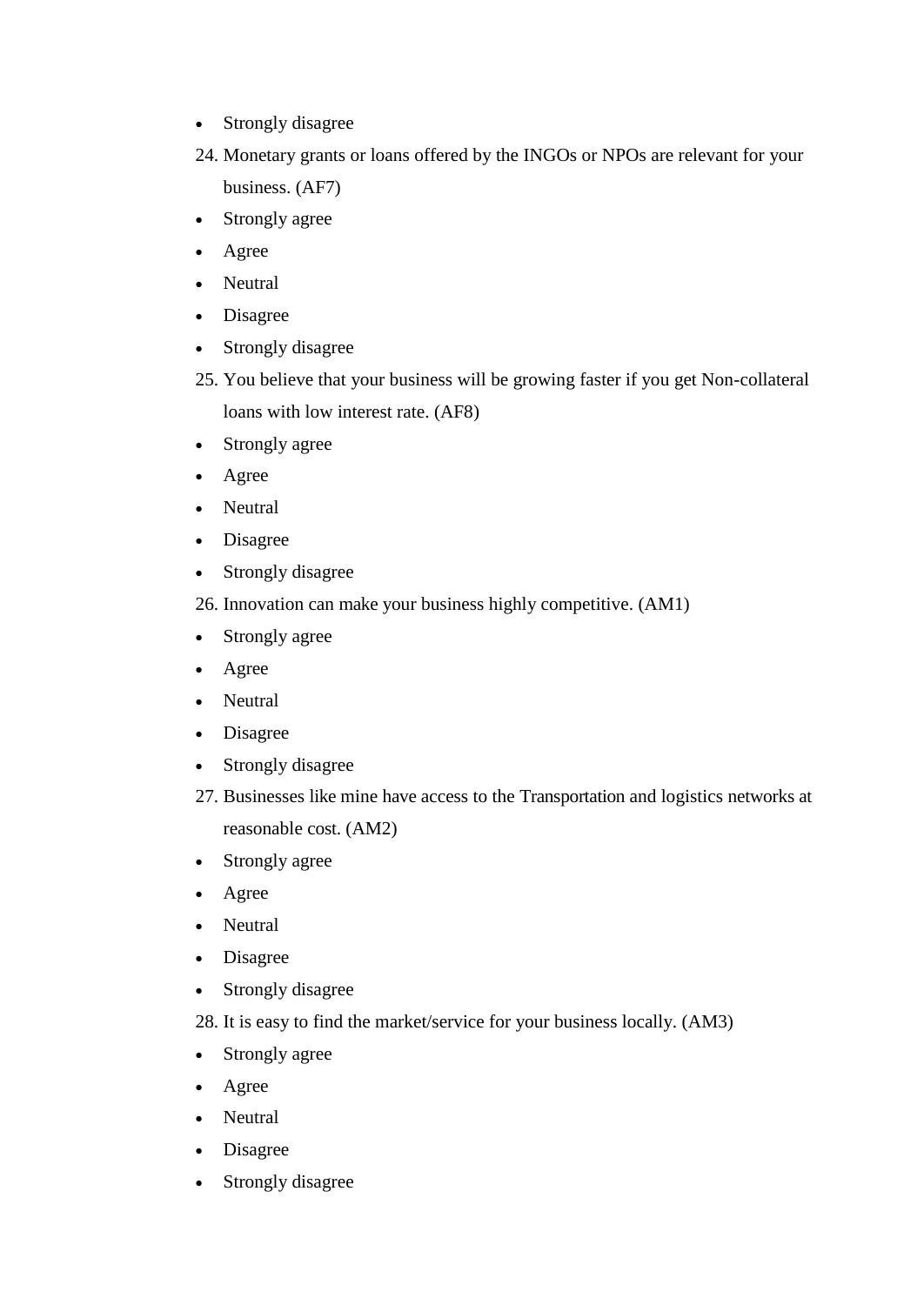- 29. It is easy to compete in the market your product/service with International Brands. (AM4)
- Strongly agree
- Agree
- Neutral
- Disagree
- Strongly disagree
- 30. You have been hiring Professionals for Marketing for your product/service apart from your own intuition. (AM5)
- Strongly agree
- Agree
- Neutral
- Disagree
- Strongly disagree
- 31. Government Tenders and Projects are Transparent and Equal. (AM6)
- Strongly agree
- Agree
- Neutral
- Disagree
- Strongly disagree
- 32. You are able to spend Enough Marketing Budgets to draw attention of your potential customers. (AM7)
- Strongly agree
- Agree
- Neutral
- Disagree
- Strongly disagree
- 33. You believe that your country's existing distribution system could help you to reach more than 50% of the population. (AM8)
- Strongly agree
- Agree
- Neutral
- Disagree
- Strongly disagree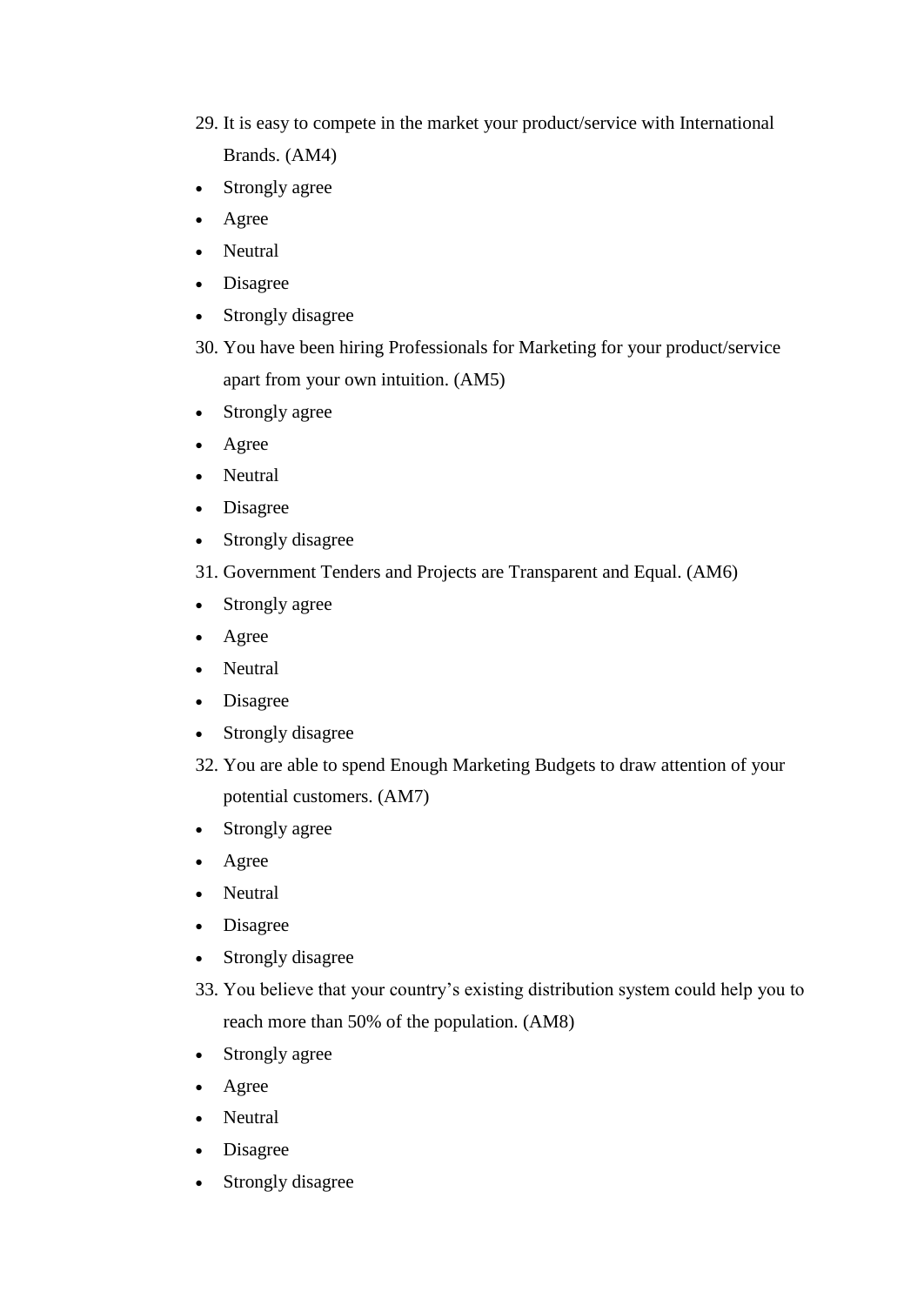- 34. You are using advanced technology which is required for your product or service to compete your business with others. (AT1)
- Strongly agree
- Agree
- Neutral
- Disagree
- Strongly disagree
- 35. Technical knowhow can be easily accessible for your business. (AT2)
- Strongly agree
- Agree
- Neutral
- Disagree
- Strongly disagree
- 36. Cutting edge technologies over the world can be updated with your own effort.

(AT3)

- Strongly agree
- Agree
- Neutral
- Disagree
- Strongly disagree
- 37. It is not expensive to acquire technical input from the outsourcing. (AT4)
- Strongly agree
- Agree
- Neutral
- Disagree
- Strongly disagree
- 38. Government supports you to upgrade or create your business. (AT5)
- Strongly agree
- Agree
- Neutral
- Disagree
- Strongly disagree
- 39. You have acquired the technical support of an NGO or NPO or other

international trade organizations for the advancement of your business. (AT6)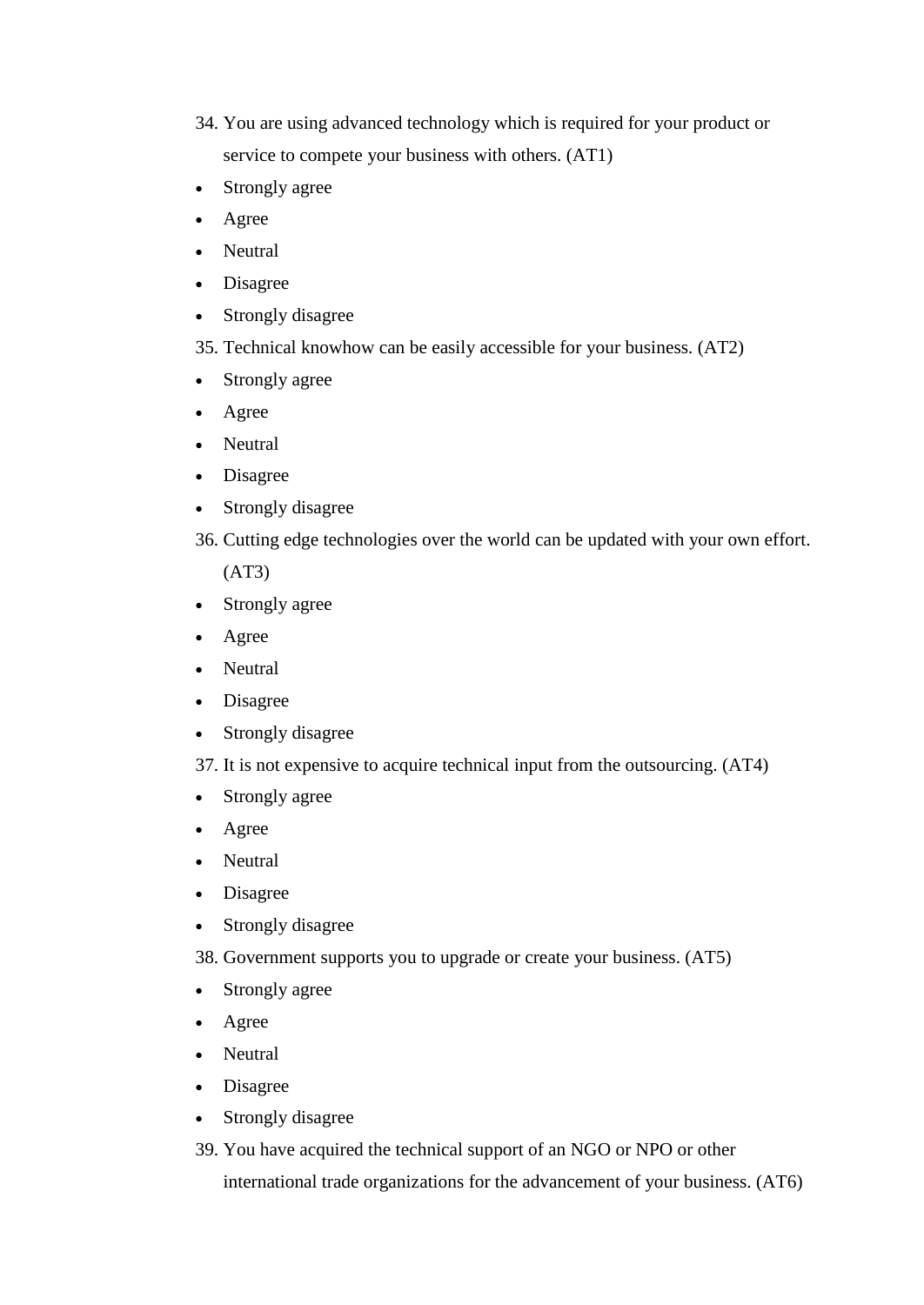- Strongly agree
- Agree
- Neutral
- Disagree
- Strongly disagree
- 40. You prefer to use update technology to boost up your product or service.

(AT7)

- Strongly agree
- Agree
- Neutral
- Disagree
- Strongly disagree
- 41. You are willing to invest major portion of your capital for buying technical devices. (AT8)
- Strongly agree
- Agree
- Neutral
- Disagree
- Strongly disagree
- 42. Businesses like mine can readily hire workers with the desired knowledge,
	- skills, and abilities. (HR1)
- Strongly agree
- Agree
- Neutral
- Disagree
- Strongly disagree
- 43. I find it easy to retain employees after hiring and training them. (HR2)
- Strongly agree
- Agree
- Neutral
- Disagree
- Strongly disagree
- 44. The level of mandated non-salary benefits and allowances are a significant obstacle to my hiring new employees. (HR3)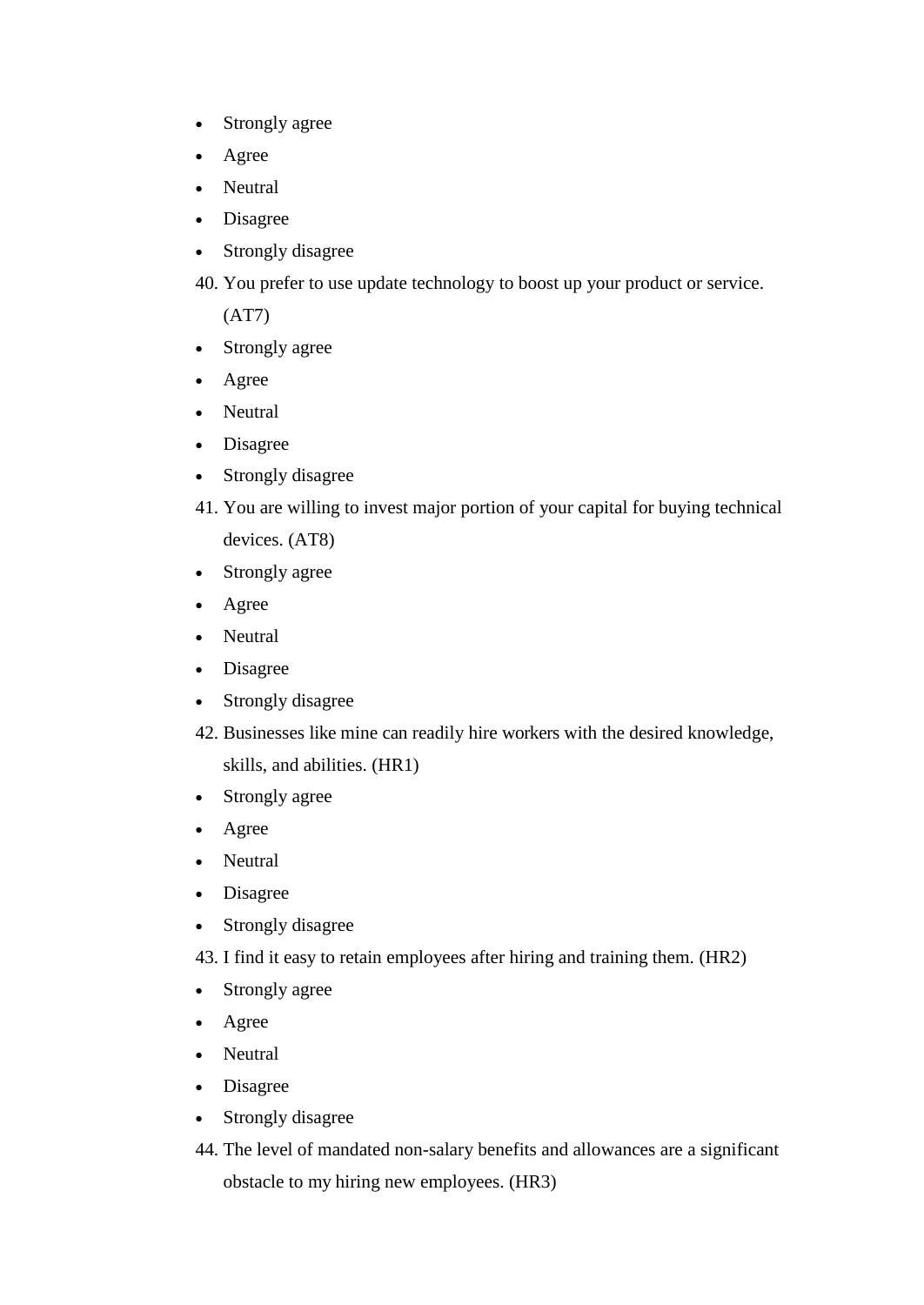- Strongly agree
- Agree
- Neutral
- Disagree
- Strongly disagree
- 45. The difficulties or costs of laying off employees has dissuaded me from hiring new personnel. (HR4)
- Strongly agree
- Agree
- Neutral
- Disagree
- Strongly disagree
- 46. The professional skills of the fresh graduates are ready to be in the workforce.

(HR5)

- Strongly agree
- Agree
- Neutral
- Disagree
- Strongly disagree
- 47. Myanmar's education system should be more focus on vocational trainings.

(HR6)

- Strongly agree
- Agree
- Neutral
- Disagree
- Strongly disagree
- 48. Training cost for the capacity development of the employees is considerably high for an entrepreneur. (HR7)
- Strongly agree
- Agree
- Neutral
- Disagree
- Strongly disagree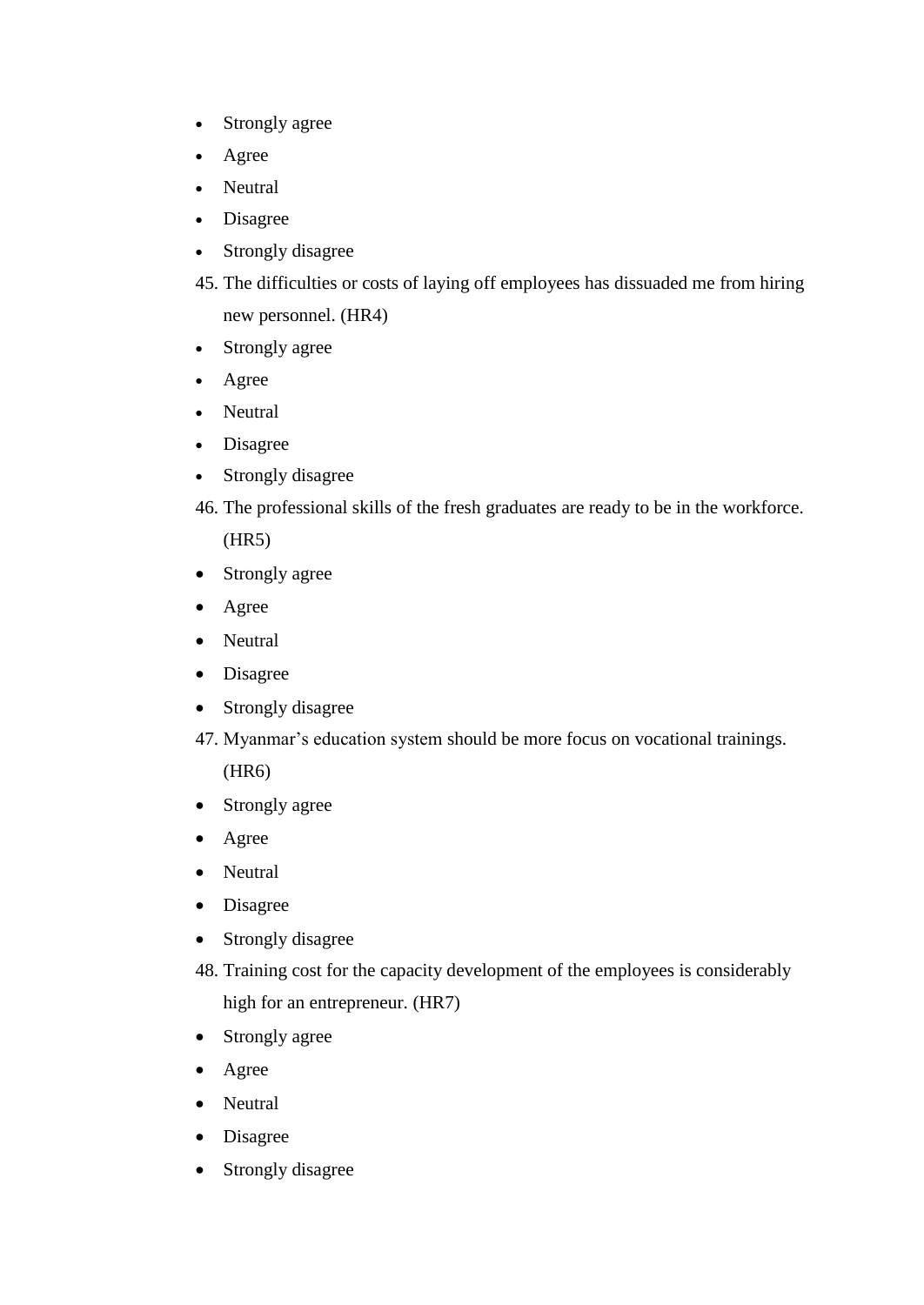42. Efficiency and Effectiveness of your company's Human resources is satisfactory compared to the hiring cost for them. (HR8)

- Strongly agree
- Agree
- Neutral
- Disagree
- Strongly disagree

43. Entrepreneurs like me have access to advisors and mentors who can provide helpful guidance. (EC1)

- Strongly agree
- Agree
- Neutral
- Disagree
- Strongly disagree
- 44. Citizens of Myanmar in general have high regard for entrepreneurship and risk-taking. (EC2)
- Strongly agree
- Agree
- Neutral
- Disagree
- Strongly disagree
- 45. You have been part of any business or entrepreneurship training before or after starting your business. (EC3)
- Strongly agree
- Agree
- Neutral
- Disagree
- Strongly disagree
- 46. You received support from a government program or from an international donor program (either financial or non- financial) during the past three years. (EC4)
- Strongly agree
- Agree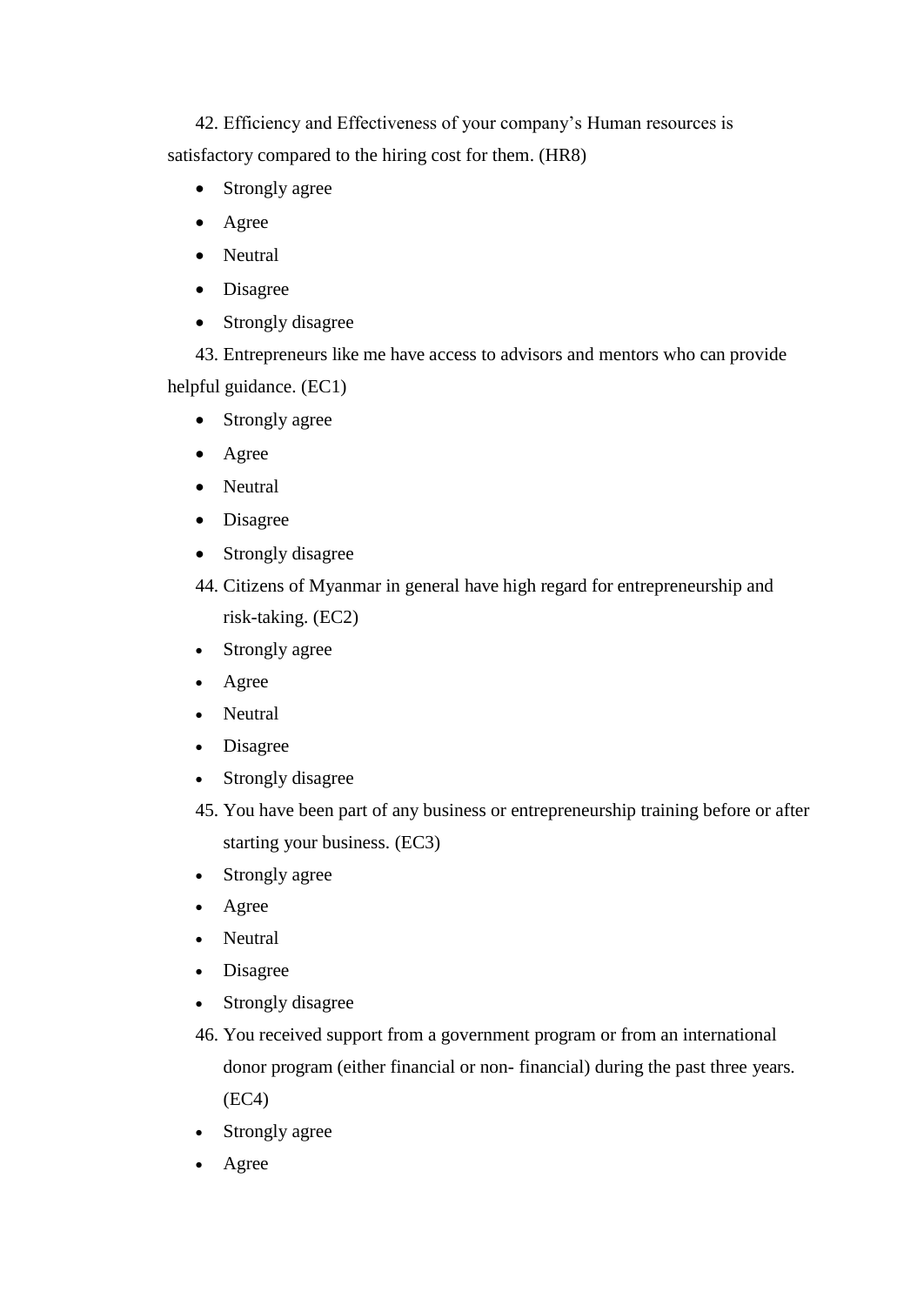- Neutral
- Disagree
- Strongly disagree
- 47. You would be more successful If you received support from an international donor program in the past. (EC5)
- Strongly agree
- Agree
- Neutral
- Disagree
- Strongly disagree
- 48. It is more difficult for a woman than a man to start and grow an entrepreneurial business. (EC6)
- Strongly agree
- Agree
- Neutral
- Disagree
- Strongly disagree
- 49. My family members are supportive of my entrepreneurial ventures. (EC7)
- Strongly agree
- Agree
- Neutral
- Disagree
- Strongly disagree
- 50. Another company or entrepreneur in Myanmar greatly inspired you to start your company. (EC8)
- Strongly agree
- Agree
- Neutral
- Disagree
- Strongly disagree
- 51. Businesses like mine have access to the Communications at reasonable cost. (GS1)
- Strongly agree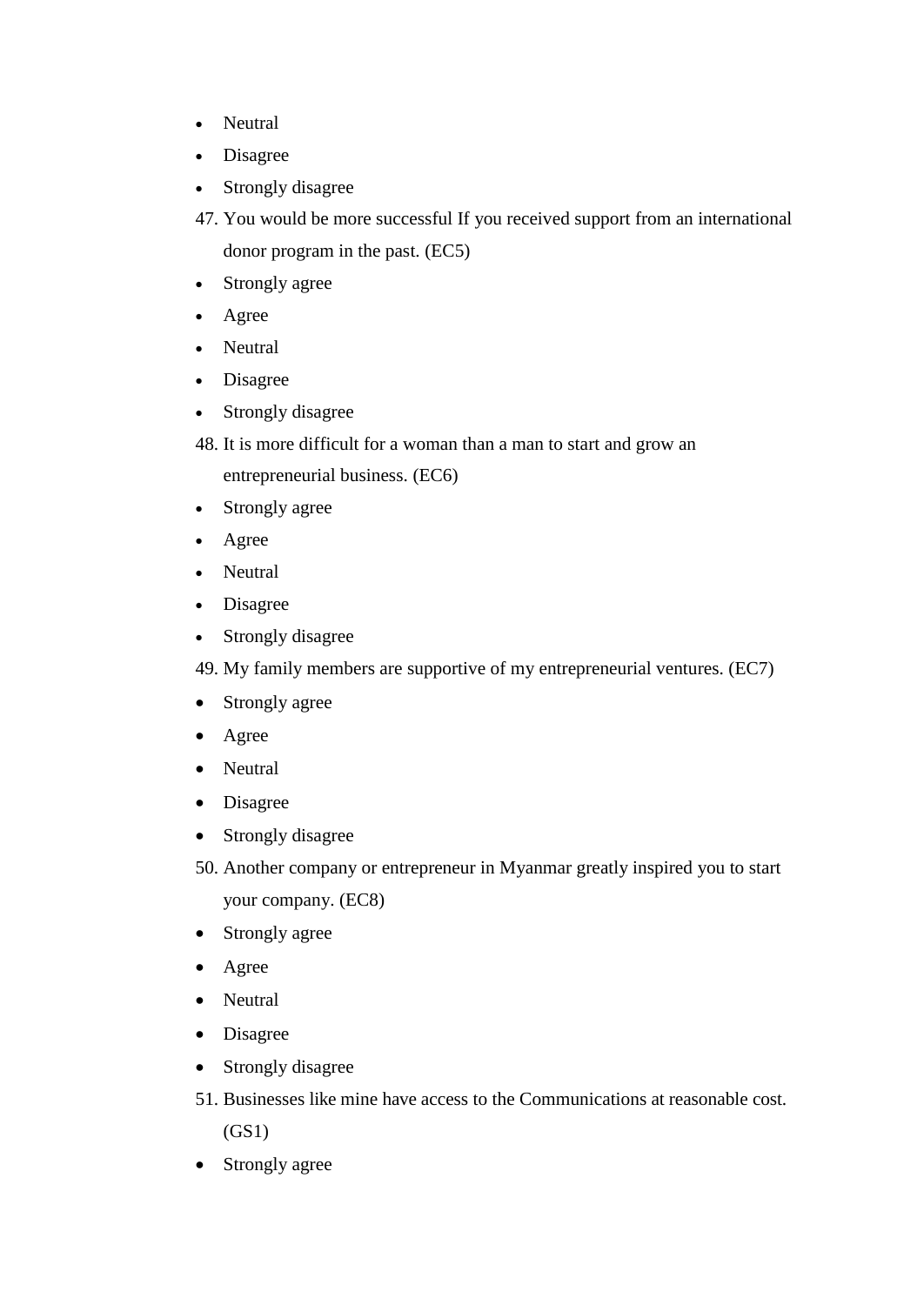- Agree
- Neutral
- Disagree
- Strongly disagree
- 52. Businesses like mine have access to the needed energy sources at reasonable cost. (GS2)
- Strongly agree
- Agree
- Neutral
- Disagree
- Strongly disagree
- 53. Tax laws are not an impediment to the development of business. (GS3)
- Strongly agree
- Agree
- Neutral
- Disagree
- Strongly disagree
- 54. You participated in Business Associations and Industry Working Groups to influence government policy. (GS4)
- Strongly agree
- Agree
- Neutral
- Disagree
- Strongly disagree
- 55. The process for registering a business is clear and easy. (GS5)
- Strongly agree
- Agree
- Neutral
- Disagree
- Strongly disagree
- 56. National law protects business intellectual property from theft inside the country. (GS6)
- Strongly agree